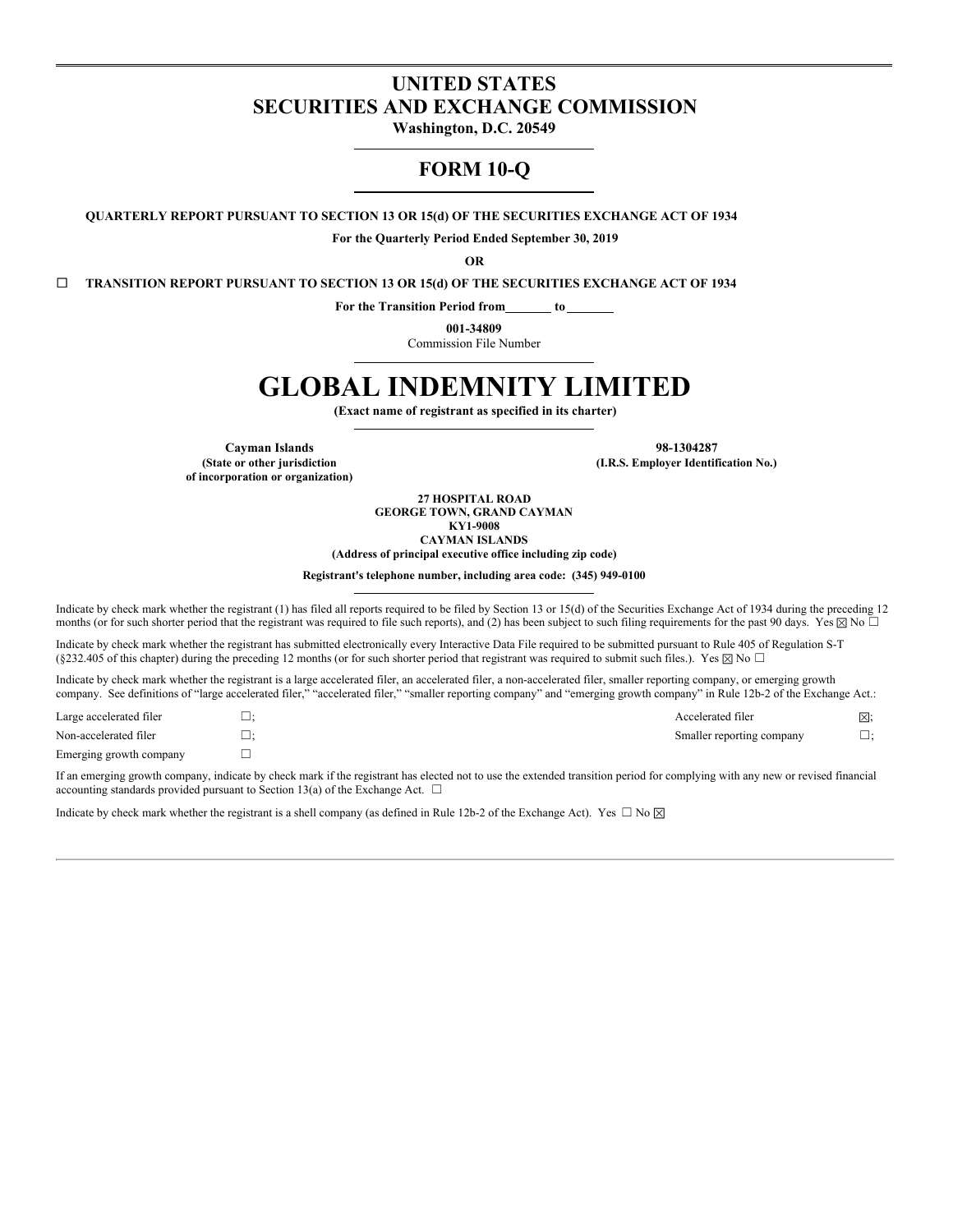Securities registered pursuant to Section 12(b) of the Act:

| Title of each class                | Trading Symbol | Name of each exchange on which registered |
|------------------------------------|----------------|-------------------------------------------|
| A Ordinary Shares                  | <b>GBLI</b>    | NASDAQ Global Select Market               |
| 7.75% Subordinated Notes due 2045  | GBLIZ          | NASDAQ Global Select Market               |
| 7.875% Subordinated Notes due 2047 | GBLIL          | NASDAQ Global Select Market               |

As of November 1, 2019, the registrant had outstanding 10,148,346 A Ordinary Shares and 4,133,366 B Ordinary Shares.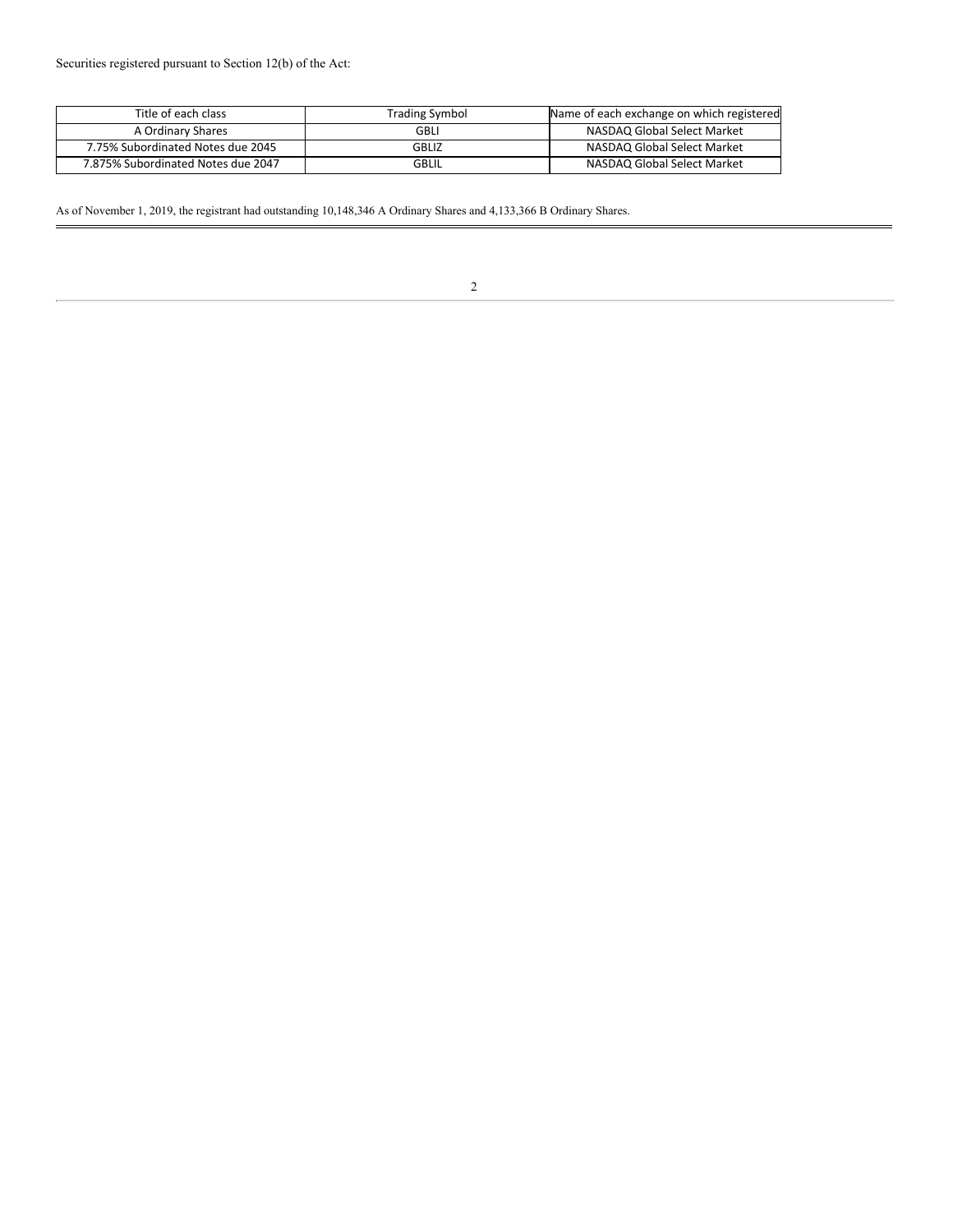# **TABLE OF CONTENTS**

**PART I – FINANCIAL [INFORMATION](#page-3-0)**

**Page**

| Item 1.   | <b>Financial Statements:</b>                                                                                                                                   | $\overline{4}$ |
|-----------|----------------------------------------------------------------------------------------------------------------------------------------------------------------|----------------|
|           | <b>Consolidated Balance Sheets</b><br>As of September 30, 2019 (Unaudited) and December 31, 2018                                                               | 4              |
|           | <b>Consolidated Statements of Operations</b><br>Ouarters and Nine Months Ended September 30, 2019 (Unaudited) and September 30, 2018 (Unaudited)               | 5              |
|           | <b>Consolidated Statements of Comprehensive Income</b><br>Ouarters and Nine Months Ended September 30, 2019 (Unaudited) and September 30, 2018 (Unaudited)     | 6              |
|           | Consolidated Statements of Changes in Shareholders' Equity<br>Ouarters and Nine Months Ended September 30, 2019 (Unaudited) and September 30, 2018 (Unaudited) | 7              |
|           | <b>Consolidated Statements of Cash Flows</b><br>Nine Months Ended September 30, 2019 (Unaudited) and September 30, 2018 (Unaudited)                            | 8              |
|           | Notes to Consolidated Financial Statements (Unaudited)                                                                                                         | 9              |
| Item 2.   | Management's Discussion and Analysis of Financial Condition and Results of Operations                                                                          | 51             |
| Item 3.   | <b>Quantitative and Qualitative Disclosures about Market Risk</b>                                                                                              | 71             |
| Item 4.   | <b>Controls and Procedures</b>                                                                                                                                 | 71             |
|           | <b>PART II - OTHER INFORMATION</b>                                                                                                                             |                |
| Item 1.   | <b>Legal Proceedings</b>                                                                                                                                       | 72             |
| Item 1A.  | <b>Risk Factors</b>                                                                                                                                            | 72             |
| Item 2.   | Unregistered Sales of Equity Securities and Use of Proceeds                                                                                                    | 72             |
| Item 3.   | <b>Defaults Upon Senior Securities</b>                                                                                                                         | 72             |
| Item 4.   | <b>Mine Safety Disclosures</b>                                                                                                                                 | 72             |
| Item 5.   | Other Information                                                                                                                                              | 72             |
| Item 6.   | <b>Exhibits</b>                                                                                                                                                | 73             |
| Signature |                                                                                                                                                                | 74             |
|           |                                                                                                                                                                |                |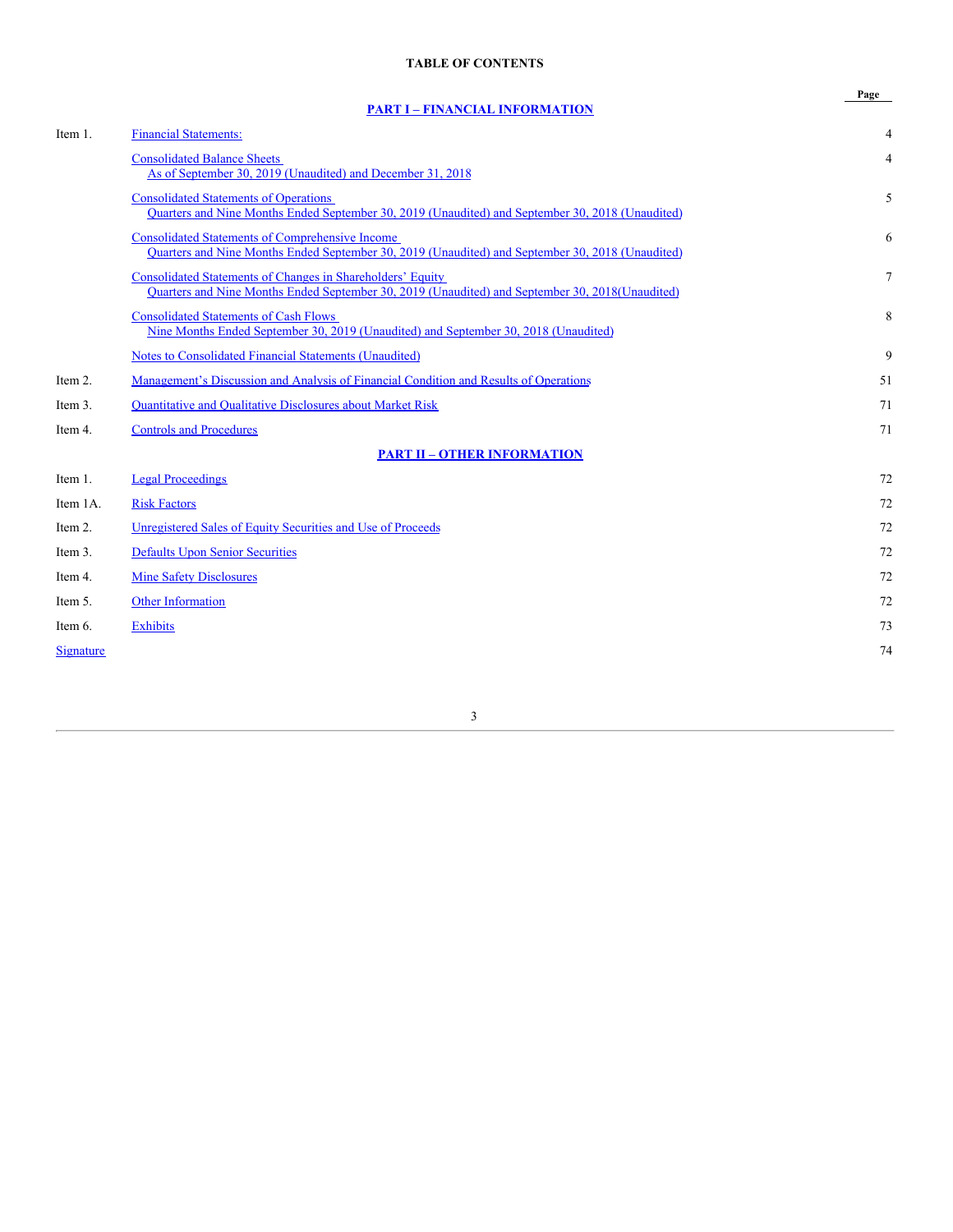## **PART I – FINANCIAL INFORMATION**

#### <span id="page-3-0"></span>**Item 1. Financial Statements**

# **GLOBAL INDEMNITY LIMITED**

# **Consolidated Balance Sheets**

(In thousands, except share amounts)

|                                                                                                                                                                                                                                             |               | (Unaudited)<br>September 30, 2019 | December 31, 2018 |           |  |
|---------------------------------------------------------------------------------------------------------------------------------------------------------------------------------------------------------------------------------------------|---------------|-----------------------------------|-------------------|-----------|--|
| <b>ASSETS</b>                                                                                                                                                                                                                               |               |                                   |                   |           |  |
| Fixed maturities:                                                                                                                                                                                                                           |               |                                   |                   |           |  |
| Available for sale, at fair value (amortized cost: \$1,203,984 and \$1,257,830)                                                                                                                                                             | $\mathcal{S}$ | 1,234,435                         | $\mathsf{\$}$     | 1,235,155 |  |
| Equity securities, at fair value                                                                                                                                                                                                            |               | 262,367                           |                   | 124,747   |  |
| Other invested assets                                                                                                                                                                                                                       |               | 40,052                            |                   | 50,753    |  |
| Total investments                                                                                                                                                                                                                           |               | 1,536,854                         |                   | 1,410,655 |  |
| Cash and cash equivalents                                                                                                                                                                                                                   |               | 78,181                            |                   | 99,497    |  |
| Premiums receivable, net                                                                                                                                                                                                                    |               | 112,992                           |                   | 87,679    |  |
| Reinsurance receivables, net                                                                                                                                                                                                                |               | 83,012                            |                   | 114,418   |  |
| Funds held by ceding insurers                                                                                                                                                                                                               |               | 48,751                            |                   | 49,206    |  |
| Federal income taxes receivable                                                                                                                                                                                                             |               | 11,136                            |                   | 10,866    |  |
| Deferred federal income taxes                                                                                                                                                                                                               |               | 36,479                            |                   | 48,589    |  |
| Deferred acquisition costs                                                                                                                                                                                                                  |               | 70,861                            |                   | 61,676    |  |
| Intangible assets                                                                                                                                                                                                                           |               | 21,623                            |                   | 22,020    |  |
| Goodwill                                                                                                                                                                                                                                    |               | 6,521                             |                   | 6,521     |  |
| Prepaid reinsurance premiums                                                                                                                                                                                                                |               | 17,763                            |                   | 20,594    |  |
| Receivable for securities sold                                                                                                                                                                                                              |               |                                   |                   | 15        |  |
| Other assets                                                                                                                                                                                                                                |               | 59,983                            |                   | 28,530    |  |
| Total assets                                                                                                                                                                                                                                | \$            | 2,084,156                         | $\mathbb S$       | 1,960,266 |  |
|                                                                                                                                                                                                                                             |               |                                   |                   |           |  |
| <b>LIABILITIES AND SHAREHOLDERS' EQUITY</b><br>Liabilities:                                                                                                                                                                                 |               |                                   |                   |           |  |
| Unpaid losses and loss adjustment expenses                                                                                                                                                                                                  | $\mathbb{S}$  | 633,287                           | \$                | 680,031   |  |
|                                                                                                                                                                                                                                             |               | 316,797                           |                   | 281,912   |  |
| Unearned premiums<br>Ceded balances payable                                                                                                                                                                                                 |               | 36,431                            |                   | 14,994    |  |
| Payable for securities purchased                                                                                                                                                                                                            |               | 848                               |                   |           |  |
| Contingent commissions                                                                                                                                                                                                                      |               | 10,035                            |                   | 10,636    |  |
| Debt                                                                                                                                                                                                                                        |               | 297,324                           |                   | 288,565   |  |
| Other liabilities                                                                                                                                                                                                                           |               | 82,050                            |                   | 55,069    |  |
| <b>Total liabilities</b>                                                                                                                                                                                                                    | \$            | 1,376,772                         | $\mathsf{\$}$     | 1,331,207 |  |
|                                                                                                                                                                                                                                             |               |                                   |                   |           |  |
| Commitments and contingencies (Note 10)                                                                                                                                                                                                     |               |                                   |                   |           |  |
| Shareholders' equity:                                                                                                                                                                                                                       |               |                                   |                   |           |  |
| Ordinary shares, \$0.0001 par value, 900,000,000 ordinary shares authorized; A ordinary shares issued: 10,258,795 and<br>10,171,954 respectively; A ordinary shares outstanding: 10,148,346 and 10,095,312, respectively; B ordinary shares |               |                                   |                   |           |  |
| issued and outstanding: 4,133,366 and 4,133,366, respectively                                                                                                                                                                               |               | $\overline{c}$                    |                   | 2         |  |
| Additional paid-in capital                                                                                                                                                                                                                  |               | 440,695                           |                   | 438,182   |  |
| Accumulated other comprehensive income (loss), net of taxes                                                                                                                                                                                 |               | 25,314                            |                   | (21, 231) |  |
| Retained earnings                                                                                                                                                                                                                           |               | 245,346                           |                   | 215,132   |  |
| A ordinary shares in treasury, at cost: 110,449 and 76,642 shares, respectively                                                                                                                                                             |               | (3,973)                           |                   | (3,026)   |  |
| Total shareholders' equity                                                                                                                                                                                                                  |               | 707,384                           |                   | 629,059   |  |
| Total liabilities and shareholders' equity                                                                                                                                                                                                  | \$            | 2.084.156                         | \$                | 1,960,266 |  |

See accompanying notes to consolidated financial statements.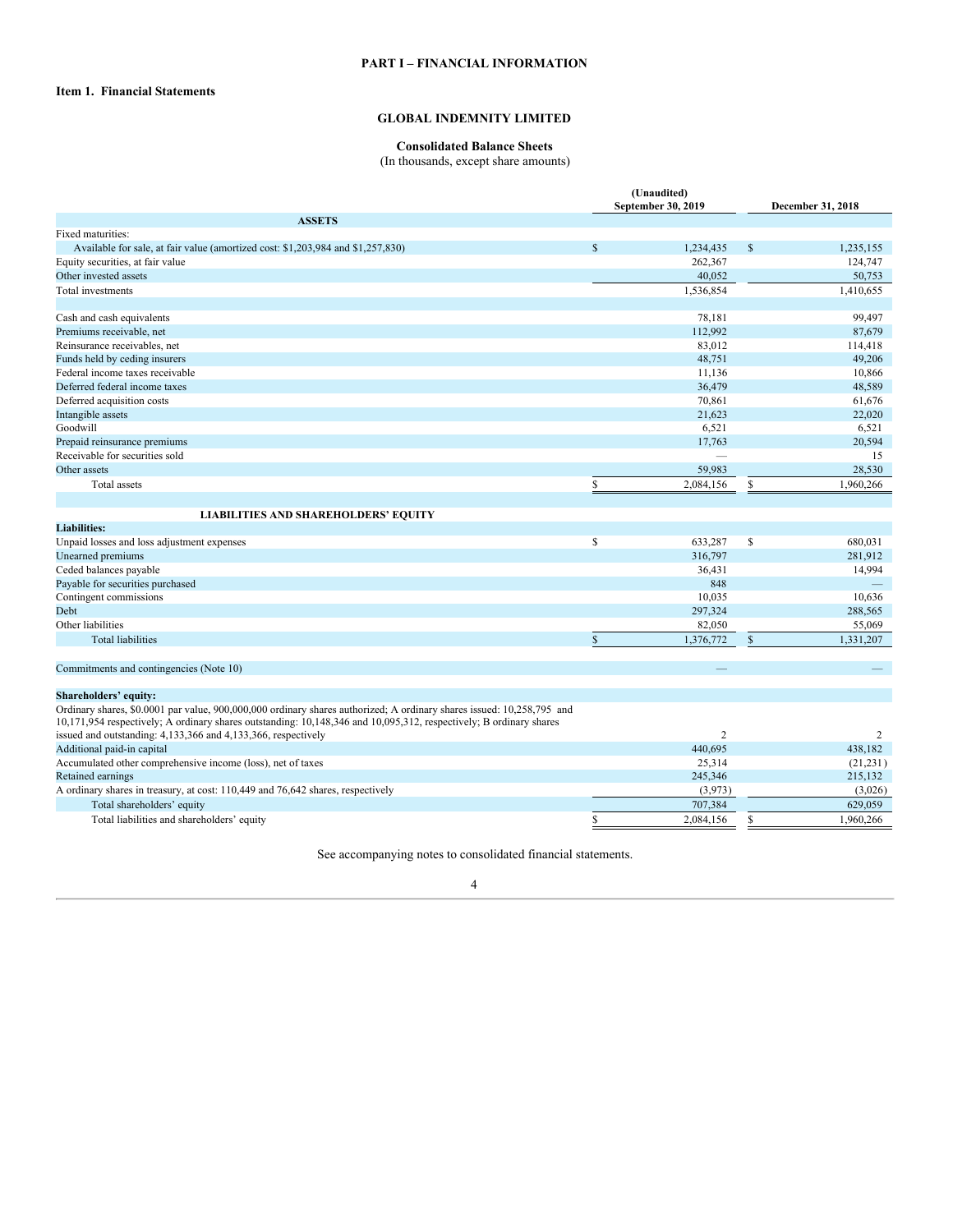#### **Consolidated Statements of Operations**

(In thousands, except shares and per share data)

<span id="page-4-0"></span>

|                                                       |    | (Unaudited)<br>Quarters Ended September 30, |    | (Unaudited)<br>Nine Months Ended September 30, |    |            |      |            |
|-------------------------------------------------------|----|---------------------------------------------|----|------------------------------------------------|----|------------|------|------------|
|                                                       |    | 2019                                        |    | 2018                                           |    | 2019       |      | 2018       |
| <b>Revenues:</b>                                      |    |                                             |    |                                                |    |            |      |            |
| Gross premiums written                                | \$ | 157,177                                     | \$ | 135,606                                        | \$ | 478,699    | \$   | 418,670    |
| Net premiums written                                  | S  | 138,836                                     | \$ | 116,233                                        | \$ | 421,321    | \$   | 360,557    |
| Net premiums earned                                   | \$ | 133,312                                     | \$ | 120,528                                        | \$ | 383,602    | \$   | 342,447    |
| Net investment income                                 |    | 11,348                                      |    | 11,750                                         |    | 32,393     |      | 34,108     |
| Net realized investment gains (losses):               |    |                                             |    |                                                |    |            |      |            |
| Other than temporary impairment losses on investments |    |                                             |    | (24)                                           |    | (1,897)    |      | (395)      |
| Other net realized investment gains (losses)          |    | (2,690)                                     |    | 5,343                                          |    | 13,187     |      | 8,228      |
| Total net realized investment gains (losses)          |    | (2,690)                                     |    | 5,319                                          |    | 11,290     |      | 7,833      |
| Other income                                          |    | 264                                         |    | 411                                            |    | 1,274      |      | 1,289      |
| Total revenues                                        |    | 142,234                                     |    | 138,008                                        |    | 428,559    |      | 385,677    |
| <b>Losses and Expenses:</b>                           |    |                                             |    |                                                |    |            |      |            |
| Net losses and loss adjustment expenses               |    | 73,583                                      |    | 80,493                                         |    | 201,979    |      | 195,426    |
| Acquisition costs and other underwriting expenses     |    | 53,366                                      |    | 48,680                                         |    | 153,643    |      | 141,196    |
| Corporate and other operating expenses                |    | 3,858                                       |    | 3,475                                          |    | 11,702     |      | 23,653     |
| Interest expense                                      |    | 5,023                                       |    | 4,924                                          |    | 15,088     |      | 14,725     |
| Income before income taxes                            |    | 6,404                                       |    | 436                                            |    | 46,147     |      | 10,677     |
| Income tax expense (benefit)                          |    | (317)                                       |    | (3,292)                                        |    | 5,163      |      | (5,944)    |
| Net income                                            | \$ | 6,721                                       | \$ | 3,728                                          | \$ | 40,984     | \$   | 16,621     |
| Per share data:                                       |    |                                             |    |                                                |    |            |      |            |
|                                                       |    |                                             |    |                                                |    |            |      |            |
| Net income                                            |    |                                             |    |                                                |    |            |      |            |
| <b>Basic</b>                                          | \$ | 0.47                                        | \$ | 0.26                                           | \$ | 2.89       | \$   | 1.18       |
| Diluted                                               | \$ | 0.47                                        | \$ | 0.26                                           | \$ | 2.86       | $\$$ | 1.16       |
|                                                       |    |                                             |    |                                                |    |            |      |            |
| Weighted-average number of shares outstanding         |    |                                             |    |                                                |    |            |      |            |
| Basic                                                 |    | 14,202,859                                  |    | 14,100,180                                     |    | 14,181,530 |      | 14,082,698 |
| Diluted                                               |    | 14,327,757                                  |    | 14,346,585                                     |    | 14,328,861 |      | 14,321,113 |
|                                                       |    |                                             |    |                                                |    |            |      |            |
| Cash dividends declared per share                     | \$ | 0.25                                        | \$ | 0.25                                           | \$ | 0.75       | \$   | 0.75       |

See accompanying notes to consolidated financial statements.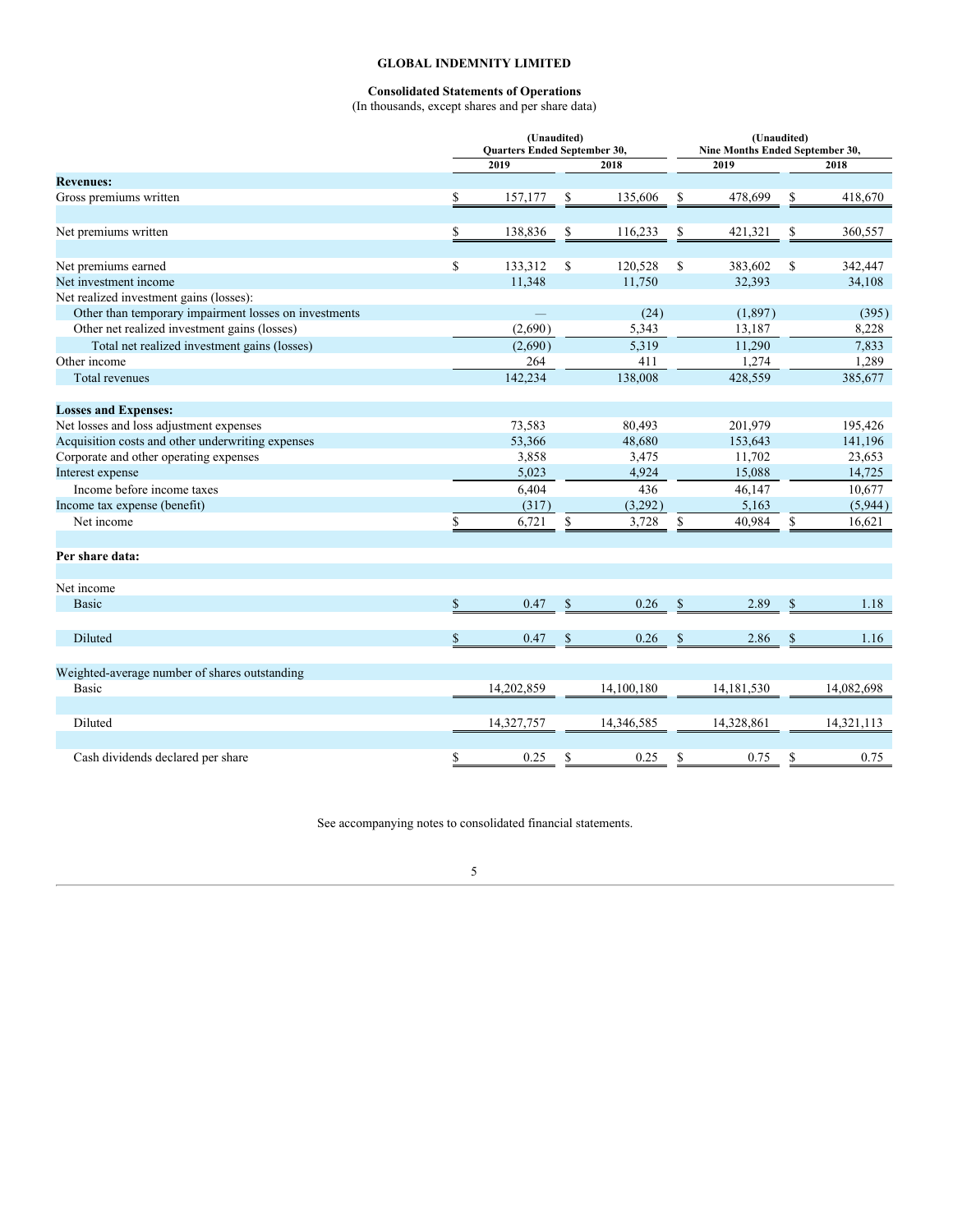#### **Consolidated Statements of Comprehensive Income**

(In thousands)

<span id="page-5-0"></span>

|                                                                       | (Unaudited)<br><b>Ouarters Ended September 30,</b> |          |         | (Unaudited)<br>Nine Months Ended September 30, |           |  |
|-----------------------------------------------------------------------|----------------------------------------------------|----------|---------|------------------------------------------------|-----------|--|
|                                                                       | 2019                                               | 2018     | 2019    |                                                | 2018      |  |
| Net income                                                            | 6,721                                              | 3,728    | 40.984  |                                                | 16,621    |  |
|                                                                       |                                                    |          |         |                                                |           |  |
| Other comprehensive income (loss), net of tax:                        |                                                    |          |         |                                                |           |  |
| Unrealized holding gains (losses)                                     | 9,421                                              | (1,624)  | 48,883  |                                                | (22, 632) |  |
| Portion of other-than-temporary impairment losses recognized in other |                                                    |          |         |                                                |           |  |
| comprehensive income (losses)                                         | (2)                                                |          | (4)     |                                                | (1)       |  |
| Reclassification adjustment for losses included in net income         | (847)                                              | 717      | (2,665) |                                                | 1,403     |  |
| Unrealized foreign currency translation gains (losses)                | 200                                                | (454)    | 331     |                                                | (1, 554)  |  |
| Other comprehensive income (loss), net of tax                         | 8,772                                              | (1, 354) | 46,545  |                                                | (22, 784) |  |
|                                                                       |                                                    |          |         |                                                |           |  |
| Comprehensive income (loss), net of tax                               | 15,493                                             | 2,374    | 87,529  |                                                | (6,163)   |  |
|                                                                       |                                                    |          |         |                                                |           |  |

See accompanying notes to consolidated financial statements.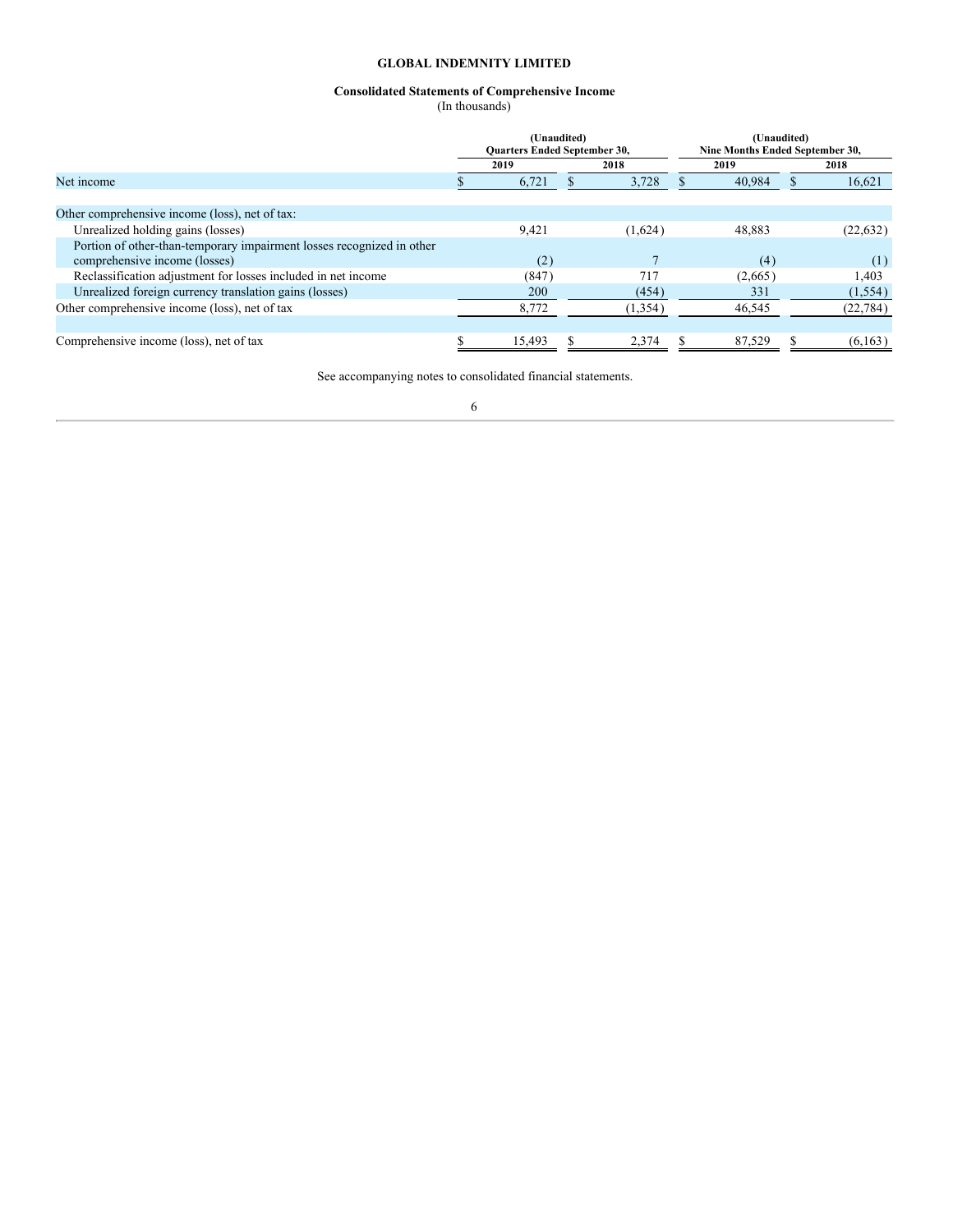#### **Consolidated Statements of Changes in Shareholders' Equity**

(In thousands, except share amounts)

<span id="page-6-0"></span>

|                                                                                    |                         | (Unaudited)<br>Quarters Ended September 30, |                | (Unaudited)<br>Nine Months Ended September 30, |               |              |               |                     |
|------------------------------------------------------------------------------------|-------------------------|---------------------------------------------|----------------|------------------------------------------------|---------------|--------------|---------------|---------------------|
|                                                                                    |                         | 2019                                        |                | 2018                                           |               | 2019         |               | 2018                |
| Number of A ordinary shares issued:                                                |                         |                                             |                |                                                |               |              |               |                     |
| Number at beginning of period                                                      |                         | 10,239,520                                  |                | 10,157,242                                     |               | 10,171,954   |               | 10,102,927          |
| Ordinary shares issued under share incentive plans                                 |                         |                                             |                |                                                |               | 36,180       |               | 37,381              |
| Ordinary shares issued to directors                                                |                         | 19,275                                      |                | 7,049                                          |               | 50,661       |               | 23,983              |
| Number at end of period                                                            |                         | 10,258,795                                  |                | 10,164,291                                     |               | 10,258,795   |               | 10,164,291          |
|                                                                                    |                         |                                             |                |                                                |               |              |               |                     |
| Number of B ordinary shares issued:                                                |                         |                                             |                |                                                |               |              |               |                     |
| Number at beginning and end of period                                              |                         | 4,133,366                                   |                | 4,133,366                                      |               | 4,133,366    |               | 4.133.366           |
|                                                                                    |                         |                                             |                |                                                |               |              |               |                     |
| Par value of A ordinary shares:                                                    |                         |                                             |                |                                                |               |              |               |                     |
| Number at beginning and end of period                                              | \$                      | 1                                           | \$             | $\mathbf{1}$                                   | S             | $\mathbf{1}$ | \$            |                     |
|                                                                                    |                         |                                             |                |                                                |               |              |               |                     |
| Par value of B ordinary shares:                                                    |                         |                                             |                |                                                |               |              |               |                     |
| Balance at beginning and end of period                                             | $\mathbf S$             | 1                                           | <sup>\$</sup>  | $\mathbf{1}$                                   | \$            | 1            | <sup>\$</sup> | 1                   |
|                                                                                    |                         |                                             |                |                                                |               |              |               |                     |
| <b>Additional paid-in capital:</b>                                                 |                         |                                             |                |                                                |               |              |               |                     |
| Balance at beginning of period                                                     | \$                      | 439,707                                     | \$             | 436,035                                        | \$            | 438,182      | $\mathbb{S}$  | 434,730             |
| Share compensation plans                                                           |                         | 988                                         |                | 1,089                                          |               | 2,513        |               | 2,394               |
| Balance at end of period                                                           | \$                      | 440,695                                     | \$             | 437,124                                        | $\mathsf S$   | 440,695      | $\mathsf S$   | 437,124             |
|                                                                                    |                         |                                             |                |                                                |               |              |               |                     |
| Accumulated other comprehensive income (loss), net of deferred income tax:         |                         |                                             |                |                                                |               |              |               |                     |
| Balance at beginning of period                                                     | $\mathcal{S}$           | 16,542                                      | <sup>\$</sup>  | (22, 475)                                      | <sup>\$</sup> | (21, 231)    | - S           | 8.983               |
| Other comprehensive income (loss):                                                 |                         |                                             |                |                                                |               |              |               |                     |
| Change in unrealized holding gains (losses)                                        |                         | 8,574                                       |                | (907)                                          |               | 46,218       |               | (21, 229)           |
| Change in other than temporary impairment losses recognized in other comprehensive |                         |                                             |                |                                                |               |              |               |                     |
| income (loss)                                                                      |                         | (2)                                         |                | $\overline{7}$                                 |               | (4)          |               | (1)                 |
| Unrealized foreign currency translation gains (losses)                             |                         | 200                                         |                | (454)                                          |               | 331          |               | (1, 554)            |
| Other comprehensive income (loss)                                                  |                         | 8,772                                       |                | (1, 354)                                       |               | 46,545       |               | (22, 784)           |
| Cumulative effect adjustment resulting from adoption of new accounting guidance    |                         |                                             |                |                                                |               |              |               | (10,028)            |
| Balance at end of period                                                           | \$                      | 25,314                                      | \$             | (23, 829)                                      | \$            | 25,314       | \$            | (23, 829)           |
|                                                                                    |                         |                                             |                |                                                |               |              |               |                     |
| <b>Retained earnings:</b>                                                          |                         |                                             |                |                                                |               |              |               |                     |
| Balance at beginning of period                                                     | $\mathbf{s}$            | 242.234                                     | <sup>\$</sup>  | 291.827                                        | $\mathbf S$   | 215.132      | $\mathcal{S}$ | 275,838             |
| Cumulative effect adjustment resulting from adoption of new accounting guidance    |                         |                                             |                |                                                |               | (5)          |               | 10,198              |
| Net income                                                                         |                         | 6,721                                       |                | 3,728                                          |               | 40,984       |               | 16,621              |
| Dividends to shareholders (\$0.25 per share per quarter in 2019 and 2018)          |                         | (3,609)                                     |                | (3,554)                                        |               | (10, 765)    |               | (10, 656)           |
| Balance at end of period                                                           | $\mathbf{s}$            | 245,346                                     | $\mathbf S$    | 292,001                                        | $\mathbf S$   | 245,346      | $\mathbb{S}$  | 292,001             |
|                                                                                    |                         |                                             |                |                                                |               |              |               |                     |
| Number of treasury shares:<br>Number at beginning of period                        |                         | 110,449                                     |                | 74,784                                         |               | 76,642       |               | 29,551              |
| A ordinary shares purchased                                                        |                         |                                             |                |                                                |               | 27,028       |               | 45,233              |
| Retirement of shares                                                               |                         |                                             |                |                                                |               | 6,779        |               |                     |
| Number at end of period                                                            |                         | 110,449                                     |                | 74,784                                         |               | 110,449      |               | 74.784              |
|                                                                                    |                         |                                             |                |                                                |               |              |               |                     |
|                                                                                    |                         |                                             |                |                                                |               |              |               |                     |
| Treasury shares, at cost:<br>Balance at beginning of period                        | \$                      | (3,973)                                     | \$             | (2,972)                                        | $\mathbb{S}$  | (3,026)      | \$            |                     |
|                                                                                    |                         |                                             |                |                                                |               | (947)        |               | (1, 159)            |
| A ordinary shares purchased, at cost                                               | \$                      | (3,973)                                     | \$             | (2,972)                                        | \$            | (3,973)      | \$            | (1, 813)<br>(2,972) |
| Balance at end of period                                                           | $\overline{\mathbb{S}}$ | 707,384                                     | $\overline{s}$ | 702,326                                        | $\mathsf{s}$  | 707,384      | \$            | 702,326             |
| Total shareholders' equity                                                         |                         |                                             |                |                                                |               |              |               |                     |

See accompanying notes to consolidated financial statements.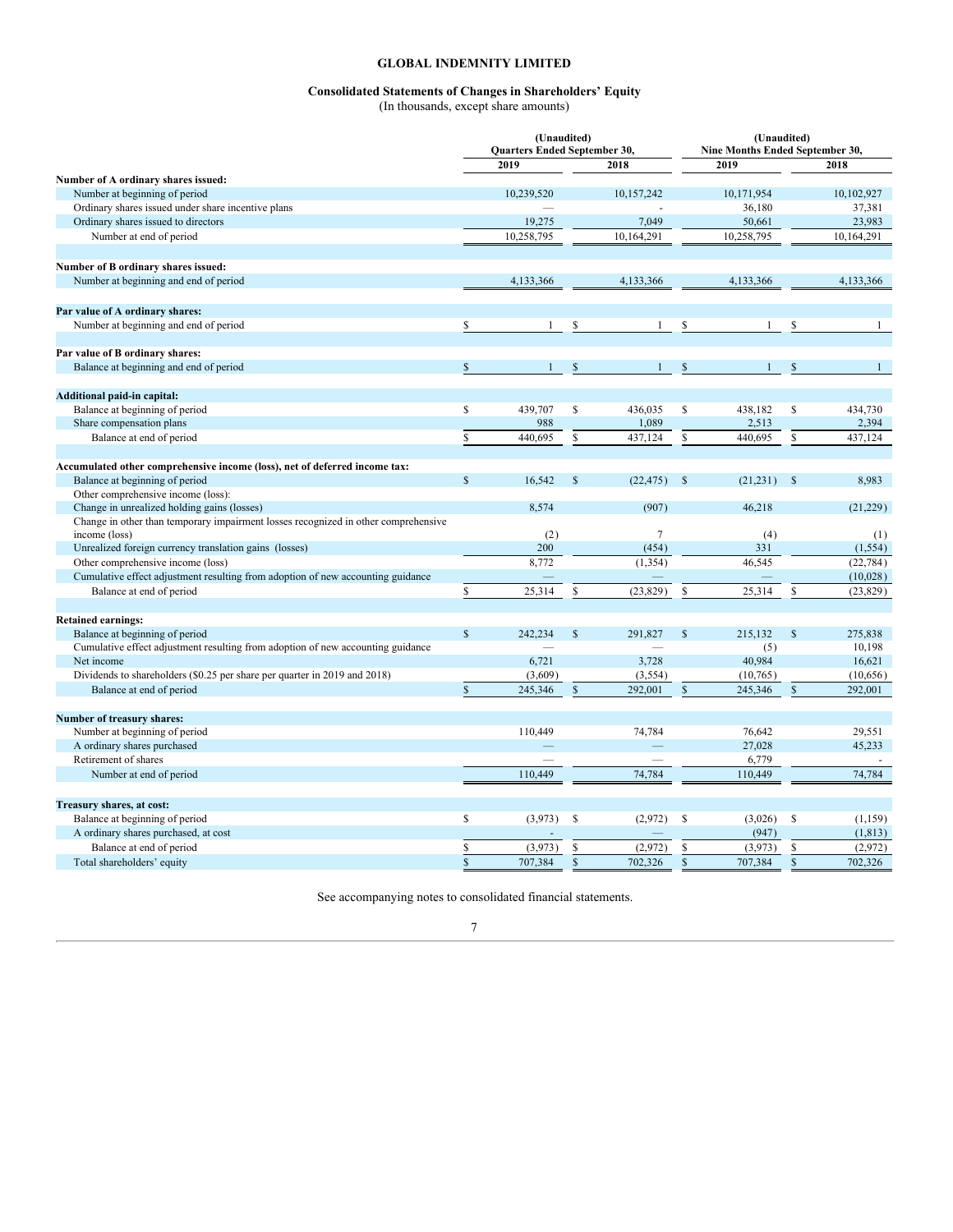#### **Consolidated Statements of Cash Flows** (In thousands)

<span id="page-7-0"></span>

| 2019<br>2018<br>\$<br>40,984<br>S<br>16,621<br>Amortization and depreciation<br>5,327<br>5,272<br>Amortization of debt issuance costs<br>198<br>198<br>Restricted stock and stock option expense<br>2,513<br>2,394<br>5,198<br>Deferred federal income taxes<br>(6,270)<br>Amortization of bond premium and discount, net<br>3,697<br>4,650<br>(11,290)<br>(7,833)<br>Net realized investment gains<br>Changes in:<br>Premiums receivable, net<br>(25,313)<br>(255)<br>Reinsurance receivables, net<br>31,406<br>8,526<br>786<br>Funds held by ceding insurers<br>(7,059)<br>Unpaid losses and loss adjustment expenses<br>(46,744)<br>(26, 057)<br>Unearned premiums<br>12,233<br>34,885<br>Ceded balances payable<br>21,437<br>5,761<br>Other assets and liabilities, net<br>(9,929)<br>35,040<br>Contingent commissions<br>92<br>(601)<br>Federal income tax receivable/payable<br>(270)<br>(426)<br>Deferred acquisition costs, net<br>(9,185)<br>(2,891)<br>Prepaid reinsurance premiums<br>2,831<br>5,875<br>Net cash provided by operating activities<br>45,930<br>45,871<br>Cash flows from investing activities:<br>Proceeds from sale of fixed maturities<br>642,049<br>229,362<br>Proceeds from sale of equity securities<br>206,212<br>28,141<br>Proceeds from maturity of fixed maturities<br>113,480<br>43,303<br>14,201<br>Proceeds from other invested assets<br>8,352<br>Amounts received (paid) in connection with derivatives<br>(12,516)<br>7,599<br>Purchases of fixed maturities<br>(701, 684)<br>(329,002)<br>Purchases of equity securities<br>(325, 972)<br>(22, 931)<br>Purchases of other invested assets<br>(3,500)<br>(15,800)<br>Acquisition of business<br>(3,515)<br>(67, 730)<br>(54, 491)<br>Net cash used for investing activities<br>Cash flows from financing activities:<br>Net borrowings (repayments) under margin borrowing facility<br>8,561<br>(12, 825)<br>Dividends paid to shareholders<br>(7,130)<br>(10, 510) |                                                                                   | (Unaudited)<br>Nine Months Ended September 30, |  |          |  |  |
|---------------------------------------------------------------------------------------------------------------------------------------------------------------------------------------------------------------------------------------------------------------------------------------------------------------------------------------------------------------------------------------------------------------------------------------------------------------------------------------------------------------------------------------------------------------------------------------------------------------------------------------------------------------------------------------------------------------------------------------------------------------------------------------------------------------------------------------------------------------------------------------------------------------------------------------------------------------------------------------------------------------------------------------------------------------------------------------------------------------------------------------------------------------------------------------------------------------------------------------------------------------------------------------------------------------------------------------------------------------------------------------------------------------------------------------------------------------------------------------------------------------------------------------------------------------------------------------------------------------------------------------------------------------------------------------------------------------------------------------------------------------------------------------------------------------------------------------------------------------------------------------------------------------------------------------------------------------|-----------------------------------------------------------------------------------|------------------------------------------------|--|----------|--|--|
|                                                                                                                                                                                                                                                                                                                                                                                                                                                                                                                                                                                                                                                                                                                                                                                                                                                                                                                                                                                                                                                                                                                                                                                                                                                                                                                                                                                                                                                                                                                                                                                                                                                                                                                                                                                                                                                                                                                                                               |                                                                                   |                                                |  |          |  |  |
|                                                                                                                                                                                                                                                                                                                                                                                                                                                                                                                                                                                                                                                                                                                                                                                                                                                                                                                                                                                                                                                                                                                                                                                                                                                                                                                                                                                                                                                                                                                                                                                                                                                                                                                                                                                                                                                                                                                                                               | Cash flows from operating activities:                                             |                                                |  |          |  |  |
|                                                                                                                                                                                                                                                                                                                                                                                                                                                                                                                                                                                                                                                                                                                                                                                                                                                                                                                                                                                                                                                                                                                                                                                                                                                                                                                                                                                                                                                                                                                                                                                                                                                                                                                                                                                                                                                                                                                                                               | Net income                                                                        |                                                |  |          |  |  |
|                                                                                                                                                                                                                                                                                                                                                                                                                                                                                                                                                                                                                                                                                                                                                                                                                                                                                                                                                                                                                                                                                                                                                                                                                                                                                                                                                                                                                                                                                                                                                                                                                                                                                                                                                                                                                                                                                                                                                               | Adjustments to reconcile net income to net cash provided by operating activities: |                                                |  |          |  |  |
|                                                                                                                                                                                                                                                                                                                                                                                                                                                                                                                                                                                                                                                                                                                                                                                                                                                                                                                                                                                                                                                                                                                                                                                                                                                                                                                                                                                                                                                                                                                                                                                                                                                                                                                                                                                                                                                                                                                                                               |                                                                                   |                                                |  |          |  |  |
|                                                                                                                                                                                                                                                                                                                                                                                                                                                                                                                                                                                                                                                                                                                                                                                                                                                                                                                                                                                                                                                                                                                                                                                                                                                                                                                                                                                                                                                                                                                                                                                                                                                                                                                                                                                                                                                                                                                                                               |                                                                                   |                                                |  |          |  |  |
|                                                                                                                                                                                                                                                                                                                                                                                                                                                                                                                                                                                                                                                                                                                                                                                                                                                                                                                                                                                                                                                                                                                                                                                                                                                                                                                                                                                                                                                                                                                                                                                                                                                                                                                                                                                                                                                                                                                                                               |                                                                                   |                                                |  |          |  |  |
|                                                                                                                                                                                                                                                                                                                                                                                                                                                                                                                                                                                                                                                                                                                                                                                                                                                                                                                                                                                                                                                                                                                                                                                                                                                                                                                                                                                                                                                                                                                                                                                                                                                                                                                                                                                                                                                                                                                                                               |                                                                                   |                                                |  |          |  |  |
|                                                                                                                                                                                                                                                                                                                                                                                                                                                                                                                                                                                                                                                                                                                                                                                                                                                                                                                                                                                                                                                                                                                                                                                                                                                                                                                                                                                                                                                                                                                                                                                                                                                                                                                                                                                                                                                                                                                                                               |                                                                                   |                                                |  |          |  |  |
|                                                                                                                                                                                                                                                                                                                                                                                                                                                                                                                                                                                                                                                                                                                                                                                                                                                                                                                                                                                                                                                                                                                                                                                                                                                                                                                                                                                                                                                                                                                                                                                                                                                                                                                                                                                                                                                                                                                                                               |                                                                                   |                                                |  |          |  |  |
|                                                                                                                                                                                                                                                                                                                                                                                                                                                                                                                                                                                                                                                                                                                                                                                                                                                                                                                                                                                                                                                                                                                                                                                                                                                                                                                                                                                                                                                                                                                                                                                                                                                                                                                                                                                                                                                                                                                                                               |                                                                                   |                                                |  |          |  |  |
|                                                                                                                                                                                                                                                                                                                                                                                                                                                                                                                                                                                                                                                                                                                                                                                                                                                                                                                                                                                                                                                                                                                                                                                                                                                                                                                                                                                                                                                                                                                                                                                                                                                                                                                                                                                                                                                                                                                                                               |                                                                                   |                                                |  |          |  |  |
|                                                                                                                                                                                                                                                                                                                                                                                                                                                                                                                                                                                                                                                                                                                                                                                                                                                                                                                                                                                                                                                                                                                                                                                                                                                                                                                                                                                                                                                                                                                                                                                                                                                                                                                                                                                                                                                                                                                                                               |                                                                                   |                                                |  |          |  |  |
|                                                                                                                                                                                                                                                                                                                                                                                                                                                                                                                                                                                                                                                                                                                                                                                                                                                                                                                                                                                                                                                                                                                                                                                                                                                                                                                                                                                                                                                                                                                                                                                                                                                                                                                                                                                                                                                                                                                                                               |                                                                                   |                                                |  |          |  |  |
|                                                                                                                                                                                                                                                                                                                                                                                                                                                                                                                                                                                                                                                                                                                                                                                                                                                                                                                                                                                                                                                                                                                                                                                                                                                                                                                                                                                                                                                                                                                                                                                                                                                                                                                                                                                                                                                                                                                                                               |                                                                                   |                                                |  |          |  |  |
|                                                                                                                                                                                                                                                                                                                                                                                                                                                                                                                                                                                                                                                                                                                                                                                                                                                                                                                                                                                                                                                                                                                                                                                                                                                                                                                                                                                                                                                                                                                                                                                                                                                                                                                                                                                                                                                                                                                                                               |                                                                                   |                                                |  |          |  |  |
|                                                                                                                                                                                                                                                                                                                                                                                                                                                                                                                                                                                                                                                                                                                                                                                                                                                                                                                                                                                                                                                                                                                                                                                                                                                                                                                                                                                                                                                                                                                                                                                                                                                                                                                                                                                                                                                                                                                                                               |                                                                                   |                                                |  |          |  |  |
|                                                                                                                                                                                                                                                                                                                                                                                                                                                                                                                                                                                                                                                                                                                                                                                                                                                                                                                                                                                                                                                                                                                                                                                                                                                                                                                                                                                                                                                                                                                                                                                                                                                                                                                                                                                                                                                                                                                                                               |                                                                                   |                                                |  |          |  |  |
|                                                                                                                                                                                                                                                                                                                                                                                                                                                                                                                                                                                                                                                                                                                                                                                                                                                                                                                                                                                                                                                                                                                                                                                                                                                                                                                                                                                                                                                                                                                                                                                                                                                                                                                                                                                                                                                                                                                                                               |                                                                                   |                                                |  |          |  |  |
|                                                                                                                                                                                                                                                                                                                                                                                                                                                                                                                                                                                                                                                                                                                                                                                                                                                                                                                                                                                                                                                                                                                                                                                                                                                                                                                                                                                                                                                                                                                                                                                                                                                                                                                                                                                                                                                                                                                                                               |                                                                                   |                                                |  |          |  |  |
|                                                                                                                                                                                                                                                                                                                                                                                                                                                                                                                                                                                                                                                                                                                                                                                                                                                                                                                                                                                                                                                                                                                                                                                                                                                                                                                                                                                                                                                                                                                                                                                                                                                                                                                                                                                                                                                                                                                                                               |                                                                                   |                                                |  |          |  |  |
|                                                                                                                                                                                                                                                                                                                                                                                                                                                                                                                                                                                                                                                                                                                                                                                                                                                                                                                                                                                                                                                                                                                                                                                                                                                                                                                                                                                                                                                                                                                                                                                                                                                                                                                                                                                                                                                                                                                                                               |                                                                                   |                                                |  |          |  |  |
|                                                                                                                                                                                                                                                                                                                                                                                                                                                                                                                                                                                                                                                                                                                                                                                                                                                                                                                                                                                                                                                                                                                                                                                                                                                                                                                                                                                                                                                                                                                                                                                                                                                                                                                                                                                                                                                                                                                                                               |                                                                                   |                                                |  |          |  |  |
|                                                                                                                                                                                                                                                                                                                                                                                                                                                                                                                                                                                                                                                                                                                                                                                                                                                                                                                                                                                                                                                                                                                                                                                                                                                                                                                                                                                                                                                                                                                                                                                                                                                                                                                                                                                                                                                                                                                                                               |                                                                                   |                                                |  |          |  |  |
|                                                                                                                                                                                                                                                                                                                                                                                                                                                                                                                                                                                                                                                                                                                                                                                                                                                                                                                                                                                                                                                                                                                                                                                                                                                                                                                                                                                                                                                                                                                                                                                                                                                                                                                                                                                                                                                                                                                                                               |                                                                                   |                                                |  |          |  |  |
|                                                                                                                                                                                                                                                                                                                                                                                                                                                                                                                                                                                                                                                                                                                                                                                                                                                                                                                                                                                                                                                                                                                                                                                                                                                                                                                                                                                                                                                                                                                                                                                                                                                                                                                                                                                                                                                                                                                                                               |                                                                                   |                                                |  |          |  |  |
|                                                                                                                                                                                                                                                                                                                                                                                                                                                                                                                                                                                                                                                                                                                                                                                                                                                                                                                                                                                                                                                                                                                                                                                                                                                                                                                                                                                                                                                                                                                                                                                                                                                                                                                                                                                                                                                                                                                                                               |                                                                                   |                                                |  |          |  |  |
|                                                                                                                                                                                                                                                                                                                                                                                                                                                                                                                                                                                                                                                                                                                                                                                                                                                                                                                                                                                                                                                                                                                                                                                                                                                                                                                                                                                                                                                                                                                                                                                                                                                                                                                                                                                                                                                                                                                                                               |                                                                                   |                                                |  |          |  |  |
|                                                                                                                                                                                                                                                                                                                                                                                                                                                                                                                                                                                                                                                                                                                                                                                                                                                                                                                                                                                                                                                                                                                                                                                                                                                                                                                                                                                                                                                                                                                                                                                                                                                                                                                                                                                                                                                                                                                                                               |                                                                                   |                                                |  |          |  |  |
|                                                                                                                                                                                                                                                                                                                                                                                                                                                                                                                                                                                                                                                                                                                                                                                                                                                                                                                                                                                                                                                                                                                                                                                                                                                                                                                                                                                                                                                                                                                                                                                                                                                                                                                                                                                                                                                                                                                                                               |                                                                                   |                                                |  |          |  |  |
|                                                                                                                                                                                                                                                                                                                                                                                                                                                                                                                                                                                                                                                                                                                                                                                                                                                                                                                                                                                                                                                                                                                                                                                                                                                                                                                                                                                                                                                                                                                                                                                                                                                                                                                                                                                                                                                                                                                                                               |                                                                                   |                                                |  |          |  |  |
|                                                                                                                                                                                                                                                                                                                                                                                                                                                                                                                                                                                                                                                                                                                                                                                                                                                                                                                                                                                                                                                                                                                                                                                                                                                                                                                                                                                                                                                                                                                                                                                                                                                                                                                                                                                                                                                                                                                                                               |                                                                                   |                                                |  |          |  |  |
|                                                                                                                                                                                                                                                                                                                                                                                                                                                                                                                                                                                                                                                                                                                                                                                                                                                                                                                                                                                                                                                                                                                                                                                                                                                                                                                                                                                                                                                                                                                                                                                                                                                                                                                                                                                                                                                                                                                                                               |                                                                                   |                                                |  |          |  |  |
|                                                                                                                                                                                                                                                                                                                                                                                                                                                                                                                                                                                                                                                                                                                                                                                                                                                                                                                                                                                                                                                                                                                                                                                                                                                                                                                                                                                                                                                                                                                                                                                                                                                                                                                                                                                                                                                                                                                                                               |                                                                                   |                                                |  |          |  |  |
|                                                                                                                                                                                                                                                                                                                                                                                                                                                                                                                                                                                                                                                                                                                                                                                                                                                                                                                                                                                                                                                                                                                                                                                                                                                                                                                                                                                                                                                                                                                                                                                                                                                                                                                                                                                                                                                                                                                                                               |                                                                                   |                                                |  |          |  |  |
|                                                                                                                                                                                                                                                                                                                                                                                                                                                                                                                                                                                                                                                                                                                                                                                                                                                                                                                                                                                                                                                                                                                                                                                                                                                                                                                                                                                                                                                                                                                                                                                                                                                                                                                                                                                                                                                                                                                                                               |                                                                                   |                                                |  |          |  |  |
|                                                                                                                                                                                                                                                                                                                                                                                                                                                                                                                                                                                                                                                                                                                                                                                                                                                                                                                                                                                                                                                                                                                                                                                                                                                                                                                                                                                                                                                                                                                                                                                                                                                                                                                                                                                                                                                                                                                                                               |                                                                                   |                                                |  |          |  |  |
|                                                                                                                                                                                                                                                                                                                                                                                                                                                                                                                                                                                                                                                                                                                                                                                                                                                                                                                                                                                                                                                                                                                                                                                                                                                                                                                                                                                                                                                                                                                                                                                                                                                                                                                                                                                                                                                                                                                                                               | Purchases of A ordinary shares                                                    | (947)                                          |  | (1, 813) |  |  |
| 484<br>Net cash provided by (used for) financing activities<br>(25, 148)                                                                                                                                                                                                                                                                                                                                                                                                                                                                                                                                                                                                                                                                                                                                                                                                                                                                                                                                                                                                                                                                                                                                                                                                                                                                                                                                                                                                                                                                                                                                                                                                                                                                                                                                                                                                                                                                                      |                                                                                   |                                                |  |          |  |  |
| (21,316)<br>Net change in cash and cash equivalents<br>(33,768)                                                                                                                                                                                                                                                                                                                                                                                                                                                                                                                                                                                                                                                                                                                                                                                                                                                                                                                                                                                                                                                                                                                                                                                                                                                                                                                                                                                                                                                                                                                                                                                                                                                                                                                                                                                                                                                                                               |                                                                                   |                                                |  |          |  |  |
| 99,497<br>74,414                                                                                                                                                                                                                                                                                                                                                                                                                                                                                                                                                                                                                                                                                                                                                                                                                                                                                                                                                                                                                                                                                                                                                                                                                                                                                                                                                                                                                                                                                                                                                                                                                                                                                                                                                                                                                                                                                                                                              | Cash and cash equivalents at beginning of period                                  |                                                |  |          |  |  |
| $\mathbb{S}$<br>\$<br>40,646<br>78,181                                                                                                                                                                                                                                                                                                                                                                                                                                                                                                                                                                                                                                                                                                                                                                                                                                                                                                                                                                                                                                                                                                                                                                                                                                                                                                                                                                                                                                                                                                                                                                                                                                                                                                                                                                                                                                                                                                                        | Cash and cash equivalents at end of period                                        |                                                |  |          |  |  |

See accompanying notes to consolidated financial statements.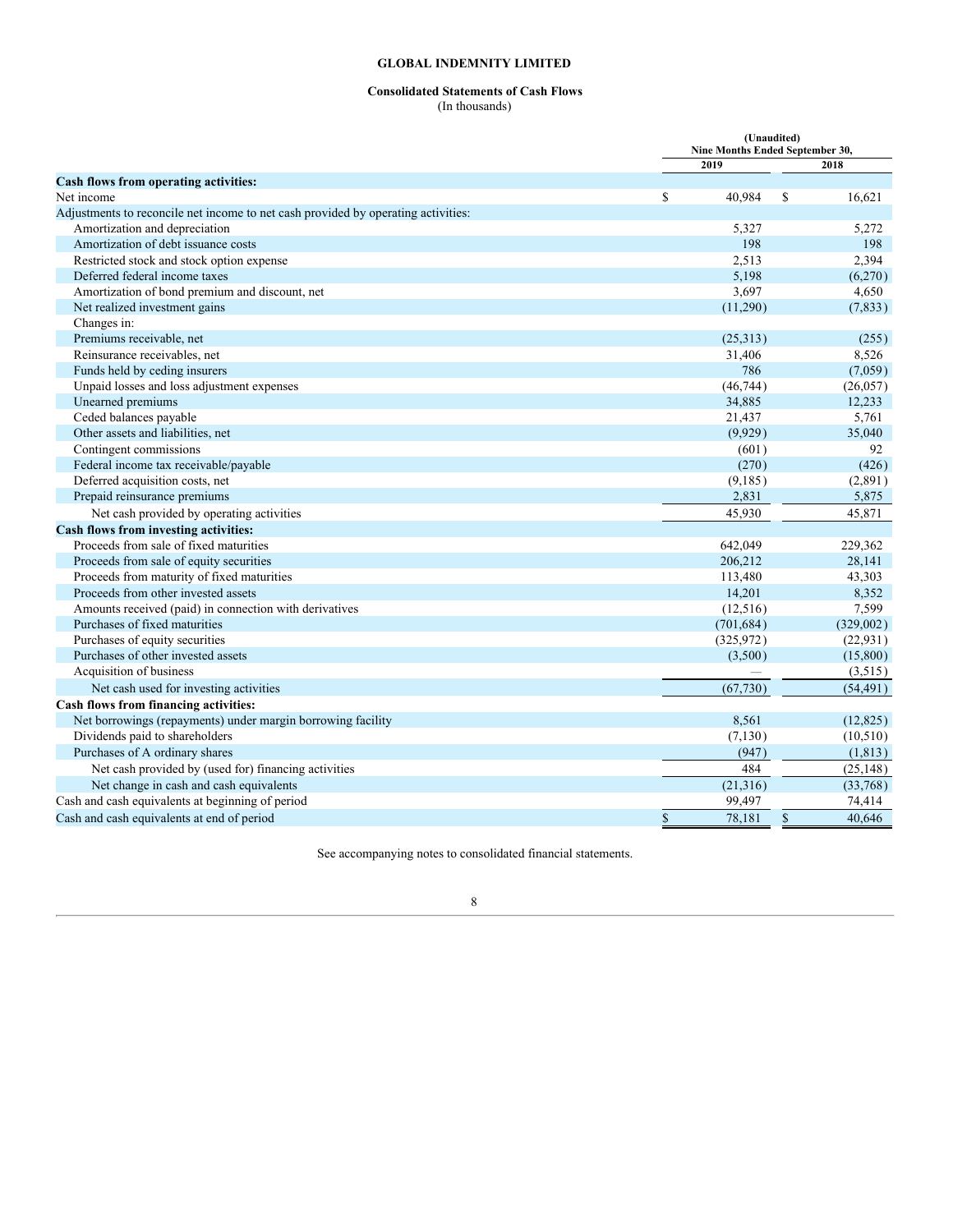#### <span id="page-8-0"></span>**1. Principles of Consolidation and Basis of Presentation**

Global Indemnity Limited ("Global Indemnity" or "the Company") was incorporated on February 9, 2016 and is domiciled in the Cayman Islands. On November 7, 2016, Global Indemnity replaced Global Indemnity plc as the ultimate parent company as a result of a redomestication transaction. The Company's A ordinary shares are publicly traded on the NASDAQ Global Select Market under the ticker symbol GBLI. Please see Note 2 of the notes to the consolidated financial statements in Item 8 Part II of the Company's 2018 Annual Report on Form 10-K for more information on the Company's redomestication.

The Company manages its business through four business segments: Commercial Specialty, Specialty Property, Farm, Ranch, & Stable, and Reinsurance Operations. The Company's Commercial Specialty segment offers specialty property and casualty insurance products in the excess and surplus lines marketplace. The Company manages Commercial Specialty by differentiating them into four product classifications: 1) Penn-America, which markets property and general liability products to small commercial businesses through a select network of wholesale general agents with specific binding authority; 2) United National, which markets insurance products for targeted insured segments, including specialty products, such as property, general liability, and professional lines through program administrators with specific binding authority; 3) Diamond State, which markets property, casualty, and professional lines products, which are developed by the Company's underwriting department by individuals with expertise in those lines of business, through wholesale brokers and also markets through program administrators having specific binding authority; and 4) Vacant Express, which primarily insures dwellings which are currently vacant, undergoing renovation, or are under construction and is marketed through aggregators, brokers, and retail agents. These product classifications comprise the Company's Commercial Specialty business segment and are not considered individual business segments because each product has similar economic characteristics, distribution, and coverage. The Company's Specialty Property segment offers specialty personal lines property and casualty insurance products through general and specialty agents with specific binding authority on an admitted basis. The Company's Farm, Ranch, & Stable segment provides specialized property and casualty coverage including Commercial Farm Auto and Excess/Umbrella Coverage for the agriculture industry as well as specialized insurance products for the equine mortality and major medical industry on an admitted basis. These insurance products are sold through wholesalers and retail agents, with a selected number having specific binding authority. Collectively, the Company's U.S. insurance subsidiaries are licensed in all 50 states, the District of Columbia, Puerto Rico, and the U.S. Virgin Islands. The Commercial Specialty, Specialty Property, and Farm, Ranch, & Stable segments comprise the Company's U.S. Insurance Operations ("Insurance Operations"). The Company's Reinsurance Operations consist solely of the operations of its Bermuda-based wholly-owned subsidiary, Global Indemnity Reinsurance Company, Ltd. ("Global Indemnity Reinsurance"). Global Indemnity Reinsurance is a treaty reinsurer of specialty property and casualty insurance and reinsurance companies. The Company's Reinsurance Operations segment provides reinsurance solutions through brokers and primary writers including insurance and reinsurance companies.

During the 1st quarter of 2019, the Company re-evaluated its Personal Lines segment and determined that Personal Lines should be bifurcated into two reportable segments: Specialty Property and Farm, Ranch, & Stable. This is the result of changing how Specialty Property and Farm, Ranch, & Stable are managed and reported. Specialty Property is managed out of the Company's Scottsdale, Arizona office; whereas, Farm, Ranch, & Stable is managed out of the Company's Omaha, Nebraska office. In the past, Farm, Ranch, & Stable reported to the Scottsdale, Arizona office and now it reports directly to the Company's main headquarters in Bala Cynwyd, Pennsylvania. Results for Specialty Property and Farm, Ranch, & Stable are separately measured, resources are separately allocated to each of these lines, and employees in each line are now being rewarded based on each line's separate results. Accordingly, the Company now reports Specialty Property and Farm, Ranch, & Stable as two separate reportable segments. In addition, the Company has changed the name of its Commercial Lines segment to Commercial Specialty to better align with its key product offerings. The segment results for the quarter and nine months ended September 30, 2018 have been revised to reflect these changes. See Note 13 for additional information regarding segments.

The interim consolidated financial statements are unaudited, but have been prepared in conformity with United States of America generally accepted accounting principles ("GAAP"), which differs in certain respects from those principles followed in reports to insurance regulatory authorities. The preparation of consolidated financial statements in conformity with GAAP requires management to make estimates and assumptions that affect the reported amounts of assets and liabilities and disclosure of contingent assets and liabilities at the date of the consolidated financial statements and the reported amounts of revenues and expenses during the reporting period. Actual results could differ from those estimates.

The unaudited consolidated financial statements include all adjustments that are, in the opinion of management, of a normal recurring nature and are necessary for a fair statement of results for the interim periods. Results of operations for the quarters and nine months ended September 30, 2019 and 2018 are not necessarily indicative of the results of a full year. The accompanying notes to the unaudited consolidated financial statements should be read in conjunction with the notes to the consolidated financial statements contained in the Company's 2018 Annual Report on Form 10-K.

The consolidated financial statements include the accounts of Global Indemnity and its wholly owned subsidiaries. All intercompany balances and transactions have been eliminated in consolidation.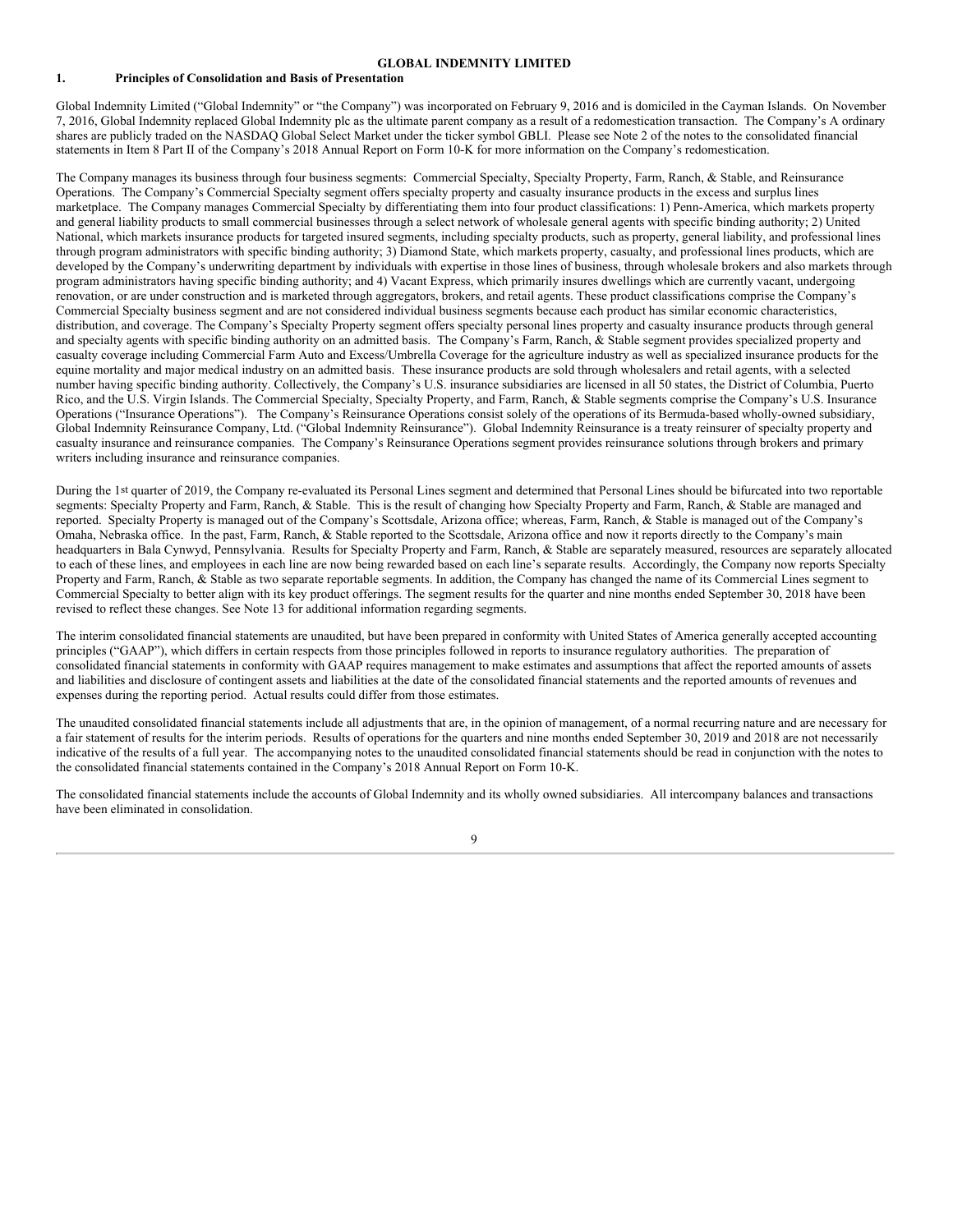#### **2. Investments**

The amortized cost and estimated fair value of investments were as follows as of September 30, 2019 and December 31, 2018:

| Amortized<br>Cost |           |      | <b>Gross</b><br><b>Unrealized</b><br>Gains | Gross<br>Unrealized<br>Losses |         |               | <b>Estimated</b><br><b>Fair Value</b> |               | Other than<br>temporary<br>impairments<br>recognized<br>in AOCI $(1)$ |
|-------------------|-----------|------|--------------------------------------------|-------------------------------|---------|---------------|---------------------------------------|---------------|-----------------------------------------------------------------------|
|                   |           |      |                                            |                               |         |               |                                       |               |                                                                       |
|                   |           |      |                                            |                               |         |               |                                       |               |                                                                       |
| \$                | 158,914   | - \$ | 6,624                                      | <sup>\$</sup>                 | (56)    | <sup>\$</sup> | 165,482                               | <sup>\$</sup> |                                                                       |
|                   | 54,905    |      | 1,146                                      |                               | (19)    |               | 56,032                                |               |                                                                       |
|                   | 202,699   |      | 3,855                                      |                               | (167)   |               | 206,387                               |               |                                                                       |
|                   | 182,502   |      | 1,267                                      |                               | (407)   |               | 183,362                               |               |                                                                       |
|                   | 238,637   |      | 6,529                                      |                               | (313)   |               | 244,853                               |               |                                                                       |
|                   | 265,244   |      | 9,613                                      |                               | (119)   |               | 274,738                               |               |                                                                       |
|                   | 101,083   |      | 2,510                                      |                               | (12)    |               | 103,581                               |               |                                                                       |
|                   | 1,203,984 |      | 31,544                                     |                               | (1,093) |               | 1,234,435                             |               |                                                                       |
|                   | 262,367   |      | $\overline{\phantom{a}}$                   |                               |         |               | 262,367                               |               |                                                                       |
|                   | 40,052    |      | $\qquad \qquad$                            |                               | ---     |               | 40,052                                |               |                                                                       |
|                   | 1,506,403 |      | 31,544                                     |                               | (1,093) |               | 1,536,854                             |               |                                                                       |
|                   |           |      |                                            |                               |         |               |                                       |               |                                                                       |

**(1)** Represents the total amount of other than temporary impairment losses relating to factors other than credit losses recognized in accumulated other comprehensive income ("AOCI").

| (Dollars in thousands)<br>As of December 31, 2018 | Amortized<br>Cost |      | Gross<br><b>Unrealized</b><br>Gains | Gross<br><b>Unrealized</b><br>Losses |           |              | <b>Estimated</b><br><b>Fair Value</b> |    | Other than<br>temporary<br>impairments<br>recognized<br>in AOCI $(1)$ |
|---------------------------------------------------|-------------------|------|-------------------------------------|--------------------------------------|-----------|--------------|---------------------------------------|----|-----------------------------------------------------------------------|
| Fixed maturities:                                 |                   |      |                                     |                                      |           |              |                                       |    |                                                                       |
| U.S. treasury and agency obligations              | \$<br>79,766      | - \$ | 252                                 | <b>S</b>                             | (1,163)   | <sup>S</sup> | 78,855                                | -S |                                                                       |
| Obligations of states and political subdivisions  | 95,629            |      | 322                                 |                                      | (338)     |              | 95,613                                |    |                                                                       |
| Mortgage-backed securities                        | 119,327           |      | 313                                 |                                      | (1,786)   |              | 117,854                               |    |                                                                       |
| Asset-backed securities                           | 185,430           |      | 336                                 |                                      | (2,012)   |              | 183,754                               |    |                                                                       |
| Commercial mortgage-backed securities             | 206,236           |      | 338                                 |                                      | (3,852)   |              | 202,722                               |    |                                                                       |
| Corporate bonds                                   | 452,692           |      | 243                                 |                                      | (12,080)  |              | 440,855                               |    |                                                                       |
| Foreign corporate bonds                           | 118,750           |      | 44                                  |                                      | (3,292)   |              | 115,502                               |    |                                                                       |
| Total fixed maturities                            | 1,257,830         |      | 1,848                               |                                      | (24, 523) |              | 1,235,155                             |    |                                                                       |
| Common stock                                      | 124,747           |      | __                                  |                                      |           |              | 124,747                               |    |                                                                       |
| Other invested assets                             | 50,753            |      | __                                  |                                      |           |              | 50,753                                |    |                                                                       |
| Total                                             | 1,433,330         |      | 1,848                               |                                      | (24, 523) |              | 1,410,655                             |    |                                                                       |

**(1)** Represents the total amount of other than temporary impairment losses relating to factors other than credit losses recognized in accumulated other comprehensive income ("AOCI").

As of September 30, 2019, the Company's investments in equity securities consist of \$129.4 million of common stock, mutual funds that invest in fixed maturities of \$79.3 million, and mutual funds that invest in common stocks of \$53.6 million.

The Company evaluates its investments in mutual funds and limited partnerships on a quarterly basis to ensure that they are appropriately diversified. Excluding U.S. treasuries, agency bonds, mutual funds, and limited partnerships, the Company did

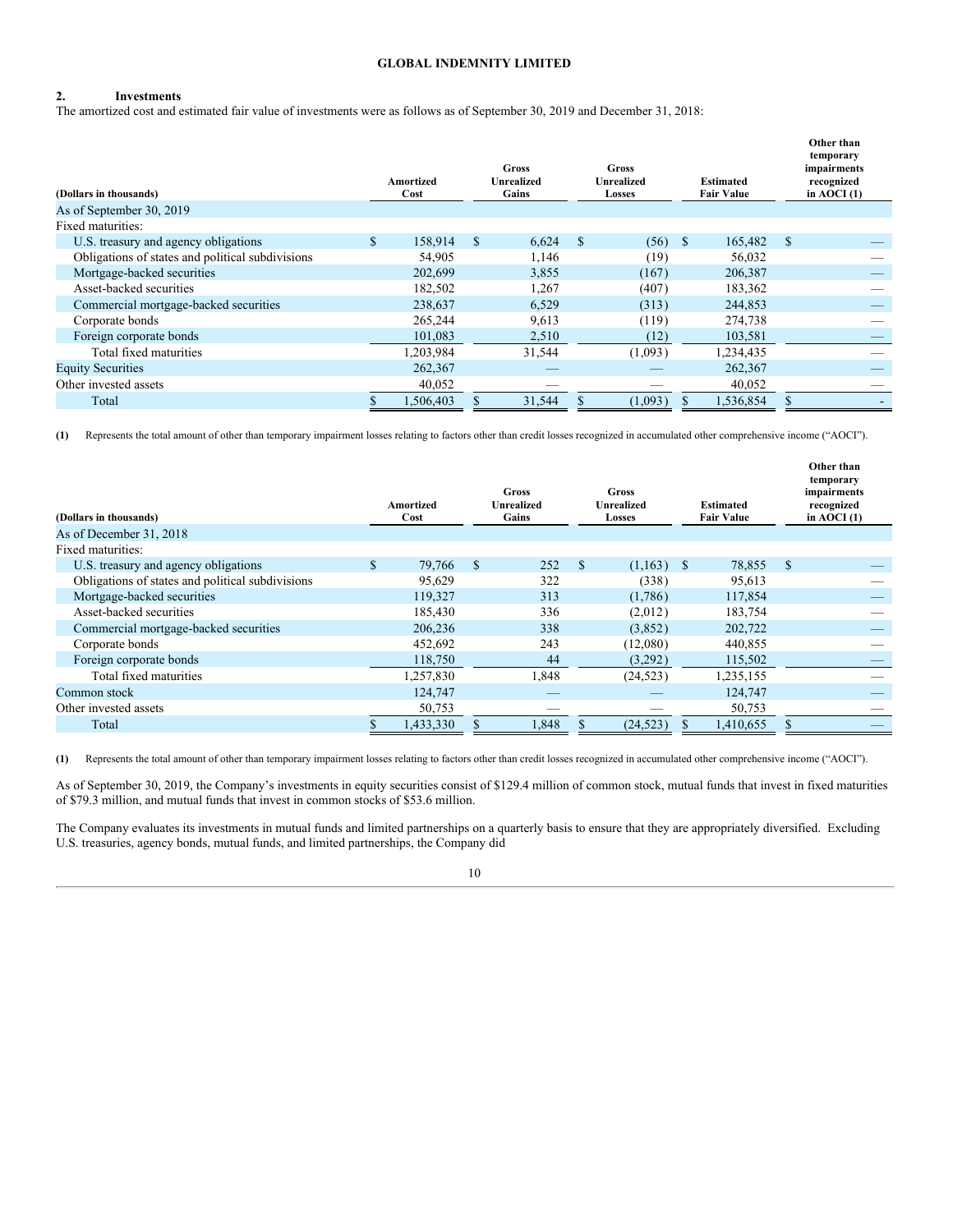not hold any debt or equity investments in a single issuer that was in excess of3% of shareholders' equity atSeptember 30, 2019 and December 31, 2018.

The amortized cost and estimated fair value of the Company's fixed maturities portfolio classified as available for sale at September 30, 2019, by contractual maturity, are shown below. Actual maturities may differ from contractual maturities because borrowers may have the right to call or prepay obligations with or without call or prepayment penalties.

| (Dollars in thousands)                 | <b>Amortized</b> |           | <b>Estimated</b><br><b>Fair Value</b> |           |
|----------------------------------------|------------------|-----------|---------------------------------------|-----------|
|                                        |                  | Cost      |                                       |           |
| Due in one year or less                | S                | 48,565    | S                                     | 48,619    |
| Due in one year through five years     |                  | 336,617   |                                       | 343,715   |
| Due in five years through ten years    |                  | 129,412   |                                       | 135,186   |
| Due in ten years through fifteen years |                  | 15,162    |                                       | 16,254    |
| Due after fifteen years                |                  | 50,390    |                                       | 56,059    |
| Mortgage-backed securities             |                  | 202,699   |                                       | 206,387   |
| Asset-backed securities                |                  | 182,502   |                                       | 183,362   |
| Commercial mortgage-backed securities  |                  | 238,637   |                                       | 244,853   |
| Total                                  | S                | 1.203.984 |                                       | 1.234.435 |

The following table contains an analysis of the Company's fixed income securities with gross unrealized losses, categorized by the period that the securities were in a continuous loss position as of September 30, 2019.

|                                                  |     | Less than 12 months                                              |      |                   | 12 months or longer (1) |        |                                      |                   | Total |         |                                      |         |  |  |
|--------------------------------------------------|-----|------------------------------------------------------------------|------|-------------------|-------------------------|--------|--------------------------------------|-------------------|-------|---------|--------------------------------------|---------|--|--|
| (Dollars in thousands)                           |     | Gross<br><b>Unrealized</b><br><b>Fair Value</b><br><b>Losses</b> |      | <b>Fair Value</b> |                         |        | Gross<br><b>Unrealized</b><br>Losses | <b>Fair Value</b> |       |         | Gross<br><b>Unrealized</b><br>Losses |         |  |  |
| Fixed maturities:                                |     |                                                                  |      |                   |                         |        |                                      |                   |       |         |                                      |         |  |  |
| U.S. treasury and agency obligations             | Эħ. | 4.108                                                            | - \$ | (23)              | <sup>\$</sup>           | 13,006 | - \$                                 | (33)              | -S    | 17.114  | - S                                  | (56)    |  |  |
| Obligations of states and political subdivisions |     | 8.947                                                            |      | (19)              |                         |        |                                      |                   |       | 8.947   |                                      | (19)    |  |  |
| Mortgage-backed securities                       |     | 16.537                                                           |      | (141)             |                         | 3,331  |                                      | (26)              |       | 19,868  |                                      | (167)   |  |  |
| Asset-backed securities                          |     | 27.336                                                           |      | (110)             |                         | 34,135 |                                      | (297)             |       | 61.471  |                                      | (407)   |  |  |
| Commercial mortgage-backed securities            |     | 23.225                                                           |      | (114)             |                         | 25,944 |                                      | (199)             |       | 49,169  |                                      | (313)   |  |  |
| Corporate bonds                                  |     | 5,139                                                            |      | (50)              |                         | 8,616  |                                      | (69)              |       | 13,755  |                                      | (119)   |  |  |
| Foreign corporate bonds                          |     | 203                                                              |      | (1)               |                         | 7,750  |                                      | (11)              |       | 7,953   |                                      | (12)    |  |  |
| Total fixed maturities                           |     | 85,495                                                           |      | (458)             |                         | 92,782 |                                      | (635)             |       | 178,277 |                                      | (1,093) |  |  |

**(1)** Fixed maturities in a gross unrealized loss position for twelve months or longer are primarily comprised of non-credit losses on investment grade securities where management does not intend to sell, and it is more likely than not that the Company will not be forced to sell the security before recovery. The Company has analyzed these securities and has determined that they are not other than temporarily impaired.

The following table contains an analysis of the Company's fixed income securities with gross unrealized losses, categorized by the period that the securities were in a continuous loss position as of December 31, 2018:

|                                                  | Less than 12 months            |               |                                             | 12 months or longer (1) |                   |     |                                             | <b>Total</b> |           |   |                   |  |                                             |
|--------------------------------------------------|--------------------------------|---------------|---------------------------------------------|-------------------------|-------------------|-----|---------------------------------------------|--------------|-----------|---|-------------------|--|---------------------------------------------|
| (Dollars in thousands)                           | <b>Fair Value</b>              |               | Gross<br><b>Unrealized</b><br><b>Losses</b> |                         | <b>Fair Value</b> |     | Gross<br><b>Unrealized</b><br><b>Losses</b> |              |           |   | <b>Fair Value</b> |  | Gross<br><b>Unrealized</b><br><b>Losses</b> |
| Fixed maturities:                                |                                |               |                                             |                         |                   |     |                                             |              |           |   |                   |  |                                             |
| U.S. treasury and agency obligations             | \$<br>$\overline{\phantom{a}}$ | <sup>\$</sup> | $\overline{\phantom{a}}$                    | S                       | 67,185            | \$. | $(1,163)$ \$                                |              | 67,185    | S | (1,163)           |  |                                             |
| Obligations of states and political subdivisions | 22,802                         |               | (57)                                        |                         | 28,179            |     | (281)                                       |              | 50,981    |   | (338)             |  |                                             |
| Mortgage-backed securities                       | 36,858                         |               | (408)                                       |                         | 60,838            |     | (1,378)                                     |              | 97.696    |   | (1,786)           |  |                                             |
| Asset-backed securities                          | 96,085                         |               | (1,342)                                     |                         | 50,506            |     | (670)                                       |              | 146,591   |   | (2,012)           |  |                                             |
| Commercial mortgage-backed securities            | 44,596                         |               | (878)                                       |                         | 127,557           |     | (2,974)                                     |              | 172,153   |   | (3,852)           |  |                                             |
| Corporate bonds                                  | 285,997                        |               | (8,791)                                     |                         | 115,052           |     | (3,289)                                     |              | 401,049   |   | (12,080)          |  |                                             |
| Foreign corporate bonds                          | 56,543                         |               | (1,795)                                     |                         | 47,494            |     | (1, 497)                                    |              | 104,037   |   | (3,292)           |  |                                             |
| Total fixed maturities                           | 542,881                        |               | (13,271)                                    |                         | 496,811           |     | (11,252)                                    |              | 1,039,692 |   | (24, 523)         |  |                                             |

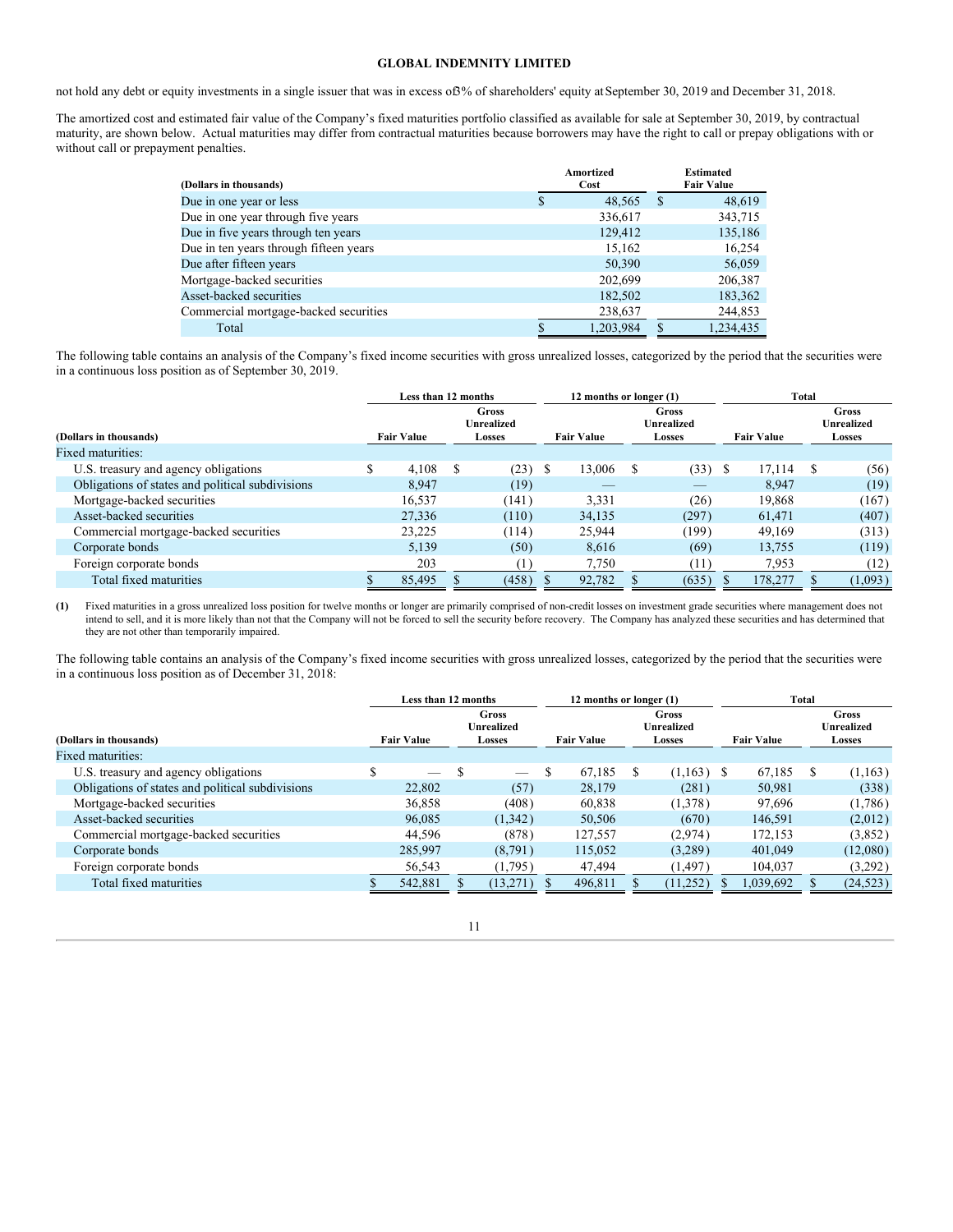**(1)** Fixed maturities in a gross unrealized loss position for twelve months or longer are primarily comprised of non-credit losses on investment grade securities where management does not intend to sell, and it is more likely than not that the Company will not be forced to sell the security before recovery. The Company has analyzed these securities and has determined that they are not other than temporarily impaired.

The Company regularly performs various analytical valuation procedures with respect to its investments, including reviewing each fixed maturity security in an unrealized loss position to assess whether the security has a credit loss. Specifically, the Company considers credit rating, market price, and issuer specific financial information, among other factors, to assess the likelihood of collection of all principal and interest as contractually due. Securities for which the Company determines that a credit loss is likely are subjected to further analysis through discounted cash flow testing to estimate the credit loss to be recognized in earnings, if any. The specific methodologies and significant assumptions used by asset class are discussed below. Upon identification of such securities and periodically thereafter, a detailed review is performed to determine whether the decline is considered other than temporary. This review includes an analysis of several factors, including but not limited to, the credit ratings and cash flows of the securities and the magnitude and length of time that the fair value of such securities is below cost.

For fixed maturities, the factors considered in reaching the conclusion that a decline below cost is other than temporary include, among others, whether:

- (1) the issuer is in financial distress;
- (2) the investment is secured;
- (3) a significant credit rating action occurred;
- (4) scheduled interest payments were delayed or missed;
- (5) changes in laws or regulations have affected an issuer or industry;
- (6) the investment has an unrealized loss and was identified by the Company's investment manager as an investment to be sold before recovery or maturity; and
- (7) the investment failed cash flow projection testing to determine if anticipated principal and interest payments will be realized.

According to accounting guidance for debt securities in an unrealized loss position, the Company is required to assess whether it has the intent to sell the debt security or more likely than not will be required to sell the debt security before the anticipated recovery. If either of these conditions is met the Company must recognize an other than temporary impairment with the entire unrealized loss being recorded through earnings. For debt securities in an unrealized loss position not meeting these conditions, the Company assesses whether the impairment of a security is other than temporary. If the impairment is deemed to be other than temporary, the Company must separate the other than temporary impairment into two components: the amount representing the credit loss and the amount related to all other factors, such as changes in interest rates. The credit loss represents the portion of the amortized book value in excess of the net present value of the projected future cash flows discounted at the effective interest rate implicit in the debt security prior to impairment. The credit loss component of the other than temporary impairment is recorded through earnings, whereas the amount relating to factors other than credit losses is recorded in other comprehensive income, net of taxes.

The following is a description, by asset type, of the methodology and significant inputs that the Company used to measure the amount of credit loss recognized in earnings, if any:

**U.S. treasury and agency obligations** – As of September 30, 2019, gross unrealized losses related to U.S. treasury and agency obligations were \$0.056 million. Of this amount, \$0.033 million have been in an unrealized loss position for twelve months or greater and are rated AA+. Macroeconomic and market analysis is conducted in evaluating these securities. Consideration is given to the interest rate environment, duration and yield curve management of the portfolio, sector allocation and security selection.

**Mortgage-backed securities ("MBS") –** As of September 30, 2019, gross unrealized losses related to mortgage-backed securities were \$0.167 million. Of this amount, \$0.026 million have been in an unrealized loss position for twelve months or greater. All unrealized losses for twelve months or greater are related to securities rated AA+ or better. Mortgage-backed securities are modeled to project principal losses under downside, base, and upside scenarios for the economy and home prices. The primary assumption that drives the security and loan level modeling is the Home Price Index ("HPI") projection. These forecasts incorporate not just national macro-economic trends, but also regional impacts to arrive at the most granular and accurate projections. These assumptions are incorporated into the model as a basis to generate delinquency probabilities, default curves, loss severity curves, and voluntary prepayment curves at the loan level within each deal. The model utilizes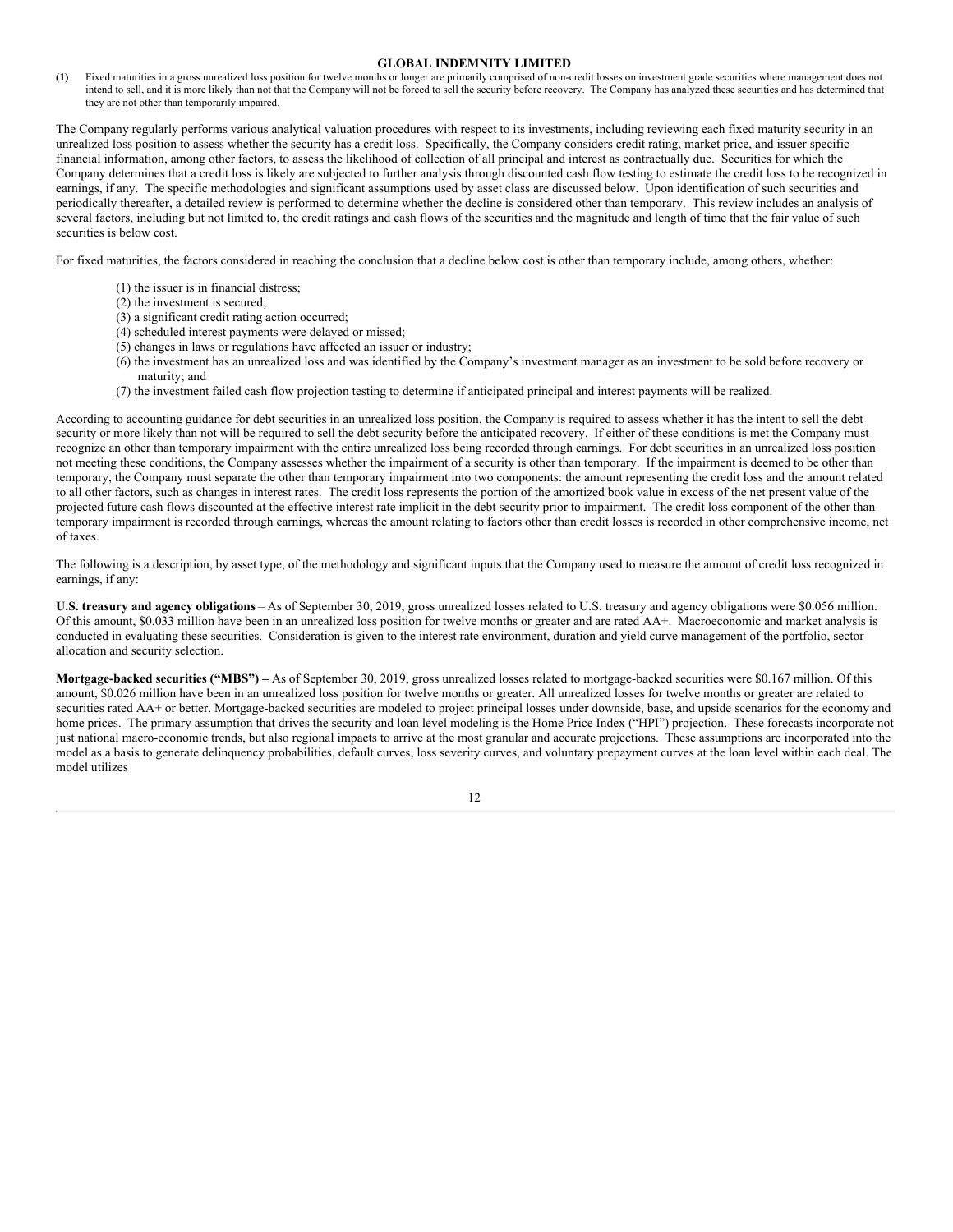HPI-adjusted current LTV, payment history, loan terms, loan modification history, and borrower characteristics as inputs to generate expected cash flows and principal loss for each bond under various scenarios.

**Asset backed securities ("ABS") -** As of September 30, 2019, gross unrealized losses related to asset backed securities were \$0.407 million. Of this amount, \$0.297 million have been in an unrealized loss position for twelve months or greater. 99.3% of the unrealized losses for twelve months or greater are related to securities rated A or better. The weighted average credit enhancement for the Company's asset backed portfolio is 26.5. This represents the percentage of pool losses that can occur before an asset backed security will incur its first dollar of principal losses. Every ABS transaction is analyzed on a stand-alone basis. This analysis involves a thorough review of the collateral, prepayment, and structural risk in each transaction. Additionally, the analysis includes an in-depth credit analysis of the originator and servicer of the collateral. The analysis projects an expected loss for a deal given a set of assumptions specific to the asset type. These assumptions are used to calculate at what level of losses the deal will incur its first dollar of principal loss. The major assumptions used to calculate this ratio are loss severities, recovery lags, and no advances on principal and interest.

**Commercial mortgage-backed securities ("CMBS") -** As of September 30, 2019, gross unrealized losses related to the CMBS portfolio were \$0.313 million. Of this amount, \$0.199 million have been in an unrealized loss position for twelve months or greater and are rated AA+ or better. The weighted average credit enhancement for the Company's CMBS portfolio is 39.1. This represents the percentage of pool losses that can occur before a mortgage-backed security will incur its first dollar of principal loss. For the Company's CMBS portfolio, a loan level analysis is utilized where every underlying CMBS loan is re-underwritten based on a set of assumptions reflecting expectations for the future path of the economy. Each loan is analyzed over time using a series of tests to determine if a credit event will occur during the life of the loan. Inherent in this process are several economic scenarios and their corresponding rent/vacancy and capital market states. The five primary credit events that frame the analysis include loan modifications, term default, balloon default, extension, and ability to pay off at balloon. The resulting output is the expected loss adjusted cash flows for each bond under the base case and distressed scenarios.

**Corporate bonds -** As of September 30, 2019, gross unrealized losses related to corporate bonds were \$0.119 million. Of this amount, \$0.069 million have been in an unrealized loss position for twelve months or greater and are rated investment grade or better. The analysis for this asset class includes maintaining detailed financial models that include a projection of each issuer's future financial performance, including prospective debt servicing capabilities, capital structure composition, and the value of the collateral. The analysis incorporates the macroeconomic environment, industry conditions in which the issuer operates, the issuer's current competitive position, its vulnerability to changes in the competitive and regulatory environment, issuer liquidity, issuer commitment to bondholders, issuer creditworthiness, and asset protection. Part of the process also includes running downside scenarios to evaluate the expected likelihood of default as well as potential losses in the event of default.

Foreign bonds – As of September 30, 2019, gross unrealized losses related to foreign bonds were \$0.012 million. Of this amount, \$0.011 million have been in an unrealized loss position for twelve months or greater and rated A- or better. For this asset class, detailed financial models are maintained that include a projection of each issuer's future financial performance, including prospective debt servicing capabilities, capital structure composition, and the value of the collateral. The analysis incorporates the macroeconomic environment, industry conditions in which the issuer operates, the issuer's current competitive position, its vulnerability to changes in the competitive and regulatory environment, issuer liquidity, issuer commitment to bondholders, issuer creditworthiness, and asset protection. Part of the process also includes running downside scenarios to evaluate the expected likelihood of default as well as potential losses in the event of default.

The Company recorded the following other than temporary impairments ("OTTI") on its investment portfolio for the quarters and nine months ended September 30, 2019 and 2018:

|                                                                    | <b>Ouarters Ended September 30,</b> |                          |  |      |  | Nine Months Ended September 30, |  |       |  |
|--------------------------------------------------------------------|-------------------------------------|--------------------------|--|------|--|---------------------------------|--|-------|--|
| (Dollars in thousands)                                             |                                     | 2019                     |  | 2018 |  | 2019                            |  | 2018  |  |
| Fixed maturities:                                                  |                                     |                          |  |      |  |                                 |  |       |  |
| OTTI losses, gross                                                 |                                     |                          |  | 24)  |  | (1.897)                         |  | (395) |  |
| Portion of loss recognized in other comprehensive income (pre-tax) |                                     |                          |  |      |  |                                 |  |       |  |
| Net impairment losses on fixed maturities recognized in earnings   |                                     | $\overline{\phantom{a}}$ |  | 24)  |  | 1.897                           |  | (395) |  |

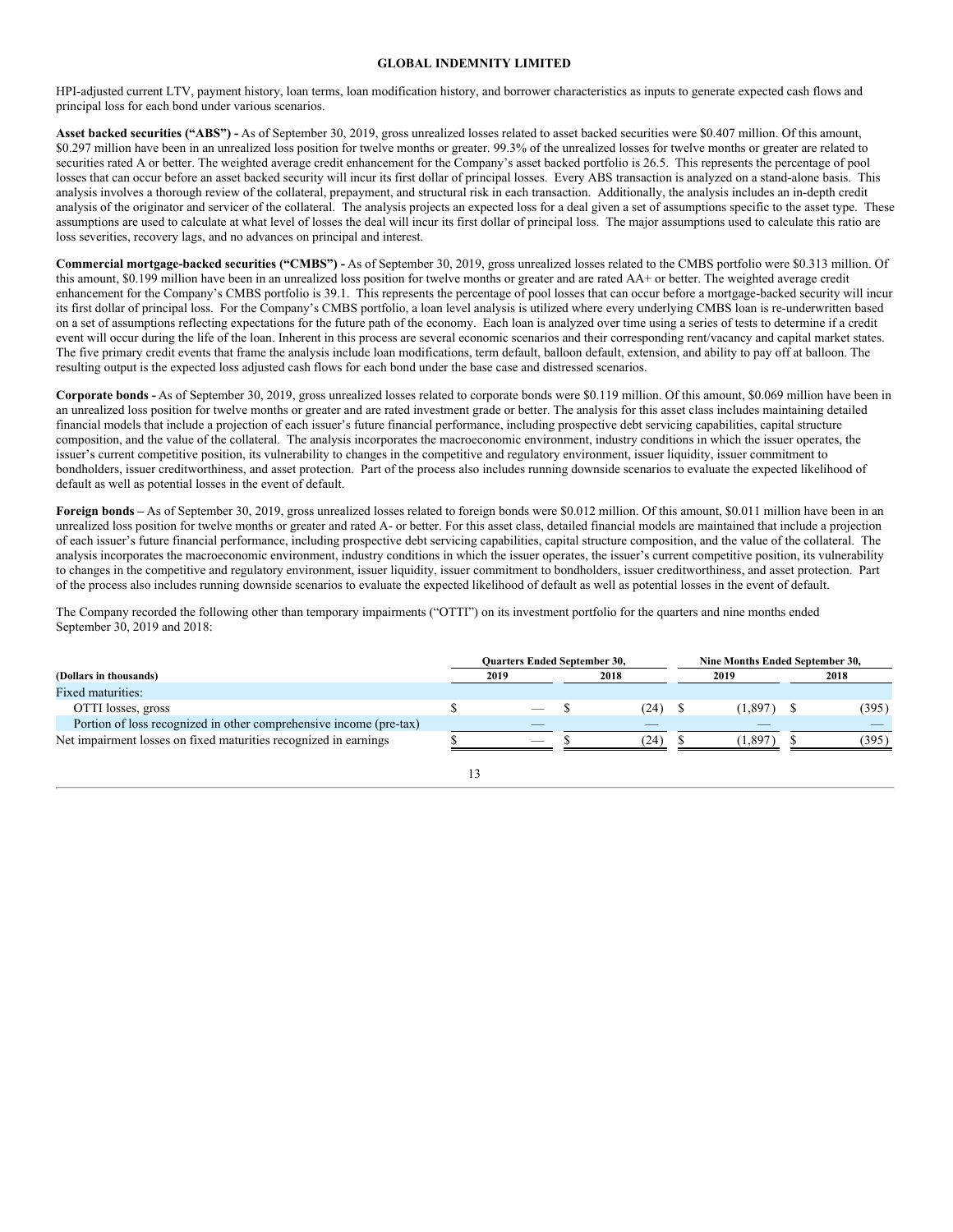The following table is an analysis of the credit losses recognized in earnings on fixed maturities held by the Company for the quarters and nine months ended September 30, 2019 and 2018 for which a portion of the OTTI loss was recognized in other comprehensive income.

|                                                                         | <b>Ouarters Ended September 30,</b> |    |  | Nine Months Ended September 30, |      |  |      |
|-------------------------------------------------------------------------|-------------------------------------|----|--|---------------------------------|------|--|------|
| (Dollars in thousands)                                                  | 2019                                |    |  | 2018                            | 2019 |  | 2018 |
| Balance at beginning of period                                          |                                     | -3 |  | 13                              | 13   |  |      |
| Additions where no OTTI was previously recorded                         |                                     |    |  |                                 |      |  |      |
| Additions where an OTTI was previously recorded                         |                                     |    |  |                                 |      |  |      |
| Reductions for securities for which the company intends to sell or more |                                     |    |  |                                 |      |  |      |
| likely than not will be required to sell before recovery                |                                     |    |  |                                 |      |  |      |
| Reductions reflecting increases in expected cashflows to be collected   |                                     |    |  |                                 |      |  |      |
| Reductions for securities sold during the period                        |                                     |    |  |                                 |      |  |      |
| Balance at end of period                                                |                                     |    |  | $\overline{13}$                 | 13.  |  |      |

## *Accumulated Other Comprehensive Income, Net of Tax*

Accumulated other comprehensive income, net of tax, as of September 30, 2019 and December 31, 2018 was as follows:

| (Dollars in thousands)                             | September 30, 2019 |         | <b>December 31, 2018</b> |
|----------------------------------------------------|--------------------|---------|--------------------------|
| Net unrealized gains (losses) from:                |                    |         |                          |
| Fixed maturities                                   |                    | 30.451  | (22,675)                 |
| Foreign currency fluctuations                      |                    | (1,003) | (1, 334)                 |
| Deferred taxes                                     |                    | (4,134) | 2,778                    |
| Accumulated other comprehensive income, net of tax |                    | 25.314  | (21, 231)                |

The following tables present the changes in accumulated other comprehensive income, net of tax, by component for the quarters and nine months ended September 30, 2019 and 2018:

| Quarter Ended September 30, 2019<br>(Dollars In Thousands)                 | <b>Unrealized Gains and</b><br><b>Losses on Available for</b><br><b>Sale Securities</b> | Foreign<br>Currency<br>Items | <b>Accumulated Other</b><br><b>Comprehensive Income</b> |         |  |
|----------------------------------------------------------------------------|-----------------------------------------------------------------------------------------|------------------------------|---------------------------------------------------------|---------|--|
| Beginning balance, net of tax                                              | 17.745                                                                                  | (1,203)                      |                                                         | 16.542  |  |
| Other comprehensive income before reclassification, before tax             | 10.767                                                                                  | 200                          |                                                         | 10.967  |  |
| Amounts reclassified from accumulated other comprehensive (income), before |                                                                                         |                              |                                                         |         |  |
| tax                                                                        | (946)                                                                                   |                              |                                                         | (946)   |  |
| Other comprehensive income, before tax                                     | 9.821                                                                                   | 200                          |                                                         | 10.021  |  |
| Income tax (expense)                                                       | (1,249)                                                                                 |                              |                                                         | (1,249) |  |
| Ending balance, net of tax                                                 | 26,317                                                                                  | (1.003)                      |                                                         | 25,314  |  |
|                                                                            |                                                                                         |                              |                                                         |         |  |

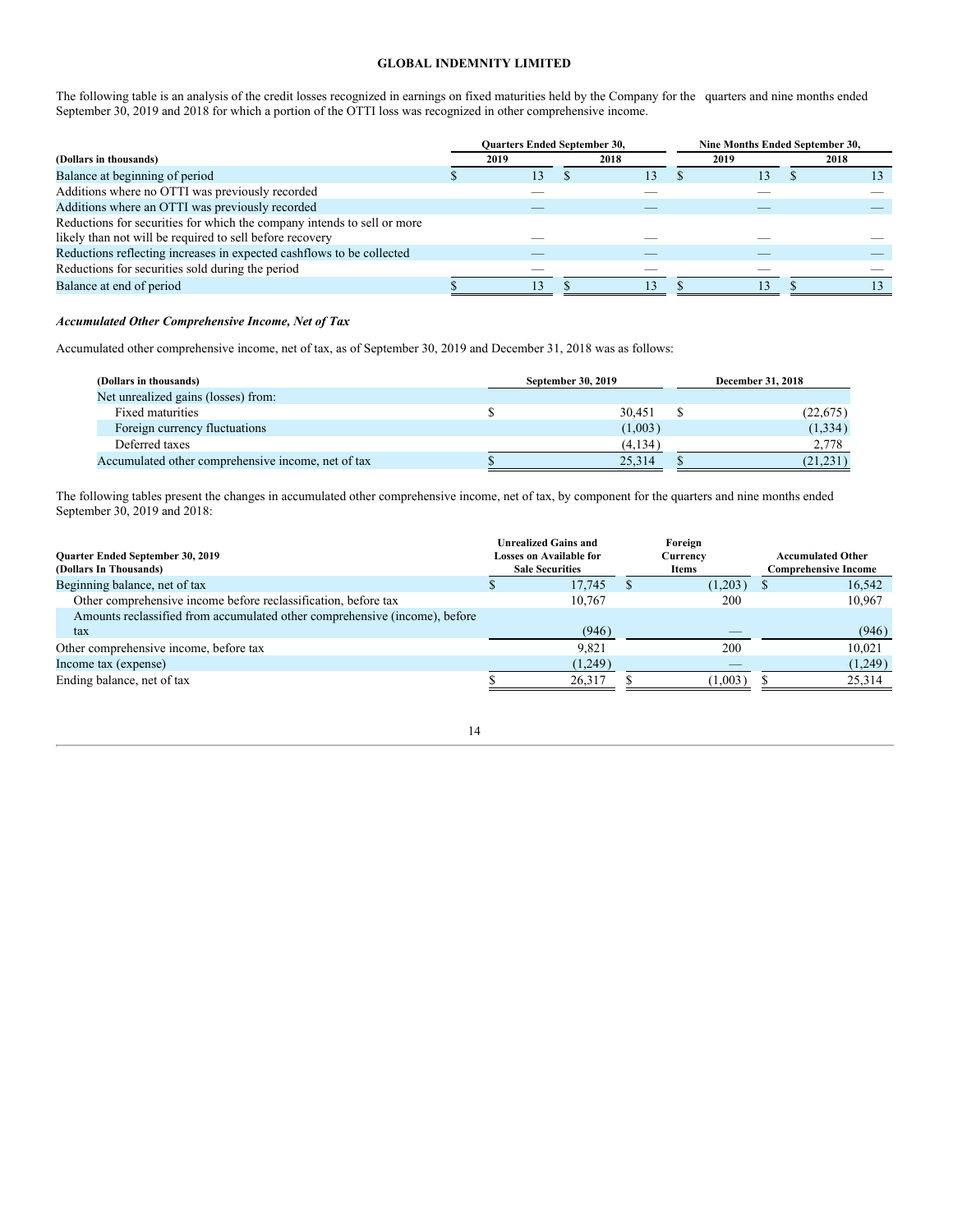| Quarter Ended September 30, 2018<br>(Dollars In Thousands)                 |  | <b>Unrealized Gains and</b><br><b>Losses on Available for</b><br><b>Sale Securities</b> |               | Foreign<br>Currency<br><b>Items</b> | <b>Accumulated Other</b><br><b>Comprehensive Income</b> |                                                         |  |
|----------------------------------------------------------------------------|--|-----------------------------------------------------------------------------------------|---------------|-------------------------------------|---------------------------------------------------------|---------------------------------------------------------|--|
| Beginning balance, net of tax                                              |  | (21, 926)                                                                               | S             | (549)                               | S                                                       | (22, 475)                                               |  |
| Other comprehensive (loss) before reclassification, before tax             |  | (1, 945)                                                                                |               | (454)                               |                                                         | (2,399)                                                 |  |
| Amounts reclassified from accumulated other comprehensive loss, before tax |  | 835                                                                                     |               |                                     |                                                         | 835                                                     |  |
| Other comprehensive (loss), before tax                                     |  | (1,110)                                                                                 |               | (454)                               |                                                         | (1, 564)                                                |  |
| Income tax benefit                                                         |  | 210                                                                                     |               |                                     |                                                         | 210                                                     |  |
| Ending balance, net of tax                                                 |  | (22, 826)                                                                               |               | (1,003)                             |                                                         | (23, 829)                                               |  |
|                                                                            |  |                                                                                         |               |                                     |                                                         |                                                         |  |
| Nine Months Ended September 30, 2019<br>(Dollars In Thousands)             |  | <b>Unrealized Gains and</b><br><b>Losses on Available for</b><br><b>Sale Securities</b> |               | Foreign<br>Currency<br><b>Items</b> |                                                         | <b>Accumulated Other</b><br><b>Comprehensive Income</b> |  |
| Beginning balance, net of tax                                              |  | (19, 897)                                                                               | <sup>\$</sup> | (1, 334)                            | <sup>\$</sup>                                           | (21, 231)                                               |  |
| Other comprehensive income before reclassification, before tax             |  | 55,960                                                                                  |               | 331                                 |                                                         | 56,291                                                  |  |
| Amounts reclassified from accumulated other comprehensive (income), before |  |                                                                                         |               |                                     |                                                         |                                                         |  |
| tax                                                                        |  | (2,834)                                                                                 |               |                                     |                                                         | (2,834)                                                 |  |
| Other comprehensive income, before tax                                     |  | 53,126                                                                                  |               | 331                                 |                                                         | 53,457                                                  |  |
| Income tax (expense)                                                       |  | (6,912)                                                                                 |               |                                     |                                                         | (6,912)                                                 |  |
| Ending balance, net of tax                                                 |  | 26,317                                                                                  |               | (1,003)                             |                                                         | 25,314                                                  |  |

| Nine Months Ended September 30, 2018<br>(Dollars In Thousands)             |  | <b>Unrealized Gains and</b><br>Losses on Available for<br><b>Sale Securities</b> | Foreign<br>Currency<br>Items | <b>Accumulated Other</b><br><b>Comprehensive Income</b> |           |  |
|----------------------------------------------------------------------------|--|----------------------------------------------------------------------------------|------------------------------|---------------------------------------------------------|-----------|--|
| Beginning balance, net of tax                                              |  | 8.272                                                                            | 711                          |                                                         | 8.983     |  |
| Other comprehensive (loss) before reclassification, before tax             |  | (25, 928)                                                                        | (1, 554)                     |                                                         | (27, 482) |  |
| Amounts reclassified from accumulated other comprehensive loss, before tax |  | 1.660                                                                            |                              |                                                         | 1,660     |  |
| Other comprehensive (loss), before tax                                     |  | (24, 268)                                                                        | (1, 554)                     |                                                         | (25, 822) |  |
| Income tax benefit                                                         |  | 3,038                                                                            |                              |                                                         | 3,038     |  |
| Cumulative effect adjustment, net of tax                                   |  | (9,868)                                                                          | (160)                        |                                                         | (10,028)  |  |
| Ending balance, net of tax                                                 |  | (22, 826)                                                                        | (1,003)                      |                                                         | (23, 829) |  |
|                                                                            |  |                                                                                  |                              |                                                         |           |  |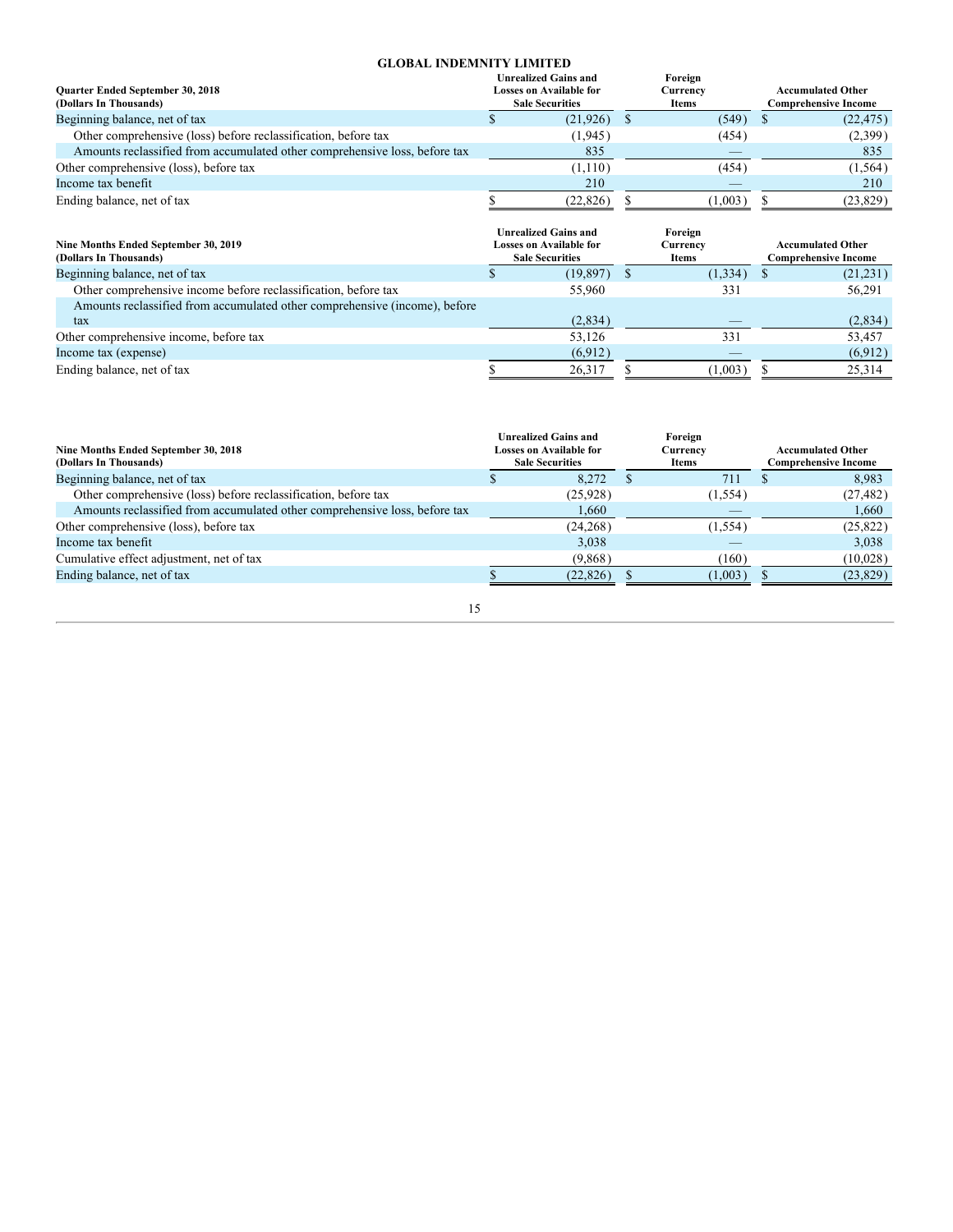The reclassifications out of accumulated other comprehensive income for the quarters and nine months ended September 30, 2019 and 2018 were as follows:

| (Dollars in thousands)                                                           | <b>Amounts Reclassified from</b><br><b>Accumulated Other</b><br><b>Comprehensive Income</b><br>Quarters Ended September 30, |    |                                  |      |       |  |  |  |
|----------------------------------------------------------------------------------|-----------------------------------------------------------------------------------------------------------------------------|----|----------------------------------|------|-------|--|--|--|
| <b>Details about Accumulated Other</b><br><b>Comprehensive Income Components</b> | <b>Affected Line Item in the Consolidated</b><br><b>Statements of Operations</b>                                            |    | 2019                             | 2018 |       |  |  |  |
| Unrealized gains and losses on available for sale<br>securities                  | Other net realized investment (gains) losses                                                                                | \$ | (946)                            | - \$ | 811   |  |  |  |
|                                                                                  | Other than temporary impairment losses on<br>investments                                                                    |    |                                  |      | 24    |  |  |  |
|                                                                                  | Total before tax                                                                                                            |    | (946)                            |      | 835   |  |  |  |
|                                                                                  | Income tax expense (benefit)                                                                                                |    | 99                               |      | (118) |  |  |  |
|                                                                                  | Unrealized gains and losses on available for sale<br>securities, net of tax                                                 |    | (847)                            |      | 717   |  |  |  |
| Foreign currency items                                                           | Other net realized investment (gains) losses                                                                                |    |                                  |      |       |  |  |  |
|                                                                                  | Income tax expense                                                                                                          |    |                                  |      |       |  |  |  |
|                                                                                  | Foreign currency items, net of tax                                                                                          |    |                                  |      |       |  |  |  |
| Total reclassifications                                                          | Total reclassifications, net of tax                                                                                         |    | (847)                            |      | 717   |  |  |  |
|                                                                                  |                                                                                                                             |    | <b>Amounts Reclassified from</b> |      |       |  |  |  |

| (Dollars in thousands)                                                           |                                                                                  | <b>Accumulated Other</b><br><b>Comprehensive Income</b><br>Nine Months Ended September 30, |              |      |       |  |  |  |  |
|----------------------------------------------------------------------------------|----------------------------------------------------------------------------------|--------------------------------------------------------------------------------------------|--------------|------|-------|--|--|--|--|
| <b>Details about Accumulated Other</b><br><b>Comprehensive Income Components</b> | <b>Affected Line Item in the Consolidated</b><br><b>Statements of Operations</b> |                                                                                            | 2019         | 2018 |       |  |  |  |  |
| Unrealized gains and losses on available for sale<br>securities                  | Other net realized investment (gains) losses                                     |                                                                                            | $(4,731)$ \$ |      | 1,265 |  |  |  |  |
|                                                                                  | Other than temporary impairment losses on<br>investments                         |                                                                                            | 1,897        |      | 395   |  |  |  |  |
|                                                                                  | Total before tax                                                                 |                                                                                            | (2,834)      |      | 1,660 |  |  |  |  |
|                                                                                  | Income tax expense (benefit)                                                     |                                                                                            | 169          |      | (257) |  |  |  |  |
|                                                                                  | Unrealized gains and losses on available for sale<br>securities, net of tax      |                                                                                            | (2,665)      |      | 1,403 |  |  |  |  |
| Foreign currency items                                                           | Other net realized investment (gains) losses                                     |                                                                                            |              |      |       |  |  |  |  |
|                                                                                  | Income tax expense                                                               |                                                                                            |              |      |       |  |  |  |  |
|                                                                                  | Foreign currency items, net of tax                                               |                                                                                            |              |      |       |  |  |  |  |
| Total reclassifications                                                          | Total reclassifications, net of tax                                              |                                                                                            | (2,665)      |      | 1,403 |  |  |  |  |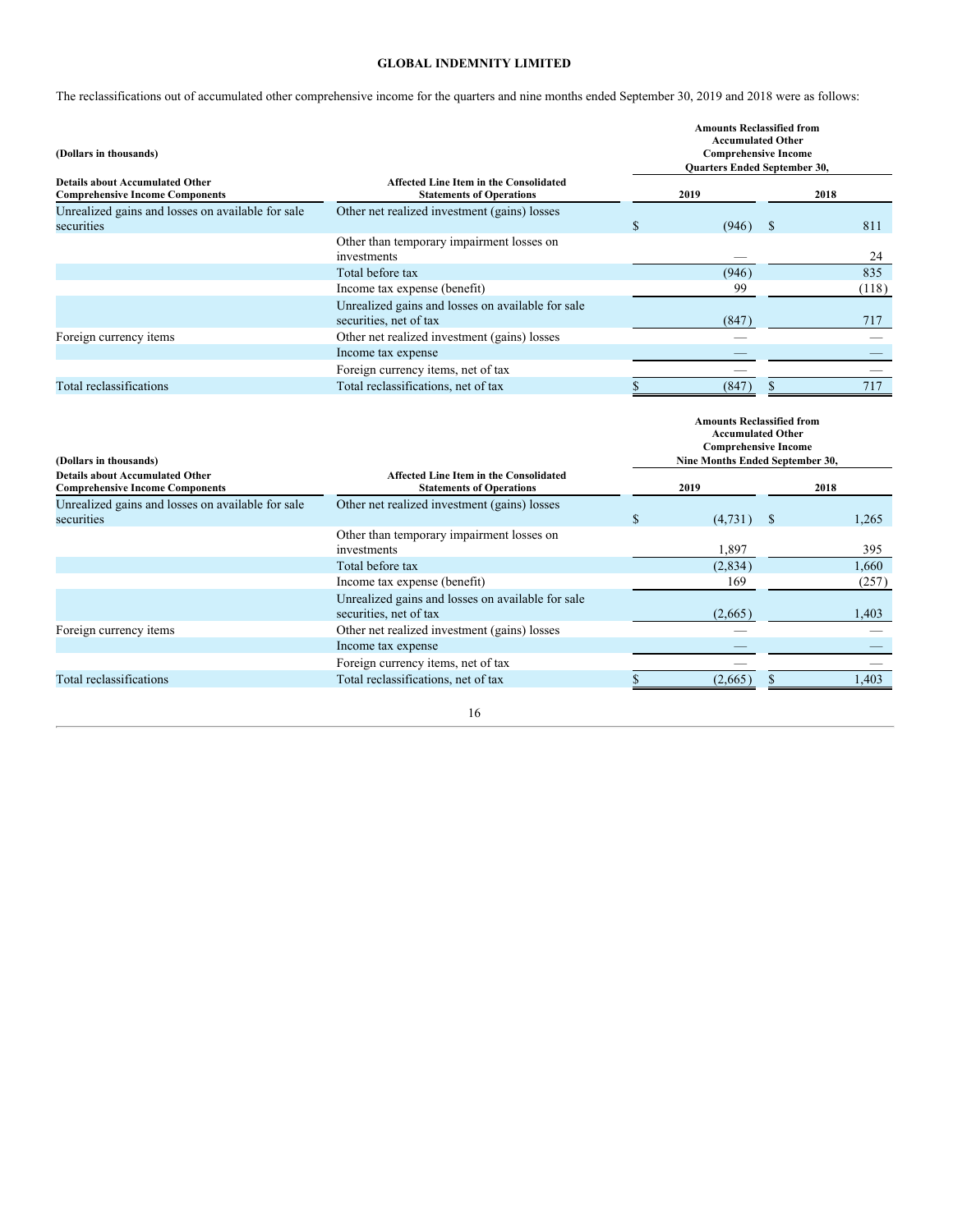#### *Net Realized Investment Gains (Losses)*

The components of net realized investment gains (losses) for the quarters and nine months ended September 30, 2019 and 2018 were as follows:

|                                              | <b>Ouarters Ended September 30,</b> |          |   |         |          | Nine Months Ended September 30, |   |          |  |  |
|----------------------------------------------|-------------------------------------|----------|---|---------|----------|---------------------------------|---|----------|--|--|
| (Dollars in thousands)                       |                                     | 2019     |   | 2018    | 2019     |                                 |   | 2018     |  |  |
| Fixed maturities:                            |                                     |          |   |         |          |                                 |   |          |  |  |
| Gross realized gains                         | S                                   | 1,054    | S | 329     | <b>S</b> | 5,765                           | S | 373      |  |  |
| Gross realized losses                        |                                     | (108)    |   | (1,164) |          | (2,931)                         |   | (2,033)  |  |  |
| Net realized gains (losses)                  |                                     | 946      |   | (835)   |          | 2,834                           |   | (1,660)  |  |  |
| <b>Equity Securities:</b>                    |                                     |          |   |         |          |                                 |   |          |  |  |
| Gross realized gains                         |                                     | 1,681    |   | 5,789   |          | 26,936                          |   | 12,116   |  |  |
| Gross realized losses                        |                                     | (3,146)  |   | (946)   |          | (9,076)                         |   | (9,582)  |  |  |
| Net realized gains (losses)                  |                                     | (1, 465) |   | 4,843   |          | 17,860                          |   | 2,534    |  |  |
| Derivatives:                                 |                                     |          |   |         |          |                                 |   |          |  |  |
| Gross realized gains                         |                                     | 341      |   | 1,690   |          | 341                             |   | 8,457    |  |  |
| Gross realized losses                        |                                     | (2,512)  |   | (379)   |          | (9,745)                         |   | (1, 498) |  |  |
| Net realized gains (losses) (1)              |                                     | (2,171)  |   | 1,311   |          | (9,404)                         |   | 6,959    |  |  |
| Total net realized investment gains (losses) |                                     | (2,690)  |   | 5,319   |          | 11.290                          |   | 7,833    |  |  |

(1) Includes periodic net interest settlements related to the derivatives of \$0.3 million and \$0.4 million for the quarters ended September 30, 2019 and 2018, respectively, and \$0.7 million and \$1.5 million for the nine months ended September 30, 2019 and 2018, respectively.

New accounting guidance regarding equity securities was implemented on January 1, 2018 which requires companies to disclose realized gains and losses for equity securities still held at period end and gains and losses from securities sold during the period. The following table shows the calculation of the portion of realized gains and losses related to equity securities held as of September 30, 2019 and 2018:

|                                                                                                                               | <b>Ouarters Ended September 30,</b> |         |  | Nine Months Ended September 30. |  |        |  |         |
|-------------------------------------------------------------------------------------------------------------------------------|-------------------------------------|---------|--|---------------------------------|--|--------|--|---------|
| (Dollars in thousands)                                                                                                        |                                     | 2019    |  | 2018                            |  | 2019   |  | 2018    |
| Net gains and (losses) recognized during the period on equity securities                                                      |                                     | (1.465) |  | 4.843                           |  | 17.860 |  | 2,534   |
| Less: Net gains (losses) recognized during the period on equity securities<br>sold during the period                          |                                     | (614)   |  | 2.096                           |  | 9.836  |  | 3.958   |
| Unrealized gains and (losses) recognized during the reporting period on<br>equity securities still held at the reporting date |                                     | (851)   |  | 2.747                           |  | 8.024  |  | (1.424) |

The proceeds from sales and redemptions of available for sale and equity securities resulting in net realized investment gains (losses) for the nine months ended September 30, 2019 and 2018 were as follows:

|                        | Nine Months Ended September 30, |         |      |         |  |  |  |  |  |
|------------------------|---------------------------------|---------|------|---------|--|--|--|--|--|
| (Dollars in thousands) |                                 | 2019    | 2018 |         |  |  |  |  |  |
| Fixed maturities       |                                 | 642,049 |      | 229,362 |  |  |  |  |  |
| Equity securities      |                                 | 206.212 |      | 28.141  |  |  |  |  |  |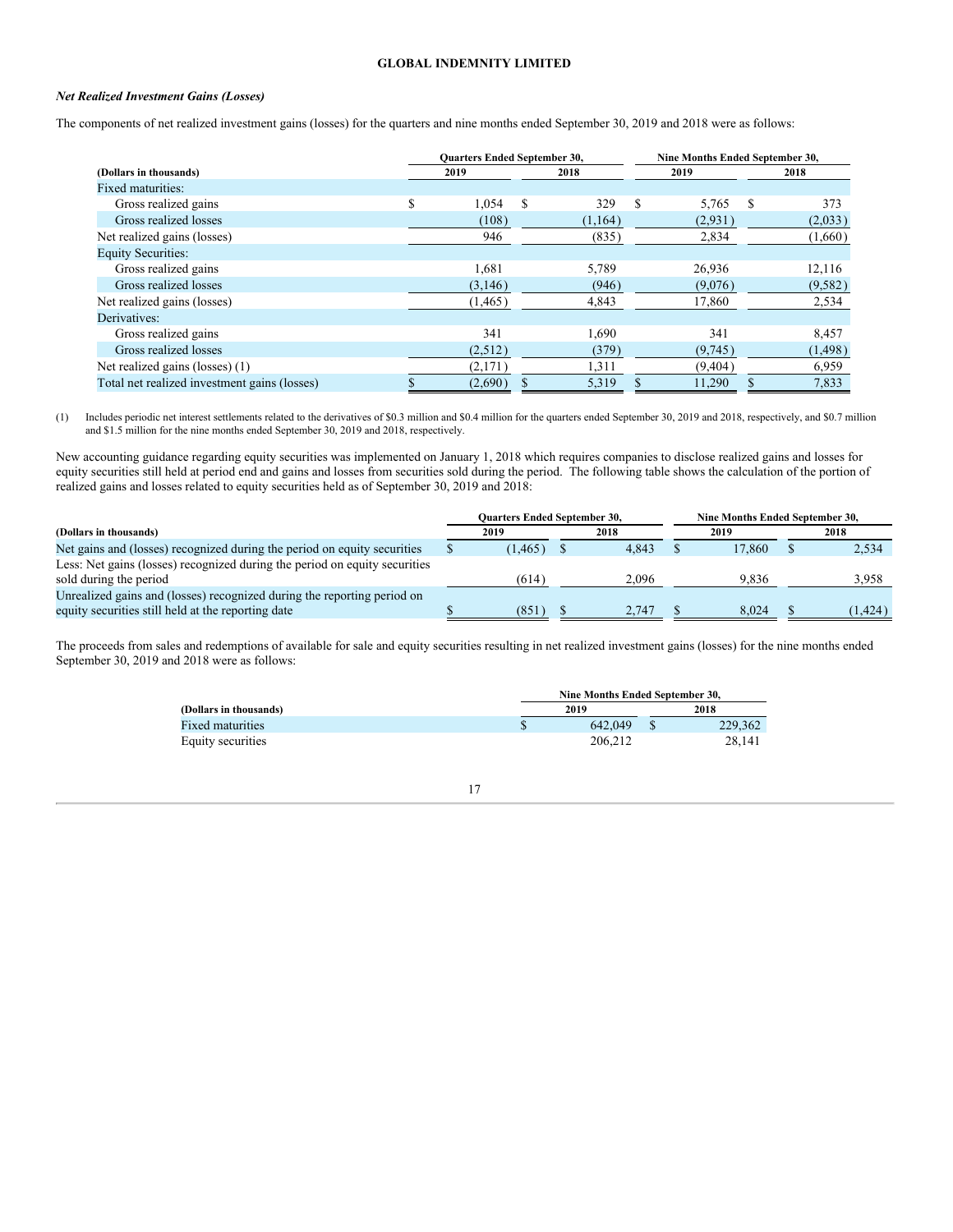## *Net Investment Income*

The sources of net investment income for the quarters and nine months ended September 30, 2019 and 2018 were as follows:

|                           | <b>Ouarters Ended September 30,</b> |        | Nine Months Ended September 30, |         |      |         |  |  |  |  |
|---------------------------|-------------------------------------|--------|---------------------------------|---------|------|---------|--|--|--|--|
| (Dollars in thousands)    | 2019                                | 2018   |                                 | 2019    | 2018 |         |  |  |  |  |
| <b>Fixed maturities</b>   | 8.806                               | 9.520  |                                 | 27,692  |      | 27,236  |  |  |  |  |
| Equity securities         | 1.704                               | 1.006  |                                 | 4.384   |      | 3,010   |  |  |  |  |
| Cash and cash equivalents | 372                                 | 285    |                                 | 1.242   |      | 814     |  |  |  |  |
| Other invested assets     | 1,280                               | 1.631  |                                 | 1.394   |      | 5,194   |  |  |  |  |
| Total investment income   | 12.162                              | 12.442 |                                 | 34.712  |      | 36,254  |  |  |  |  |
| Investment expense        | (814)                               | (692)  |                                 | (2,319) |      | (2,146) |  |  |  |  |
| Net investment income     | 11,348                              | 11.750 |                                 | 32,393  |      | 34,108  |  |  |  |  |

The Company's total investment return on a pre-tax basis for the quarters and nine months ended September 30, 2019 and 2018 were as follows:

|                                                |      | <b>Ouarters Ended September 30,</b> |           | Nine Months Ended September 30, |           |      |           |  |  |
|------------------------------------------------|------|-------------------------------------|-----------|---------------------------------|-----------|------|-----------|--|--|
| (Dollars in thousands)                         | 2019 |                                     | 2018      |                                 | 2019      | 2018 |           |  |  |
| Net investment income                          |      | 11.348                              | 11,750    |                                 | 32,393    |      | 34,108    |  |  |
| Net realized investment gains (losses)         |      | (2,690)                             | 5,319     |                                 | 11.290    |      | 7,833     |  |  |
| Change in unrealized holding gains and losses  |      | 10.021                              | (1, 564)  |                                 | 53,457    |      | (25, 822) |  |  |
| Net realized and unrealized investment returns |      | 7.331                               | 3,755     |                                 | 64.747    |      | (17,989)  |  |  |
| Total investment return                        |      | 18.679                              | 15.505    |                                 | 97.140    |      | 16,119    |  |  |
| Total investment return $\frac{9}{6}(1)$       |      | $1.2\%$                             | $1.0\%$   |                                 | $6.2\%$   |      | $1.1\%$   |  |  |
| Average investment portfolio (2)               |      | 1,585,165                           | 1,541,975 |                                 | 1,562,177 |      | 1,533,825 |  |  |

**(1)** Not annualized.

**(2)** Average of total cash and invested assets, net of receivable/payable for securities purchased and sold, as of the beginning and end of the period.

As of September 30, 2019, the Company did not own fixed maturity securities that were non-income producing for the preceding twelve months. As of December 31, 2018, the Company owned fixed maturity securities with a market value of \$0.4 million that were non-income producing for the preceding twelve months.

#### *Insurance Enhanced Asset-Backed and Credit Securities*

As of September 30, 2019, the Company held insurance enhanced collateralized mortgage obligations, commercial mortgage-backed and credit securities with a market value of approximately \$49.1 million. Approximately 0.5 million of these securities were tax-free municipal bonds, which represented less than 0.1% of the Company's total cash and invested assets, net of payable/ receivable for securities purchased and sold. These securities had an average rating of "AA." None of these bonds are pre-refunded with U.S. treasury securities, nor would they have carried a lower credit rating had they not been insured.

A summary of the Company's insurance enhanced municipal bonds that are backed by financial guarantors, including the pre-refunded bonds that are escrowed in U.S. government obligations, as of September 30, 2019, is as follows:

|                                            |       | Pre-refunded             | Government<br>Guaranteed | <b>Exposure Net of</b><br>Pre-refunded &<br>Government |
|--------------------------------------------|-------|--------------------------|--------------------------|--------------------------------------------------------|
| (Dollars in thousands) Financial Guarantor | Total | <b>Securities</b>        | <b>Securities</b>        | <b>Guaranteed Securities</b>                           |
| Municipal Bond Insurance Association       | 479   | $\overline{\phantom{a}}$ |                          | 479                                                    |
| Total backed by financial guarantors       | 479   | __                       |                          | 479                                                    |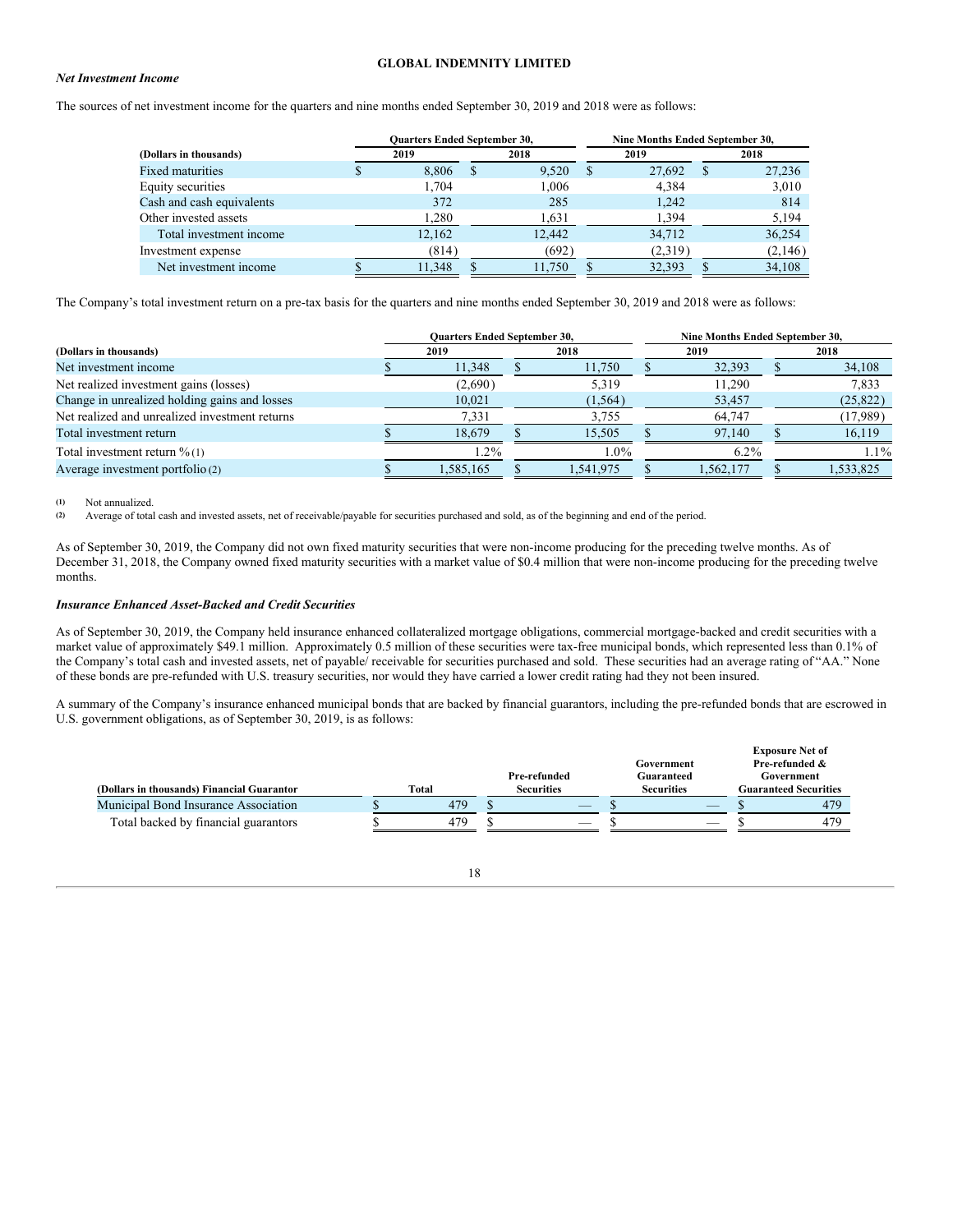In addition to the tax-free municipal bonds, the Company held \$48.6 million of insurance enhanced bonds, which represented approximately 3.0% of the Company's total invested assets, net of receivable/payable for securities purchased and sold. The insurance enhanced bonds are comprised of \$19.4 million of taxable municipal bonds, \$29.1 million of commercial mortgage-backed securities, and \$0.1 million of collateralized mortgage obligations. The financial guarantors of the Company's \$48.6 million of insurance enhanced commercial-mortgage-backed, taxable municipal securities, and collateralized mortgage obligations include Municipal Bond Insurance Association (\$4.4 million), Assured Guaranty Corporation (\$12.8 million), Federal Home Loan Mortgage Corporation (\$29.1 million), Ambac Financial Group (\$2.2 million) and Federal Deposit Insurance Corporation (\$0.1 million).

The Company had no direct investments in the entities that have provided financial guarantees or other credit support to any security held by the Company at September 30, 2019.

#### *Bonds Held on Deposit*

Certain cash balances, cash equivalents, equity securities, and bonds available for sale were deposited with various governmental authorities in accordance with statutory requirements, were held as collateral, or were held in trust pursuant to intercompany reinsurance agreements. The fair values were as follows as of September 30, 2019 and December 31, 2018:

|                                                                |  | <b>Estimated Fair Value</b> |  |                          |
|----------------------------------------------------------------|--|-----------------------------|--|--------------------------|
| (Dollars in thousands)                                         |  | <b>September 30, 2019</b>   |  | <b>December 31, 2018</b> |
| On deposit with governmental authorities                       |  | 26,500                      |  | 25,855                   |
| Intercompany trusts held for the benefit of U.S. policyholders |  | 192,269                     |  | 209,028                  |
| Held in trust pursuant to third party requirements             |  | 123,811                     |  | 98,417                   |
| Letter of credit held for third party requirements             |  | 1,458                       |  | 2,317                    |
| Securities held as collateral                                  |  | 90,004                      |  | 83.214                   |
| Total                                                          |  | 434,042                     |  | 418.831                  |

#### *Variable Interest Entities*

A Variable Interest Entity (VIE) refers to an investment in which an investor holds a controlling interest that is not based on the majority of voting rights. Under the VIE model, the party that has the power to exercise significant management influence and maintain a controlling financial interest in the entity's economics is said to be the primary beneficiary, and is required to consolidate the entity within their results. Other entities that participate in a VIE, for which their financial interests fluctuate with changes in the fair value of the investment entity's net assets but do not have significant management influence and the ability to direct the VIE's significant economic activities are said to have a variable interest in the VIE but do not consolidate the VIE in their financial results.

The Company has variable interests in two VIE's for which it is not the primary beneficiary. These investments are accounted for under the equity method of accounting as their ownership interest exceeds 3% of their respective investments.

The fair value of one of the Company's VIE's, which invests in distressed securities and assets, was \$14.7 million and \$17.9 million as of September 30, 2019 and December 31, 2018, respectively. The Company's maximum exposure to loss from this VIE, which factors in future funding commitments, was \$28.9 million and \$32.1 million at September 30, 2019 and December 31, 2018, respectively. The fair value of a second VIE that also invests in distressed securities and assets was \$25.3 million and \$32.9 million at September 30, 2019 and December 31, 2018, respectively. The Company's maximum exposure to loss from this VIE, which factors in future funding commitments, was \$54.3 million and \$53.4 million at September 30, 2019 and December 31, 2018, respectively.

#### **3. Derivative Instruments**

Derivatives are used by the Company to reduce risks from changes in interest rates and limit exposure to severe equity market changes. The Company has interest rate swaps with terms to exchange, at specified intervals, the difference between fixed rate and floating rate interest amounts as calculated by reference to an agreed notional amount. Beginning with the quarter ended September 30, 2019, the Company began to utilize exchange-traded futures contracts, which give the holder the right and obligation to participate in market movements at a future date, to allow the Company to react faster to market conditions. The Company posts collateral and settles variation margin in cash on a daily basis equal to the amount of the futures contracts' change in value scaled by a multiplier.

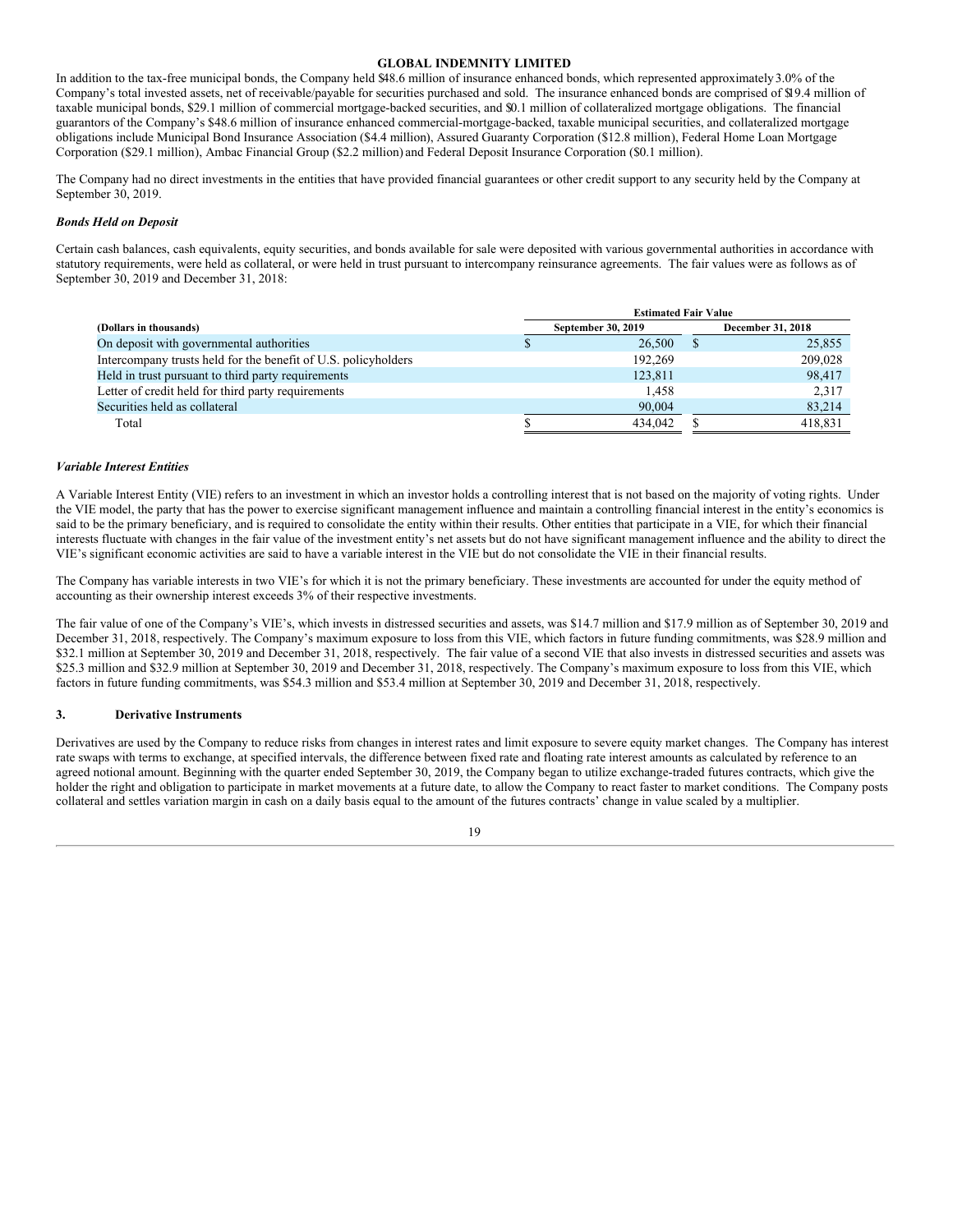The Company accounts for the interest rate swaps and futures as non-hedge instruments and recognizes the fair value of the interest rate swaps in other assets or other liabilities on the consolidated balance sheets with the changes in fair value recognized as net realized investment gains or losses in the consolidated statements of operations. The Company is ultimately responsible for the valuation of the interest rate swaps. To aid in determining the estimated fair value of the interest rate swaps, the Company relies on the forward interest rate curve and information obtained from a third party financial institution. The fair value of the exchange-traded futures contracts are based on quoted market prices.

The following table summarizes information on the location and the gross amount of the derivatives' fair value on the consolidated balance sheets as of September 30, 2019 and December 31, 2018:

| (Dollars in thousands)                                                           |                               | <b>September 30, 2019</b> |                   |  | <b>December 31, 2018</b> |  |                   |
|----------------------------------------------------------------------------------|-------------------------------|---------------------------|-------------------|--|--------------------------|--|-------------------|
| <b>Derivatives Not Designated as</b><br><b>Hedging Instruments under ASC 815</b> | <b>Balance Sheet Location</b> | <b>Notional Amount</b>    | <b>Fair Value</b> |  | <b>Notional Amount</b>   |  | <b>Fair Value</b> |
| Interest rate swap agreements                                                    | Other assets/liabilities      | 200,000                   | (12.422)          |  | 200,000                  |  | (4,062)           |
| Futures contracts on bonds (1)                                                   | Other assets/liabilities      | 20,726                    |                   |  |                          |  |                   |
| Futures contracts on equities (1)                                                | Other assets/liabilities      | 11.388                    |                   |  |                          |  |                   |
| Total                                                                            |                               | 232.114                   | (12, 422)         |  | 200,000                  |  | (4,062)           |

**(1)** Futures are settled daily such that their fair value is not reflected in the consolidated statements of financial position

The following table summarizes the net gains (losses) included in the consolidated statements of operations for changes in the fair value of the derivatives and the periodic net interest settlements under the derivatives for the quarters and nine months ended September 30, 2019 and 2018:

|                               |                                                             |    | <b>Ouarters Ended September 30,</b> |    |       | Nine Months Ended September 30, |          |   |       |  |  |
|-------------------------------|-------------------------------------------------------------|----|-------------------------------------|----|-------|---------------------------------|----------|---|-------|--|--|
| (Dollars in thousands)        | <b>Consolidated Statements of</b><br><b>Operations Line</b> |    | 2019                                |    | 2018  |                                 | 2019     |   | 2018  |  |  |
|                               | Net realized investment                                     |    |                                     |    |       |                                 |          |   |       |  |  |
| Interest rate swap agreements | gains (losses)                                              | ۰D | (1,831)                             | -S | 1,311 |                                 | (9,064)  | S | 6,959 |  |  |
|                               | Net realized investment                                     |    |                                     |    |       |                                 |          |   |       |  |  |
| Futures contracts on bonds    | gains (losses)                                              |    |                                     |    |       |                                 |          |   |       |  |  |
|                               | Net realized investment                                     |    |                                     |    |       |                                 |          |   |       |  |  |
| Futures contracts on equities | gains (losses)                                              |    | (355)                               |    |       |                                 | (355)    |   |       |  |  |
| Total                         |                                                             |    | (2,171)                             |    | 1,311 |                                 | (9, 404) |   | 6,959 |  |  |

As of September 30, 2019 and December 31, 2018, the Company is due \$3.6 million and \$2.6 million for funds it needed to post to execute the swap transaction and \$14.3 million and \$3.7 million, respectively, for margin calls made in connection with the interest rate swaps. These amounts are included in other assets on the consolidated balance sheets.

As of September 30, 2019, the Company posted initial margin of \$1.1 million in securities for trading futures contracts and has a variation margin receivable of \$0.1 million in connection with the futures contracts. Variation margin is included in other assets on the consolidated balance sheets.

#### **4. Fair Value Measurements**

The accounting standards related to fair value measurements define fair value, establish a framework for measuring fair value, outline a fair value hierarchy based on inputs used to measure fair value, and enhance disclosure requirements for fair value measurements. These standards do not change existing guidance as to whether or not an instrument is carried at fair value. The Company has determined that its fair value measurements are in accordance with the requirements of these accounting standards.

The Company's invested assets and derivative instruments are carried at their fair value and are categorized based upon a fair value hierarchy:

- Level 1 inputs utilize quoted prices (unadjusted) in active markets for identical assets that the Company has the ability to access at the measurement date.
- Level 2 inputs utilize other than quoted prices included in Level 1 that are observable for similar assets, either directly or indirectly.

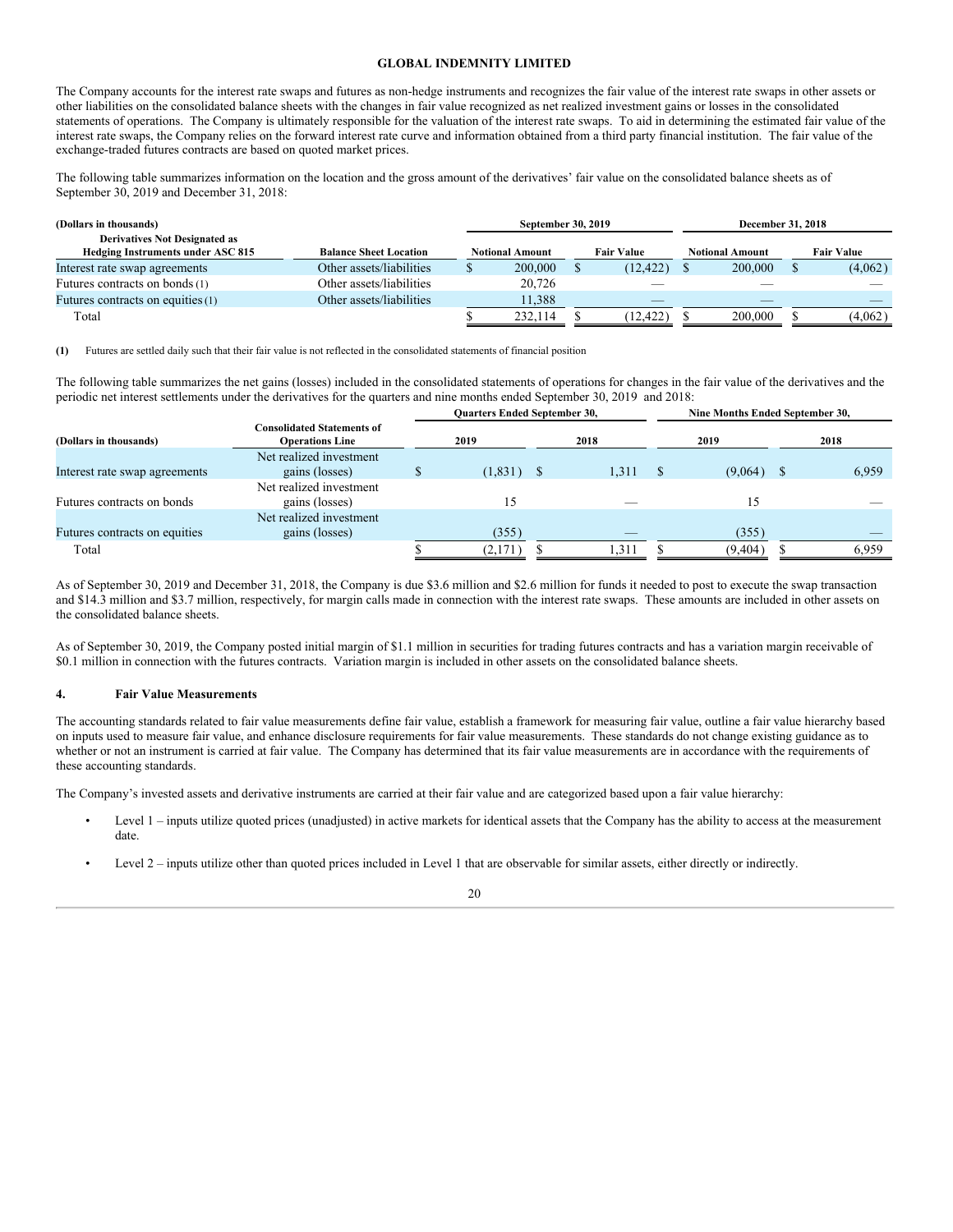• Level 3 – inputs are unobservable for the asset, and include situations where there is little, if any, market activity for the asset.

In certain cases, the inputs used to measure fair value may fall into different levels of the fair value hierarchy. In such cases, the level in the fair value hierarchy within which the fair value measurement falls has been determined based on the lowest level input that is significant to the fair value measurement in its entirety. The Company's assessment of the significance of a particular input to the fair value measurement in its entirety requires judgment, and considers factors specific to the asset.

The following table presents information about the Company's invested assets and derivative instruments measured at fair value on a recurring basis as of September 30, 2019 and December 31, 2018 and indicates the fair value hierarchy of the valuation techniques utilized by the Company to determine such fair value.

|    | <b>Level 1</b> |    | Level 2   |    | Level 3 |                                | Total     |  |  |  |  |
|----|----------------|----|-----------|----|---------|--------------------------------|-----------|--|--|--|--|
|    |                |    |           |    |         |                                |           |  |  |  |  |
|    |                |    |           |    |         |                                |           |  |  |  |  |
| \$ | 165,482        | \$ |           | \$ |         | S                              | 165,482   |  |  |  |  |
|    |                |    | 56,032    |    |         |                                | 56,032    |  |  |  |  |
|    |                |    | 206,387   |    |         |                                | 206,387   |  |  |  |  |
|    |                |    | 244,853   |    |         |                                | 244,853   |  |  |  |  |
|    |                |    | 183,362   |    |         |                                | 183,362   |  |  |  |  |
|    |                |    | 274,738   |    |         |                                | 274,738   |  |  |  |  |
|    |                |    | 103,581   |    |         |                                | 103,581   |  |  |  |  |
|    | 165,482        |    | 1,068,953 |    |         |                                | 1,234,435 |  |  |  |  |
|    | 262,367        |    |           |    |         |                                | 262,367   |  |  |  |  |
|    | 427,849        |    | 1,068,953 |    |         |                                | 1,496,802 |  |  |  |  |
|    |                |    |           |    |         |                                |           |  |  |  |  |
| \$ |                | S  | 12,422    | S  |         | \$                             | 12,422    |  |  |  |  |
|    |                |    | 12,422    |    |         |                                | 12,422    |  |  |  |  |
|    |                |    |           |    |         | <b>Fair Value Measurements</b> |           |  |  |  |  |

(1) Excluded from the table above are limited partnerships of \$40.1 million at September 30, 2019 whose fair value is based on net asset value as a practical expedient.

|                                                  | <b>Fair Value Measurements</b> |         |     |           |    |         |  |           |  |  |  |  |
|--------------------------------------------------|--------------------------------|---------|-----|-----------|----|---------|--|-----------|--|--|--|--|
| As of December 31, 2018 (Dollars in thousands)   |                                | Level 1 |     | Level 2   |    | Level 3 |  | Total     |  |  |  |  |
| Assets:                                          |                                |         |     |           |    |         |  |           |  |  |  |  |
| Fixed maturities:                                |                                |         |     |           |    |         |  |           |  |  |  |  |
| U.S. treasury and agency obligations             | $\mathcal{S}$                  | 78,855  | \$. |           | \$ |         |  | 78,855    |  |  |  |  |
| Obligations of states and political subdivisions |                                |         |     | 95,613    |    |         |  | 95,613    |  |  |  |  |
| Mortgage-backed securities                       |                                |         |     | 117,854   |    |         |  | 117,854   |  |  |  |  |
| Commercial mortgage-backed securities            |                                |         |     | 202,722   |    |         |  | 202,722   |  |  |  |  |
| Asset-backed securities                          |                                |         |     | 183,754   |    |         |  | 183,754   |  |  |  |  |
| Corporate bonds                                  |                                |         |     | 440,855   |    |         |  | 440,855   |  |  |  |  |
| Foreign corporate bonds                          |                                |         |     | 115,502   |    |         |  | 115,502   |  |  |  |  |
| Total fixed maturities                           |                                | 78,855  |     | 1,156,300 |    |         |  | 1,235,155 |  |  |  |  |
| Common stock                                     |                                | 124,747 |     |           |    |         |  | 124,747   |  |  |  |  |
| Total assets measured at fair value (1)          |                                | 203,602 |     | 1,156,300 | S  |         |  | 1,359,902 |  |  |  |  |
| Liabilities:                                     |                                |         |     |           |    |         |  |           |  |  |  |  |
| Derivative instruments                           |                                |         |     | 4,062     | S  |         |  | 4,062     |  |  |  |  |
| Total liabilities measured at fair value         |                                |         |     | 4,062     |    |         |  | 4,062     |  |  |  |  |

(1) Excluded from the table above are limited partnerships of \$50.8 million at December 31, 2018 whose fair value is based on net asset value as a practical expedient.

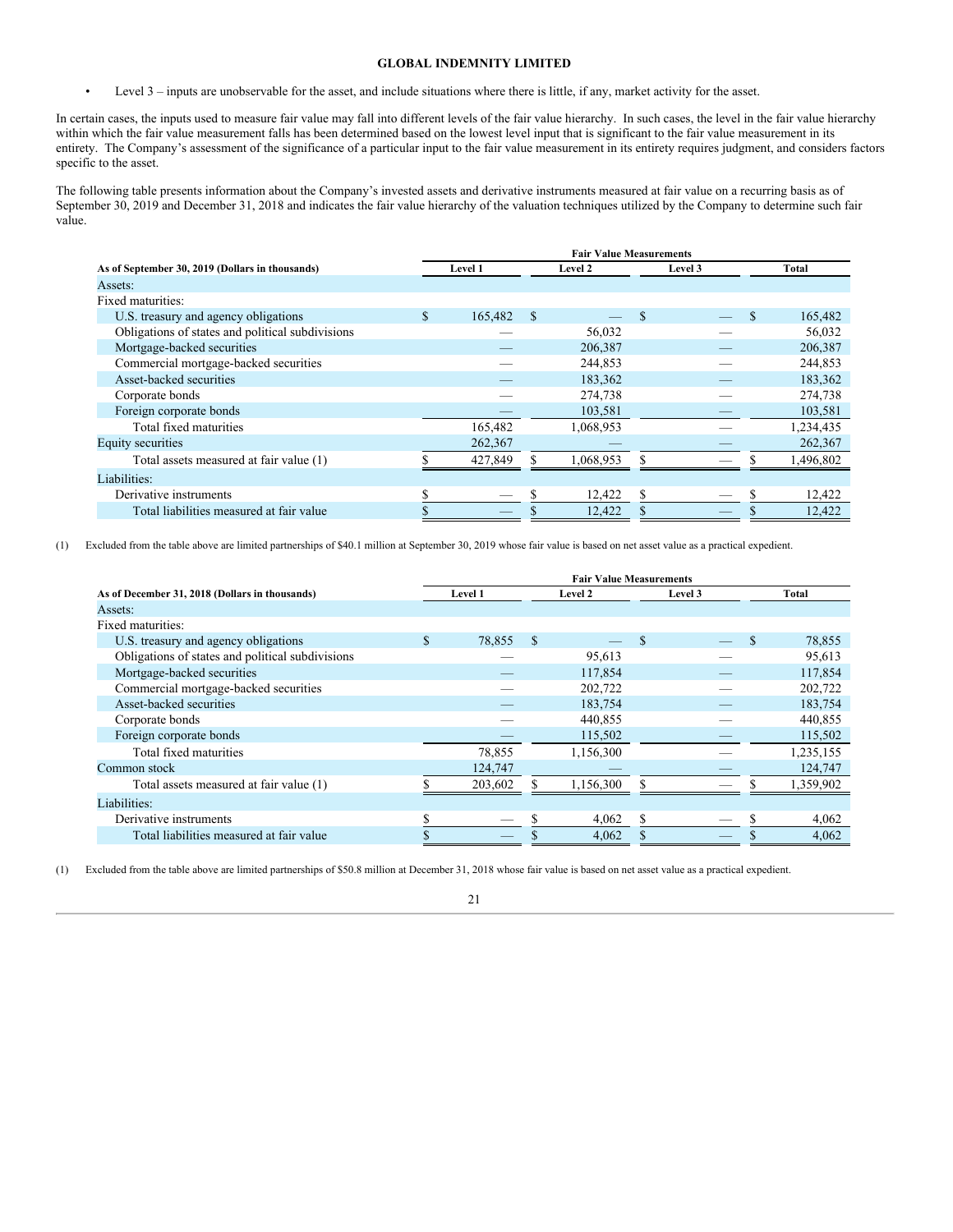The securities classified as Level 1 in the above table consist of U.S. Treasuries and equity securities actively traded on an exchange.

The securities classified as Level 2 in the above table consist primarily of fixed maturity securities and derivative instruments. Based on the typical trading volumes and the lack of quoted market prices for fixed maturities, security prices are derived through recent reported trades for identical or similar securities making adjustments through the reporting date based upon available market observable information. If there are no recent reported trades, matrix or model processes are used to develop a security price where future cash flow expectations are developed based upon collateral performance and discounted at an estimated market rate. Included in the pricing of asset-backed securities, collateralized mortgage obligations, and mortgage-backed securities are estimates of the rate of future prepayments of principal over the remaining life of the securities. Such estimates are derived based on the characteristics of the underlying structure and prepayment speeds previously experienced at the interest rate levels projected for the underlying collateral. The estimated fair value of the derivative instruments, consisting of interest rate swaps, is obtained from a third party financial institution that utilizes observable inputs such as the forward interest rate curve.

For the Company's material debt arrangements, the current fair value of the Company's debt at September 30, 2019 and December 31, 2018 was as follows:

|                                        |                                            | September 30, 2019 |  |         | <b>December 31, 2018</b> |                   |         |  |  |
|----------------------------------------|--------------------------------------------|--------------------|--|---------|--------------------------|-------------------|---------|--|--|
| (Dollars in thousands)                 | <b>Fair Value</b><br><b>Carrying Value</b> |                    |  |         | <b>Carrying Value</b>    | <b>Fair Value</b> |         |  |  |
| <b>Margin Borrowing Facility</b>       |                                            | 74.379             |  | 74.379  | 65.818                   |                   | 65,818  |  |  |
| 7.75% Subordinated Notes due 2045 (1)  |                                            | 96,833             |  | 99.913  | 96,742                   |                   | 92,261  |  |  |
| 7.875% Subordinated Notes due 2047 (2) |                                            | 126.112            |  | 137.967 | 126,005                  |                   | 120.597 |  |  |
| Total                                  |                                            | 297.324            |  | 312.259 | 288,565                  |                   | 278,676 |  |  |

(1) As of September 30, 2019 and December 31, 2018, the carrying value and fair value of the 7.75% Subordinated Notes due 2045 are net of unamortized debt issuance cost of \$3.2 million and \$3.3 million, respectively.

(2) As of September 30, 2019 and December 31, 2018, the carrying value and fair value of the 7.875% Subordinated Notes due 2047 are net of unamortized debt issuance cost of \$3.9 million and \$4.0 million, respectively.

The fair value of the margin borrowing facility approximates its carrying value due to the facility being due on demand. The subordinated notes due 2045 and 2047 are publicly traded instruments and are classified as Level 1 in the fair value hierarchy.

There were no transfers between Level 1 and Level 2 during the quarters ended September 30, 2019 and 2018.

#### *Fair Value of Alternative Investments*

Other invested assets consist of limited liability partnerships whose fair value is based on net asset value per share practical expedient. The following table provides the fair value and future funding commitments related to these investments at September 30, 2019 and December 31, 2018.

|                                           |                   | September 30, 2019 |                                     | <b>December 31, 2018</b> |  |                                     |  |  |
|-------------------------------------------|-------------------|--------------------|-------------------------------------|--------------------------|--|-------------------------------------|--|--|
| (Dollars in thousands)                    | <b>Fair Value</b> |                    | <b>Future Funding</b><br>Commitment | <b>Fair Value</b>        |  | <b>Future Funding</b><br>Commitment |  |  |
| Real Estate Fund, LP (1)                  |                   |                    |                                     |                          |  |                                     |  |  |
| European Non-Performing Loan Fund, LP (2) |                   | 14.732             | 14.214                              | 17.893                   |  | 14,214                              |  |  |
| Distressed Debt Fund, LP (3)              |                   | 25,320             | 29.001                              | 32,860                   |  | 20,500                              |  |  |
| Total                                     |                   | 40,052             | 43.215                              | 50.753                   |  | 34.714                              |  |  |

(1) This limited partnership invests in real estate assets through a combination of direct or indirect investments in partnerships, limited liability companies, mortgage loans, and lines of credit. The Company does not have the contractual option to redeem its limited partnership interest but receives distributions based on the liquidation of the underlying assets. The Company does not have the ability to sell or transfer its limited partnership interest without consent from the general partner. The Company continues to hold an investment in this limited partnership and has written the fair value down to zero.

(2) This limited partnership invests in distressed securities and assets through senior and subordinated, secured and unsecured debt and equity, in both public and private large-cap and middle-market companies. The Company does not have the ability to sell or transfer its limited partnership interest without consent from the general partner. The Company does not have the contractual option to redeem its limited partnership interest but receives distributions based on the liquidation of the underlying assets. Based on the terms of the partnership agreement, the Company anticipates its interest in this partnership to be redeemed by 2020.

(3) This limited partnership invests in stressed and distressed securities and structured products. The Company does not have the ability to sell or transfer its limited partnership interest without consent from the general partner. The Company does not have the contractual option to redeem its limited partnership interest but receives distributions based on the liquidation of the underlying assets. Based on the terms of the partnership agreement, the Company anticipates its interest to be redeemed no later than 2027.

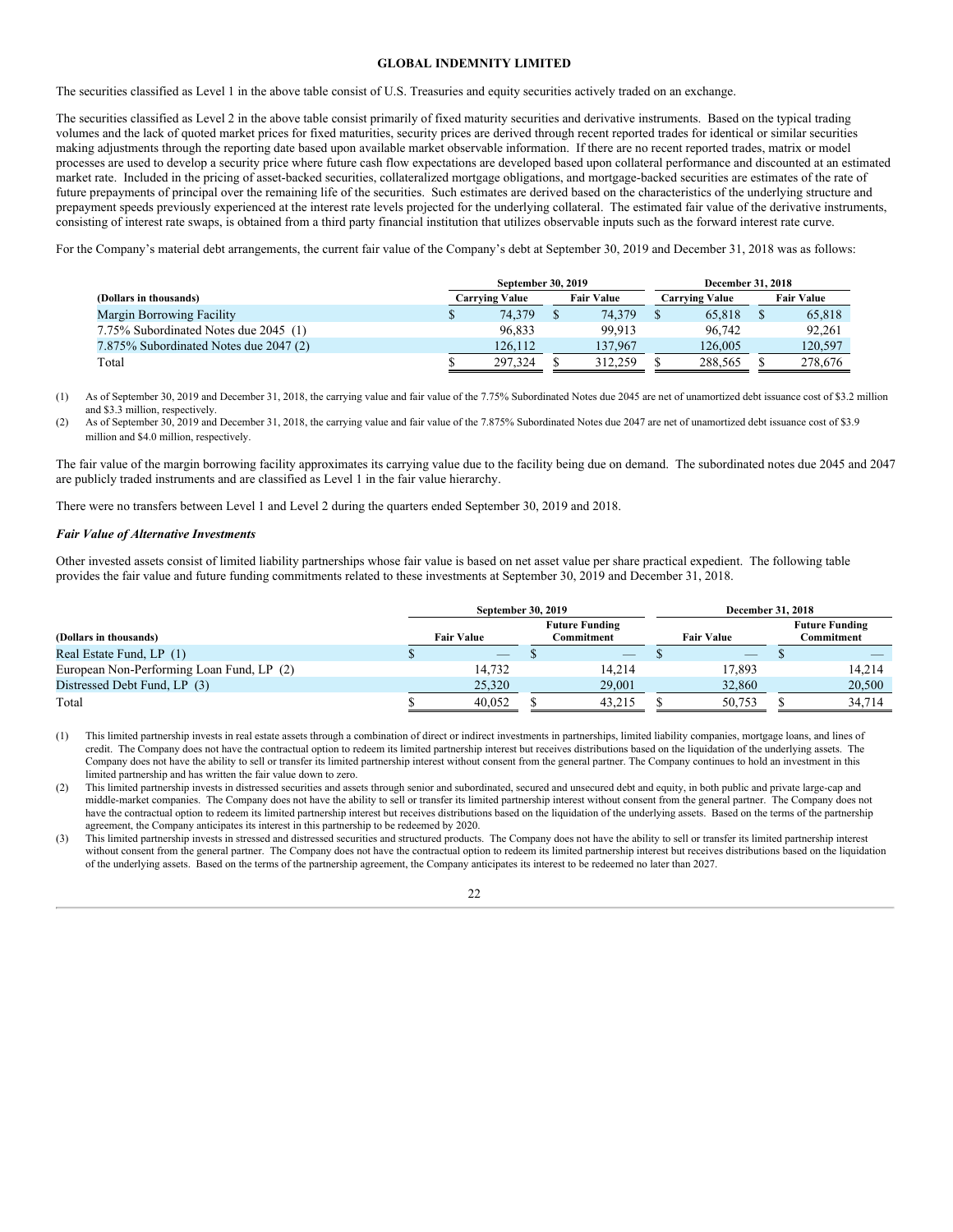#### *Limited Liability Companies and Limited Partnerships with ownership interest exceeding 3%*

The Company uses the equity method to account for investments in limited liability companies and limited partnerships where its ownership interest exceeds 3%. The equity method of accounting for an investment in a limited liability company and limited partnership requires that its cost basis be updated to account for the income or loss earned on the investment. The investment income or loss associated with these limited liability companies or limited partnerships, which is reflected in the consolidated statements of operations, was \$1.3 million and \$1.6 million for the quarters ended September 30, 2019 and 2018, respectively, and \$1.4 million and \$5.2 million during the nine months ended September 30, 2019 and 2018, respectively.

#### *Pricing*

The Company's pricing vendors provide prices for all investment categories except for investments in limited partnerships whose fair value is based on net asset values as a practical expedient. Two primary vendors are utilized to provide prices for equity and fixed maturity securities.

The following is a description of the valuation methodologies used by the Company's pricing vendors for investment securities carried at fair value:

- Equity security prices are received from all primary and secondary exchanges.
- Corporate and agency bonds are evaluated by utilizing a spread to a benchmark curve. Bonds with similar characteristics are grouped into specific sectors. Inputs for both asset classes consist of trade prices, broker quotes, the new issue market, and prices on comparable securities.
- Data from commercial vendors is aggregated with market information, then converted into an option adjusted spread "OAS" matrix and prepayment model used for commercial mortgage obligations ("CMO"). CMOs are categorized with mortgage-backed securities in the tables listed above. For asset-backed securities, spread data is derived from trade prices, dealer quotations, and research reports. For both asset classes, evaluations utilize standard inputs plus new issue data, and collateral performance. The evaluated pricing models incorporate cash flows, broker quotes, market trades, historical prepayment speeds, and dealer projected speeds.
- For obligations of state and political subdivisions, an attribute-based modeling system is used. The pricing model incorporates trades, market clearing yields, market color, and fundamental credit research.
- U.S. treasuries are evaluated by obtaining feeds from a number of live data sources including primary and secondary dealers as well as inter-dealer brokers.
- For mortgage-backed securities, various external analytical products are utilized and purchased from commercial vendors.

The Company performs certain procedures to validate whether the pricing information received from the pricing vendors is reasonable, to ensure that the fair value determination is consistent with accounting guidance, and to ensure that its assets are properly classified in the fair value hierarchy. The Company's procedures include, but are not limited to:

- Reviewing periodic reports provided by the Investment Manager that provides information regarding rating changes and securities placed on watch. This procedure allows the Company to understand why a particular security's market value may have changed or may potentially change.
- Understanding and periodically evaluating the various pricing methods and procedures used by the Company's pricing vendors to ensure that investments are properly classified within the fair value hierarchy.
- On a quarterly basis, the Company corroborates investment security prices received from its pricing vendors by obtaining pricing from a second pricing vendor for a sample of securities.

During the quarters and nine months ended September 30, 2019 and 2018, the Company has not adjusted quotes or prices obtained from the pricing vendors.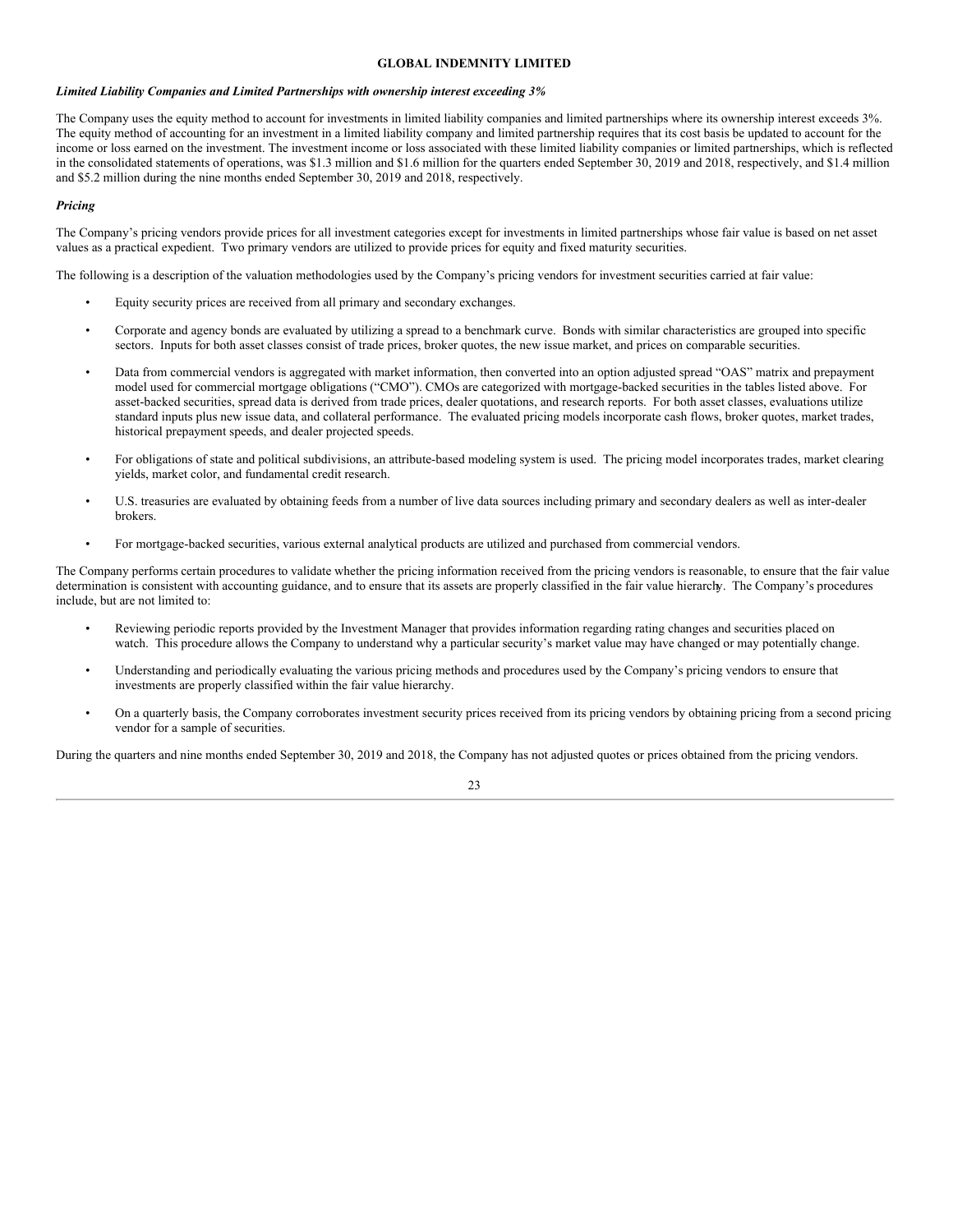#### **5. Income Taxes**

As of September 30, 2019, the statutory income tax rates of the countries where the Company conducts business are 21% in the United States, 0% in Bermuda, 0% in the Cayman Islands, 26.01% for companies with a registered office in Luxembourg City, 1.0% to 2.5% in Barbados, and 25% on non-trading income, 33% on capital gains and 12.5% on trading income in the Republic of Ireland. The statutory income tax rate of each country is applied against the expected annual taxable income of the Company in each country to estimate the annual income tax expense.

The Company's income before income taxes from its non-U.S. subsidiaries and U.S. subsidiaries for the quarters and nine months ended September 30, 2019 and 2018 were as follows:

| <b>Ouarter Ended September 30, 2019</b><br>(Dollars in thousands) | Non-U.S.<br><b>Subsidiaries</b> |  | U.S.<br><b>Subsidiaries</b> | <b>Eliminations</b> |         | Total   |
|-------------------------------------------------------------------|---------------------------------|--|-----------------------------|---------------------|---------|---------|
| <b>Revenues:</b>                                                  |                                 |  |                             |                     |         |         |
| Gross premiums written                                            | 19,980                          |  | 137,197                     | S                   |         | 157,177 |
| Net premiums written                                              | 19,990                          |  | 118,846                     |                     |         | 138,836 |
| Net premiums earned                                               | 19,512                          |  | 113,800                     | S                   |         | 133,312 |
| Net investment income                                             | 7,212                           |  | 7,732                       |                     | (3,596) | 11,348  |
| Net realized investment gains (losses)                            | 375                             |  | (3,065)                     |                     |         | (2,690) |
| Other income (loss)                                               | (234)                           |  | 498                         |                     |         | 264     |
| Total revenues                                                    | 26,865                          |  | 118,965                     |                     | (3,596) | 142,234 |
| <b>Losses and Expenses:</b>                                       |                                 |  |                             |                     |         |         |
| Net losses and loss adjustment expenses                           | 7,628                           |  | 65,955                      |                     |         | 73,583  |
| Acquisition costs and other underwriting expenses                 | 6,201                           |  | 47,165                      |                     |         | 53,366  |
| Corporate and other operating expenses                            | 1,514                           |  | 2,344                       |                     |         | 3,858   |
| Interest expense                                                  | 351                             |  | 8,268                       |                     | (3,596) | 5,023   |
| Income (loss) before income taxes                                 | 11,171                          |  | (4,767)                     |                     |         | 6,404   |

| <b>Ouarter Ended September 30, 2018</b><br>(Dollars in thousands) | Non-U.S.<br><b>Subsidiaries</b> |     | U.S.<br><b>Subsidiaries</b> |     | <b>Eliminations</b> | Total   |
|-------------------------------------------------------------------|---------------------------------|-----|-----------------------------|-----|---------------------|---------|
| <b>Revenues:</b>                                                  |                                 |     |                             |     |                     |         |
| Gross premiums written                                            | 9,361                           | \$. | 126,245                     | S   |                     | 135,606 |
| Net premiums written                                              | 9,356                           |     | 106,877                     |     |                     | 116,233 |
| Net premiums earned                                               | 30,220                          | ъ   | 90,308                      | \$. |                     | 120,528 |
| Net investment income                                             | 12,013                          |     | 7,204                       |     | (7, 467)            | 11,750  |
| Net realized investment gains (losses)                            | (273)                           |     | 5,592                       |     |                     | 5,319   |
| Other income (loss)                                               | (82)                            |     | 493                         |     |                     | 411     |
| Total revenues                                                    | 41,878                          |     | 103,597                     |     | (7, 467)            | 138,008 |
| <b>Losses and Expenses:</b>                                       |                                 |     |                             |     |                     |         |
| Net losses and loss adjustment expenses                           | 14.877                          |     | 65,616                      |     |                     | 80,493  |
| Acquisition costs and other underwriting expenses                 | 13,188                          |     | 35,492                      |     |                     | 48,680  |
| Corporate and other operating expenses                            | 1,237                           |     | 2,238                       |     |                     | 3,475   |
| Interest expense                                                  | 356                             |     | 12,035                      |     | (7, 467)            | 4,924   |
| Income (loss) before income taxes                                 | 12,220                          |     | (11, 784)                   |     |                     | 436     |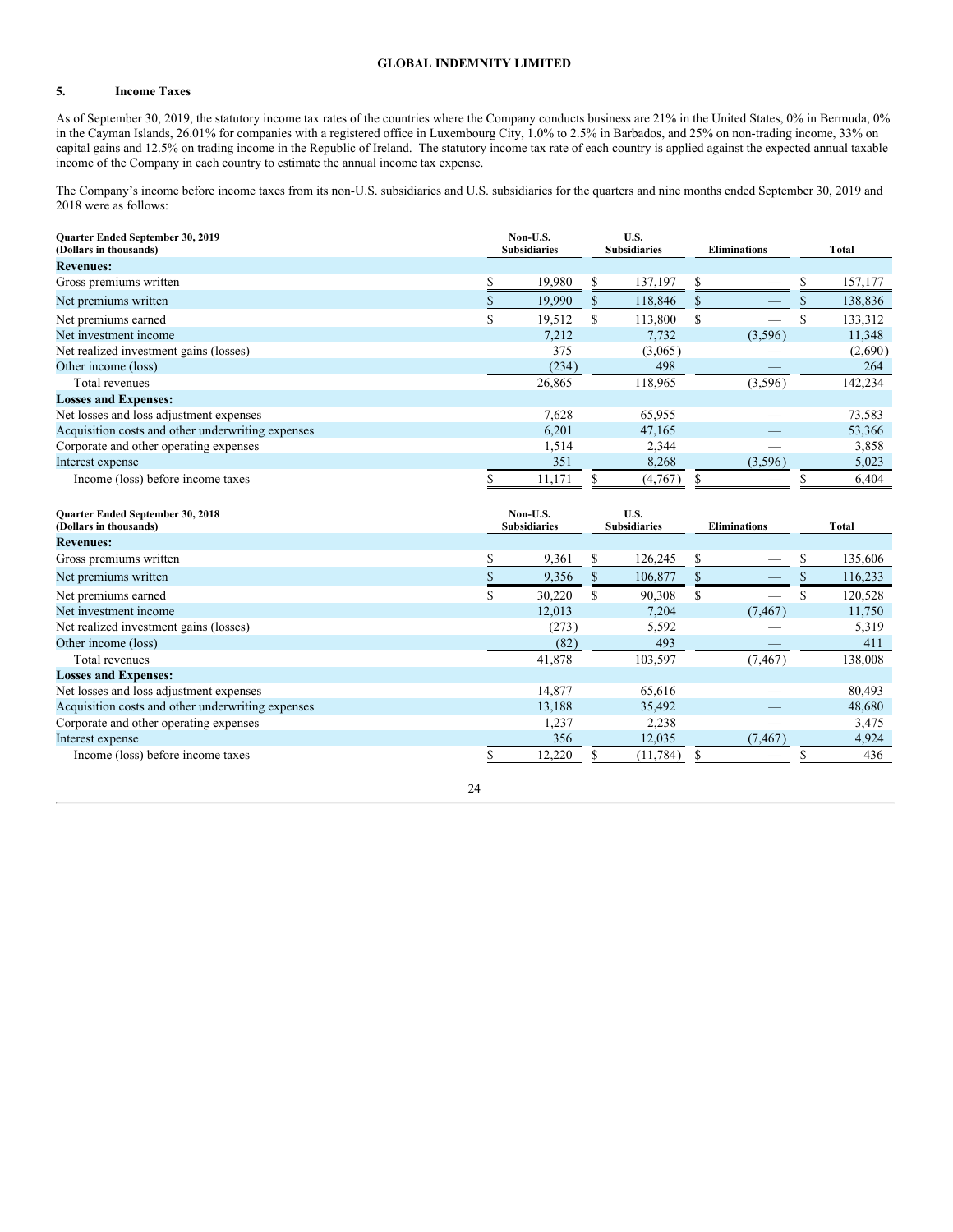| Nine Months Ended September 30, 2019<br>(Dollars in thousands) |   | U.S.<br>Non-U.S.<br><b>Subsidiaries</b><br><b>Subsidiaries</b> |   | <b>Eliminations</b> |    | Total    |  |         |
|----------------------------------------------------------------|---|----------------------------------------------------------------|---|---------------------|----|----------|--|---------|
| <b>Revenues:</b>                                               |   |                                                                |   |                     |    |          |  |         |
| Gross premiums written                                         |   | 69,588                                                         | S | 409,111             |    |          |  | 478,699 |
| Net premiums written                                           |   | 69,591                                                         |   | 351,730             |    |          |  | 421,321 |
| Net premiums earned                                            | ъ | 52,798                                                         | ъ | 330,804             | S. |          |  | 383,602 |
| Net investment income                                          |   | 22,254                                                         |   | 20,824              |    | (10,685) |  | 32,393  |
| Net realized investment gains                                  |   | 1,768                                                          |   | 9,522               |    |          |  | 11,290  |
| Other income (loss)                                            |   | (256)                                                          |   | 1,530               |    |          |  | 1,274   |
| Total revenues                                                 |   | 76,564                                                         |   | 362,680             |    | (10,685) |  | 428,559 |
| <b>Losses and Expenses:</b>                                    |   |                                                                |   |                     |    |          |  |         |
| Net losses and loss adjustment expenses                        |   | 24,076                                                         |   | 177,903             |    |          |  | 201,979 |
| Acquisition costs and other underwriting expenses              |   | 16,556                                                         |   | 137,087             |    |          |  | 153,643 |
| Corporate and other operating expenses                         |   | 4,822                                                          |   | 6,880               |    |          |  | 11,702  |
| Interest expense                                               |   | 1,059                                                          |   | 24,714              |    | (10,685) |  | 15,088  |
| Income before income taxes                                     |   | 30,051                                                         |   | 16,096              |    |          |  | 46,147  |

| Nine Months Ended September 30, 2018<br>(Dollars in thousands) | Non-U.S.<br><b>Subsidiaries</b> |         |     | U.S.<br><b>Subsidiaries</b> |   | <b>Eliminations</b> |  | Total   |  |
|----------------------------------------------------------------|---------------------------------|---------|-----|-----------------------------|---|---------------------|--|---------|--|
| <b>Revenues:</b>                                               |                                 |         |     |                             |   |                     |  |         |  |
| Gross premiums written                                         |                                 | 39,976  | \$. | 378,694                     |   |                     |  | 418,670 |  |
| Net premiums written                                           |                                 | 39,970  |     | 320,587                     |   |                     |  | 360,557 |  |
| Net premiums earned                                            |                                 | 115.353 | S   | 227,094                     | S |                     |  | 342,447 |  |
| Net investment income                                          |                                 | 39,527  |     | 21,428                      |   | (26, 847)           |  | 34,108  |  |
| Net realized investment gains (losses)                         |                                 | (437)   |     | 8,270                       |   |                     |  | 7,833   |  |
| Other income (loss)                                            |                                 | (179)   |     | 1,468                       |   |                     |  | 1,289   |  |
| Total revenues                                                 |                                 | 154,264 |     | 258,260                     |   | (26, 847)           |  | 385,677 |  |
| <b>Losses and Expenses:</b>                                    |                                 |         |     |                             |   |                     |  |         |  |
| Net losses and loss adjustment expenses                        |                                 | 48,210  |     | 147,216                     |   |                     |  | 195,426 |  |
| Acquisition costs and other underwriting expenses              |                                 | 50.475  |     | 90,721                      |   |                     |  | 141,196 |  |
| Corporate and other operating expenses                         |                                 | 10,550  |     | 13,103                      |   |                     |  | 23,653  |  |
| Interest expense                                               |                                 | 6,749   |     | 34,823                      |   | (26, 847)           |  | 14,725  |  |
| Income (loss) before income taxes                              |                                 | 38,280  |     | (27, 603)                   |   |                     |  | 10,677  |  |

The following table summarizes the components of income tax benefit:

|                                             | <b>Quarters Ended September 30,</b> |       |  |         | Nine Months Ended September 30, |       |    |         |
|---------------------------------------------|-------------------------------------|-------|--|---------|---------------------------------|-------|----|---------|
| (Dollars in thousands)                      |                                     | 2019  |  | 2018    |                                 | 2019  |    | 2018    |
| Current income tax expense (benefit):       |                                     |       |  |         |                                 |       |    |         |
| Foreign                                     |                                     | (17)  |  | 62      | S                               | (35)  | -8 | 326     |
| U.S. Federal                                |                                     |       |  | (732)   |                                 |       |    |         |
| Total current income tax expense (benefit)  |                                     |       |  | (670)   |                                 | (35)  |    | 326     |
| Deferred income tax expense (benefit):      |                                     |       |  |         |                                 |       |    |         |
| U.S. Federal                                |                                     | (300) |  | (2,622) |                                 | 5,198 |    | (6,270) |
| Total deferred income tax expense (benefit) |                                     | (300) |  | (2,622) |                                 | 5,198 |    | (6,270) |
| Total income tax expense (benefit)          |                                     | (317  |  | (3,292) |                                 | 5,163 |    | (5,944) |

The weighted average expected tax provision has been calculated using income before income taxes in each jurisdiction multiplied by that jurisdiction's applicable statutory tax rate.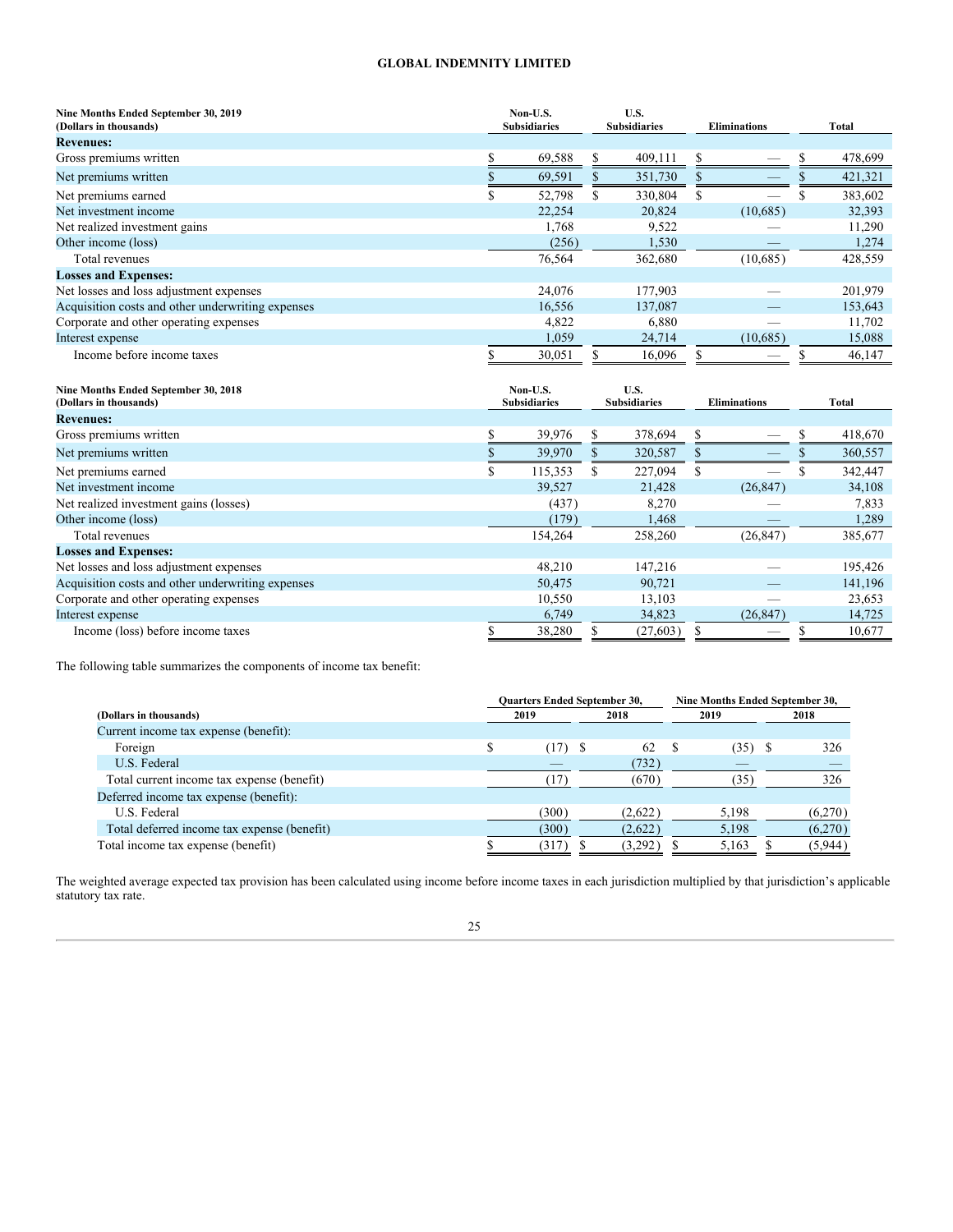The following table summarizes the differences between the tax provision for financial statement purposes and the expected tax provision at the weighted average tax rate:

|                                                     | <b>Ouarters Ended September 30,</b> |                                  |  |          |                                  |  |  |  |
|-----------------------------------------------------|-------------------------------------|----------------------------------|--|----------|----------------------------------|--|--|--|
|                                                     | 2019                                |                                  |  | 2018     |                                  |  |  |  |
| (Dollars in thousands)                              | Amount                              | $%$ of Pre-<br><b>Tax Income</b> |  | Amount   | $%$ of Pre-<br><b>Tax Income</b> |  |  |  |
| Expected tax provision at weighted average tax rate | (1,001)                             | $(15.6\%)$ \$                    |  | (2, 494) | $(571.9\%)$                      |  |  |  |
| Adjustments:                                        |                                     |                                  |  |          |                                  |  |  |  |
| Tax exempt interest                                 |                                     |                                  |  |          |                                  |  |  |  |
| Dividend exclusion                                  | (33)                                | (0.5)                            |  | (68)     | (15.6)                           |  |  |  |
| Base Erosion Anti-Abuse Tax                         | __                                  |                                  |  | (731)    | (167.7)                          |  |  |  |
| Non-deductible interest                             | 695                                 | 10.8                             |  |          |                                  |  |  |  |
| Other                                               | 22                                  | 0.3                              |  |          | 0.2                              |  |  |  |
| Effective income tax benefit                        | (317)                               | $(5.0\%)$                        |  | (3,292)  | $(755.0\%)$                      |  |  |  |

The effective income tax benefit rate for the quarter ended September 30, 2019 was 5.0%, compared with an effective income tax benefit rate of 755.0% for the quarter ended September 30, 2018. The decrease in the effective income tax benefit rate in the quarter ended September 30, 2019 compared to the quarter ended September 30, 2018 is due to higher pretax income in the U.S. in 2019.

|                                                     | Nine Months Ended September 30, |                                  |  |         |                                  |  |  |  |
|-----------------------------------------------------|---------------------------------|----------------------------------|--|---------|----------------------------------|--|--|--|
|                                                     | 2019                            |                                  |  | 2018    |                                  |  |  |  |
| (Dollars in thousands)                              | Amount                          | $%$ of Pre-<br><b>Tax Income</b> |  | Amount  | $%$ of Pre-<br><b>Tax Income</b> |  |  |  |
| Expected tax provision at weighted average tax rate | 3,380                           | $7.3\%$ \$                       |  | (5,527) | $(51.8\%)$                       |  |  |  |
| Adjustments:                                        |                                 |                                  |  |         |                                  |  |  |  |
| Tax exempt interest                                 | (1)                             |                                  |  | (5)     |                                  |  |  |  |
| Dividend exclusion                                  | (256)                           | (0.6)                            |  | (203)   | (1.9)                            |  |  |  |
| Base Erosion Anti-Abuse Tax                         |                                 |                                  |  |         |                                  |  |  |  |
| Non-deductible interest                             | 2,063                           | 4.5                              |  | __      |                                  |  |  |  |
| Other                                               | (23)                            |                                  |  | (209)   | (2.0)                            |  |  |  |
| Effective income tax expense (benefit)              | 5,163                           | $11.2\%$                         |  | (5,944) | $(55.7\%)$                       |  |  |  |

The effective income tax expense rate for the nine months ended September 30, 2019 was 11.2%, compared with an effective income tax benefit rate of 55.7% for the nine months ended September 30, 2018. The increase in the effective income tax expense rate in the nine months ended September 30, 2019 compared to the nine months ended September 30, 2018 is due to higher pretax income in the U.S. in 2019.

The Company has a net operating loss ("NOL") carryforward of \$24.7 million as of September 30, 2019, which begins to expire in 2036 based on when the original NOL was generated. The Company's NOL carryforward as of December 31, 2018 was \$29.5 million.

The Company has a Section 163(j) ("163(j)") carryforward of \$11.1 million as of September 30, 2019 and December 31, 2018, which can be carried forward indefinitely. The 163(j) carryforward relates to the limitation on the deduction for business interest expense paid or accrued.

The Company had an alternative minimum tax ("AMT") credit carryforward of \$11.0 million as of December 31, 2017. The Tax Cuts and Jobs Act repealed the corporate AMT. The AMT credit carryforward of \$11.0 million was reclassed to federal income taxes receivable at December 31, 2017 and will be fully refunded by the end of 2021.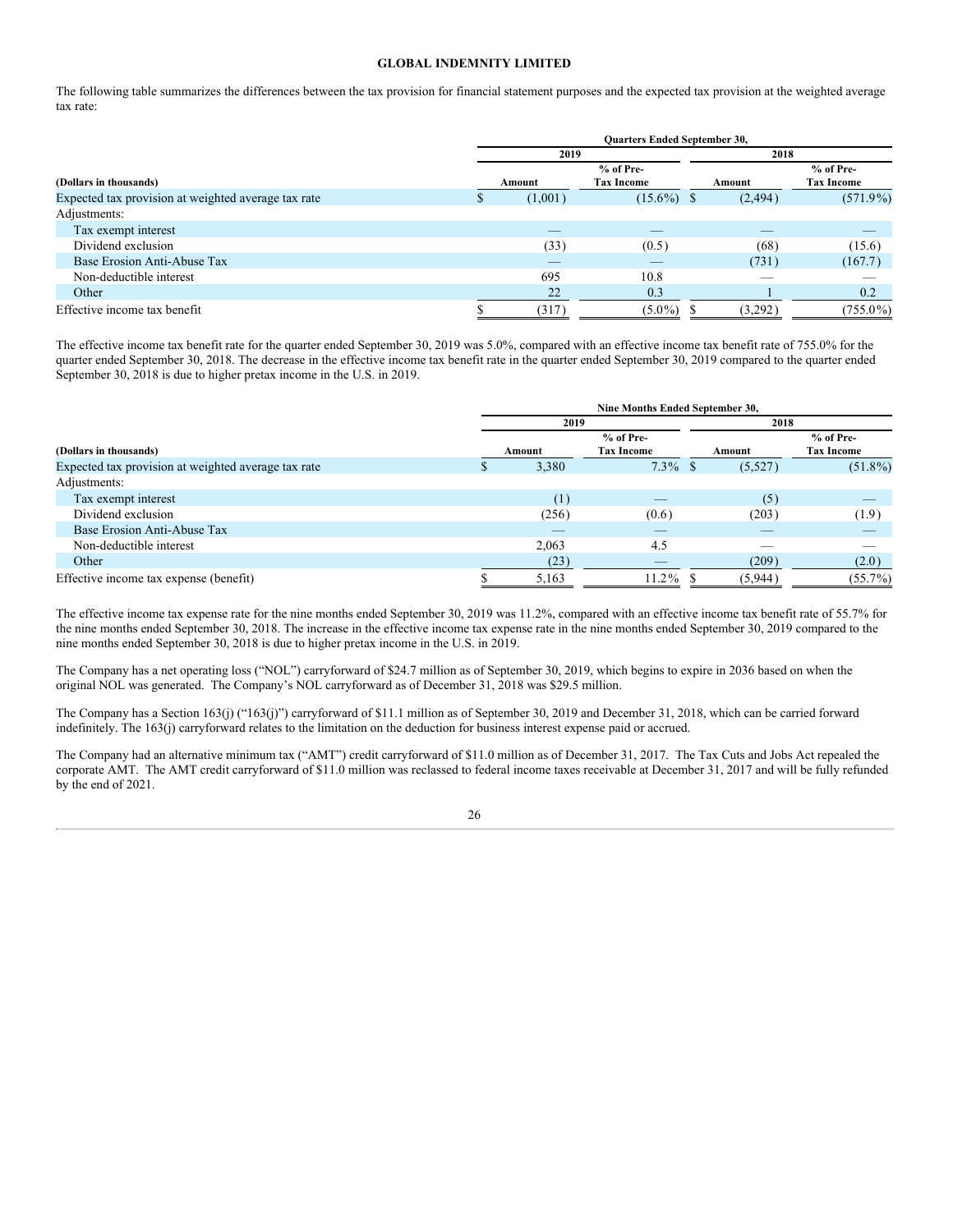#### **6. Liability for Unpaid Losses and Loss Adjustment Expenses**

Activity in the liability for unpaid losses and loss adjustment expenses is summarized as follows:

|                                                          | <b>Ouarters Ended September 30,</b> |         |      | Nine Months Ended September 30, |      |          |    |           |
|----------------------------------------------------------|-------------------------------------|---------|------|---------------------------------|------|----------|----|-----------|
| (Dollars in thousands)                                   | 2019                                |         | 2018 |                                 | 2019 |          |    | 2018      |
| Balance at beginning of period                           |                                     | 608,773 |      | 613,670                         | \$.  | 680.031  | \$ | 634,664   |
| Less: Ceded reinsurance receivables                      |                                     | 59,834  |      | 91,397                          |      | 109,342  |    | 97,243    |
| Net balance at beginning of period                       |                                     | 548,939 |      | 522,273                         |      | 570,689  |    | 537,421   |
| Incurred losses and loss adjustment expenses related to: |                                     |         |      |                                 |      |          |    |           |
| Current year                                             |                                     | 80,533  |      | 92.469                          |      | 225,022  |    | 222,916   |
| Prior years                                              |                                     | (6,950) |      | (11, 976)                       |      | (23,043) |    | (27, 490) |
| Total incurred losses and loss adjustment expenses       |                                     | 73,583  |      | 80,493                          |      | 201,979  |    | 195,426   |
| Paid losses and loss adjustment expenses related to:     |                                     |         |      |                                 |      |          |    |           |
| Current year                                             |                                     | 47,290  |      | 53.121                          |      | 102,806  |    | 103,695   |
| Prior years                                              |                                     | 20,789  |      | 27,312                          |      | 115,419  |    | 106,819   |
| Total paid losses and loss adjustment expenses           |                                     | 68,079  |      | 80,433                          |      | 218,225  |    | 210,514   |
| Net balance at end of period                             |                                     | 554,443 |      | 522,333                         |      | 554,443  |    | 522,333   |
| Plus: Ceded reinsurance receivables                      |                                     | 78,844  |      | 86,274                          |      | 78,844   |    | 86,274    |
| Balance at end of period                                 |                                     | 633,287 |      | 608,607                         |      | 633.287  |    | 608,607   |

When analyzing loss reserves and prior year development, the Company considers many factors, including the frequency and severity of claims, loss trends, case reserve settlements that may have resulted in significant development, and any other additional or pertinent factors that may impact reserve estimates.

During the third quarter of 2019, the Company reduced its prior accident year loss reserves by \$7.0 million, which consisted of a \$5.2 million decrease related to Commercial Specialty, \$1.3 million decrease related to Specialty Property, \$1.2 million decrease related to Farm, Ranch, & Stable, and a \$0.7 million increase related to Reinsurance Operations.

The \$5.2 million reduction of prior accident year loss reserves related to Commercial Specialty primarily consisted of the following:

- **General Liability:** A \$4.4 million reduction in aggregate with \$0.5 million of favorable development in the construction defect reserve category and \$3.9 million of favorable development in the other general liability reserve categories. The decreases in the construction defect reserve category recognize lower than expected claims severity primarily in the 2004 through 2009, 2011 and 2012 accident years, partially offset by increases in the 2010 and 2016 accident years. For the other general liability reserve categories, lower than anticipated claims severity was the primary driver of the favorable development mainly in accident years 1999 through 2014 accident years, partially offset by increases in the 2016 and 2017 accident years.
- **Commercial Auto Liability:** A \$0.6 million decrease in total, primarily in the 2012, 2013 and 2016 accident years. The decreases recognize lower than anticipated claims severity.

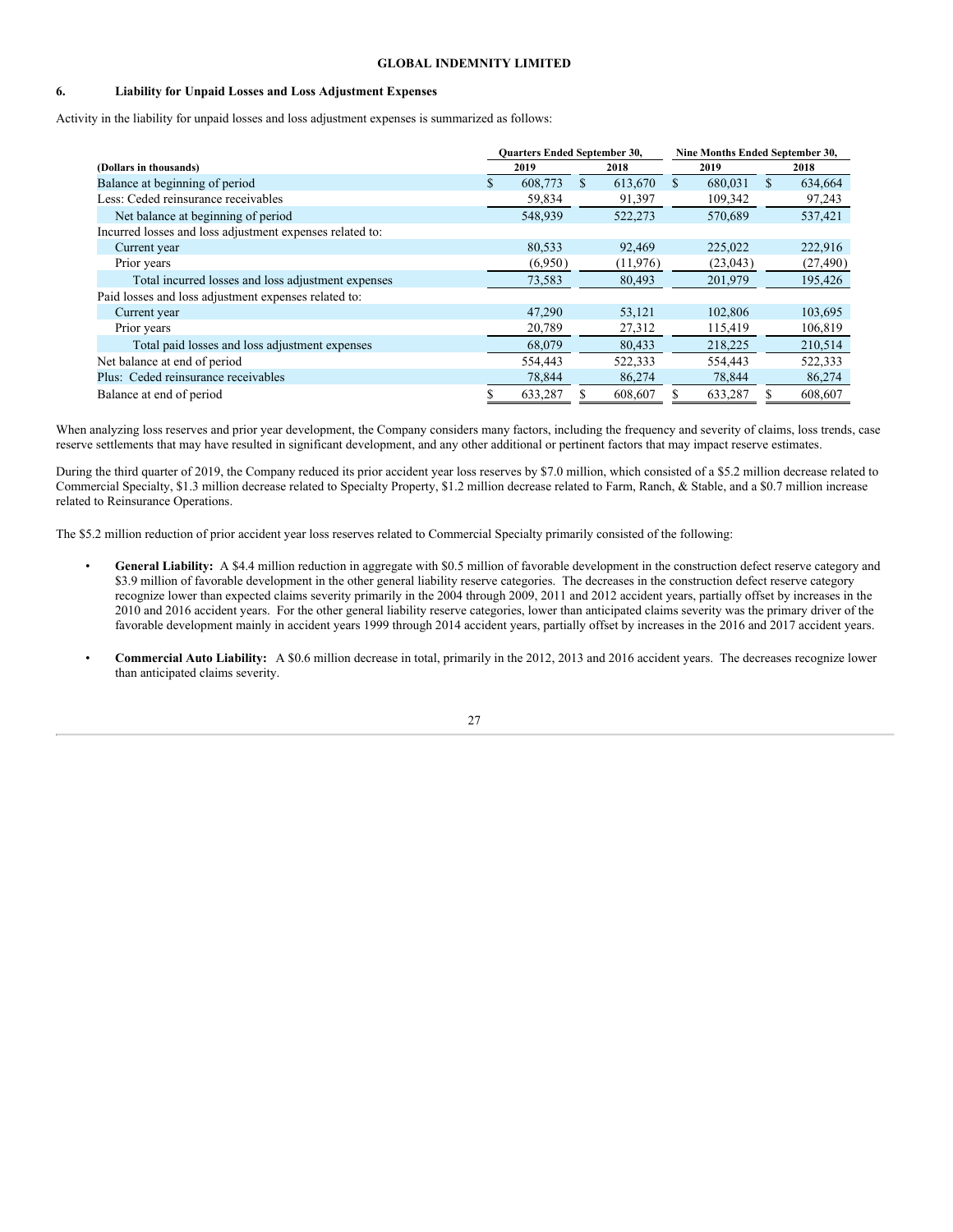The \$1.3 million reduction of prior accident year loss reserves related to Specialty Property primarily consisted of the following:

- **General Liability:** A \$0.4 million decrease in aggregate primarily recognizes lower than anticipated claims severity mostly in the 2015, 2016 and 2018 accident years, partially offset by increases in the 2010, 2014 and 2017 accident years, recognizing higher than expected claims severity.
- **Property:** A \$0.9 million reduction recognizes an additional \$0.6 million decrease in the catastrophe reserve category for anticipated subrogation recoveries from the California Camp wildfire loss in the 2018 accident year and a \$0.2 million decrease in the 2017 accident year, mainly recognizing lower than expected claims severity.

The \$1.2 million reduction of prior accident year loss reserves related to Farm, Ranch, & Stable primarily consisted of the following:

• **Property:** A \$1.1 million decrease primarily reflects ceded recoveries from a second accident quarter catastrophe in the 2018 accident year.

The \$0.7 million increase in prior accident year loss reserves related to Reinsurance Operations primarily consisted of the following:

• **Property:** A \$0.7 million increase primarily in the 2012 and 2015 through 2017 accident years, partially offset by decreases in the 2011, 2014 and 2018 accident years. The accident year changes were based on a review of the experience reported from cedants.

During the third quarter of 2018, the Company reduced its prior accident year loss reserves by \$12.0 million, which consisted of a \$1.2 million decrease related to Commercial Specialty, a \$5.2 million decrease related to Specialty Property, a \$2.3 million decrease related to Farm, Ranch, & Stable, and a \$3.3 million decrease related to Reinsurance Operations.

The \$1.2 million reduction of prior accident year loss reserves related to Commercial Specialty primarily consisted of the following:

• **Commercial Auto Liability:** <sup>A</sup> \$1.1 million decrease primarily due to <sup>a</sup> \$1.5 million reduction in the <sup>2013</sup> accident year resulting from lower than anticipated claims severity, partially offset by a \$0.4 million increase in the 2015 accident year reflecting higher than expected case incurred emergence.

The \$5.2 million reduction of prior accident year loss reserves related to Specialty Property primarily consisted of the following:

- **General Liability:** A \$1.5 million reduction primarily in accident years 2011 through 2014 and 2017, partially offset by an increase in the 2015 accident year. The reductions mainly reflect lower than anticipated claims severity.
- **Property:** A \$3.7 million reduction primarily recognizes lower than expected claims severity in the 2014 through 2017 accident years.

The \$2.3 million decrease of prior accident year loss reserves related to Farm, Ranch, & Stable primarily consisted of the following:

- **Property:** A \$0.4 million decrease primarily in the 2014, 2016 and 2017 accident years mainly from lower than expected claims severity.
- Liability: A \$1.8 million reduction primarily in the 2014 through 2017 accident years mainly recognizes lower than anticipated claims severity.

The \$3.3 million reduction of prior accident year loss reserves related to Reinsurance Operations was from the property lines for accident years 2007, 2009 through 2012 and 2014 through 2016 partially offset by an increase in the 2017 accident year. The accident year changes were based on a review of the experience reported from cedants.

During the first nine months of 2019, the Company reduced its prior accident year loss reserves by \$23.0 million, which consisted of a \$12.1 million decrease related to Commercial Specialty, \$10.5 million decrease related to Specialty Property,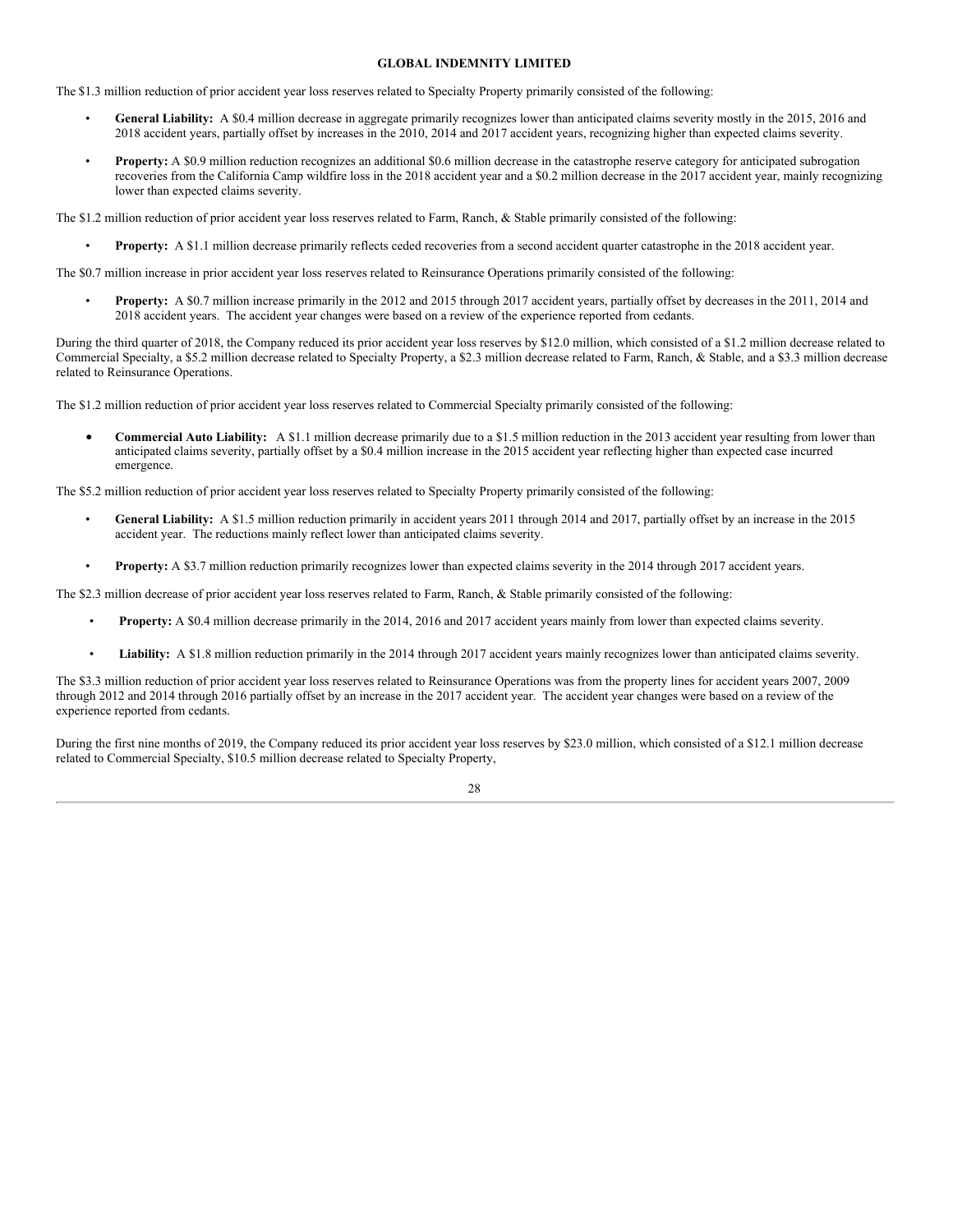\$4.0 million decrease related to Farm, Ranch, & Stable, and a\$3.5 million increase related to Reinsurance Operations.

The \$12.1 million reduction of prior accident year loss reserves related to Commercial Specialty primarily consisted of the following:

- **General Liability:** A \$9.6 million reduction in aggregate with \$1.0 million of favorable development in the construction defect reserve category and \$8.6 million of favorable development in the other general liability reserve categories. The decreases in the construction defect reserve category recognize lower than expected claims frequency and severity in the 2004 through 2009, 2011 and 2012 accident years, partially offset by increases in the 2010 and 2016 accident years. For the other general liability reserve categories, lower than anticipated claims severity was the primary driver of the favorable development mainly in accident years 1999 through 2014, 2016 and 2017, partially offset by increases in the 2015 and 2018 accident years which reflects higher than expected claims severity.
- **Commercial Auto Liability:** A \$1.4 million decrease in total, primarily in the 2000 through 2002, 2010, 2012 and 2013 accident years. The decreases recognize lower than anticipated claims severity.
- **Property:** A \$0.9 million decrease in aggregate mainly recognizes lower than anticipated claims severity primarily in the 2012 through 2017 accident years, partially offset by increases in the 2010 and 2018 accident years.
- **Professional:** A \$1.1 million decrease primarily in the 2009 and 2010 accident years reflects lower than expected claims severity.
- **Reinsurance:** A \$1.0 million increase was recognized based on a review of expected ceded recoverables by reinsurer. The increase was primarily in the general liability reserve categories and older accident years.

The \$10.5 million reduction of prior accident year loss reserves related to Specialty Property primarily consisted of the following:

- **Property:** A \$10.1 million reduction recognizes an \$8.9 million decrease in the catastrophe reserve category for subrogation recoveries from the California Camp wildfire loss in the 2018 accident year. The remaining \$1.2 million decrease was primarily in the 2016 and 2017 accident years, mainly recognizing lower than expected claims severity.
- **General Liability:** A \$0.4 million decrease in aggregate primarily recognizes lower than anticipated claims severity mostly in the 2015 and 2016 accident years, partially offset by increases in the 2010 and 2017 accident years, recognizing higher than expected claims severity.

The \$4.0 million reduction of prior accident year loss reserves related to Farm, Ranch, & Stable primarily consisted of the following:

- Liability: A \$1.7 million decrease in total, mainly recognizes lower than expected claims severity in the 2016 and 2017 accident years, partially offset by increases in the 2013 through 2015 accident years.
- **Property:** A \$2.2 million reduction in aggregate recognizes a \$2.0 million decrease in the 2018 accident year which is comprised of a \$1.1 million decrease reflecting ceded recoveries from a second accident quarter catastrophe and a \$0.9 million decrease reflecting lower than expected claims frequency and severity. Decreases in the 2015 through 2017 accident years primarily reflects lower than expected claims severity, partially offset by an increase in the 2013 accident year.

The \$3.5 million increase in prior accident year loss reserves related to Reinsurance Operations primarily consisted of the following:

- **Property:** A \$3.8 million increase in aggregate reflects an increase of \$7.6 million in the 2018 accident year for Typhoon Jebi and decreases totaling \$4.1 million in the 2010 through 2017 accident years.
- **Professional:** A \$0.3 million decrease primarily in the 2008 and 2010 accident years, partially offset by an increase in the 2007 accident year based on a review of the experience reported from the cedants.

During the first nine months of 2018, the Company reduced its prior accident year loss reserves by \$27.5 million, which consisted of a \$9.1 million decrease related to Commercial Specialty, \$7.0 million decrease related to Specialty Property,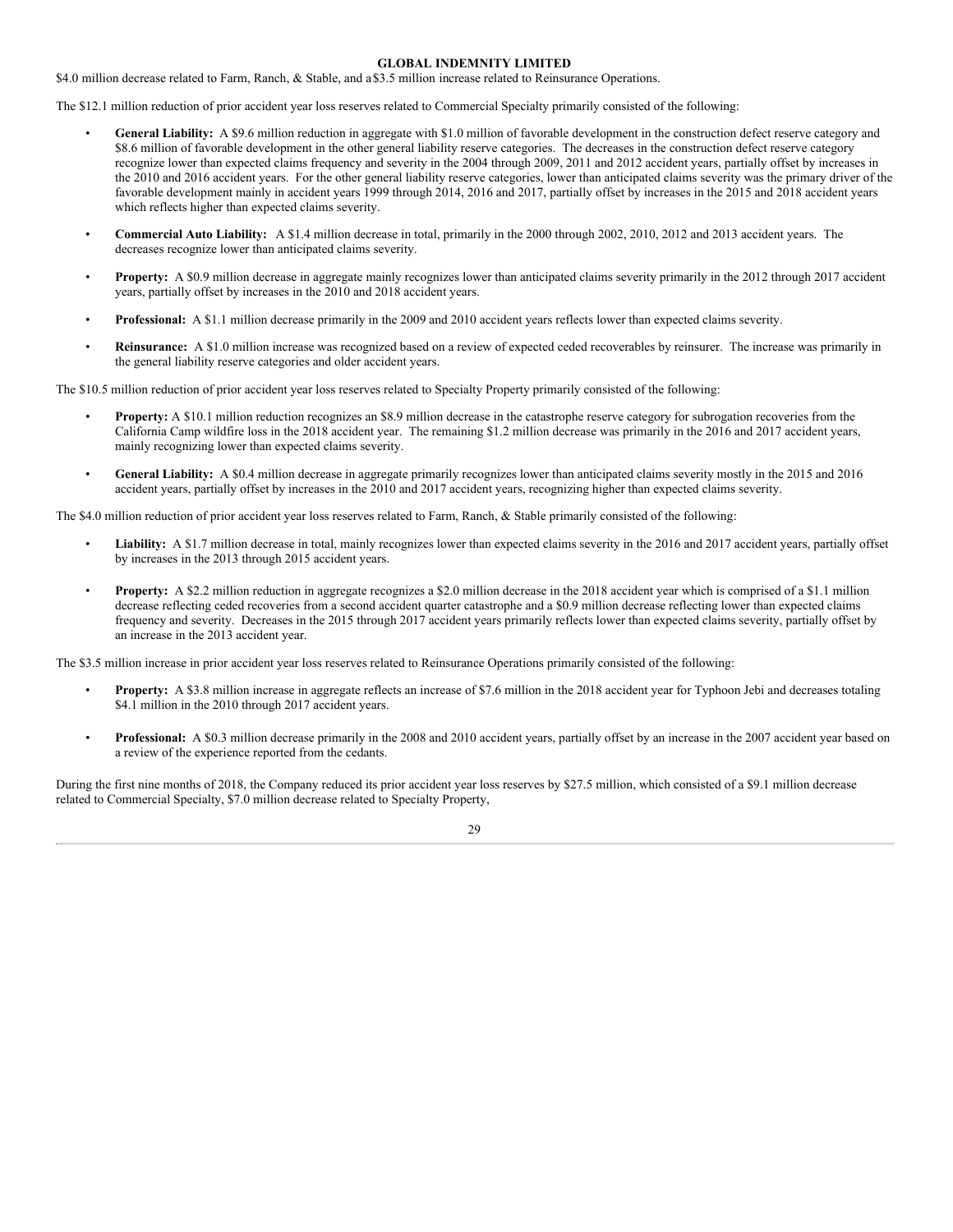\$3.6 million decrease related to Farm, Ranch, & Stable, and a \$7.8 million decrease related to Reinsurance Operations.

The \$9.1 million reduction of prior accident year loss reserves related to Commercial Specialty primarily consisted of the following:

- **General Liability:** <sup>A</sup> \$3.1 million reduction in reserve categories excluding construction defect. Lower than expected claims severity was the primary driver of the favorable development, mainly in the 2002 through 2004, 2006 through 2010, 2012 through 2014, and 2016 accident years which was partially offset by increases in the 2011, 2015 and 2017 accident years.
- **Commercial Auto Liability:** <sup>A</sup> \$3.3 million decrease in the 2010, <sup>2012</sup> and <sup>2013</sup> accident years recognizes lower than anticipated claims severity, partially offset by an increase in the 2015 accident year.
- **Professional Liability:** <sup>A</sup> \$0.8 million decrease reflects lower than expected claims severity mainly in the <sup>2010</sup> through <sup>2011</sup> and <sup>2014</sup> accident years.
- **Property:** <sup>A</sup> \$1.9 million decrease in aggregate recognizes lower than anticipated claims severity primarily in the <sup>2014</sup> through <sup>2015</sup> and <sup>2017</sup> accident years, partially offset by an increase in the 2016 accident year.

The \$7.0 million reduction of prior accident year loss reserves related to Specialty Propertyprimarily consisted of the following:

- **General Liability:** A \$1.5 million reduction primarily in accident years 2011 through 2014, 2016 and 2017, partially offset by an increase in the 2015 accident year. The reductions mainly reflect lower than anticipated claims severity.
- **Property:** A \$5.5 million reduction primarily in the 2014 through 2017 accident years mainly reflects lower than anticipated claims severity.

The \$3.6 million reduction of prior accident year loss reserves related to Farm, Ranch, & Stable primarily consisted of the following:

- **Property:** A \$1.4 million reduction primarily in the 2015 through 2017 accident years mainly reflects lower than anticipated claims severity.
- **Liability:** A \$2.2 million decrease primarily in the 2012, 2014, 2016 and 2017 accident years, partially offset by increases in the 2007 and 2013 accident years. The decreases mainly recognize lower than expected claims severity.

The \$7.8 million reduction of prior accident year loss reserves related to Reinsurance Operations was from the property lines for accident years 2007, 2009 through 2012 and 2015 through 2016, partially offset by an increases in the 2013 through 2014 and 2017 accident years. The accident year changes were based on a review of the experience reported from cedants.

#### *Loss indemnification related to Purchase of American Reliable*

On March 8, 2018, the Company settled its final reserve calculation which resulted in \$41.5 million being due to Global Indemnity Group, Inc. in accordance with the Stock Purchase Agreement between Global Indemnity Group, Inc. and American Bankers Insurance Group, Inc. for the purchase of American Reliable. The settlement is comprised of (i) receipt of \$38.8 million for loss and loss adjustment expenses paid on or after January 1, 2015 or payable as of December 31, 2017 with respect to losses incurred prior to January 1, 2015, (ii) receipt of \$6.2 million for accrued interest and (iii) payment of \$3.5 million for the difference between the agreed upon purchase price and actual settlement on January 1, 2015. These amounts, which were included in other assets on the consolidated balance sheets as of December 31, 2017, were received on March 9, 2018.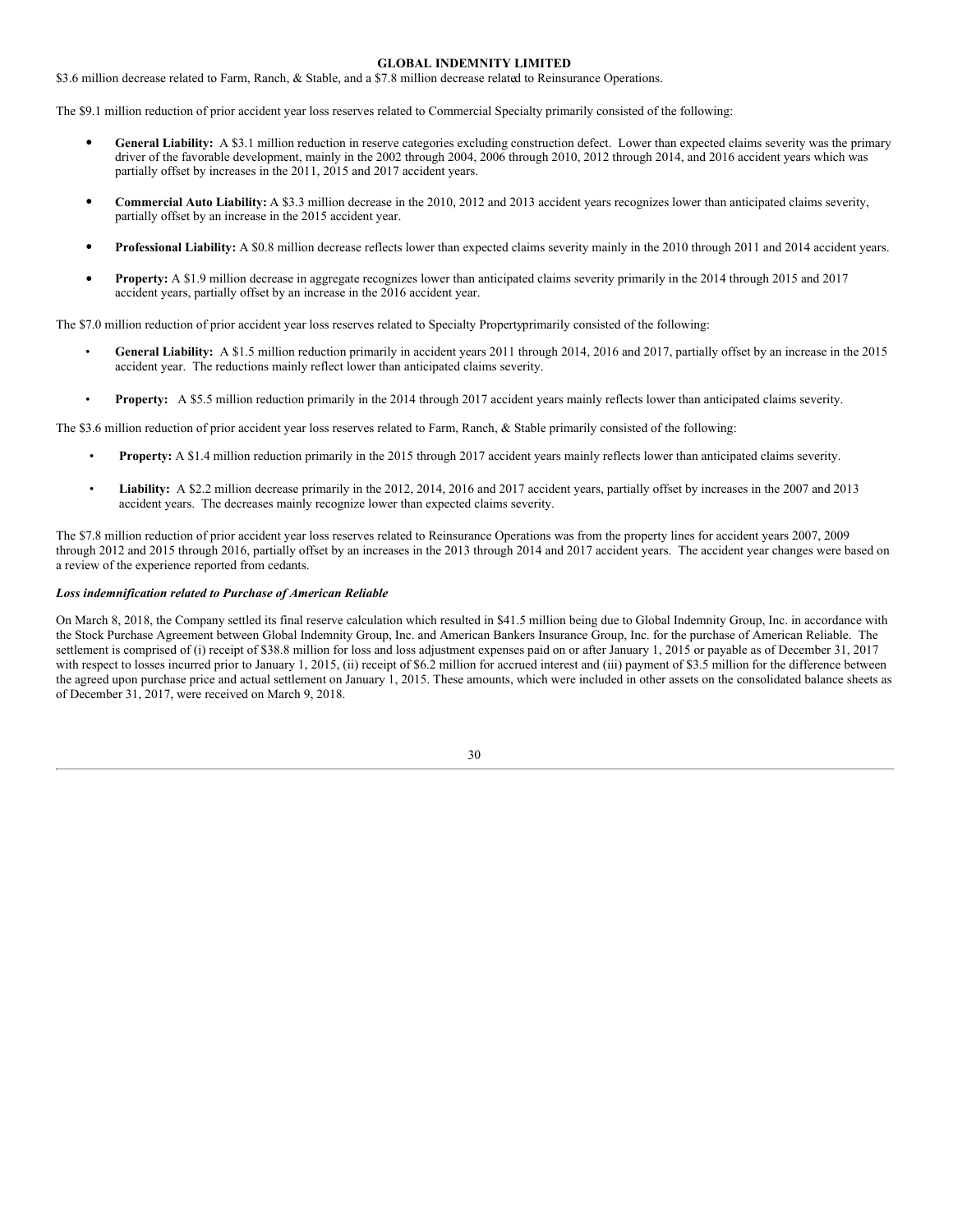#### **7**. **Leases**

Effective January 1, 2019, the Company adopted new accounting guidance which increased transparency and comparability among organizations by recognizing lease assets and lease liabilities on the balance sheet and disclosing key information about leasing arrangements. The Company adopted this new accounting guidance using the optional transition method. Under this method, the Company applied the new leases standard at the adoption date and recognized a cumulative effect adjustment of less than \$0.1 million to the opening balance sheet of retained earnings. The Company elected the package of practical expedients permitted under the transition guidance within the new standard. In addition, the Company elected the hindsight practical expedient to determine the lease term for existing leases.

The Company determines if an arrangement is a lease at inception. Leases with a term of 12 months or less are not recorded on the consolidated balance sheets. Lease right-of-use assets ("ROU") are included in other assets on the consolidated balance sheets and lease liabilities are included in other liabilities on the consolidated balance sheets.

Lease ROU assets and lease liabilities are recognized based on the present value of the future minimum lease payments over the lease term at the commencement date. The Company's leases do not provide an implicit rate; therefore, the Company uses its incremental borrowing rate at the commencement date in determining the present value of future payments. The ROU assets are calculated using the initial lease liability amount, plus any lease payments made at or before the commencement date, minus any lease incentives received, plus any initial direct costs incurred.

The Company's lease agreements may contain both lease and non-lease components which are accounted separately. The Company elected the practical expedient on not separating lease components from non-lease components for its equipment leases.

The Company leases office space and equipment under various operating lease arrangements. The Company's leases have remaining lease terms ranging from 2 months to 11 years. Some building leases have options to extend, terminate, or retract the leased area. The Company did not factor in term extension, terminations, or space retractions into the lease terms used to calculate the right-of-use assets and lease liabilities since it was uncertain as to whether these options would be executed.

The Company is also party to certain service contracts. These agreements will continue to be accounted for as service contracts and expensed in the period the services have been provided. As contracts are signed, renewed, or renegotiated, they will be evaluated using the criteria set forth in the new lease guidance to determine if these contracts contain a lease and will be accounted for properly depending upon the terms and language in the contract.

Lease expense for minimum lease payments is recognized on a straight-line basis over the lease term.

The components of lease expense were as follows:

| (Dollars in thousands)   | <b>Ouarter Ended September 30, 2019</b> | Nine Months Ended September 30,<br>2019 |
|--------------------------|-----------------------------------------|-----------------------------------------|
| Operating lease expense  | 819                                     | 2.460                                   |
| Short-term lease expense |                                         |                                         |
| Total lease expense      |                                         | 2.467                                   |

Supplemental cash flow information related to leases was as follows:

| (Dollars in thousands)                                              | Nine Months Ended September 30, 2019 |
|---------------------------------------------------------------------|--------------------------------------|
| Cash paid for amounts included in the measurement of liabilities:   |                                      |
| Operating leases                                                    | 1.804                                |
| Right-of-use assets obtained in exchange for new lease obligations: |                                      |
| Operating leases                                                    | 14.163                               |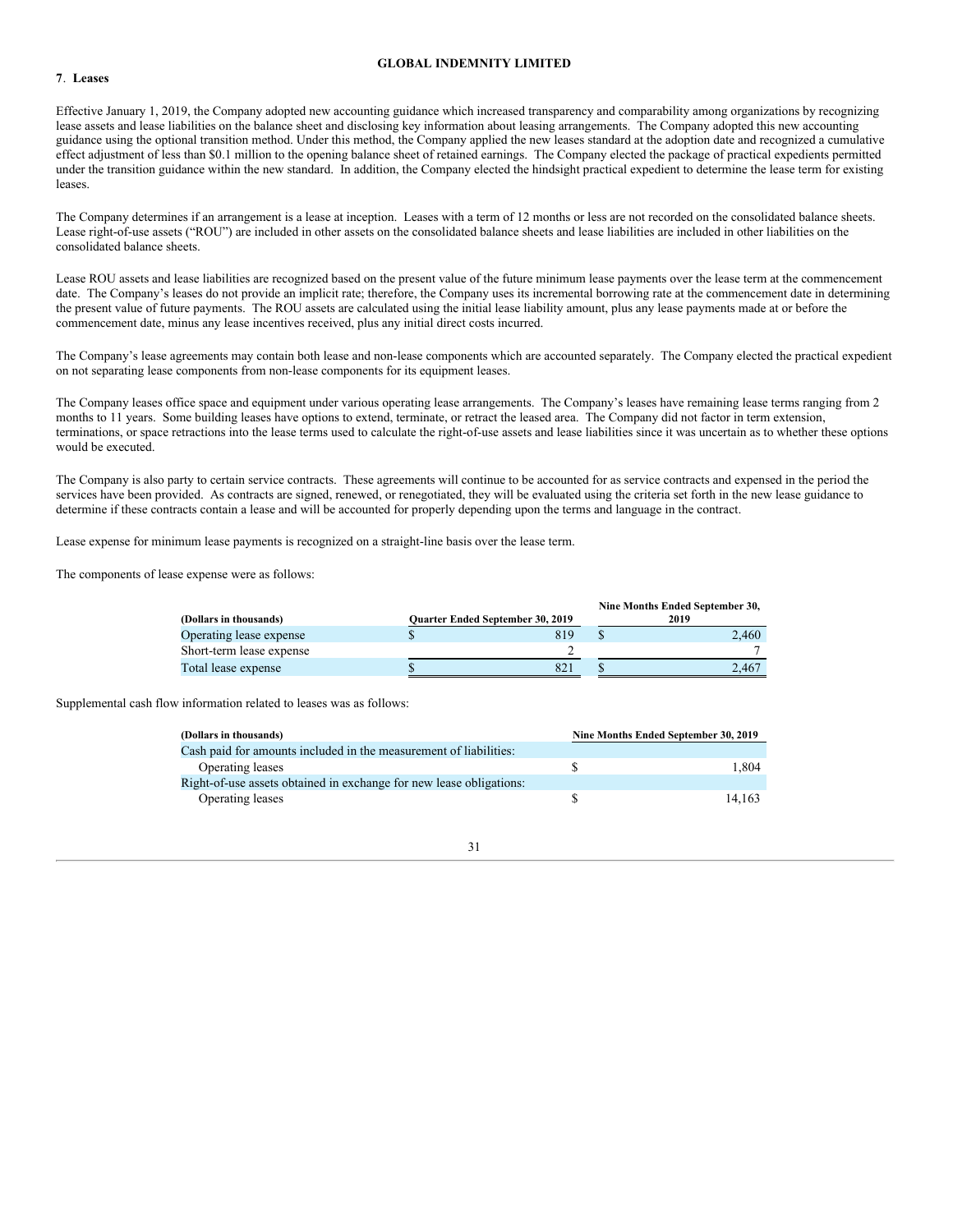Supplemental balance sheet information related to leases was as follows:

The table below presents the lease-related assets and liabilities recorded on the consolidated balance sheets.

| (Dollars in thousands)                                    | <b>Classification on the consolidated</b><br>balance sheets | September 30, 2019 |           |
|-----------------------------------------------------------|-------------------------------------------------------------|--------------------|-----------|
| Assets:                                                   |                                                             |                    |           |
| Operating lease assets                                    | Other assets                                                | \$                 | 23,360    |
| Liabilities:                                              |                                                             |                    |           |
| Operating lease liabilities                               | Other liabilities                                           | \$                 | 24.121    |
| Weighted-average remaining lease term<br>Operating leases |                                                             |                    | 9.9 years |
|                                                           |                                                             |                    |           |
| Weighted-average discount rate                            |                                                             |                    |           |
| Operating leases (1)                                      |                                                             |                    | $2.7\%$   |

(1) Represents the Company's incremental borrowing rate

At September 30, 2019, future minimum lease payments under non-cancelable operating leases were as follows:

| (Dollars in thousands)                  |    |        |
|-----------------------------------------|----|--------|
| 2019(1)                                 | \$ | 731    |
| 2020                                    |    | 1,942  |
| 2021                                    |    | 2,779  |
| 2022                                    |    | 2,659  |
| 2023                                    |    | 2,702  |
| Thereafter                              |    | 16,888 |
| Total future minimum lease payments     | S  | 27,701 |
| Less: amount representing interest      |    | 3,580  |
| Present value of minimum lease payments |    | 24,121 |

(1) Excludes the nine months ended September 30, 2019

#### **8. Shareholders' Equity**

There were no A ordinary shares that were surrendered or repurchased during the quarters ended September 30, 2019 and 2018.

The following table provides information with respect to the A ordinary shares that were surrendered or repurchased during the nine months ended September 30, 2019:

| Period (1)          | <b>Total Number</b><br>of Shares<br>Purchased |     | Average<br><b>Price Paid</b><br>Per Share | <b>Total Number of Shares</b><br>Purchased as Part of<br><b>Publicly Announced</b><br><b>Plan or Program</b> | <b>Approximate Dollar Value</b><br>of Shares that May Yet Be<br><b>Purchased Under the Plans</b><br>or Programs |
|---------------------|-----------------------------------------------|-----|-------------------------------------------|--------------------------------------------------------------------------------------------------------------|-----------------------------------------------------------------------------------------------------------------|
| January 1-31, 2019  | 7,945                                         | (2) | 36.23                                     |                                                                                                              |                                                                                                                 |
| February 1-28, 2019 | 19,083                                        | (2) | 34.59                                     | $\overline{\phantom{a}}$                                                                                     |                                                                                                                 |
| Total               | 27.028                                        |     | 35.07                                     | __                                                                                                           |                                                                                                                 |

**(1)** Based on settlement date.

**(2)** Surrendered by employees as payment of taxes withheld on the vesting of restricted stock.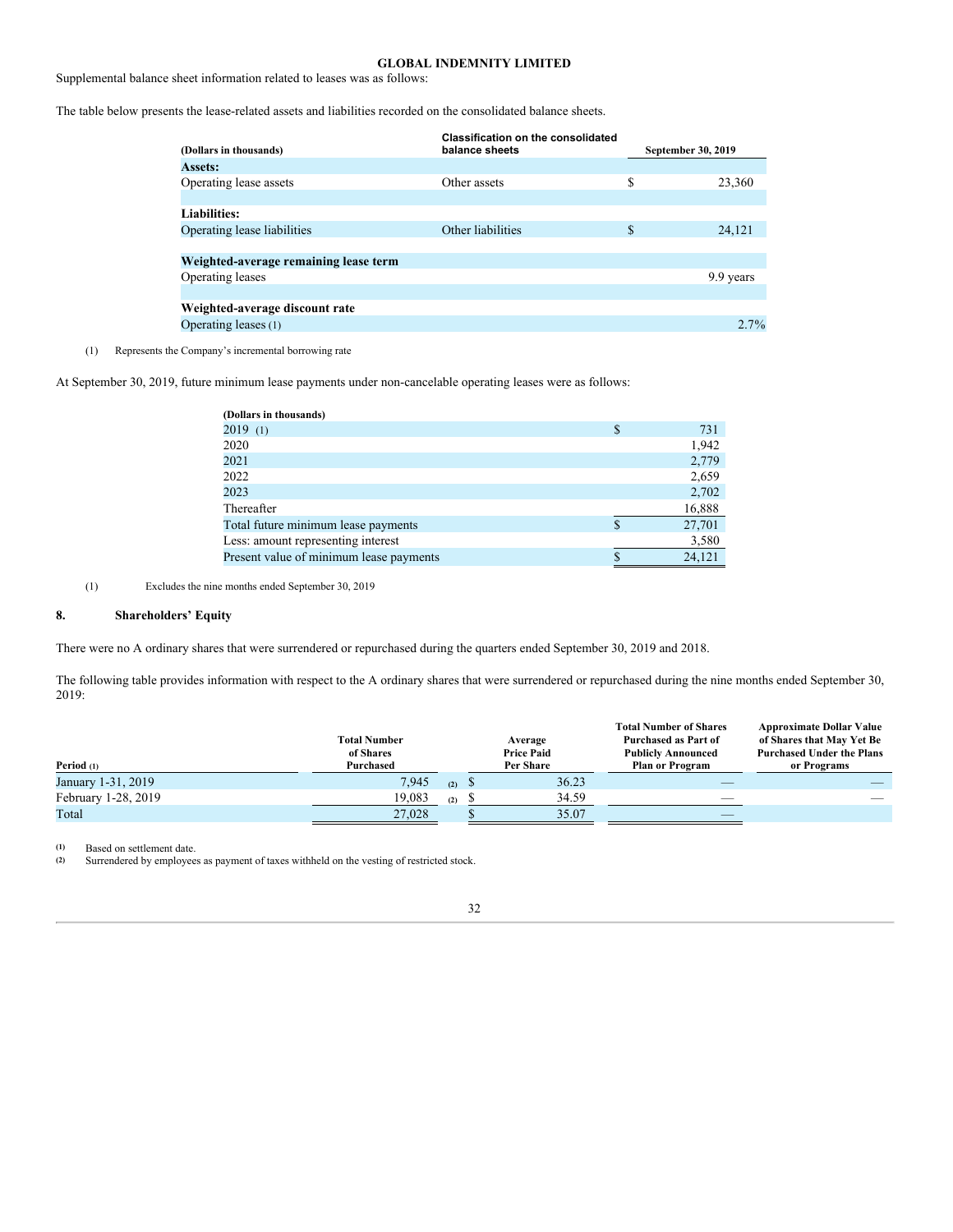The following table provides information with respect to the A ordinary shares that were surrendered or repurchased during the nine months ended September 30, 2018:

|                    | <b>Total Number</b><br>of Shares |     | Average<br><b>Price Paid</b> | <b>Total Number of Shares</b><br>Purchased as Part of<br><b>Publicly Announced</b> | <b>Approximate Dollar Value</b><br>of Shares that May Yet Be<br><b>Purchased Under the Plans</b> |
|--------------------|----------------------------------|-----|------------------------------|------------------------------------------------------------------------------------|--------------------------------------------------------------------------------------------------|
| Period (1)         | Purchased                        |     | Per Share                    | <b>Plan or Program</b>                                                             | or Programs                                                                                      |
| January 1-31, 2018 | 26,639                           | (2) | 42.02                        |                                                                                    |                                                                                                  |
| March 1-31, 2018   | 18.594                           | (2) | 37.27                        |                                                                                    |                                                                                                  |
| Total              | 45.233                           |     | 40.07                        |                                                                                    |                                                                                                  |

**(1)** Based on settlement date.

**(2)** Surrendered by employees as payment of taxes withheld on the vesting of restricted stock.

There were no B ordinary shares that were surrendered or repurchased during the quarters and nine months ended September 30, 2019 or 2018.

As of September 30, 2019, the Company's A ordinary shares were held by approximately 225 shareholders of record.

Please see Note 12 of the notes to the consolidated financial statements in Item 8 Part II of the Company's 2018 Annual Report on Form 10-K for more information on the Company's repurchase program.

#### *Dividends*

Dividend payments of \$0.25 per ordinary share per quarter were declared during the nine months ended September 30, 2019 as follows:

| <b>Approval Date</b>     | <b>Record Date</b> | <b>Payment Date</b> | <b>Total Dividends Paid</b><br>(\$ in thousands) |        |  |
|--------------------------|--------------------|---------------------|--------------------------------------------------|--------|--|
| <b>February 10, 2019</b> | March 22, 2019     | March 29, 2019      |                                                  | 3,521  |  |
| June 2, 2019             | June 21, 2019      | June 28, 2019       |                                                  | 3,525  |  |
| September 15, 2019       | September 26, 2019 | October 2, 2019     |                                                  | 3,528  |  |
| Various (1)              | Various            | Various             |                                                  | 191    |  |
| Total                    |                    |                     |                                                  | 10.765 |  |

(1) Represents dividends declared on unvested shares, net of forfeitures.

Dividend payments of \$0.25 per ordinary share per quarter were declared during the nine months ended September 30, 2018 as follows:

|                      |                    |                     | <b>Total Dividends Paid</b> |        |  |  |
|----------------------|--------------------|---------------------|-----------------------------|--------|--|--|
| <b>Approval Date</b> | <b>Record Date</b> | <b>Payment Date</b> | (\$ in thousands)           |        |  |  |
| March 4, 2018        | March 21, 2018     | March 29, 2018      |                             | 3,499  |  |  |
| June 3, 2018         | June 22, 2018      | June 29, 2018       |                             | 3,502  |  |  |
| September 16, 2018   | September 27, 2018 | October 1, 2018     |                             | 3,504  |  |  |
| Various (1)          | Various            | Various             |                             | 151    |  |  |
| Total                |                    |                     |                             | 10.656 |  |  |

(1) Represents dividends declared on unvested shares, net of forfeitures.

As of September 30, 2019 and December 31, 2018, accrued dividends on unvested shares, which were included in other liabilities on the consolidated balance sheets, were \$3.8 million and \$0.2 million, respectively.

Please see Note 12 of the notes to the consolidated financial statements in Item 8 Part II of the Company's 2018 Annual Report on Form 10-K for more information on the Company's dividend program.

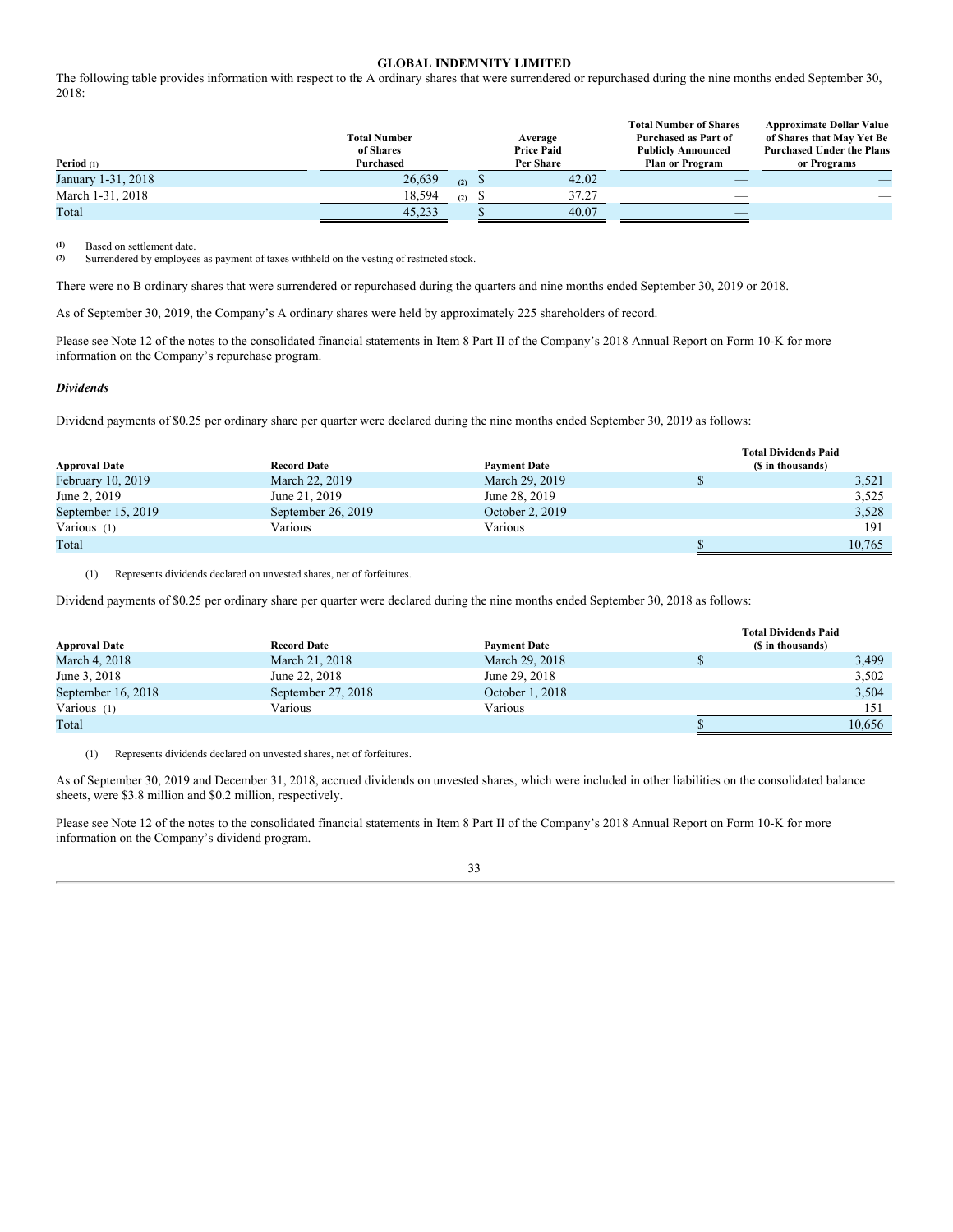#### **9. Related Party Transactions**

#### *Fox Paine*

Pursuant to the Company's Memorandum and Articles of Association, amended and restated as of November 4, 2016, the "Fox Paine Funds" (collectively, U.N. Co-Investment Fund III (Cayman), L.P. and Fox Paine Capital Fund II International, L.P.) have the right to appoint a number of directors equal in aggregate to the Fox Paine Entities' percentage beneficial ownership of voting shares of Global Indemnity for so long as the Fox Paine Entities beneficially own shares representing an aggregate of 25% or more of the voting power in Global Indemnity. The Fox Paine Funds and "FM Entities" (Fox Mercury Investments, L.P. and certain of its affiliates) (the Fox Paine Funds, FM Entities and Fox Paine & Company, LLC, collectively referred to as the "Fox Paine Entities") beneficially own shares representing approximately 80% and 2%, respectively, of the voting power of Global Indemnity as of September 30, 2019, and the Fox Paine Funds have the right to appoint seven of our eight current directors.

The Company relies on Fox Paine & Company, LLC to provide management services and other services related to the operations of the Company. The Company incurred management fees of \$0.5 million and \$0.6 million during the quarters ended September 30, 2019 and 2018, respectively, and \$1.5 million and \$1.6 million during the nine months ended September 30, 2019 and 2018, respectively, as part of the annual management fee paid to Fox Paine & Company, LLC. As of September 30, 2019, accrued management fees, which were included in other liabilities on the consolidated balance sheets, were \$0.2 million. As of December 31, 2018, prepaid management fees, which were included in other assets on the consolidated balance sheets, were \$1.4 million.

In addition, Fox Paine & Company, LLC may also propose and negotiate transaction fees with the Company subject to the provisions of the Company's related party transaction policies, including approval of the Company's Audit Committee of the Board of Directors, for those services from time to time. Each of the Company's transactions with Fox Paine & Company, LLC described below was reviewed and approved by the Company's Audit Committee, which is composed of independent directors, and the Board of Directors (other than Saul A. Fox, Chairman of the Board of Directors of the Company and Chief Executive of Fox Paine & Company, LLC, who is not a member of the Audit Committee and recused himself from the Board of Directors' deliberations).

#### *Recapitalization and Reorganization Transactions Fee*

On April 25, 2018, the Company and its indirect wholly owned subsidiaries (including Global Indemnity Group, Inc. ("GIGI") and Global Indemnity Reinsurance) entered into a series of recapitalization and reorganization transactions (collectively, the "Reorganization") designed to improve the Company's annual results and long-term financial performance. Pursuant to the Reorganization, the Company's affiliated group implemented the following, among other things: (i) GIGI became a subordinated co-obligor with the Company under the Company's 7.75% Subordinated Notes due in 2045 and its 7.875% Subordinated Notes due in 2047, (ii) GIGI agreed to provide capital to Global Indemnity Reinsurance from time to time to satisfy Global Indemnity Reinsurance's obligations incurred in connection with its insurance and reinsurance business and (iii) GIGI received a promissory note from the Company, which was subsequently assigned within the Company's affiliated group in connection with the settlement of certain intra-group indebtedness.

Fox Paine & Company, LLC acted as financial advisor to the Company's affiliated group in connection with the design, structuring and implementation of the Reorganization. Fox Paine & Company, LLC's services for the Company's affiliated group in connection with the Reorganization were performed during the first and second quarter of 2018. The total fee for these services was \$12.5 million, which was paid in June 2018. No advisory fees in connection with the Reorganization were incurred during the quarter and nine months ended September 30, 2019. As with each of the Company's transactions with Fox Paine & Company, LLC, this transaction was reviewed and approved by the Company's Audit Committee and the Board of Directors (other than Saul A. Fox, Chairman of the Board of Directors of the Company and Chief Executive of Fox Paine & Company, LLC, who is not a member of the Audit Committee and recused himself from the Board of Directors' deliberations), and, in connection with its review and approval of this transaction, the Audit Committee also engaged its own investment banking firm for advice.

#### *Illiquid Investment Fund Divestiture Fee*

On December 21, 2018, GIGI exited an investment in a private credit fund pursuant to a sale of GIGI's investment to third parties at par plus accrued interest. Fox Paine & Company, LLC provided services to GIGI in connection with the sale, including conducting due diligence to evaluate the private fund, recommending that GIGI withdraw from the private fund, and conducting extended negotiations with the private fund to secure GIGI's withdrawal from the private fund on favorable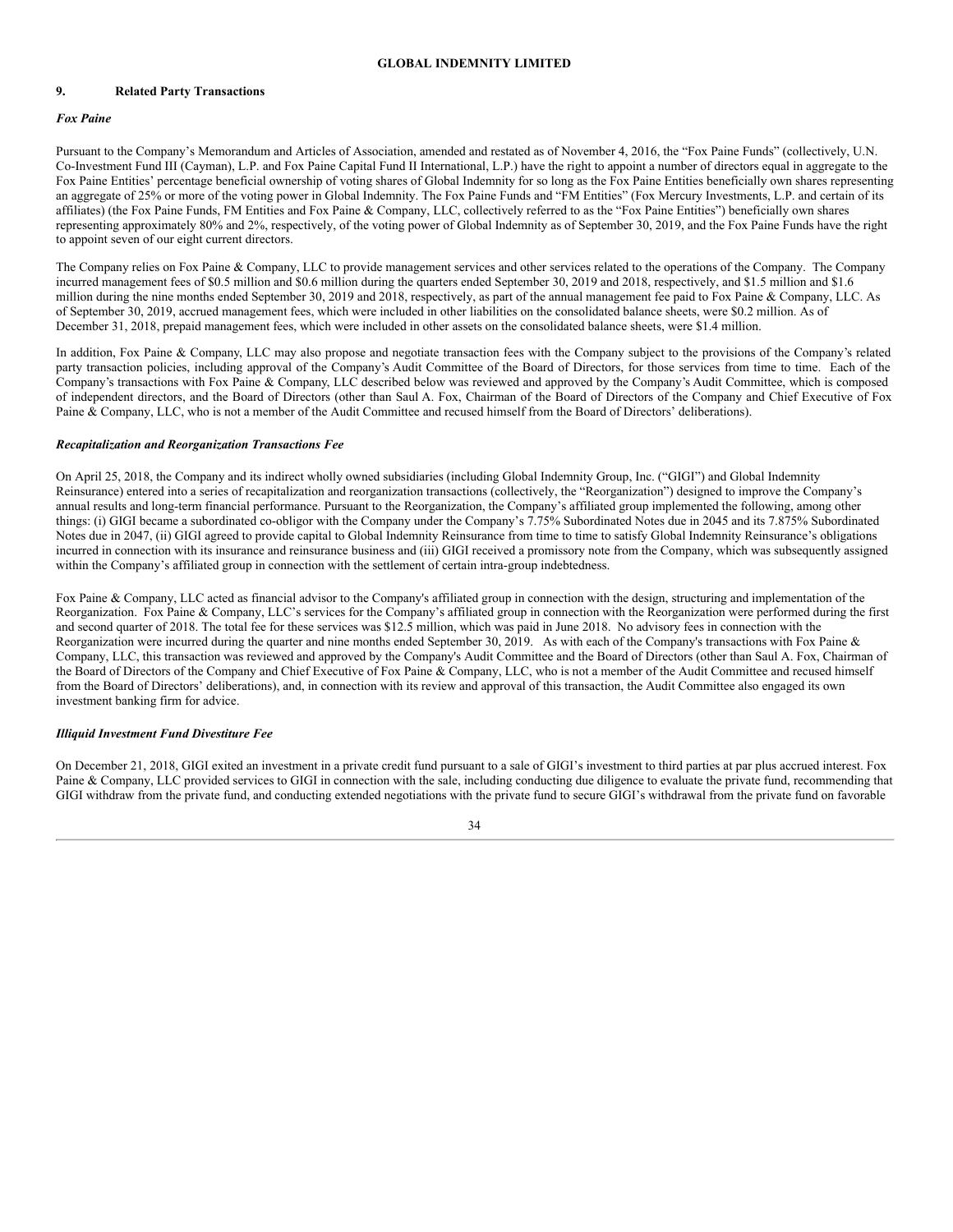terms. Fox Paine & Company, LLC's services for GIGI in connection with the sale were performed during the second, third, and fourth quarters of 2018. The total fee for these services was \$2.0 million which was paid in May 2019.

#### **10. Commitments and Contingencies**

#### *Legal Proceedings*

The Company is, from time to time, involved in various legal proceedings in the ordinary course of business. The Company maintains insurance and reinsurance coverage for such risks in amounts that it considers adequate. However, there can be no assurance that the insurance and reinsurance coverage that the Company maintains is sufficient or will be available in adequate amounts or at a reasonable cost. The Company does not believe that the resolution of any currently pending legal proceedings, either individually or taken as a whole, will have a material adverse effect on its business, results of operations, cash flows, or financial condition.

There is a greater potential for disputes with reinsurers who are in runoff. Some of the Company's reinsurers' have operations that are in runoff, and therefore, the Company closely monitors those relationships. The Company anticipates that, similar to the rest of the insurance and reinsurance industry, it will continue to be subject to litigation and arbitration proceedings in the ordinary course of business.

#### *Commitments*

In 2014, the Company entered into a \$50 million commitment to purchase an alternative investment vehicle which is comprised of European non-performing loans. As of September 30, 2019, the Company has funded \$35.8 million of this commitment leaving \$14.2 million as unfunded.

In 2017, the Company entered into a \$50 million commitment to purchase an alternative investment vehicle comprised of stressed and distressed securities and structured products. As of September 30, 2019, the Company has funded \$21.0 million of this commitment leaving \$29.0 million as unfunded.

#### **11. Share-Based Compensation Plans**

On June 13, 2018, the Company's Shareholders approved the Global Indemnity Limited 2018 Share Incentive Plan ("the 2018 Plan"). The purpose of the 2018 Plan is to provide the Company a competitive advantage in attracting, retaining, and motivating officers, employees, consultants and non-employee directors, and to provide the Company with a share plan providing incentives linked to the financial results of the Company's business and increases in shareholder value. Under the 2018 Plan, the Company may issue up to 2.5 million A ordinary shares pursuant to awards granted under the Plan. The 2018 Plan replaced the Global Indemnity Limited Share Incentive Plan, effective since February 2014, which was set to expire pursuant to its terms on February 9, 2019.

#### **Options**

On March 6, 2018, the Company entered into a Chief Executive Agreement (the "Employment Agreement") with Cynthia Y. Valko, the Company's Chief Executive Officer. In accordance with the Employment Agreement, the vesting schedule for the 300,000 stock options issued in 2014 ("Tranche 2 Options") was modified. 100,000 of the Tranche 2 Options were related to the attainment of Return on Equity criteria for 2018 and were scheduled to vest on December 31, 2018. These options were forfeited on December 31, 2018 because the Return on Equity criteria was not met. Of the remaining 200,000 options, 100,000 are scheduled to vest on December 31, 2019 if the 2019 Return on Equity criteria is met and 100,000 are scheduled to vest on December 31, 2020 if the 2020 Return on Equity criteria is met.

Under the terms of the Employment Agreement, Ms. Valko was also granted an additional 300,000 Time-Based Options ("Tranche 3 Options") with an exercise price of \$50 per share. 100,000 of the Tranche 3 Options vested on December 31, 2018. 100,000 of the Tranche 3 Options will each vest on December 31 of 2019 and 2020, if Ms. Valko remains employed and in good standing as of such date. Tranche 3 Options expire on the earlier of December 31, 2027 or 90 calendar days after Ms. Valko is neither employed by Global Indemnity nor a member of the Board of Directors.

No stock options were awarded during the quarters ended September 30, 2019 and 2018 or the nine months ended September 30, 2019.Other than the Tranche 3 Options granted to Ms. Valko, no additional stock options were awarded during the nine months ended September 30, 2018. No unvested stock options were forfeited during the quarters and nine months ended September 30, 2019 or 2018.

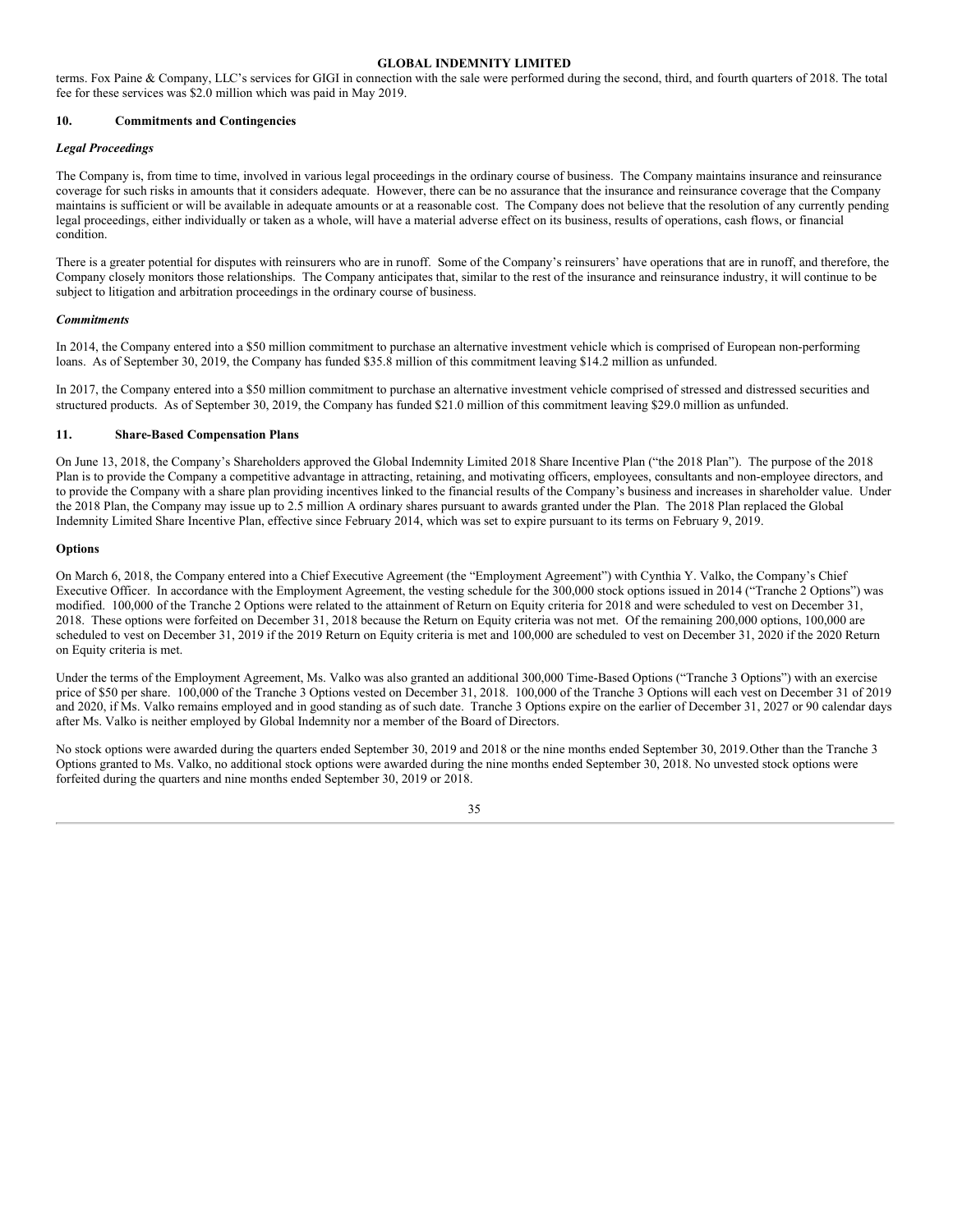#### **Restricted Shares / Restricted Stock Units**

There were no restricted shares or restricted stock units that were granted during the quarters ended September 30, 2019 and 2018.

During the nine months ended September 30, 2019, the Company granted 36,180 restricted A ordinary shares, with a weighted average grant date value of \$35.82 per share, to key employees under the Plan. 9,063 of these shares vested immediately. 27,117 of these shares will vest as follows:

- 16.5%, 16.5%, and 17.0% of the restricted stock will vest on January 1, 2020, January 1, 2021, and January 1, 2022, respectively.
- Subject to Board approval, 50% of restricted stock will vest 100%, no later than March 15, 2022, following a re-measurement of 2018 results as of December 31, 2021.

In addition, the Company granted 175,498 restricted stock units with a weighted average grant date value of \$30.18 per unit, to key employees under the Plan. These restricted stock units will vest as follows:

• 10.0%, 20.0%, 30.0%, and 40.0% of the restricted stock units will vest on June 18, 2021, June 18, 2022, June 18, 2023 and June 18, 2024, respectively.

During the nine months ended September 30, 2018, the Company granted 38,778 restricted A ordinary shares, with a weighted average grant date value of \$40.57 per share, to key employees under the Plan. 11,843 of these shares vested immediately. The remainder will vest as follows:

- 16.5% vested on January 1, 2019. 16.5% and 17.0% of the restricted stock will vest on January 1, 2020 and January 1, 2021, respectively.
- Subject to Board approval, 50% of restricted stock will vest 100%, no later than March 15, 2021, following a re-measurement of 2017 results as of December 31, 2020.

There were no restricted stock units that were granted during the nine months ended September 30, 2018.

During the quarters ended September 30, 2019 and 2018, the Company granted 19,275 and 7,049 A ordinary shares, respectively, at a weighted average grant date value of \$24.97 and \$37.70 per share, respectively, to non-employee directors of the Company under the Plan. During the nine months ended September 30, 2019 and 2018, the Company granted 50,661 and 23,983 A ordinary shares, respectively, at a weighted average grant date value of \$28.50 and \$36.90 per share, respectively, to non-employee directors of the Company under the Plan. All of the shares granted to non-employee directors of the Company in 2019 and 2018 were fully vested but are subject to certain restrictions.

#### **12. Earnings Per Share**

Earnings per share have been computed using the weighted average number of ordinary shares and ordinary share equivalents outstanding during the period.

The following table sets forth the computation of basic and diluted earnings per share:

|                                                         | Quarters Ended September 30, |            |  | Nine Months Ended September 30, |  |              |  |            |  |
|---------------------------------------------------------|------------------------------|------------|--|---------------------------------|--|--------------|--|------------|--|
| (Dollars in thousands, except share and per share data) |                              | 2019       |  | 2018                            |  | 2019         |  | 2018       |  |
| Net income                                              |                              | 6.721      |  | 3.728                           |  | 40,984       |  | 16.621     |  |
| Basic earnings per share:                               |                              |            |  |                                 |  |              |  |            |  |
| Weighted average shares outstanding – basic             |                              | 14,202,859 |  | 14,100,180                      |  | 14, 181, 530 |  | 14,082,698 |  |
| Net income per share                                    |                              | 0.47       |  | 0.26                            |  | 2.89         |  | 1.18       |  |
| Diluted earnings per share:                             |                              |            |  |                                 |  |              |  |            |  |
| Weighted average shares outstanding – diluted           |                              | 14,327,757 |  | 14,346,585                      |  | 14,328,861   |  | 14,321,113 |  |
| Net income per share                                    |                              | 0.47       |  | 0.26                            |  | 2.86         |  | 1.16       |  |

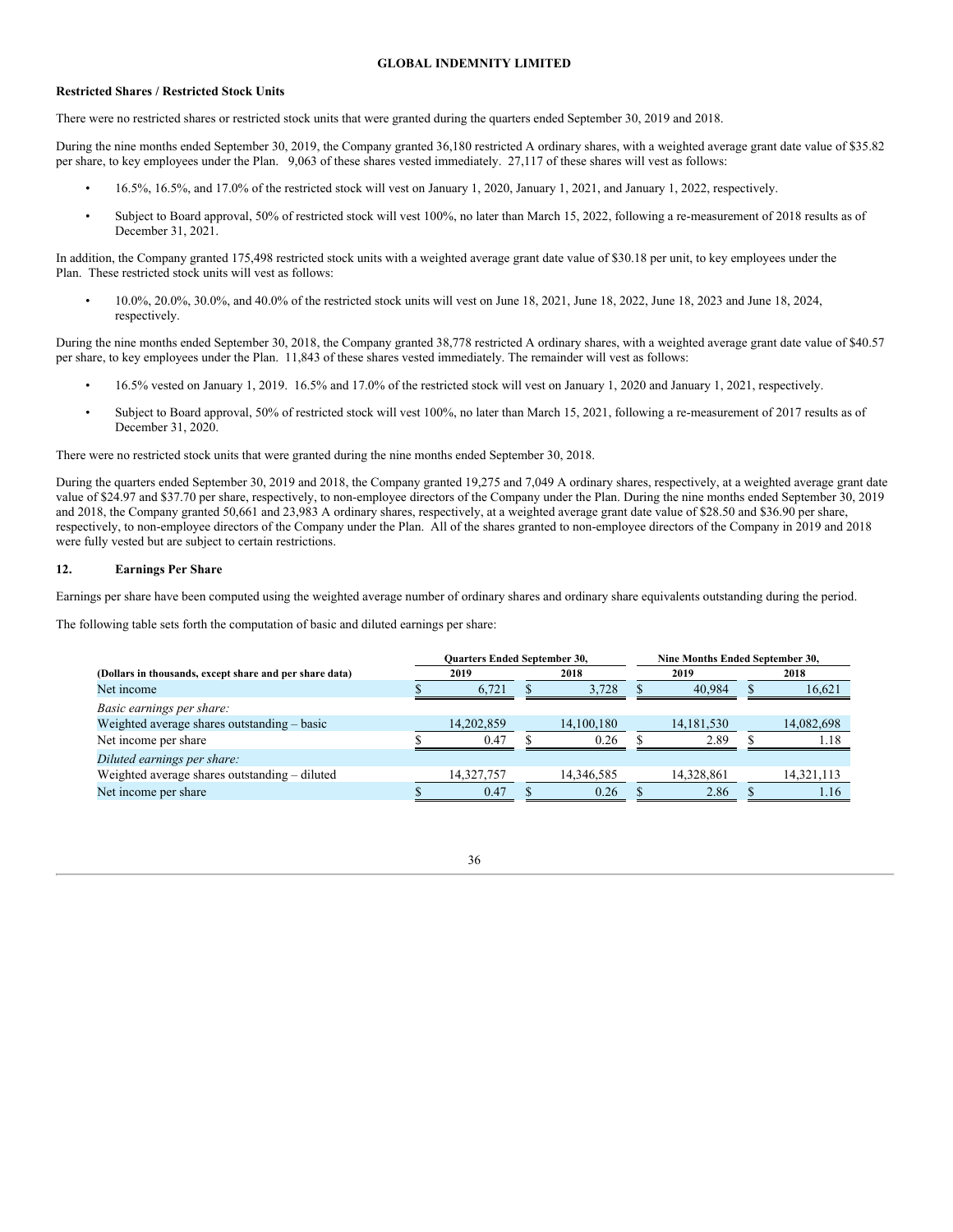A reconciliation of weighted average shares for basic earnings per share to weighted average shares for diluted earnings per share is as follows:

|                                                        | <b>Quarters Ended September 30,</b> |            | Nine Months Ended September 30, |            |
|--------------------------------------------------------|-------------------------------------|------------|---------------------------------|------------|
|                                                        | 2019                                | 2018       | 2019                            | 2018       |
| Weighted average shares for basic earnings per share   | 14.202.859                          | 14,100,180 | 14, 181, 530                    | 14,082,698 |
| Non-vested restricted stock                            | 23,059                              | 83,882     | 19.201                          | 74,768     |
| Non-vested restricted stock units                      | -                                   |            | 2.954                           |            |
| Options                                                | 101.839                             | 162.523    | 125,176                         | 163.647    |
| Weighted average shares for diluted earnings per share | 14.327.757                          | 14.346.585 | 14.328.861                      | 14.321.113 |

The weighted average shares outstanding used to determine dilutive earnings per share does not include 500,000 shares and 600,000 shares for the quarters ended September 30, 2019 and 2018, respectively, and 500,000 shares and 600,000 shares for the nine months ended September 30, 2019 and 2018, respectively, which were deemed to be anti-dilutive.

The weighted average shares outstanding used to determine dilutive earnings per share also does not include 175,498 restricted stock units for the quarter ended September 30, 2019, which were deemed to be anti-dilutive. There were no restricted stock units which were deemed to be anti-dilutive for the quarter ended September 30, 2018 and the nine months ended September 30, 2019 and 2018.

## **13. Segment Information**

The Company manages its business through four business segments. Commercial Specialty offers specialty property and casualty products designed for product lines such as Small Business Binding Authority, Property Brokerage, and Programs. Specialty Property offers specialty personal lines property and casualty insurance products. Farm, Ranch, & Stable offers specialized property and casualty coverage including Commercial Farm Auto and Excess/Umbrella Coverage for the agriculture industry as well as specialized insurance products for the equine mortality and major medical industry. Reinsurance Operations provides reinsurance solutions through brokers and primary writers including insurance and reinsurance companies.

During the 1st quarter of 2019, the Company re-evaluated its Personal Lines segment and determined that Personal Lines should be bifurcated into two reportable segments: Specialty Property and Farm, Ranch, & Stable. This is the result of changing how Specialty Property and Farm, Ranch, & Stable are managed and reported. Specialty Property is managed out of the Company's Scottsdale, Arizona office; whereas, Farm, Ranch, & Stable is managed out of the Company's Omaha, Nebraska office. In the past, Farm, Ranch, & Stable reported to the Scottsdale, Arizona office and now it reports directly to the Company's main headquarters in Bala Cynwyd, Pennsylvania. Results for Specialty Property and Farm, Ranch, & Stable are separately measured, resources are separately allocated to each of these lines, and employees in each line are now being rewarded based on each line's separate results. Accordingly, the Company now reports Specialty Property and Farm, Ranch, & Stable as two separate reportable segments. In addition, the Company has changed the name of its Commercial Lines segment to Commercial Specialty to better align with its key product offerings. The segment results for the quarter and nine months ended September 30, 2018 have been revised to reflect these changes.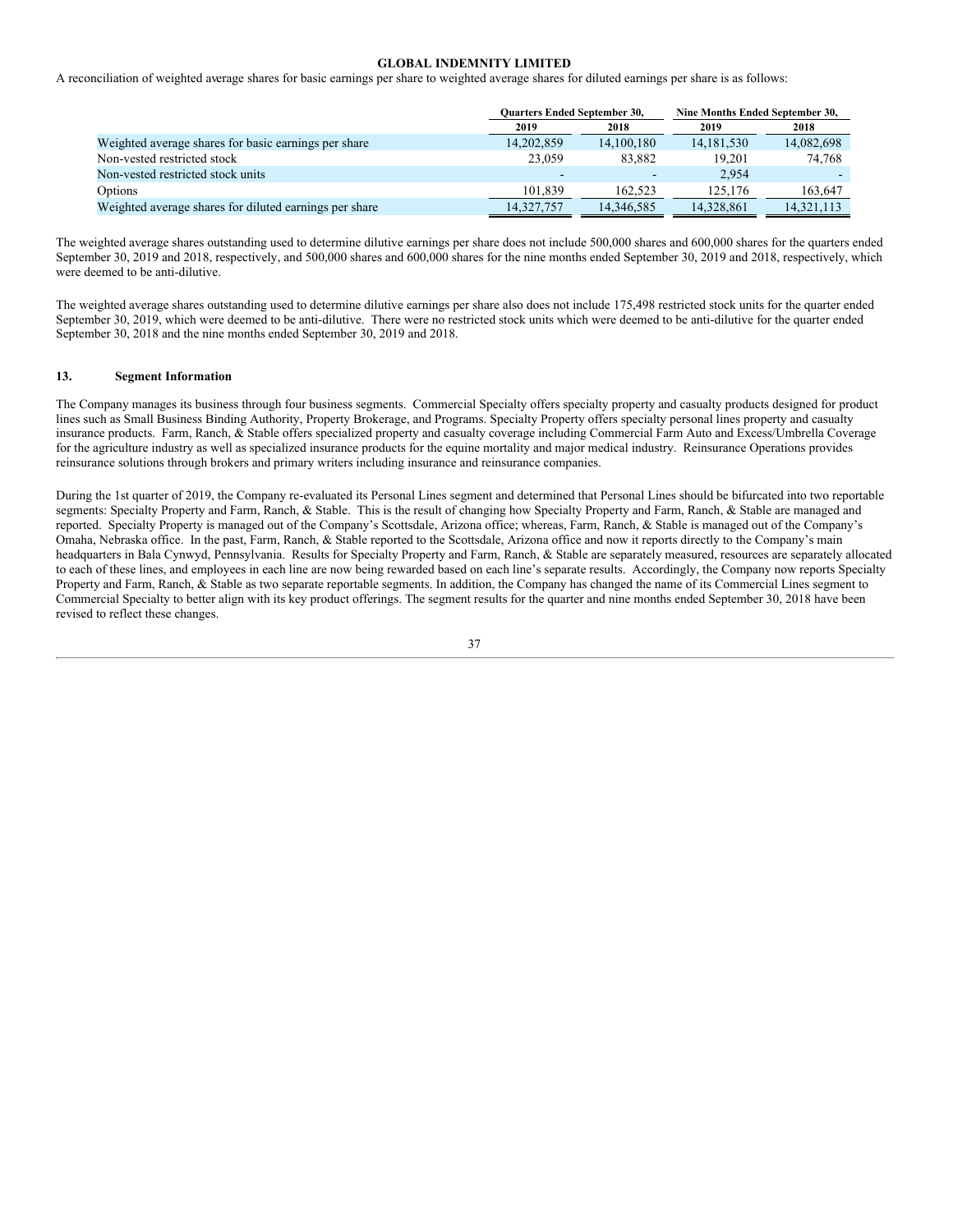The following are tabulations of business segment information forthe quarters and nine months ended September 30, 2019and 2018:

| <b>Ouarter Ended September 30, 2019</b><br>(Dollars in thousands) | Commercial<br><b>Specialty</b> | (1) | <b>Specialty</b><br><b>Property</b> |                     | Farm, Ranch,<br>$(n)$ & Stable | Reinsurance<br>$(1)$ Operations | (2) | Total                      |
|-------------------------------------------------------------------|--------------------------------|-----|-------------------------------------|---------------------|--------------------------------|---------------------------------|-----|----------------------------|
| <b>Revenues:</b>                                                  |                                |     |                                     |                     |                                |                                 |     |                            |
| Gross premiums written                                            | \$<br>73,175                   | \$  | 42,611                              | $(4)$ $\frac{6}{3}$ | 21,410                         | \$<br>19,981                    | \$  | 157,177                    |
| Net premiums written                                              | 62,925                         | \$  | 37,628                              | \$                  | 18,294                         | \$<br>19,989                    | \$  | 138,836                    |
| Net premiums earned                                               | \$<br>60,869                   | \$  | 34,554                              | S.                  | 18,377                         | S.<br>19,512                    | \$  | 133,312                    |
| Other income (loss)                                               |                                |     | 465                                 |                     | 34                             | (235)                           |     | 264                        |
| Total revenues                                                    | 60,869                         |     | 35,019                              |                     | 18,411                         | 19,277                          |     | 133,576                    |
| <b>Losses and Expenses:</b>                                       |                                |     |                                     |                     |                                |                                 |     |                            |
| Net losses and loss adjustment expenses                           | 27,389                         |     | 25,997                              |                     | 10,939                         | 9,258                           |     | 73,583                     |
| Acquisition costs and other underwriting expenses                 | 24,820                         |     | 14,571                              |                     | 7,776                          | 6,199                           |     | 53,366                     |
| Income (loss) from segments                                       | 8,660                          | \$  | (5,549)                             | S.                  | (304)                          | 3,820<br>S.                     | \$  | 6,627                      |
| <b>Unallocated Items:</b>                                         |                                |     |                                     |                     |                                |                                 |     |                            |
| Net investment income                                             |                                |     |                                     |                     |                                |                                 |     | 11,348                     |
| Net realized investment loss                                      |                                |     |                                     |                     |                                |                                 |     | (2,690)                    |
| Corporate and other operating expenses                            |                                |     |                                     |                     |                                |                                 |     | (3,858)                    |
| Interest expense                                                  |                                |     |                                     |                     |                                |                                 |     | (5,023)                    |
| Income before income taxes                                        |                                |     |                                     |                     |                                |                                 |     | 6,404                      |
| Income tax benefit                                                |                                |     |                                     |                     |                                |                                 |     | 317                        |
| Net income                                                        |                                |     |                                     |                     |                                |                                 |     | 6,721                      |
| Total assets                                                      | \$<br>864,154                  | \$  | 366,162                             | S.                  | 197,164                        | \$                              |     | $656,676$ (3) \$ 2,084,156 |

**(1)** Includes business ceded to the Company's Reinsurance Operations. This quota share agreement was cancelled effective January 1, 2018.

**(2)** External business only, excluding business assumed from affiliates.

**(3)** Comprised of Global Indemnity Reinsurance's total assets less its investment in subsidiaries.

**(4)** Includes (\$23) of business written by American Reliable that was ceded to insurance companies owned by Assurant under a 100% quota share reinsurance agreement.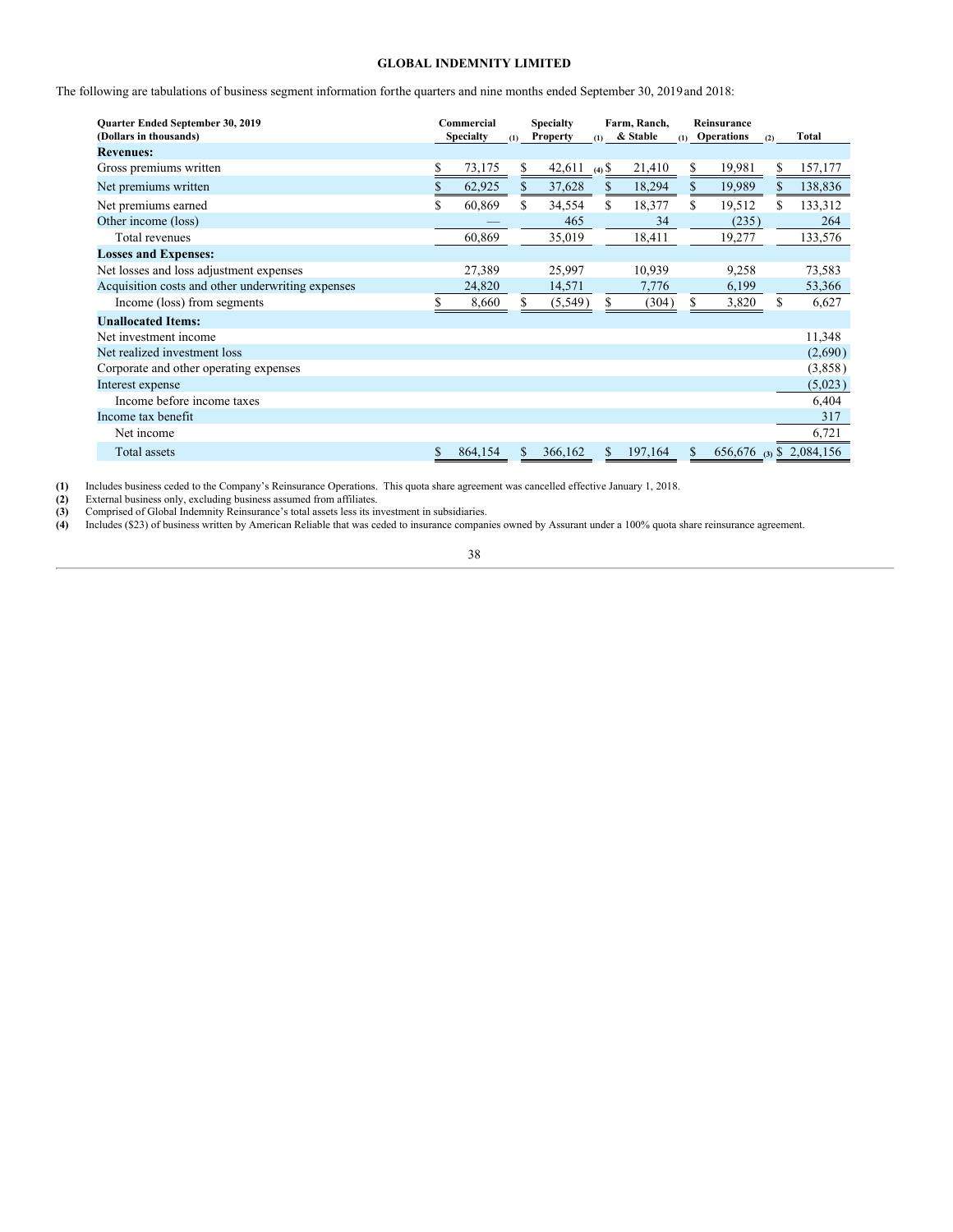| Quarter Ended September 30, 2018<br>(Dollars in thousands) |    | Commercial<br><b>Specialty</b> | (1) | <b>Specialty</b><br><b>Property</b> | (1)                 | Farm. Ranch.<br>& Stable |     | Reinsurance<br>$(1)$ Operations | (2) | <b>Total</b>           |
|------------------------------------------------------------|----|--------------------------------|-----|-------------------------------------|---------------------|--------------------------|-----|---------------------------------|-----|------------------------|
| <b>Revenues:</b>                                           |    |                                |     |                                     |                     |                          |     |                                 |     |                        |
| Gross premiums written                                     | \$ | 63,177                         | \$  | 43,912                              | $(7)$ $\frac{1}{2}$ | 19,160                   | \$  | 9,357                           | \$  | 135,606                |
| Net premiums written                                       |    | 56,161                         | \$  | 32,023                              | S.                  | 18,696                   | \$  | 9,353                           |     | 116,233                |
| Net premiums earned                                        | \$ | 56,352                         | \$  | 31,581                              |                     | 19,260                   | \$  | 13,335                          | S   | 120,528                |
| Other income (loss)                                        |    |                                |     | 457                                 |                     | 36                       |     | (82)                            |     | 411                    |
| Total revenues                                             |    | 56,352                         |     | 32,038                              |                     | 19,296                   |     | 13,253                          |     | 120,939                |
| <b>Losses and Expenses:</b>                                |    |                                |     |                                     |                     |                          |     |                                 |     |                        |
| Net losses and loss adjustment expenses                    |    | 31,899                         |     | 30,474                              |                     | 10,842                   |     | 7,278                           |     | 80,493                 |
| Acquisition costs and other underwriting expenses          |    | 22,533                         | (3) | $12,781$ (4)                        |                     | 8,259                    | (5) | 5,107                           |     | 48,680                 |
| Income (loss) from segments                                | S  | 1,920                          | \$  | (11,217)                            |                     | 195                      |     | 868                             | S   | (8,234)                |
| <b>Unallocated Items:</b>                                  |    |                                |     |                                     |                     |                          |     |                                 |     |                        |
| Net investment income                                      |    |                                |     |                                     |                     |                          |     |                                 |     | 11,750                 |
| Net realized investment gain                               |    |                                |     |                                     |                     |                          |     |                                 |     | 5,319                  |
| Corporate and other operating expenses                     |    |                                |     |                                     |                     |                          |     |                                 |     | (3, 475)               |
| Interest expense                                           |    |                                |     |                                     |                     |                          |     |                                 |     | (4,924)                |
| Income before income taxes                                 |    |                                |     |                                     |                     |                          |     |                                 |     | 436                    |
| Income tax benefit                                         |    |                                |     |                                     |                     |                          |     |                                 |     | 3,292                  |
| Net income                                                 |    |                                |     |                                     |                     |                          |     |                                 |     | 3,728                  |
|                                                            |    |                                |     |                                     |                     |                          |     |                                 |     |                        |
| Total assets                                               | \$ | 874,059                        | \$  | 341,983                             | S.                  | 184,144                  | \$  |                                 |     | 557,860 6 \$ 1,958,046 |

**(1)** Includes business ceded to the Company's Reinsurance Operations. This quota share agreement was cancelled effective January 1, 2018.

**(2)** External business only, excluding business assumed from affiliates.

**(3)** Includes federal excise tax of \$77 relating to cessions from Commercial Specialty to Reinsurance Operations.

**(4)** Includes federal excise tax of \$64 relating to cessions from Specialty Property to Reinsurance Operations.

**(5)** Includes federal excise tax of \$28 relating to cessions from Farm, Ranch, & Stable to Reinsurance Operations.

**(6)** Comprised of Global Indemnity Reinsurance's total assets less its investment in subsidiaries.

**(7)** Includes (\$3) of business written by American Reliable that was ceded to insurance companies owned by Assurant under a 100% quota share reinsurance agreement.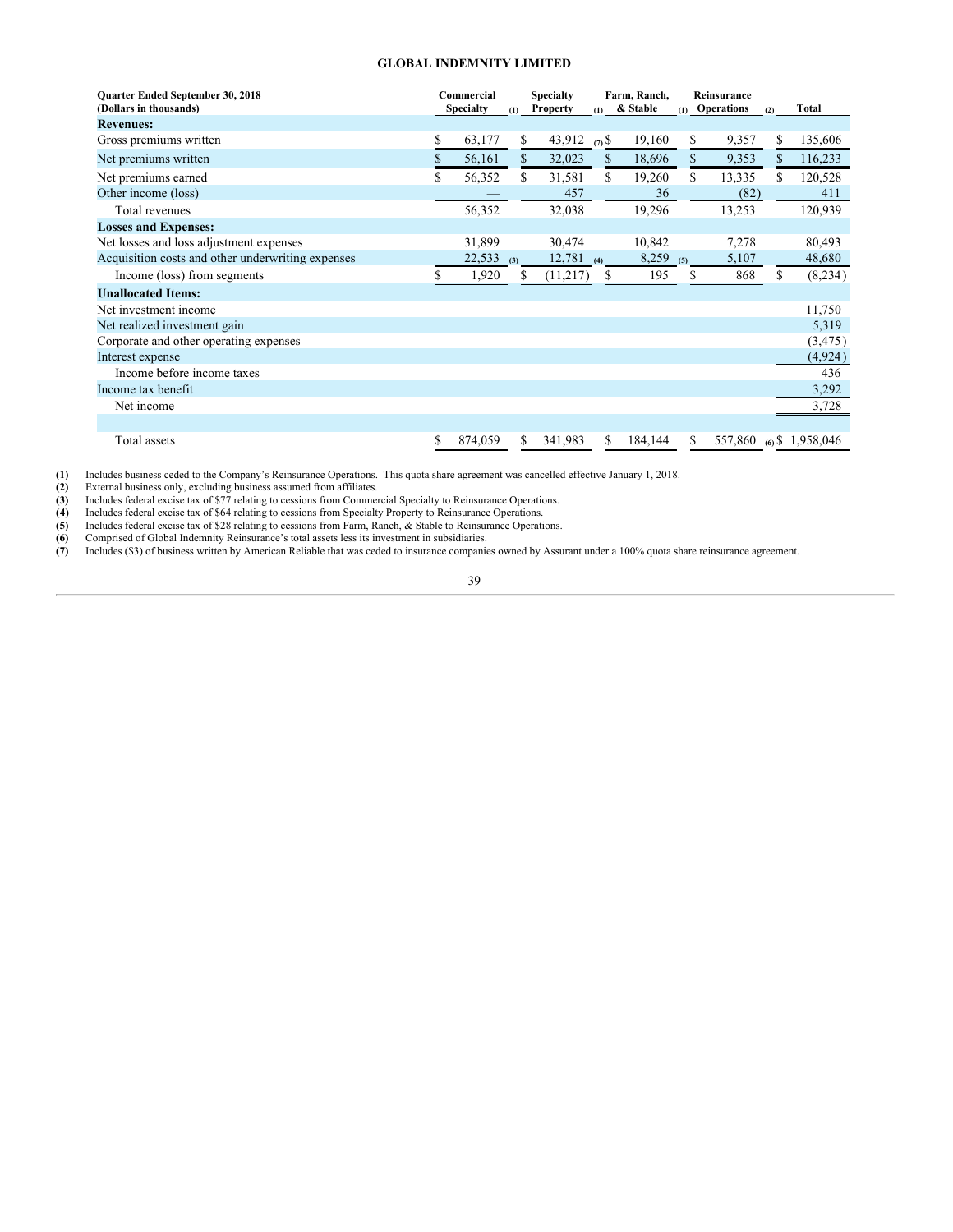|                                                   |    | <b>GLOBAL INDEMNITY LIMITED</b> |     |                  |                     |              |     |                   |                     |           |
|---------------------------------------------------|----|---------------------------------|-----|------------------|---------------------|--------------|-----|-------------------|---------------------|-----------|
| Nine Months Ended September 30, 2019              |    | Commercial                      |     | <b>Specialty</b> |                     | Farm, Ranch, |     | Reinsurance       |                     |           |
| (Dollars in thousands)                            |    | <b>Specialty</b>                | (1) | <b>Property</b>  | (1)                 | & Stable     | (1) | <b>Operations</b> | (2)                 | Total     |
| <b>Revenues:</b>                                  |    |                                 |     |                  |                     |              |     |                   |                     |           |
| Gross premiums written                            | \$ | 214,467                         | \$  | 128,771          | $(4)$ $\frac{6}{3}$ | 65,872       |     | S<br>69,589       | \$                  | 478,699   |
| Net premiums written                              |    | 185,202                         |     | 110,668          |                     | 55,861       |     | 69,590            | S                   | 421,321   |
| Net premiums earned                               | S. | 173,215                         | \$  | 104,740          |                     | 52,849       |     | \$<br>52,798      | \$                  | 383,602   |
| Other income (loss)                               |    |                                 |     | 1,406            |                     | 96           |     | (228)             |                     | 1,274     |
| Total revenues                                    |    | 173,215                         |     | 106,146          |                     | 52,945       |     | 52,570            |                     | 384,876   |
| <b>Losses and Expenses:</b>                       |    |                                 |     |                  |                     |              |     |                   |                     |           |
| Net losses and loss adjustment expenses           |    | 81,731                          |     | 57,611           |                     | 32,203       |     | 30,434            |                     | 201,979   |
| Acquisition costs and other underwriting expenses |    | 70,522                          |     | 44,163           |                     | 22,403       |     | 16,555            |                     | 153,643   |
| Income (loss) from segments                       |    | 20,962                          | S   | 4,372            |                     | (1,661)      |     | 5,581<br>N.       | S.                  | 29,254    |
| <b>Unallocated Items:</b>                         |    |                                 |     |                  |                     |              |     |                   |                     |           |
| Net investment income                             |    |                                 |     |                  |                     |              |     |                   |                     | 32,393    |
| Net realized investment gain                      |    |                                 |     |                  |                     |              |     |                   |                     | 11,290    |
| Corporate and other operating expenses            |    |                                 |     |                  |                     |              |     |                   |                     | (11,702)  |
| Interest expense                                  |    |                                 |     |                  |                     |              |     |                   |                     | (15,088)  |
| Income before income taxes                        |    |                                 |     |                  |                     |              |     |                   |                     | 46,147    |
| Income tax expense                                |    |                                 |     |                  |                     |              |     |                   |                     | (5,163)   |
| Net income                                        |    |                                 |     |                  |                     |              |     |                   |                     | 40,984    |
|                                                   |    |                                 |     |                  |                     |              |     |                   |                     |           |
| Total assets                                      | \$ | 864,154                         | \$  | 366,162          | \$                  | 197,164      |     | S<br>656,676      | $(3)$ $\frac{1}{2}$ | 2,084,156 |

**(1)** Includes business ceded to the Company's Reinsurance Operations. This quota share agreement was cancelled effective January 1, 2018.

**(2)** External business only, excluding business assumed from affiliates.

**(3)** Comprised of Global Indemnity Reinsurance's total assets less its investment in subsidiaries.

**(4)** Includes (\$200) of business written by American Reliable that was ceded to insurance companies owned by Assurant under a 100% quota share reinsurance agreement.

| Nine Months Ended September 30, 2018<br>(Dollars in thousands) |    | Commercial<br><b>Specialty</b> | (1) | <b>Specialty</b><br><b>Property</b> | (1)     | Farm, Ranch,<br>& Stable | (1) | Reinsurance<br><b>Operations</b> | (2) | <b>Total</b> |
|----------------------------------------------------------------|----|--------------------------------|-----|-------------------------------------|---------|--------------------------|-----|----------------------------------|-----|--------------|
| <b>Revenues:</b>                                               |    |                                |     |                                     |         |                          |     |                                  |     |              |
| Gross premiums written                                         | S  | 186,923                        | \$  | 132,286                             | $(7)$ S | 59,496                   | \$. | 39,965                           | S   | 418,670      |
| Net premiums written                                           |    | 165,817                        |     | 101,542                             |         | 53,239                   |     | 39,959                           |     | 360,557      |
| Net premiums earned                                            | \$ | 155,966                        | \$  | 98,977                              | S       | 52,356                   | \$  | 35,148                           | S   | 342,447      |
| Other income (loss)                                            |    |                                |     | 1,343                               |         | 125                      |     | (179)                            |     | 1,289        |
| Total revenues                                                 |    | 155,966                        |     | 100,320                             |         | 52,481                   |     | 34,969                           |     | 343,736      |
| <b>Losses and Expenses:</b>                                    |    |                                |     |                                     |         |                          |     |                                  |     |              |
| Net losses and loss adjustment expenses                        |    | 82,023                         |     | 69,563                              |         | 29,383                   |     | 14,457                           |     | 195,426      |
| Acquisition costs and other underwriting expenses              |    | 62,789                         | (3) | 42,548                              | (4)     | 22,898                   | (5) | 12,961                           |     | 141,196      |
| Income (loss) from segments                                    |    | 11,154                         | \$  | (11,791)                            |         | 200                      |     | 7,551                            | \$  | 7,114        |
| <b>Unallocated Items:</b>                                      |    |                                |     |                                     |         |                          |     |                                  |     |              |
| Net investment income                                          |    |                                |     |                                     |         |                          |     |                                  |     | 34,108       |
| Net realized investment gain                                   |    |                                |     |                                     |         |                          |     |                                  |     | 7,833        |
| Corporate and other operating expenses                         |    |                                |     |                                     |         |                          |     |                                  |     | (23, 653)    |
| Interest expense                                               |    |                                |     |                                     |         |                          |     |                                  |     | (14, 725)    |
| Income before income taxes                                     |    |                                |     |                                     |         |                          |     |                                  |     | 10,677       |
| Income tax benefit                                             |    |                                |     |                                     |         |                          |     |                                  |     | 5,944        |
| Net income                                                     |    |                                |     |                                     |         |                          |     |                                  |     | 16,621       |
|                                                                |    |                                |     |                                     |         |                          |     |                                  |     |              |
| Total assets                                                   |    | 874,059                        | S.  | 341,983                             | \$      | 184,144                  | S   | $557,860$ (6) $\frac{\$}{\$}$    |     | 1,958,046    |
|                                                                |    | 40                             |     |                                     |         |                          |     |                                  |     |              |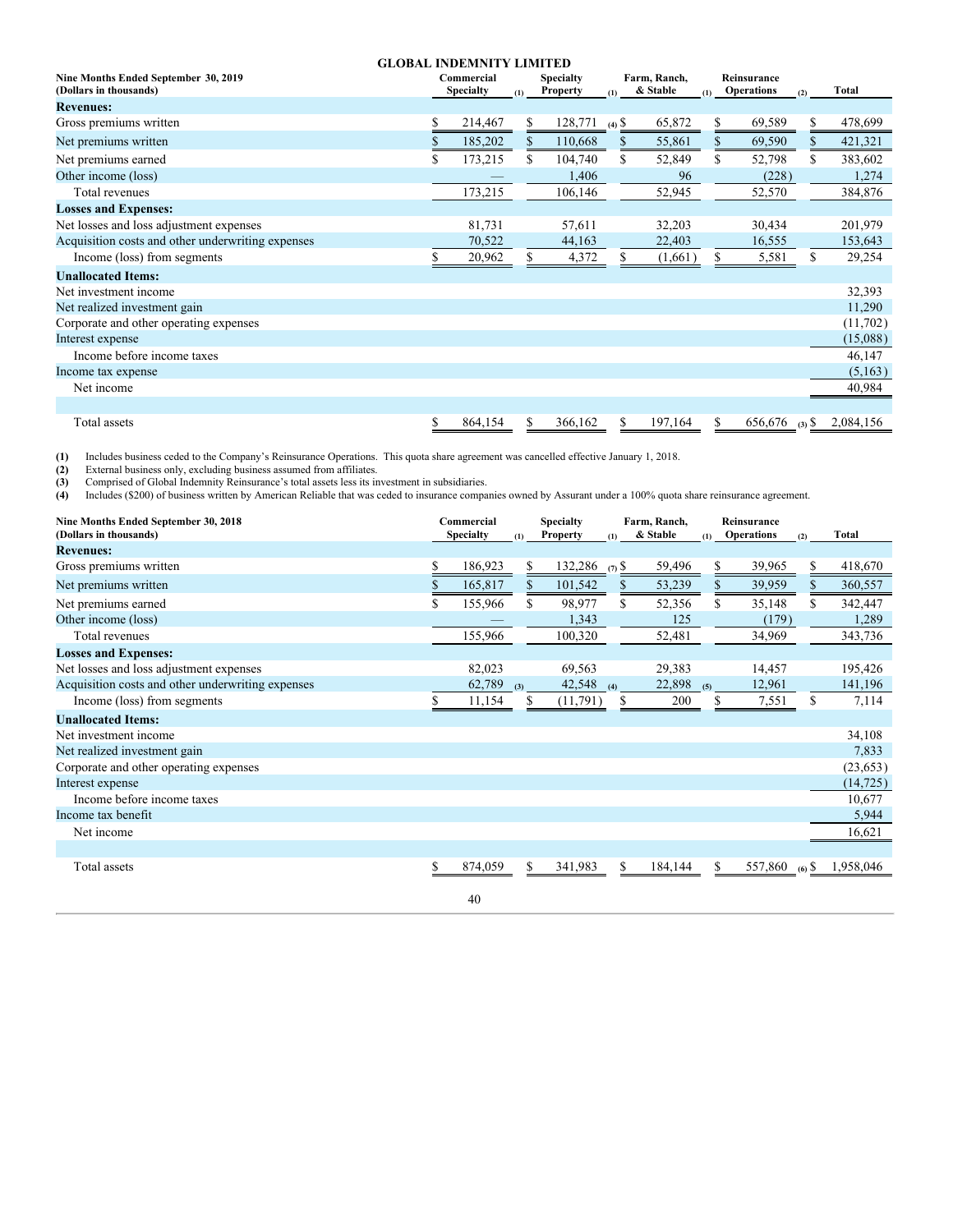- **(1)** Includes business ceded to the Company's Reinsurance Operations. This quota share agreement was cancelled effective January 1, 2018.
- **(2)** External business only, excluding business assumed from affiliates.
- **(3)** Includes federal excise tax of \$367 relating to cessions from Commercial Specialty to Reinsurance Operations.
- **(4)** Includes federal excise tax of \$298 relating to cessions from Specialty Property to Reinsurance Operations.
- **(5)** Includes federal excise tax of \$137 relating to cessions from Farm, Ranch, & Stable to Reinsurance Operations.
- **(6)** Comprised of Global Indemnity Reinsurance's total assets less its investment in subsidiaries.
- **(7)** Includes (\$1,859) of business written by American Reliable that was ceded to insurance companies owned by Assurant under a 100% quota share reinsurance agreement.

#### **14. Condensed Consolidating Financial Information Provided in Connection with Outstanding Debt of Subsidiaries**

The following tables present condensed consolidating balance sheets at September 30, 2019 and December 31, 2018, condensed consolidating statements of operations and condensed consolidating statements of comprehensive income for the quarters and nine months ended September 30, 2019 and 2018, and condensed consolidating statements of cash flows for the nine months ended September 30, 2019 and 2018. Global Indemnity Group, Inc. ("GIGI") is a 100% owned subsidiary of the Company. See Note 11 of the notes to the consolidated financial statements in Item 8 Part II of the Company's 2018 Annual Report on Form 10-K for information on the Company's debt obligations.

| I |  |
|---|--|
|   |  |
|   |  |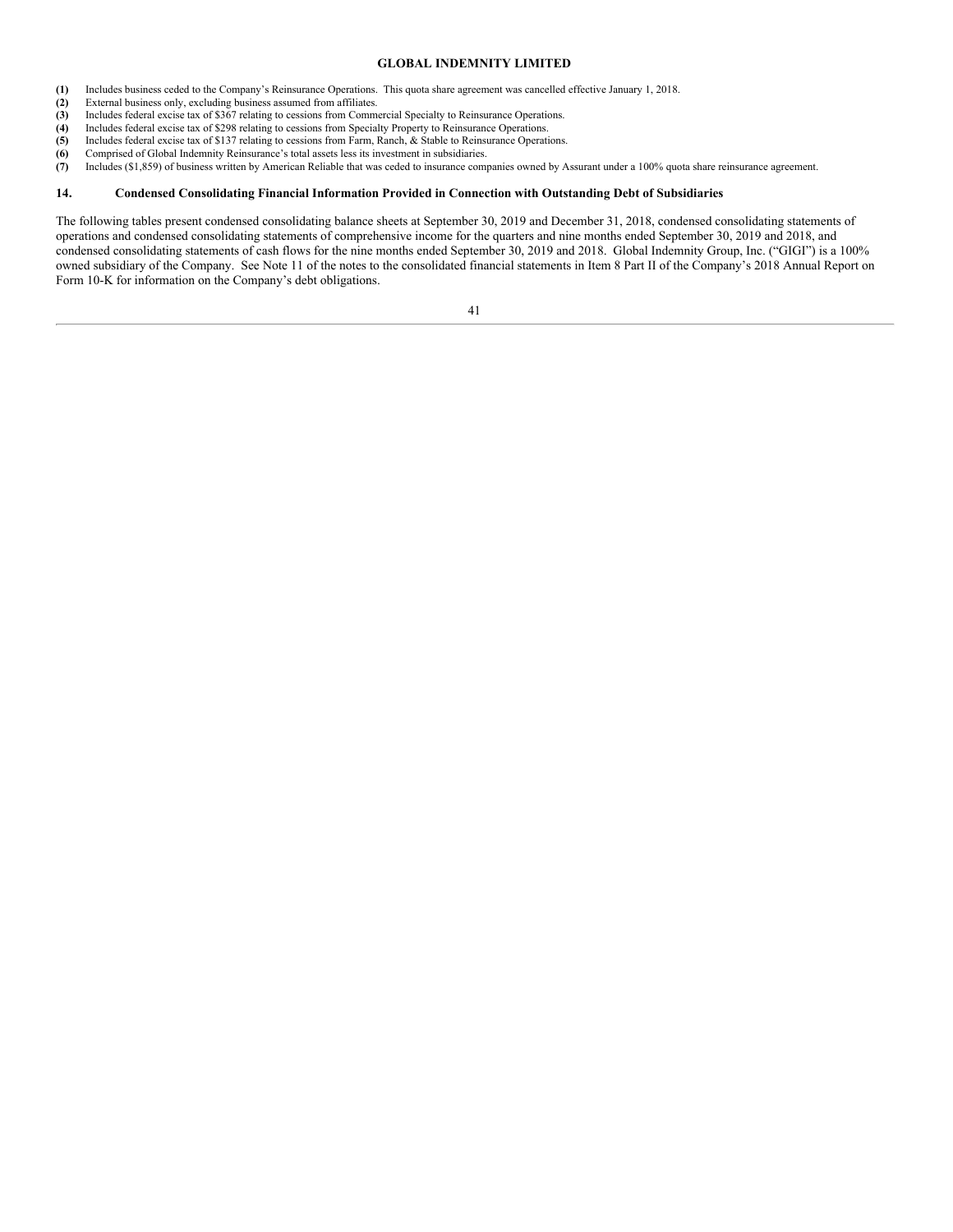| <b>Condensed Consolidating Balance Sheets</b><br>at September 30, 2019 (Dollars in thousands) |              | <b>Global Indemnity</b><br><b>Limited</b> (Parent<br>$co-$<br>obligor) |               | <b>Global Indemnity</b><br>Group, Inc.<br>(Subsidiary co-<br>obligor) |    | <b>Other Global Indemnity</b><br><b>Limited Subsidiaries and</b><br><b>Eliminations</b><br>(non-co-obligor<br>subsidiaries) (1) | Consolidating<br>Adjustments (2) |             |    | Global<br>Indemnity<br>Limited<br>Consolidated |
|-----------------------------------------------------------------------------------------------|--------------|------------------------------------------------------------------------|---------------|-----------------------------------------------------------------------|----|---------------------------------------------------------------------------------------------------------------------------------|----------------------------------|-------------|----|------------------------------------------------|
| <b>ASSETS</b>                                                                                 |              |                                                                        |               |                                                                       |    |                                                                                                                                 |                                  |             |    |                                                |
| Total investments                                                                             | $\mathbb{S}$ | 47,732                                                                 | <sup>\$</sup> | 255,817                                                               | \$ | 1,233,305                                                                                                                       | \$                               |             | \$ | 1,536,854                                      |
| Cash and cash equivalents                                                                     |              | 3,604                                                                  |               | 22,966                                                                |    | 51,611                                                                                                                          |                                  |             |    | 78,181                                         |
| Investments in subsidiaries                                                                   |              | 1,195,308                                                              |               | 335,425                                                               |    | 15,264                                                                                                                          |                                  | (1,545,997) |    |                                                |
| Due from subsidiaries and affiliates                                                          |              | 314                                                                    |               | (24,170)                                                              |    | 23,856                                                                                                                          |                                  |             |    |                                                |
| Notes receivable – affiliate                                                                  |              |                                                                        |               | 80,049                                                                |    | 847,808                                                                                                                         |                                  | (927, 857)  |    |                                                |
| Interest receivable – affiliate                                                               |              |                                                                        |               | 4,731                                                                 |    | 17,258                                                                                                                          |                                  | (21,989)    |    |                                                |
| Premiums receivable, net                                                                      |              |                                                                        |               |                                                                       |    | 112,992                                                                                                                         |                                  |             |    | 112,992                                        |
| Reinsurance receivables, net                                                                  |              |                                                                        |               |                                                                       |    | 83,012                                                                                                                          |                                  |             |    | 83,012                                         |
| Funds held by ceding insurers                                                                 |              |                                                                        |               |                                                                       |    | 48,751                                                                                                                          |                                  |             |    | 48,751                                         |
| Federal income taxes receivable                                                               |              |                                                                        |               | 12,461                                                                |    | (1,325)                                                                                                                         |                                  |             |    | 11,136                                         |
| Deferred federal income taxes                                                                 |              |                                                                        |               | 38,847                                                                |    | (2,368)                                                                                                                         |                                  |             |    | 36,479                                         |
| Deferred acquisition costs                                                                    |              |                                                                        |               |                                                                       |    | 70,861                                                                                                                          |                                  |             |    | 70,861                                         |
| Intangible assets                                                                             |              |                                                                        |               |                                                                       |    | 21,623                                                                                                                          |                                  |             |    | 21,623                                         |
| Goodwill                                                                                      |              |                                                                        |               |                                                                       |    | 6,521                                                                                                                           |                                  |             |    | 6,521                                          |
| Prepaid reinsurance premiums                                                                  |              |                                                                        |               |                                                                       |    | 17,763                                                                                                                          |                                  |             |    | 17,763                                         |
| Receivable for securities sold                                                                |              |                                                                        |               | 59                                                                    |    | (59)                                                                                                                            |                                  |             |    |                                                |
| Other assets                                                                                  |              | 7,013                                                                  |               | 14,770                                                                |    | 45,255                                                                                                                          |                                  | (7,055)     |    | 59,983                                         |
| Total assets                                                                                  |              | 1,253,971                                                              | \$            | 740,955                                                               | \$ | 2,592,128                                                                                                                       | \$                               | (2,502,898) | \$ | 2,084,156                                      |
|                                                                                               |              |                                                                        |               |                                                                       |    |                                                                                                                                 |                                  |             |    |                                                |
| <b>LIABILITIES AND SHAREHOLDERS' EQUITY</b>                                                   |              |                                                                        |               |                                                                       |    |                                                                                                                                 |                                  |             |    |                                                |
|                                                                                               |              |                                                                        |               |                                                                       |    |                                                                                                                                 |                                  |             |    |                                                |
| <b>Liabilities:</b>                                                                           |              |                                                                        |               |                                                                       |    |                                                                                                                                 |                                  |             |    |                                                |

| Unpaid losses and loss adjustment expenses | \$        | \$<br>$\qquad \qquad -$ | 633.287   | \$. | $\overline{\phantom{m}}$ | 633,287   |
|--------------------------------------------|-----------|-------------------------|-----------|-----|--------------------------|-----------|
| Unearned premiums                          |           |                         | 316,797   |     |                          | 316,797   |
| Ceded balances payable                     |           |                         | 36,431    |     |                          | 36,431    |
| Payable for securities purchased           |           |                         | 848       |     |                          | 848       |
| Contingent commissions                     |           |                         | 10,035    |     |                          | 10,035    |
| Debt                                       |           | 304,379                 |           |     | (7.055)                  | 297,324   |
| Notes payable $-$ affiliates               | 520,498   | 402,310                 | 5,049     |     | (927, 857)               |           |
| Accrued interest payable – affiliates      | 20,131    |                         | 1,858     |     | (21,989)                 |           |
| Other liabilities                          | 5,958     | 19,002                  | 57,090    |     |                          | 82,050    |
| Total liabilities                          | 546,587   | 725,691                 | 1,061,395 |     | (956, 901)               | 1,376,772 |
|                                            |           |                         |           |     |                          |           |
| Shareholders' equity                       |           |                         |           |     |                          |           |
| Total shareholders' equity                 | 707,384   | 15,264                  | 1,530,733 |     | (1,545,997)              | 707,384   |
|                                            |           |                         |           |     |                          |           |
| Total liabilities and shareholders' equity | 1,253,971 | 740,955                 | 2,592,128 |     | (2,502,898)              | 2,084,156 |

(1) Includes all other subsidiaries of Global Indemnity Limited and eliminations

(2) Includes Parent co-obligor and subsidiary co-obligor consolidating adjustments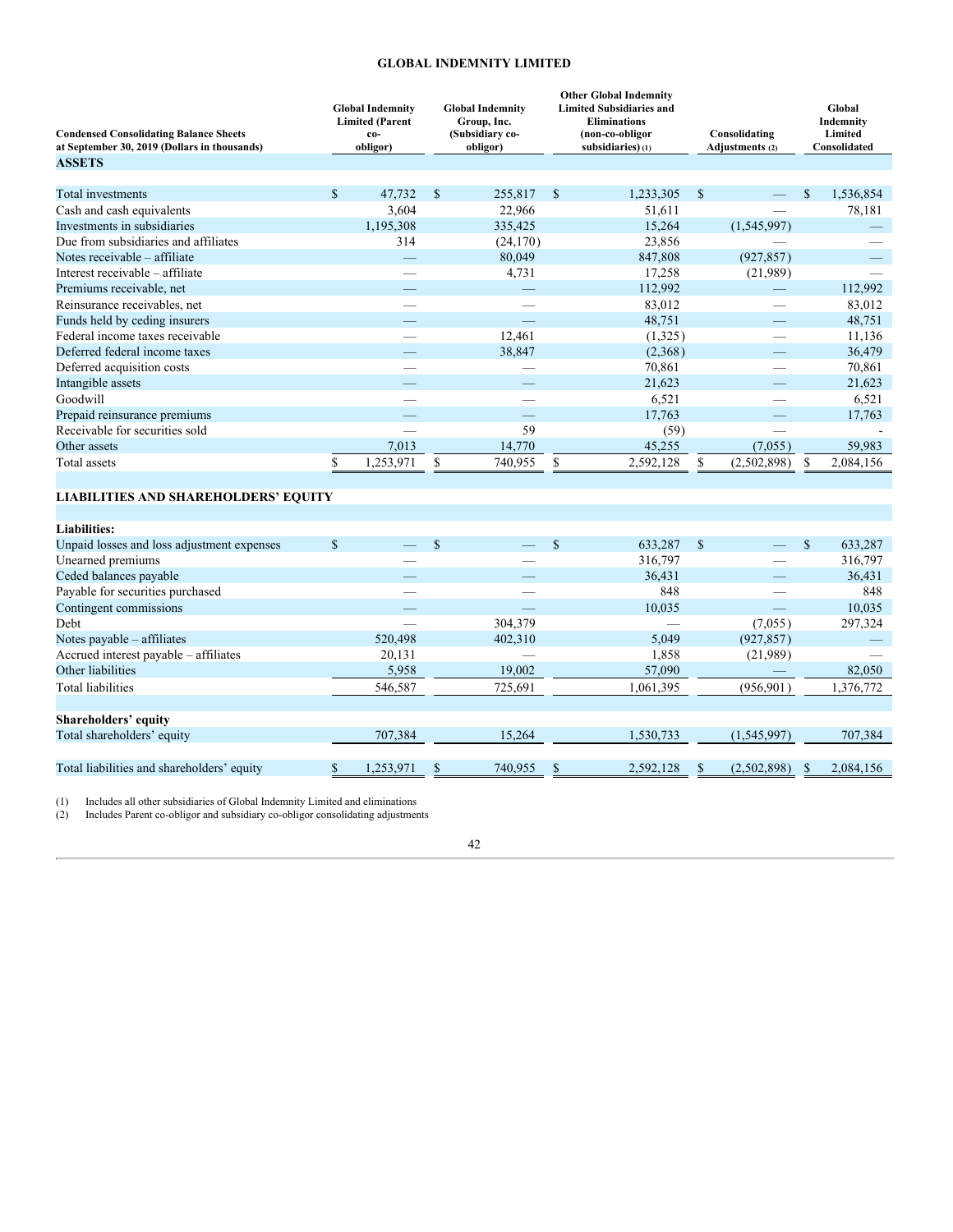| <b>Condensed Consolidating Balance Sheets</b><br>at December 31, 2018 (Dollars in thousands)<br><b>ASSETS</b> |              | <b>Global Indemnity</b><br><b>Limited (Parent</b><br>co-obligor) |               | <b>Global Indemnity</b><br>Group, Inc.<br>(Subsidiary co-<br>obligor) | <b>Other Global Indemnity</b><br><b>Limited Subsidiaries and</b><br><b>Eliminations</b><br>(non-co-obligor<br>subsidiaries) (1) |           |              | Consolidating<br>Adjustments (2) |               | Global<br>Indemnity<br>Limited<br>Consolidated |
|---------------------------------------------------------------------------------------------------------------|--------------|------------------------------------------------------------------|---------------|-----------------------------------------------------------------------|---------------------------------------------------------------------------------------------------------------------------------|-----------|--------------|----------------------------------|---------------|------------------------------------------------|
| Total investments                                                                                             | $\mathbb{S}$ | 55,377                                                           | $\mathbb{S}$  | 233,479                                                               | $\mathbf{s}$                                                                                                                    | 1,121,799 | $\mathbb{S}$ |                                  | $\mathcal{S}$ | 1.410.655                                      |
| Cash and cash equivalents                                                                                     |              | 2,221                                                            |               | 26,039                                                                |                                                                                                                                 | 71,237    |              |                                  |               | 99,497                                         |
| Investments in subsidiaries                                                                                   |              | 1.105.032                                                        |               | 296,357                                                               |                                                                                                                                 | (19,922)  |              | (1,381,467)                      |               |                                                |
| Due from subsidiaries and affiliates                                                                          |              | 584                                                              |               | (2,133)                                                               |                                                                                                                                 | 1,549     |              |                                  |               |                                                |
| Notes receivable – affiliate                                                                                  |              |                                                                  |               | 80,049                                                                |                                                                                                                                 | 847,808   |              | (927, 857)                       |               |                                                |
| Interest receivable – affiliate                                                                               |              |                                                                  |               | 3,869                                                                 |                                                                                                                                 | 17,425    |              | (21, 294)                        |               |                                                |
| Premiums receivable, net                                                                                      |              |                                                                  |               |                                                                       |                                                                                                                                 | 87,679    |              |                                  |               | 87,679                                         |
| Reinsurance receivables, net                                                                                  |              |                                                                  |               |                                                                       |                                                                                                                                 | 114,418   |              |                                  |               | 114,418                                        |
| Funds held by ceding insurers                                                                                 |              |                                                                  |               |                                                                       |                                                                                                                                 | 49,206    |              |                                  |               | 49,206                                         |
| Federal income taxes receivable                                                                               |              |                                                                  |               | 4.631                                                                 |                                                                                                                                 | 6,235     |              |                                  |               | 10,866                                         |
| Deferred federal income taxes                                                                                 |              |                                                                  |               | 44,481                                                                |                                                                                                                                 | 4,108     |              |                                  |               | 48,589                                         |
| Deferred acquisition costs                                                                                    |              |                                                                  |               |                                                                       |                                                                                                                                 | 61,676    |              |                                  |               | 61,676                                         |
| Intangible assets                                                                                             |              |                                                                  |               |                                                                       |                                                                                                                                 | 22,020    |              |                                  |               | 22,020                                         |
| Goodwill                                                                                                      |              |                                                                  |               |                                                                       |                                                                                                                                 | 6,521     |              |                                  |               |                                                |
| Prepaid reinsurance premiums                                                                                  |              |                                                                  |               |                                                                       |                                                                                                                                 | 20,594    |              |                                  |               | 6,521                                          |
| Receivable for securities sold                                                                                |              |                                                                  |               |                                                                       |                                                                                                                                 | 15        |              |                                  |               | 20,594<br>15                                   |
| Other assets                                                                                                  |              |                                                                  |               | 5,085                                                                 |                                                                                                                                 |           |              |                                  |               | 28.530                                         |
|                                                                                                               |              | 8,461                                                            |               |                                                                       |                                                                                                                                 | 22,237    |              | (7,253)                          |               |                                                |
| <b>Total</b> assets                                                                                           | \$           | 1,171,675                                                        | \$            | 691,857                                                               | \$                                                                                                                              | 2,434,605 | \$           | (2,337,871)                      | S             | 1,960,266                                      |
| <b>LIABILITIES AND SHAREHOLDERS' EQUITY</b>                                                                   |              |                                                                  |               |                                                                       |                                                                                                                                 |           |              |                                  |               |                                                |
| <b>Liabilities:</b>                                                                                           |              |                                                                  |               |                                                                       |                                                                                                                                 |           |              |                                  |               |                                                |
| Unpaid losses and loss adjustment expenses                                                                    | \$           |                                                                  | $\mathcal{S}$ |                                                                       | $\mathbb{S}$                                                                                                                    | 680.031   | $\mathbf S$  |                                  | $\mathbb{S}$  | 680.031                                        |
| Unearned premiums                                                                                             |              |                                                                  |               |                                                                       |                                                                                                                                 | 281.912   |              |                                  |               | 281,912                                        |
| Ceded balances payable                                                                                        |              |                                                                  |               |                                                                       |                                                                                                                                 | 14.994    |              |                                  |               | 14,994                                         |
| Contingent commissions                                                                                        |              |                                                                  |               |                                                                       |                                                                                                                                 | 10,636    |              |                                  |               | 10,636                                         |
| Debt                                                                                                          |              |                                                                  |               | 295.818                                                               |                                                                                                                                 |           |              | (7,253)                          |               | 288,565                                        |
| Notes payable $-$ affiliates                                                                                  |              | 520,498                                                          |               | 402,310                                                               |                                                                                                                                 | 5.049     |              | (927, 857)                       |               |                                                |
| Accrued interest payable – affiliates                                                                         |              | 19,499                                                           |               |                                                                       |                                                                                                                                 | 1,795     |              | (21, 294)                        |               |                                                |
| Other liabilities                                                                                             |              | 2.619                                                            |               | 13.651                                                                |                                                                                                                                 | 38,799    |              |                                  |               | 55,069                                         |
| <b>Total liabilities</b>                                                                                      |              | 542,616                                                          |               | 711,779                                                               |                                                                                                                                 | 1,033,216 |              | (956, 404)                       |               | 1,331,207                                      |

| <b>Shareholders' equity</b>                |          |         |           |             |          |
|--------------------------------------------|----------|---------|-----------|-------------|----------|
| Total shareholders' equity                 | 29.059ء  | 19.922  | .401.389  | 1,381,467   | 629,059  |
|                                            |          |         |           |             |          |
| Total liabilities and shareholders' equity | .171.675 | 691.857 | 2,434,605 | (2,337,871) | .960.266 |
|                                            |          |         |           |             |          |

(1) Includes all other subsidiaries of Global Indemnity Limited and eliminations

(2) Includes Parent co-obligor and subsidiary co-obligor consolidating adjustments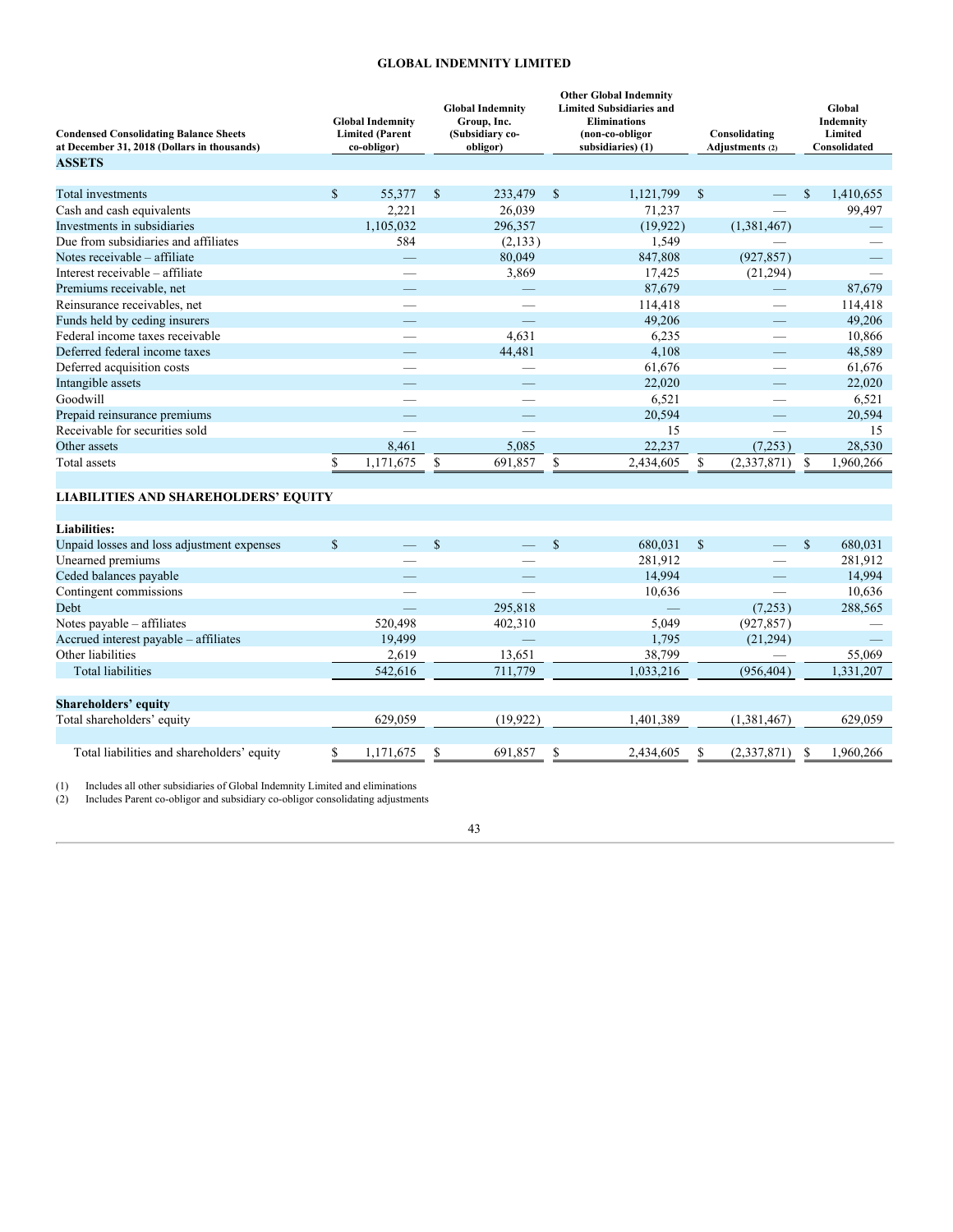| <b>Condensed Consolidating Statements of Operations</b><br>for the Quarter Ended September 30, 2019 (Dollars in thousands) |    | Global<br>Indemnity<br>Limited<br>(Parent<br>co-obligor) |    | Global<br>Indemnity<br>Group, Inc.<br>(Subsidiary<br>co-obligor) |    | <b>Other Global</b><br><b>Indemnity Limited</b><br><b>Subsidiaries and</b><br><b>Eliminations</b><br>(non-co-obligor<br>subsidiaries $(1)$ |   | Consolidating<br>Adjustments (2) |    | Global<br>Indemnity<br>Limited<br>Consolidated |
|----------------------------------------------------------------------------------------------------------------------------|----|----------------------------------------------------------|----|------------------------------------------------------------------|----|--------------------------------------------------------------------------------------------------------------------------------------------|---|----------------------------------|----|------------------------------------------------|
| <b>Revenues:</b>                                                                                                           |    |                                                          |    |                                                                  |    |                                                                                                                                            |   |                                  |    |                                                |
| Net premiums earned                                                                                                        | \$ |                                                          | S  |                                                                  | \$ | 133,312                                                                                                                                    | S |                                  | S  | 133,312                                        |
| Net investment income                                                                                                      |    | 393                                                      |    | 2,798                                                            |    | 8,442                                                                                                                                      |   | (285)                            |    | 11,348                                         |
| Net realized investment gains (losses)                                                                                     |    | (101)                                                    |    | (3,525)                                                          |    | 936                                                                                                                                        |   |                                  |    | (2,690)                                        |
| Other income                                                                                                               |    |                                                          |    |                                                                  |    | 264                                                                                                                                        |   |                                  |    | 264                                            |
| Total revenues                                                                                                             |    | 292                                                      |    | (727)                                                            |    | 142,954                                                                                                                                    |   | (285)                            |    | 142,234                                        |
| <b>Losses and Expenses:</b>                                                                                                |    |                                                          |    |                                                                  |    |                                                                                                                                            |   |                                  |    |                                                |
| Net losses and loss adjustment expenses                                                                                    |    |                                                          |    |                                                                  |    | 73,583                                                                                                                                     |   |                                  |    | 73,583                                         |
| Acquisition costs and other underwriting expenses                                                                          |    |                                                          |    |                                                                  |    | 53,366                                                                                                                                     |   |                                  |    | 53,366                                         |
| Corporate and other operating expenses                                                                                     |    | 1,320                                                    |    | 2,159                                                            |    | 379                                                                                                                                        |   |                                  |    | 3,858                                          |
| Interest expense                                                                                                           |    | 278                                                      |    | 4,957                                                            |    | 73                                                                                                                                         |   | (285)                            |    | 5,023                                          |
| Income (loss) before equity in net income (loss) of subsidiaries                                                           |    |                                                          |    |                                                                  |    |                                                                                                                                            |   |                                  |    |                                                |
| and income taxes                                                                                                           |    | (1,306)                                                  |    | (7, 843)                                                         |    | 15,553                                                                                                                                     |   |                                  |    | 6,404                                          |
| Equity in net income (loss) of subsidiaries                                                                                |    | 8,027                                                    |    | 1,699                                                            |    | (4, 462)                                                                                                                                   |   | (5,264)                          |    |                                                |
| Income (loss) before income taxes                                                                                          |    | 6,721                                                    |    | (6,144)                                                          |    | 11,091                                                                                                                                     |   | (5,264)                          |    | 6,404                                          |
| Income tax expense (benefit)                                                                                               |    |                                                          |    | (1,682)                                                          |    | 1,365                                                                                                                                      |   |                                  |    | (317)                                          |
| Net income (loss)                                                                                                          | ъ  | 6,721                                                    | \$ | (4, 462)                                                         | \$ | 9,726                                                                                                                                      | S | (5,264)                          | -S | 6,721                                          |

(1) Includes all other subsidiaries of Global Indemnity Limited and eliminations (2) Includes Parent co-obligor and subsidiary co-obligor consolidating adjustments

| <b>Condensed Consolidating Statements of Operations</b><br>for the Quarter Ended September 30, 2018 (Dollars in thousands) | Global<br>Indemnity<br>Limited<br>(Parent<br>co-obligor) |    | Global<br>Indemnity<br>Group, Inc.<br>(Subsidiary<br>co-obligor) |    | <b>Other Global</b><br><b>Indemnity Limited</b><br>Subsidiaries and<br><b>Eliminations</b><br>(non-co-obligor<br>subsidiaries $(1)$ |     | Consolidating<br>Adjustments (2) |   | Global<br>Indemnity<br>Limited<br>Consolidated |
|----------------------------------------------------------------------------------------------------------------------------|----------------------------------------------------------|----|------------------------------------------------------------------|----|-------------------------------------------------------------------------------------------------------------------------------------|-----|----------------------------------|---|------------------------------------------------|
| <b>Revenues:</b>                                                                                                           |                                                          |    |                                                                  |    |                                                                                                                                     |     |                                  |   |                                                |
| Net premiums earned                                                                                                        | \$                                                       | \$ |                                                                  | \$ | 120,528                                                                                                                             | \$. |                                  | S | 120,528                                        |
| Net investment income                                                                                                      | 146                                                      |    | 2,492                                                            |    | 18,318                                                                                                                              |     | (9,206)                          |   | 11,750                                         |
| Net realized investment gains (losses)                                                                                     | (101)                                                    |    | 5,321                                                            |    | 99                                                                                                                                  |     |                                  |   | 5,319                                          |
| Other income (loss)                                                                                                        |                                                          |    | (12)                                                             |    | 423                                                                                                                                 |     |                                  |   | 411                                            |
| Total revenues                                                                                                             | 45                                                       |    | 7,801                                                            |    | 139,368                                                                                                                             |     | (9,206)                          |   | 138,008                                        |
| <b>Losses and Expenses:</b>                                                                                                |                                                          |    |                                                                  |    |                                                                                                                                     |     |                                  |   |                                                |
| Net losses and loss adjustment expenses                                                                                    |                                                          |    |                                                                  |    | 80,493                                                                                                                              |     |                                  |   | 80,493                                         |
| Acquisition costs and other underwriting expenses                                                                          |                                                          |    |                                                                  |    | 48,680                                                                                                                              |     |                                  |   | 48,680                                         |
| Corporate and other operating expenses                                                                                     | 982                                                      |    | 2,089                                                            |    | 404                                                                                                                                 |     |                                  |   | 3,475                                          |
| Interest expense                                                                                                           | 2,017                                                    |    | 12,035                                                           |    | 78                                                                                                                                  |     | (9,206)                          |   | 4,924                                          |
| Income (loss) before equity in net income (loss) of subsidiaries<br>and income taxes                                       | (2,954)                                                  |    | (6,323)                                                          |    | 9,713                                                                                                                               |     |                                  |   | 436                                            |
| Equity in net income (loss) of subsidiaries                                                                                | 6,682                                                    |    | (3,995)                                                          |    | (8, 434)                                                                                                                            |     | 5,747                            |   |                                                |
| Income (loss) before income taxes                                                                                          | 3,728                                                    |    | (10,318)                                                         |    | 1,279                                                                                                                               |     | 5,747                            |   | 436                                            |
| Income tax benefit                                                                                                         |                                                          |    | (1,884)                                                          |    | (1, 408)                                                                                                                            |     |                                  |   | (3,292)                                        |
| Net Income (loss)                                                                                                          | 3,728                                                    |    | (8, 434)                                                         | S  | 2,687                                                                                                                               |     | 5,747                            |   | 3,728                                          |

(1) Includes all other subsidiaries of Global Indemnity Limited and eliminations

(2) Includes Parent co-obligor and subsidiary co-obligor consolidating adjustments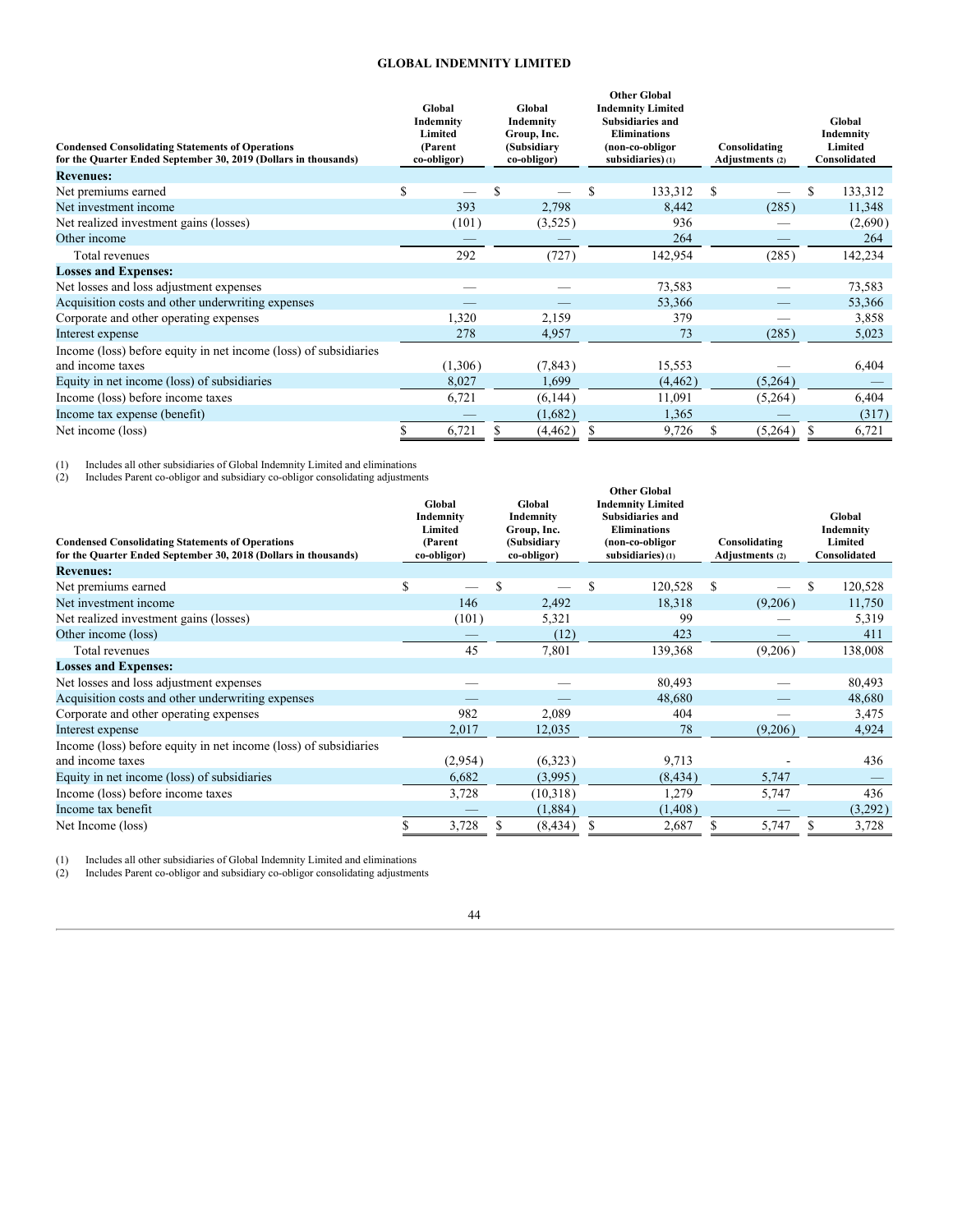| <b>Condensed Consolidating Statements of Operations</b><br>for the Nine Months Ended September 30, 2019 (Dollars in thousands) | Global<br>Indemnity<br>Limited<br>(Parent<br>co-obligor) |    | Global<br>Indemnity<br>Group, Inc.<br>(Subsidiary<br>co-obligor) |   | <b>Other Global</b><br><b>Indemnity Limited</b><br>Subsidiaries and<br><b>Eliminations</b><br>(non-co-obligor<br>subsidiaries $(1)$ | Consolidating<br>Adjustments (2) |           |    | Global<br>Indemnity<br>Limited<br>Consolidated |
|--------------------------------------------------------------------------------------------------------------------------------|----------------------------------------------------------|----|------------------------------------------------------------------|---|-------------------------------------------------------------------------------------------------------------------------------------|----------------------------------|-----------|----|------------------------------------------------|
| <b>Revenues:</b>                                                                                                               |                                                          |    |                                                                  |   |                                                                                                                                     |                                  |           |    |                                                |
| Net premiums earned                                                                                                            | \$                                                       | \$ |                                                                  | S | 383,602                                                                                                                             | \$                               |           | S  | 383,602                                        |
| Net investment income                                                                                                          | 1,764                                                    |    | 5,743                                                            |   | 25,747                                                                                                                              |                                  | (861)     |    | 32,393                                         |
| Net realized investment gains                                                                                                  | 298                                                      |    | 7,969                                                            |   | 3,023                                                                                                                               |                                  |           |    | 11,290                                         |
| Other income                                                                                                                   |                                                          |    | 30                                                               |   | 1,244                                                                                                                               |                                  |           |    | 1,274                                          |
| Total revenues                                                                                                                 | 2,062                                                    |    | 13,742                                                           |   | 413,616                                                                                                                             |                                  | (861)     |    | 428,559                                        |
| <b>Losses and Expenses:</b>                                                                                                    |                                                          |    |                                                                  |   |                                                                                                                                     |                                  |           |    |                                                |
| Net losses and loss adjustment expenses                                                                                        |                                                          |    |                                                                  |   | 201,979                                                                                                                             |                                  |           |    | 201,979                                        |
| Acquisition costs and other underwriting expenses                                                                              |                                                          |    |                                                                  |   | 153,643                                                                                                                             |                                  |           |    | 153,643                                        |
| Corporate and other operating expenses                                                                                         | 4,306                                                    |    | 6,406                                                            |   | 990                                                                                                                                 |                                  |           |    | 11,702                                         |
| Interest expense                                                                                                               | 829                                                      |    | 14,875                                                           |   | 245                                                                                                                                 |                                  | (861)     |    | 15,088                                         |
| Income (loss) before equity in net income of subsidiaries and income                                                           |                                                          |    |                                                                  |   |                                                                                                                                     |                                  |           |    |                                                |
| taxes                                                                                                                          | (3,073)                                                  |    | (7,539)                                                          |   | 56,759                                                                                                                              |                                  |           |    | 46,147                                         |
| Equity in net income of subsidiaries                                                                                           | 44,057                                                   |    | 16,597                                                           |   | 10,903                                                                                                                              |                                  | (71, 557) |    |                                                |
| Income before income taxes                                                                                                     | 40,984                                                   |    | 9,058                                                            |   | 67,662                                                                                                                              |                                  | (71, 557) |    | 46,147                                         |
| Income tax expense (benefit)                                                                                                   |                                                          |    | (1, 845)                                                         |   | 7,008                                                                                                                               |                                  |           |    | 5,163                                          |
| Net income                                                                                                                     | \$<br>40,984                                             | S  | 10,903                                                           | S | 60,654                                                                                                                              | S                                | (71, 557) | -S | 40,984                                         |

(1) Includes all other subsidiaries of Global Indemnity Limited and eliminations

(2) Includes Parent co-obligor and subsidiary co-obligor consolidating adjustments

| <b>Revenues:</b>                                                                                                       | Consolidated |
|------------------------------------------------------------------------------------------------------------------------|--------------|
|                                                                                                                        |              |
| S<br>S<br>\$<br>S<br>342,447<br>S<br>Net premiums earned                                                               | 342,447      |
| Net investment income<br>483<br>8,404<br>58,258<br>(33,037)                                                            | 34,108       |
| Net realized investment gains (losses)<br>(121)<br>8,167<br>(213)                                                      | 7,833        |
| Other income<br>1,289                                                                                                  | 1,289        |
| 362<br>16,571<br>(33,037)<br>401,781<br>Total revenues                                                                 | 385,677      |
| <b>Losses and Expenses:</b>                                                                                            |              |
| Net losses and loss adjustment expenses<br>195,426                                                                     | 195,426      |
| Acquisition costs and other underwriting expenses<br>141,196                                                           | 141,196      |
| Corporate and other operating expenses<br>9,959<br>12,734<br>960                                                       | 23,653       |
| 12,715<br>34,773<br>274<br>(33,037)<br>Interest expense                                                                | 14,725       |
| Income (loss) before equity in net income (loss) of subsidiaries and<br>(22,312)<br>(30,936)<br>63,925<br>income taxes | 10,677       |
|                                                                                                                        |              |
| Equity in net income (loss) of subsidiaries<br>38,933<br>6,770<br>(24, 368)<br>(21, 335)                               |              |
| 16,621<br>Income (loss) before income taxes<br>(24, 166)<br>42,590<br>(24,368)                                         | 10,677       |
| 113<br>Income tax expense (benefit)<br>(2,831)<br>(3,226)                                                              | (5,944)      |
| 16,621<br>(24, 481)<br>Net income (loss)<br>(21, 335)<br>45,816<br>S                                                   | 16,621       |

(1) Includes all other subsidiaries of Global Indemnity Limited and eliminations

(2) Includes Parent co-obligor and subsidiary co-obligor consolidating adjustments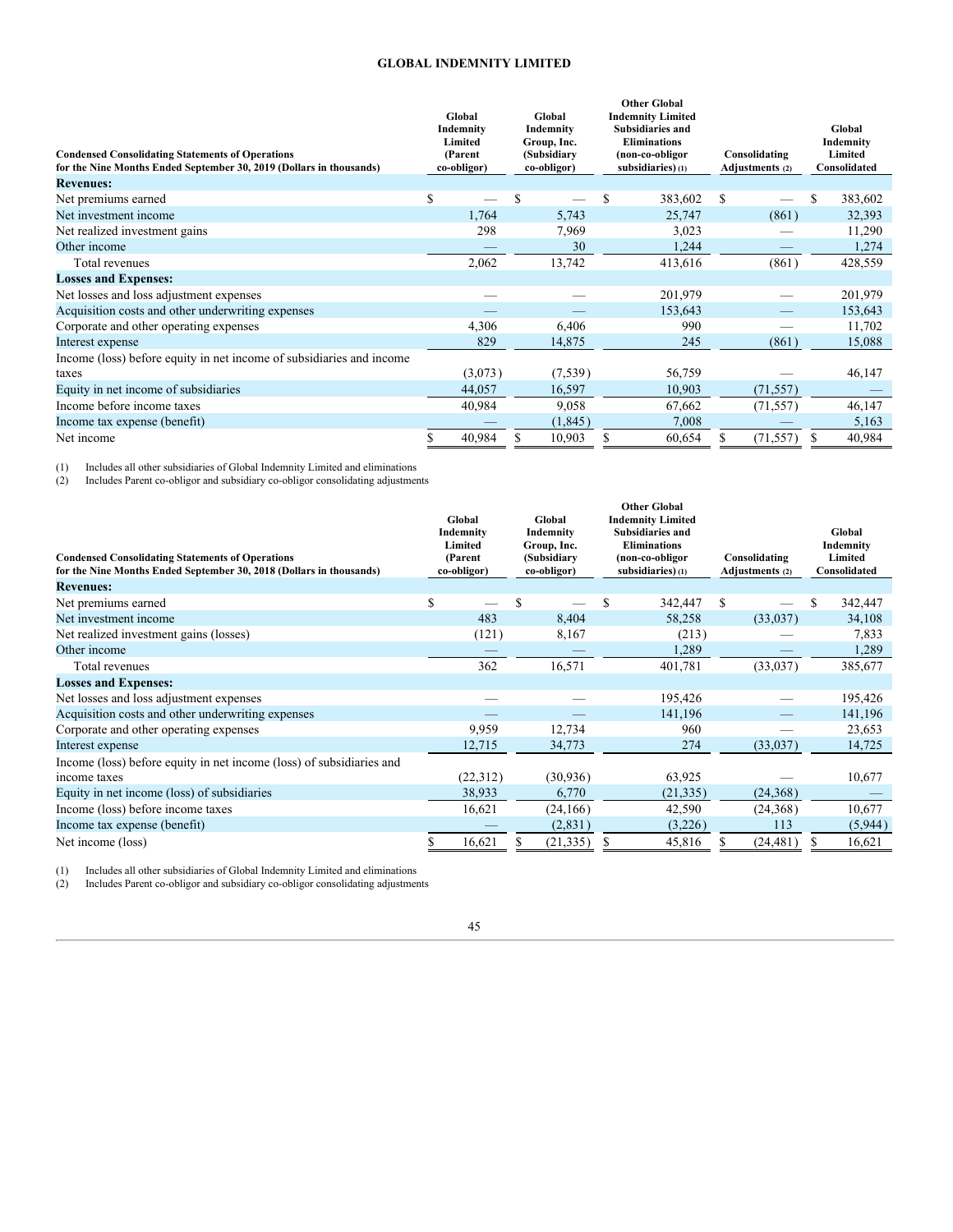| <b>Condensed Consolidating Statements of</b><br>Comprehensive Income for the Quarter Ended September 30, 2019<br>(Dollars in thousands) |   | Global<br>Indemnity<br>Limited<br>(Parent<br>co-obligor) | Global<br>Indemnity<br>Group, Inc.<br>(Subsidiary<br>co-obligor) | <b>Other Global</b><br><b>Indemnity Limited</b><br>Subsidiaries and<br><b>Eliminations</b><br>(non-co-obligor<br>subsidiaries $(1)$ | Consolidating<br>Adjustments (2) | Global<br>Indemnity<br>Limited<br>Consolidated |
|-----------------------------------------------------------------------------------------------------------------------------------------|---|----------------------------------------------------------|------------------------------------------------------------------|-------------------------------------------------------------------------------------------------------------------------------------|----------------------------------|------------------------------------------------|
| Net income                                                                                                                              |   | 6,721                                                    | (4, 462)                                                         | 9,726                                                                                                                               | (5,264)                          | 6,721                                          |
| Other comprehensive income, net of tax:<br>Unrealized holding gains (losses)                                                            |   |                                                          |                                                                  | 9,421                                                                                                                               |                                  | 9,421                                          |
| Equity in other comprehensive income of unconsolidated<br>subsidiaries                                                                  |   | 8,772                                                    | 4,711                                                            | 4,703                                                                                                                               | (18, 186)                        |                                                |
| Portion of other-than-temporary impairment losses recognized in<br>other comprehensive income                                           |   |                                                          |                                                                  | (2)                                                                                                                                 |                                  | (2)                                            |
| Reclassification adjustment for gains included in net income                                                                            |   |                                                          | (8)                                                              | (839)                                                                                                                               |                                  | (847)                                          |
| Unrealized foreign currency translation gains<br>Other comprehensive income, net of tax                                                 |   | 8,772                                                    | 4,703                                                            | 200<br>13,483                                                                                                                       | (18, 186)                        | <b>200</b><br>8,772                            |
| Comprehensive income, net of tax                                                                                                        | ъ | 15.493                                                   | 241                                                              | \$<br>23,209                                                                                                                        | (23, 450)                        | 15,493                                         |

(1) Includes all other subsidiaries of Global Indemnity Limited and eliminations

(2) Includes Parent co-obligor and subsidiary co-obligor consolidating adjustments

| <b>Condensed Consolidating Statements of</b><br>Comprehensive Income for the Quarter Ended September 30, 2018<br>(Dollars in thousands) | <b>Other Global</b><br><b>Indemnity Limited</b><br>Global<br>Global<br>Subsidiaries and<br>Indemnity<br>Indemnity<br>Limited<br><b>Eliminations</b><br>Group, Inc.<br>(Subsidiary<br>(non-co-obligor<br>(Parent<br>subsidiaries) (1)<br>co-obligor)<br>co-obligor) |          | Consolidating<br>Adjustments (2) | Global<br>Indemnity<br>Limited<br>Consolidated |          |
|-----------------------------------------------------------------------------------------------------------------------------------------|--------------------------------------------------------------------------------------------------------------------------------------------------------------------------------------------------------------------------------------------------------------------|----------|----------------------------------|------------------------------------------------|----------|
| Net income (loss)                                                                                                                       | 3,728                                                                                                                                                                                                                                                              | (8, 434) | 2,687<br><sup>S</sup>            | 5,747                                          | 3,728    |
| Other comprehensive income (loss), net of tax:                                                                                          |                                                                                                                                                                                                                                                                    |          |                                  |                                                |          |
| Unrealized holding losses                                                                                                               | (63)                                                                                                                                                                                                                                                               | (845)    | (716)                            |                                                | (1,624)  |
| Equity in other comprehensive loss of unconsolidated subsidiaries                                                                       | (1,392)                                                                                                                                                                                                                                                            | (603)    | (789)                            | 2,784                                          |          |
| Portion of other-than-temporary impairment losses recognized in<br>other comprehensive loss                                             |                                                                                                                                                                                                                                                                    |          |                                  |                                                |          |
| Reclassification adjustment for (gains) losses included in net                                                                          |                                                                                                                                                                                                                                                                    |          |                                  |                                                |          |
| income (loss)                                                                                                                           | 101                                                                                                                                                                                                                                                                | 659      | (43)                             |                                                | 717      |
| Unrealized foreign currency translation losses                                                                                          |                                                                                                                                                                                                                                                                    |          | (454)                            |                                                | (454)    |
| Other comprehensive loss, net of tax                                                                                                    | (1,354)                                                                                                                                                                                                                                                            | (789)    | (1,995)                          | 2,784                                          | (1, 354) |
| Comprehensive income (loss), net of tax                                                                                                 | 2,374                                                                                                                                                                                                                                                              | (9,223)  | 692                              | 8,531                                          | 2,374    |

(1) Includes all other subsidiaries of Global Indemnity Limited and eliminations

(2) Includes Parent co-obligor and subsidiary co-obligor consolidating adjustments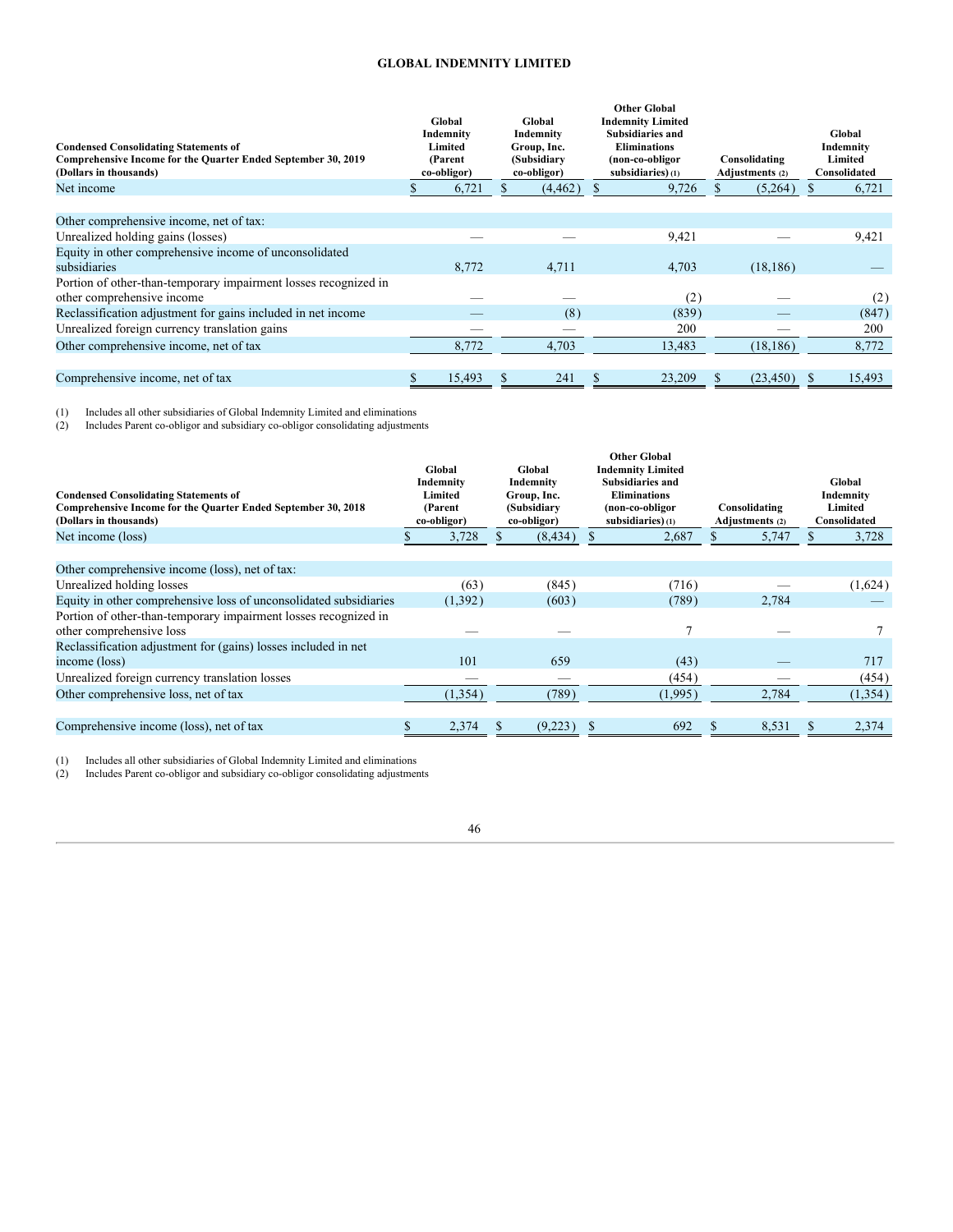| <b>Condensed Consolidating Statements of</b><br>Comprehensive Income for the Nine Months Ended September 30, 2019<br>(Dollars in thousands) |    | Global<br>Indemnity<br>Limited<br>(Parent<br>co-obligor) |   | Global<br>Indemnity<br>Group, Inc.<br>(Subsidiary<br>co-obligor) |  | <b>Other Global</b><br><b>Indemnity Limited</b><br>Subsidiaries and<br><b>Eliminations</b><br>(non-co-obligor<br>subsidiaries $(1)$ |    | Consolidating<br>Adjustments (2) | Global<br>Indemnity<br>Limited<br>Consolidated |         |
|---------------------------------------------------------------------------------------------------------------------------------------------|----|----------------------------------------------------------|---|------------------------------------------------------------------|--|-------------------------------------------------------------------------------------------------------------------------------------|----|----------------------------------|------------------------------------------------|---------|
| Net income                                                                                                                                  |    | 40,984                                                   |   | 10,903                                                           |  | 60,654                                                                                                                              |    | (71, 557)                        | <b>S</b>                                       | 40,984  |
| Other comprehensive income, net of tax:                                                                                                     |    |                                                          |   |                                                                  |  |                                                                                                                                     |    |                                  |                                                |         |
| Unrealized holding gains                                                                                                                    |    | 880                                                      |   | 1,567                                                            |  | 46,436                                                                                                                              |    |                                  |                                                | 48,883  |
| Equity in other comprehensive income (loss) of unconsolidated<br>subsidiaries                                                               |    | 46,226                                                   |   | 24,201                                                           |  | 26,003                                                                                                                              |    | (96, 430)                        |                                                |         |
| Portion of other-than-temporary impairment losses recognized in<br>other comprehensive income                                               |    |                                                          |   |                                                                  |  | (4)                                                                                                                                 |    |                                  |                                                | (4)     |
| Reclassification adjustment for (gains) losses included in net<br>income                                                                    |    | (561)                                                    |   | 235                                                              |  | (2,339)                                                                                                                             |    |                                  |                                                | (2,665) |
| Unrealized foreign currency translation gains                                                                                               |    |                                                          |   |                                                                  |  | 331                                                                                                                                 |    |                                  |                                                | 331     |
| Other comprehensive income, net of tax                                                                                                      |    | 46,545                                                   |   | 26,003                                                           |  | 70,427                                                                                                                              |    | (96, 430)                        |                                                | 46,545  |
| Comprehensive income, net of tax                                                                                                            | \$ | 87,529                                                   | S | 36,906                                                           |  | 131.081                                                                                                                             | S. | (167,987)                        |                                                | 87,529  |

(1) Includes all other subsidiaries of Global Indemnity Limited and eliminations

(2) Includes Parent co-obligor and subsidiary co-obligor consolidating adjustments

| <b>Condensed Consolidating Statements of</b><br>Comprehensive Income for the Nine Months Ended September 30, 2018<br>(Dollars in thousands) | Global<br>Indemnity<br>Limited<br>(Parent<br>co-obligor) | Global<br>Indemnity<br>Group, Inc.<br>(Subsidiary<br>co-obligor) | <b>Other Global</b><br><b>Indemnity Limited</b><br>Subsidiaries and<br><b>Eliminations</b><br>(non-co-obligor<br>subsidiaries $(1)$ | Consolidating<br>Adjustments (2) | Global<br>Indemnity<br>Limited<br>Consolidated |
|---------------------------------------------------------------------------------------------------------------------------------------------|----------------------------------------------------------|------------------------------------------------------------------|-------------------------------------------------------------------------------------------------------------------------------------|----------------------------------|------------------------------------------------|
| Net income (loss)                                                                                                                           | 16,621                                                   | (21, 335)                                                        | 45,816<br>-S                                                                                                                        | (24, 481)                        | 16,621                                         |
| Other comprehensive loss, net of tax:                                                                                                       |                                                          |                                                                  |                                                                                                                                     |                                  |                                                |
| Unrealized holding losses                                                                                                                   | (210)                                                    | (2,930)                                                          | (19, 492)                                                                                                                           |                                  | (22, 632)                                      |
| Equity in other comprehensive loss of unconsolidated subsidiaries                                                                           | (22,695)                                                 | (9,633)                                                          | (11, 515)                                                                                                                           | 43,843                           |                                                |
| Portion of other-than-temporary impairment losses recognized in<br>other comprehensive losses                                               |                                                          |                                                                  | (1)                                                                                                                                 |                                  | (1)                                            |
| Reclassification adjustment for losses included in net income (loss)                                                                        | 121                                                      | 1.048                                                            | 234                                                                                                                                 |                                  | 1,403                                          |
| Unrealized foreign currency translation losses                                                                                              |                                                          |                                                                  | (1, 554)                                                                                                                            |                                  | (1, 554)                                       |
| Other comprehensive loss, net of tax                                                                                                        | (22, 784)                                                | (11,515)                                                         | (32,328)                                                                                                                            | 43,843                           | (22, 784)                                      |
|                                                                                                                                             |                                                          |                                                                  |                                                                                                                                     |                                  |                                                |
| Comprehensive income (loss), net of tax                                                                                                     | (6,163)                                                  | (32, 850)                                                        | 13,488                                                                                                                              | 19,362                           | (6,163)                                        |

(1) Includes all other subsidiaries of Global Indemnity Limited and eliminations

Includes Parent co-obligor and subsidiary co-obligor consolidating adjustments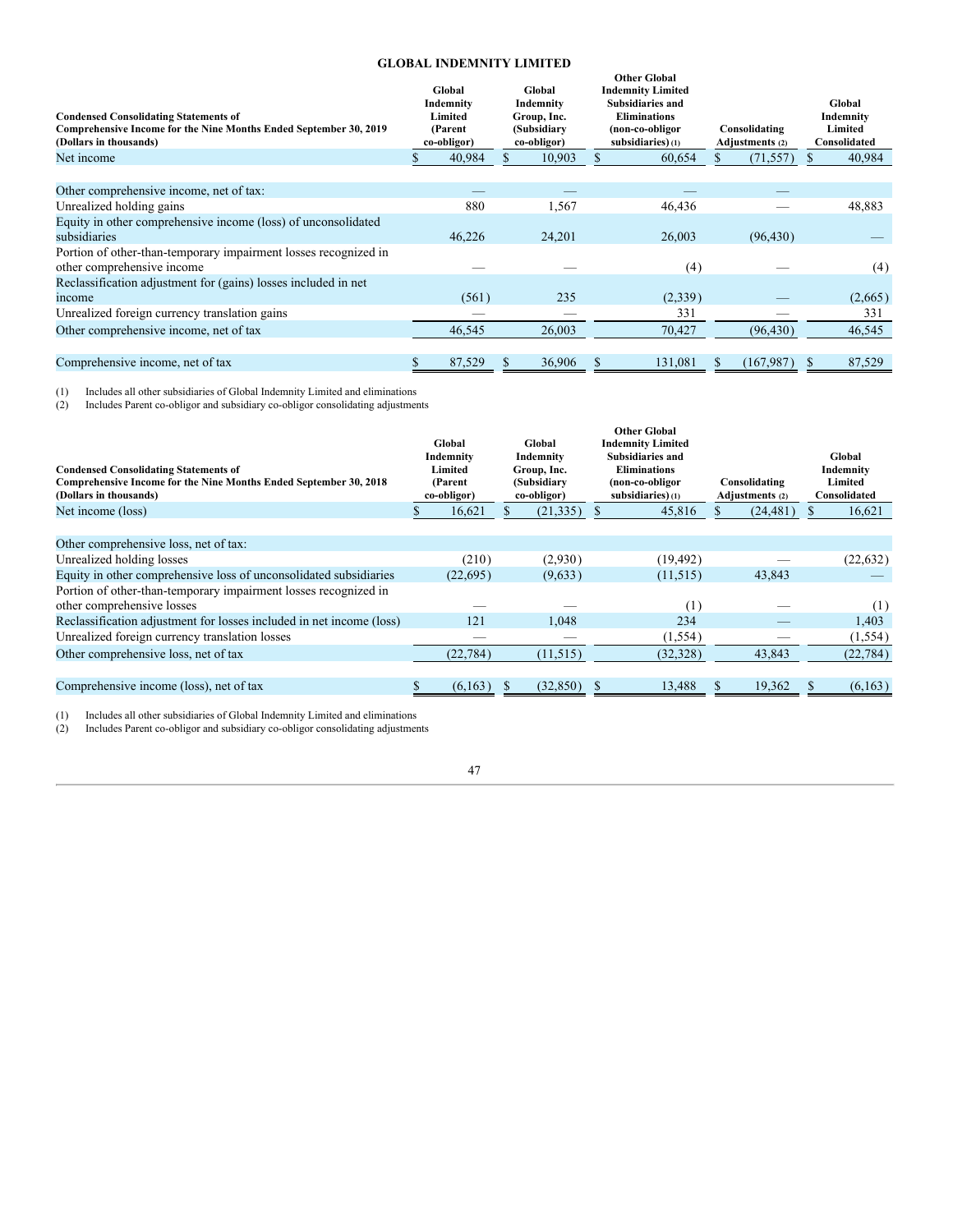| <b>Condensed Consolidating Statements of</b><br>Cash Flows at September 30, 2019 (Dollars in thousands) | Global<br>Indemnity<br><b>Limited (Parent</b><br>co-obligor) | Global<br>Indemnity<br>Group, Inc.<br>(Subsidiary<br>co-obligor) | <b>Other Global</b><br><b>Indemnity Limited</b><br><b>Subsidiaries and</b><br><b>Eliminations</b><br>(non-co-obligor<br>subsidiaries) (1) | Global<br>Indemnity<br>Limited<br>Consolidated |
|---------------------------------------------------------------------------------------------------------|--------------------------------------------------------------|------------------------------------------------------------------|-------------------------------------------------------------------------------------------------------------------------------------------|------------------------------------------------|
| Cash flows from operating activities:                                                                   |                                                              |                                                                  |                                                                                                                                           |                                                |
| Net cash provided by operating activities                                                               | \$<br>1,718                                                  | 2,593<br>\$                                                      | 41,619<br>\$                                                                                                                              | S<br>45,930                                    |
|                                                                                                         |                                                              |                                                                  |                                                                                                                                           |                                                |
| Cash flows from investing activities:                                                                   |                                                              |                                                                  |                                                                                                                                           |                                                |
| Proceeds from sale of fixed maturities                                                                  | 48,393                                                       | 101,525                                                          | 492,131                                                                                                                                   | 642,049                                        |
| Proceeds from sale of equity securities                                                                 | 7,300                                                        | 198,912                                                          |                                                                                                                                           | 206,212                                        |
| Proceeds from maturity of fixed maturities                                                              |                                                              |                                                                  | 113,480                                                                                                                                   | 113,480                                        |
| Proceeds from other invested assets                                                                     | 3,161                                                        | 11,040                                                           |                                                                                                                                           | 14,201                                         |
| Amounts paid in connection with derivatives                                                             |                                                              | (12,516)                                                         |                                                                                                                                           | (12,516)                                       |
| Purchases of fixed maturities                                                                           | (10, 548)                                                    | (24, 280)                                                        | (666, 856)                                                                                                                                | (701, 684)                                     |
| Purchases of equity securities                                                                          | (40, 564)                                                    | (285, 408)                                                       |                                                                                                                                           | (325, 972)                                     |
| Purchases of other invested assets                                                                      |                                                              | (3,500)                                                          |                                                                                                                                           | (3,500)                                        |
| Net cash provided by (used for) investing activities                                                    | 7,742                                                        | (14, 227)                                                        | (61,245)                                                                                                                                  | (67, 730)                                      |
|                                                                                                         |                                                              |                                                                  |                                                                                                                                           |                                                |
| Cash flows from financing activities:                                                                   |                                                              |                                                                  |                                                                                                                                           |                                                |
| Net borrowings under margin borrowing facility                                                          |                                                              | 8,561                                                            |                                                                                                                                           | 8,561                                          |
| Dividends paid to shareholders                                                                          | (7, 130)                                                     |                                                                  |                                                                                                                                           | (7,130)                                        |
| Purchase of A ordinary shares                                                                           | (947)                                                        |                                                                  |                                                                                                                                           | (947)                                          |
| Net cash provided by (used for) financing activities                                                    | (8,077)                                                      | 8,561                                                            |                                                                                                                                           | 484                                            |
|                                                                                                         |                                                              |                                                                  |                                                                                                                                           |                                                |
| Net change in cash and cash equivalents                                                                 | 1,383                                                        | (3,073)                                                          | (19,626)                                                                                                                                  | (21,316)                                       |
| Cash and cash equivalents at beginning of period                                                        | 2,221                                                        | 26,039                                                           | 71,237                                                                                                                                    | 99,497                                         |
| Cash and cash equivalents at end of period                                                              | \$<br>3,604                                                  | $\mathbb{S}$<br>22,966                                           | \$<br>51,611                                                                                                                              | \$<br>78,181                                   |

(1) Includes all other subsidiaries of Global Indemnity Limited and eliminations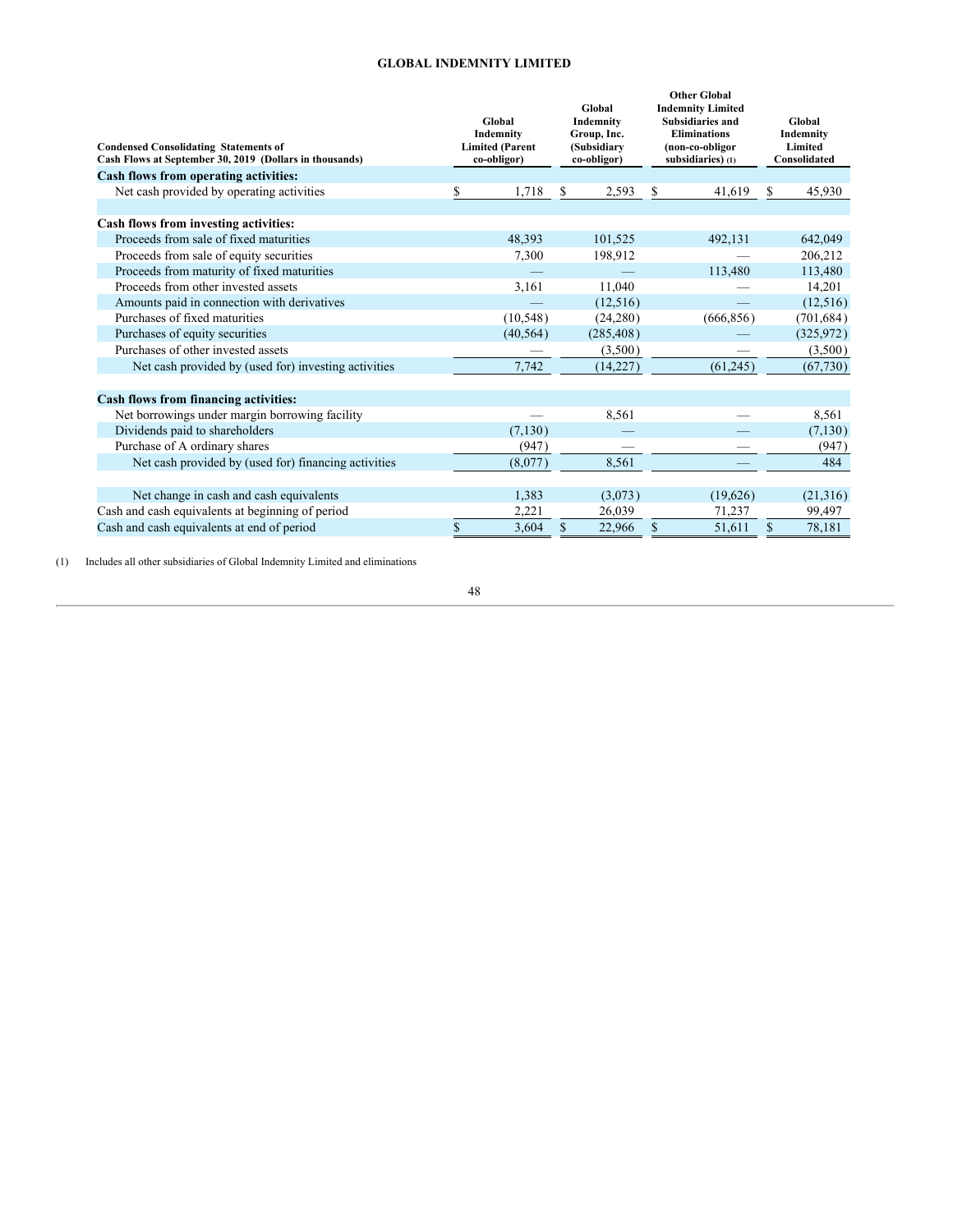| <b>Condensed Consolidating Statements of</b><br>Cash Flows at September 30, 2018 (Dollars in thousands) | Global<br>Indemnity<br><b>Limited (Parent</b><br>co-obligor) | Global<br>Indemnity<br>Group, Inc.<br>(Subsidiary<br>co-obligor) | <b>Other Global</b><br><b>Indemnity Limited</b><br><b>Subsidiaries and</b><br><b>Eliminations</b><br>(non-co-obligor<br>subsidiaries) $(1)$ | Global<br>Indemnity<br>Limited<br>Consolidated |
|---------------------------------------------------------------------------------------------------------|--------------------------------------------------------------|------------------------------------------------------------------|---------------------------------------------------------------------------------------------------------------------------------------------|------------------------------------------------|
| Cash flows from operating activities:                                                                   |                                                              |                                                                  |                                                                                                                                             |                                                |
| Net cash provided by (used for) operating activities                                                    | \$<br>(19,280)                                               | S<br>(618)                                                       | S<br>65,769                                                                                                                                 | S<br>45,871                                    |
|                                                                                                         |                                                              |                                                                  |                                                                                                                                             |                                                |
| Cash flows from investing activities:                                                                   |                                                              |                                                                  |                                                                                                                                             |                                                |
| Proceeds from sale of fixed maturities                                                                  | 28,118                                                       | 44,760                                                           | 156,484                                                                                                                                     | 229,362                                        |
| Proceeds from sale of equity securities                                                                 |                                                              | 28,141                                                           |                                                                                                                                             | 28,141                                         |
| Proceeds from maturity of fixed maturities                                                              | 5.431                                                        | 7.600                                                            | 30,272                                                                                                                                      | 43,303                                         |
| Proceeds from other invested assets                                                                     |                                                              | 1,058                                                            | 7,294                                                                                                                                       | 8,352                                          |
| Amounts received in connection with derivatives                                                         |                                                              | 7.599                                                            |                                                                                                                                             | 7,599                                          |
| Purchases of fixed maturities                                                                           | (32, 933)                                                    | (39,314)                                                         | (256, 755)                                                                                                                                  | (329,002)                                      |
| Purchases of equity securities                                                                          |                                                              | (22, 931)                                                        |                                                                                                                                             | (22, 931)                                      |
| Purchases of other invested assets                                                                      |                                                              | (15,800)                                                         |                                                                                                                                             | (15,800)                                       |
| Acquisition of business                                                                                 |                                                              | (3,515)                                                          |                                                                                                                                             | (3,515)                                        |
| Net cash provided by (used for) investing activities                                                    | 616                                                          | 7,598                                                            | (62, 705)                                                                                                                                   | (54, 491)                                      |
|                                                                                                         |                                                              |                                                                  |                                                                                                                                             |                                                |
| Cash flows from financing activities:                                                                   |                                                              |                                                                  |                                                                                                                                             |                                                |
| Net repayments under margin borrowing facility                                                          |                                                              | (12, 825)                                                        |                                                                                                                                             | (12, 825)                                      |
| Proceeds / (issuance) of notes to affiliates                                                            | 230,000                                                      | (230,000)                                                        |                                                                                                                                             |                                                |
| Debt restructuring                                                                                      | (230,000)                                                    | 230,000                                                          |                                                                                                                                             |                                                |
| Dividends paid to shareholders                                                                          | (10, 510)                                                    |                                                                  |                                                                                                                                             | (10, 510)                                      |
| Dividends from subsidiaries                                                                             | 20,000                                                       |                                                                  | (20,000)                                                                                                                                    |                                                |
| Purchase of A ordinary shares                                                                           | (1, 813)                                                     |                                                                  |                                                                                                                                             | (1, 813)                                       |
| Net cash provided by (used for) financing activities                                                    | 7.677                                                        | (12, 825)                                                        | (20,000)                                                                                                                                    | (25, 148)                                      |
|                                                                                                         |                                                              |                                                                  |                                                                                                                                             |                                                |
| Net change in cash and cash equivalents                                                                 | (10,987)                                                     | (5,845)                                                          | (16,936)                                                                                                                                    | (33,768)                                       |
| Cash and cash equivalents at beginning of period                                                        | 11,089                                                       | 7,749                                                            | 55,576                                                                                                                                      | 74,414                                         |
| Cash and cash equivalents at end of period                                                              | \$<br>102                                                    | $\mathbb{S}$<br>1,904                                            | $\mathbb{S}$<br>38,640                                                                                                                      | $\mathbb{S}$<br>40,646                         |

(1) Includes all other subsidiaries of Global Indemnity Limited and eliminations

#### **15. New Accounting Pronouncements**

### *Accounting Standards Adopted in 2019*

In July, 2019, the Financial Accounting Standards Board ("FASB") issued new accounting guidance which updated the U.S. Securities and Exchange Commission ("SEC") sections of the Codification. This Update amends certain disclosure requirements which are redundant, duplicative, overlapping, outdated or superseded. This guidance is effective immediately. The adoption of this new accounting guidance did not have a material impact to the Company's financial condition, results of operation, or cash flows.

In February, 2016, the FASB issued new accounting guidance regarding leases. The new guidance increases transparency and comparability among organizations by recognizing lease assets and lease liabilities on the balance sheet and disclosing key information about leasing arrangements. In July, 2018, additional accounting guidance was issued which provided entities with an additional and optional transition method when adopting this new standard. Under this new transition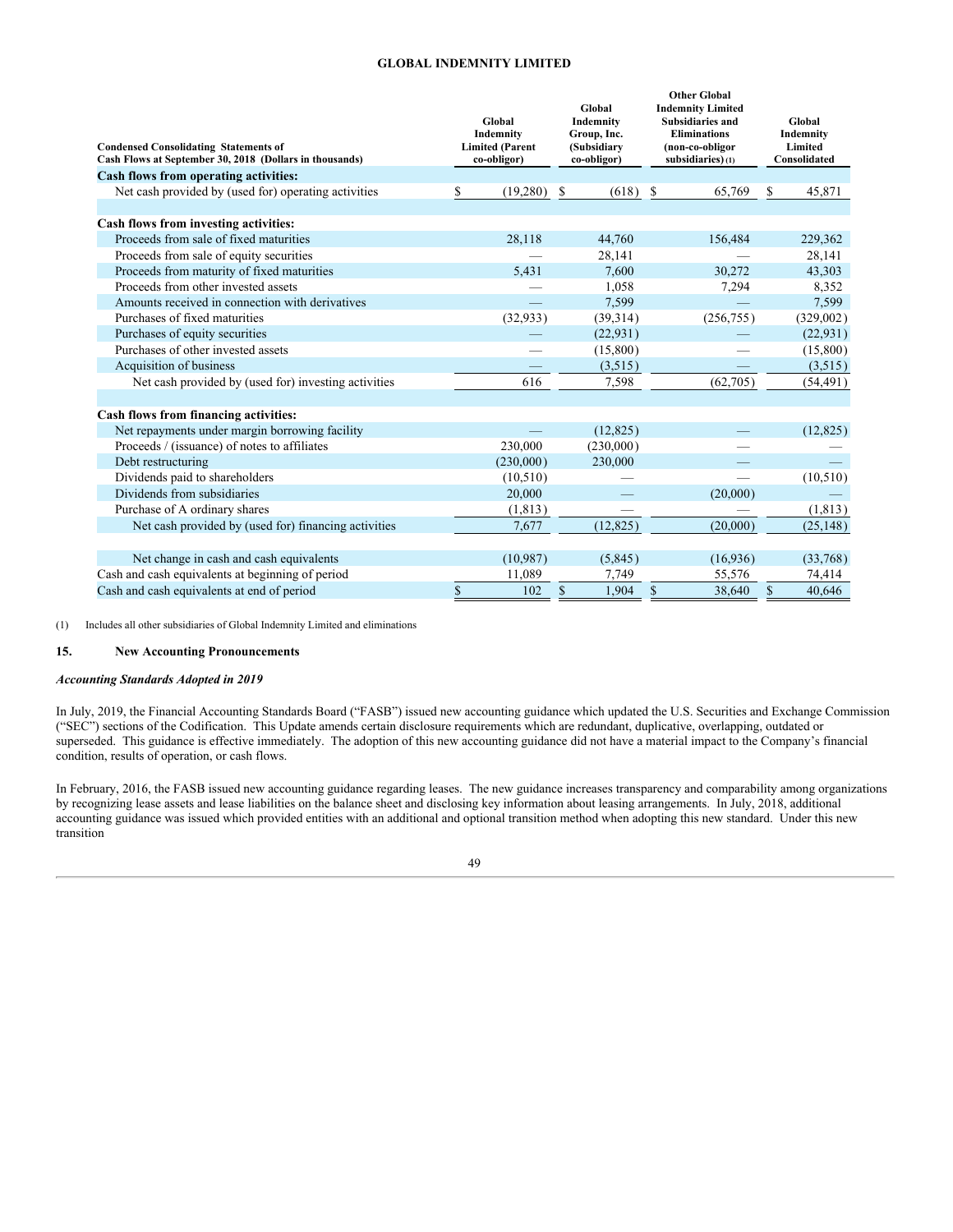method, an entity initially applies the new leases standard at the adoption date and recognizes a cumulative effect adjustment to the opening balance sheet of retained earnings. The lease guidance is effective for public business entities for fiscal years beginning after December 15, 2018, including interim periods within those fiscal years. The Company adopted this new accounting guidance on January 1, 2019 using the optional transition method. The Company elected the package of practical expedients permitted under the transition guidance within the new standard. In addition, the Company elected the hindsight practical

expedient to determine the lease term for existing leases. Upon adoption, the Company recognized right-of-use lease assets and lease liabilities of \$25.3 million and \$25.4 million, respectively, and recorded a cumulative effect adjustment, net of tax, of less than \$0.1 million to retained earnings.

In March, 2017, the FASB issued new accounting guidance which amended the amortization period for certain purchased callable debt securities held at a premium. Prior to adoption, entities generally amortized the premium as an adjustment of yield over the contractual life of the instruments. Under the new guidance, the amortization period was shortened to the earliest call date. This guidance is effective for public business entities for fiscal years, and interim periods within those fiscal years, beginning after December 15, 2018. The Company adopted this guidance on January 1, 2019. The adoption of this new accounting guidance did not have a material impact on its financial condition, results of operations, and cash flows.

In April, 2019, the FASB issued new accounting guidance that affected a wide variety of topics in the Codification. The amendments in this update represent changes to clarify certain aspects in the Codification as it relates to Topic 326, Financial Instruments, Topic 815, Derivatives and Hedging, and Topic 825, Financial Instruments. The amendments in this update are

meant to make the Codification easier to understand and easier to apply by eliminating inconsistencies and providing clarification. Some of the amendments in this guidance are effective immediately with the remainder effective for fiscal years beginning after December 31, 2019, including interim periods within those fiscal years. The adoption of this new accounting guidance did not have a material impact to the Company's financial condition, results of operation, or cash flows.

#### *Recently Issued Accounting Guidance Not Yet Adopted*

In May, 2019, the FASB issued new accounting guidance which provides optional targeted transition relief related to the measurement of credit losses on financial instruments. Under the new guidance, companies will have the option to irrevocably elect the fair value option for certain financial assets previously measured at amortized cost basis. Election of the fair value option would be applied on an instrument by instrument basis for eligible instruments. This guidance is effective for public business entities for fiscal years beginning after December 15, 2019, including interim periods within those fiscal years. The Company does not expect the new guidance to have a material impact on its financial condition, results of operation, or cash flows.

Please see Note 22 of the notes to the consolidated financial statements in Item 8 Part II of the Company's 2018 Annual Report on Form 10-K for more information on accounting pronouncements issued but not yet adopted.

### **16. Subsequent Events**

In October, 2019, the Company entered into a \$10 million commitment to purchase an alternative investment vehicle which is comprised of mortgage loans and other real-estate related investments.

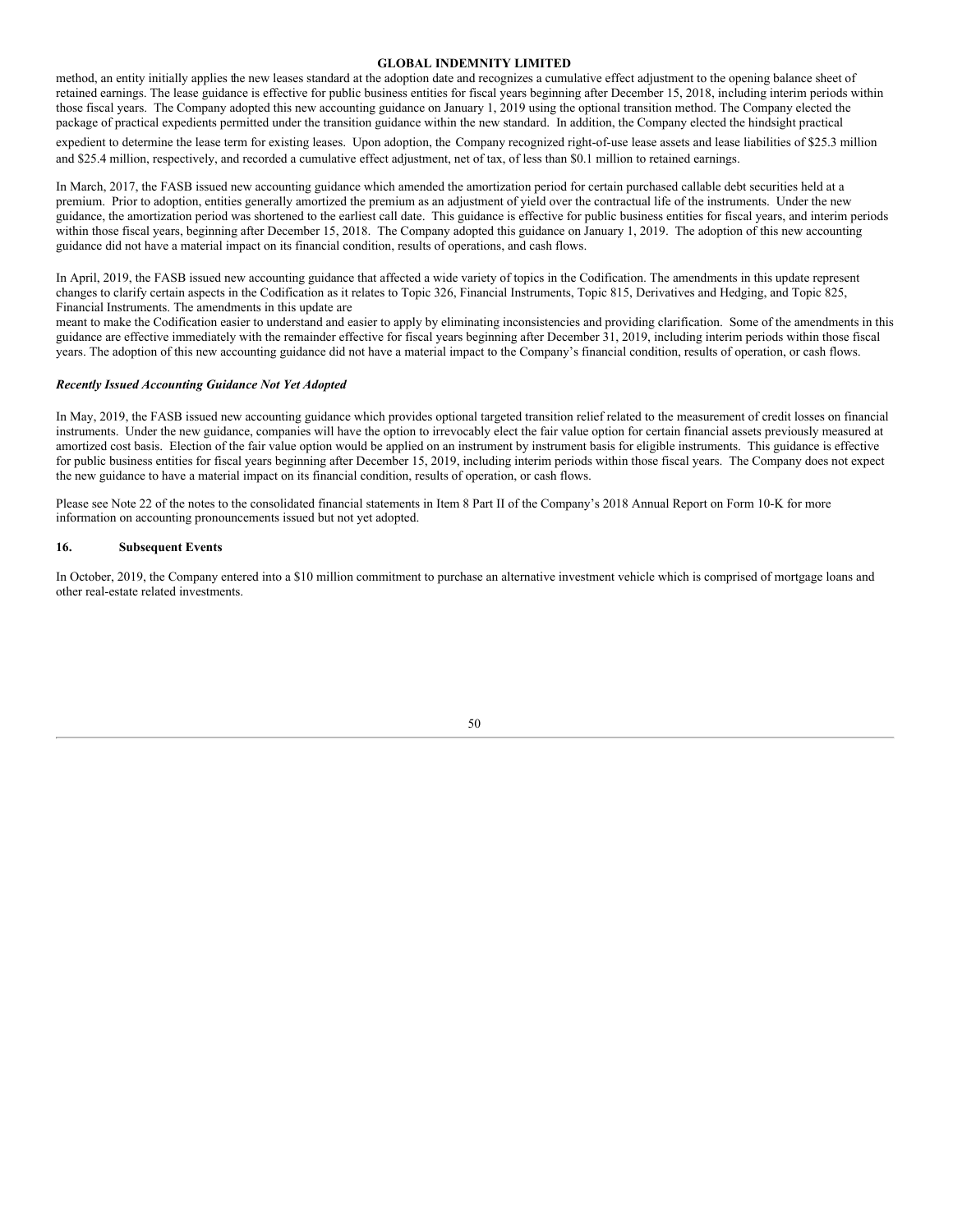# **Item 2. MANAGEMENT'S DISCUSSION AND ANALYSIS OF FINANCIAL CONDITION AND RESULTS OF OPERATIONS**

The following discussion and analysis of the Company's financial condition and results of operations should be read in conjunction with the consolidated financial statements and accompanying notes of Global Indemnity included elsewhere in this report. Some of the information contained in this discussion and analysis or set forth elsewhere in this report, including information with respect to the Company's plans and strategy, constitutes forward-looking statements that involve risks and uncertainties. Please see "Cautionary Note Regarding Forward-Looking Statements" at the end of this Item 2 for a discussion of important factors that could cause actual results to differ materially from the results described in or implied by the forward-looking statements contained herein. For more information regarding the Company's business and operations, please see the Company's Annual Report on Form 10-K for the year ended December 31, 2018.

#### **Recent Developments**

During the first nine months of 2019, the Board of Directors approved a dividend payment of \$0.25 per ordinary share to all shareholders of record on the close of business on March 22, 2019, June 21, 2019, and September 26, 2019. Dividends paid were \$7.1 million during the nine months ended September 30, 2019. In addition, dividends of \$3.5 million were declared in September, 2019 but not paid until October 2, 2019.

During the 1st quarter of 2019, the Company re-evaluated its Personal Lines segment and determined that Personal Lines should be bifurcated into two reportable segments: Specialty Property and Farm, Ranch, & Stable. In addition, the Company has changed the name of its Commercial Lines segment to Commercial Specialty to better align with its key product offerings. Please see Note 13 of the notes to the consolidated financial statements in Item 1 of Part I of this report for additional information regarding these segment changes.

Global Indemnity Reinsurance signed a new casualty treaty which contributed \$8.3 million and \$20.1 million of gross premiums written during the quarter and nine months ended September 30, 2019, respectively.

#### **Overview**

The Company's Commercial Specialty segment sells its property and casualty insurance products through a group of approximately 125 professional general agencies that have limited quoting and binding authority, as well as a number of wholesale insurance brokers who in turn sell the Company's insurance products to insureds through retail insurance brokers. Commercial Specialty operates predominantly in the excess and surplus lines marketplace. The Company manages its Commercial Specialty segment via product classifications. These product classifications are: 1) Penn-America, which includes property and general liability products for small commercial businesses sold through a select network of wholesale general agents with specific binding authority; 2) United National, which includes property, general liability, and professional lines products sold through program administrators with specific binding authority; 3) Diamond State, which includes property, casualty, and professional lines products sold through wholesale brokers and program administrators with specific binding authority; and 4) Vacant Express, which primarily insures dwellings which are currently vacant, undergoing renovation, or are under construction and is sold through aggregators, brokers, and retail agents.

The Company's Specialty Property segment, via American Reliable, offers specialty personal lines property and casualty insurance products through a group of approximately 95 agents, primarily comprised of wholesale general agents, with specific binding authority in the admitted marketplace.

The Company's Farm, Ranch, & Stable segment, via American Reliable, provides specialized property and casualty coverage including Commercial Farm Auto and Excess/Umbrella Coverage for the agriculture industry as well as specialized insurance products for the equine mortality and major medical industry on an admitted basis. These insurance products are sold through a group of approximately 205 agents, primarily comprised of wholesalers and retail agents, with a selected number having specific binding authority.

The Company's Reinsurance Operations, consisting solely of the operations of Global Indemnity Reinsurance, currently provides reinsurance solutions through brokers and on a direct basis. Global Indemnity Reinsurance is a Bermuda based treaty reinsurer for specialty property and casualty insurance and reinsurance companies. Global Indemnity Reinsurance conducts business in Bermuda and is focused on using its capital capacity to write catastrophe-oriented placements and other niche or specialty-focused treaties meeting the Company's risk tolerance and return thresholds.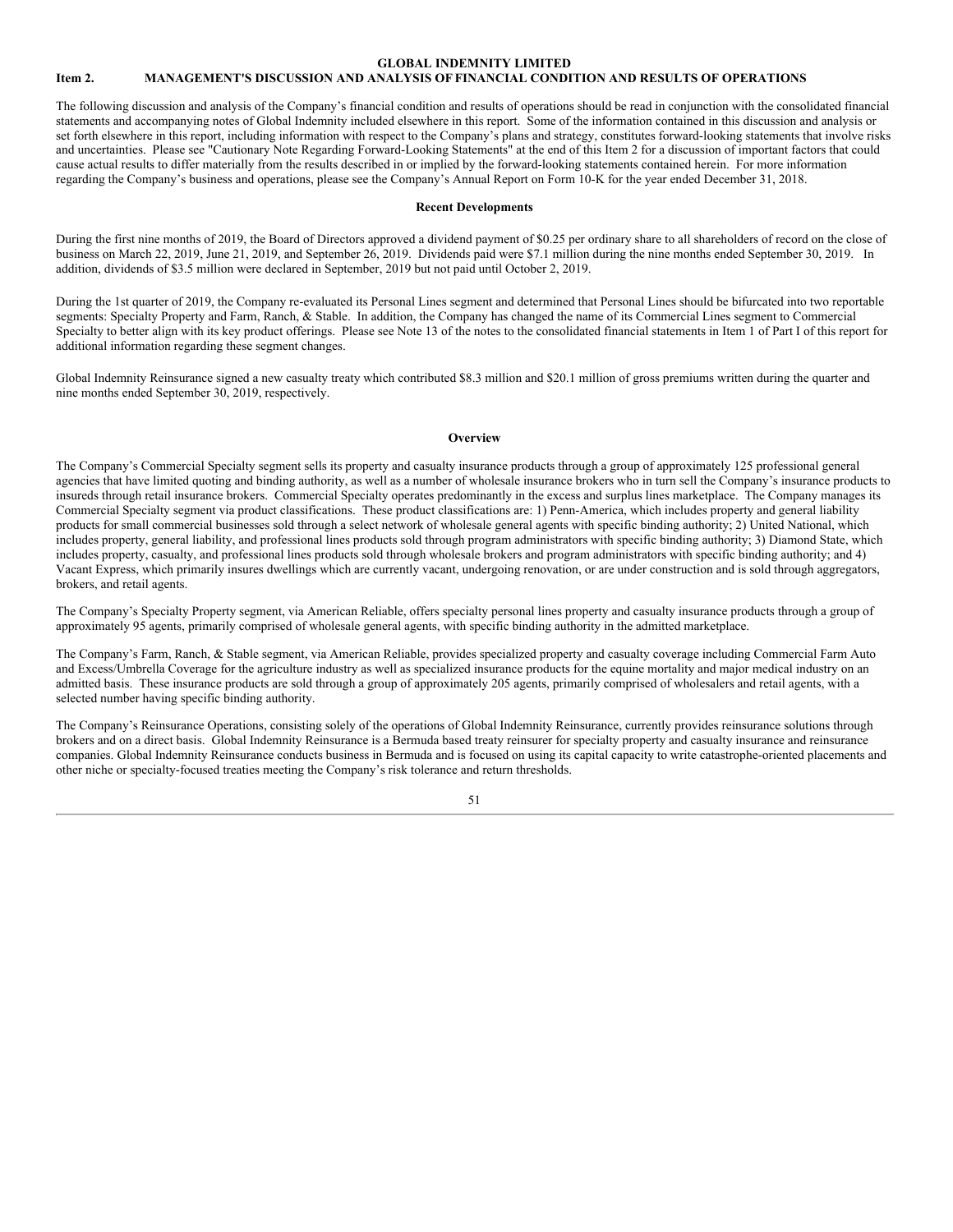The Company derives its revenues primarily from premiums paid on insurance policies that it writes and from income generated by its investment portfolio, net of fees paid for investment management services. The amount of insurance premiums that the Company receives is a function of the amount and type of policies it writes, as well as prevailing market prices.

The Company's expenses include losses and loss adjustment expenses, acquisition costs and other underwriting expenses, corporate and other operating expenses, interest, investment expenses, and income taxes. Losses and loss adjustment expenses are estimated by management and reflect the Company's best estimate of ultimate losses and costs arising during the reporting period and revisions of prior period estimates. The Company records its best estimate of losses and loss adjustment expenses considering both internal and external actuarial analyses of the estimated losses the Company expects to incur on the insurance policies it writes. The ultimate losses and loss adjustment expenses will depend on the actual costs to resolve claims. Acquisition costs consist principally of commissions and premium taxes that are typically a percentage of the premiums on the insurance policies the Company writes, net of ceding commissions earned from reinsurers. Other underwriting expenses consist primarily of personnel expenses and general operating expenses related to underwriting activities. Corporate and other operating expenses are comprised primarily of outside legal fees, other professional and accounting fees, directors' fees, management fees & advisory fees, and salaries and benefits for company personnel whose services relate to the support of corporate activities. Interest expense is primarily comprised of amounts due on outstanding debt.

#### **Critical Accounting Estimates and Policies**

The Company's consolidated financial statements are prepared in conformity with GAAP, which require it to make estimates and assumptions that affect the reported amounts of assets and liabilities at the date of the financial statements and the reported amounts of revenues and expenses during the reporting periods. Actual results could differ from those estimates and assumptions.

The most critical accounting policies involve significant estimates and include those used in determining the liability for unpaid losses and loss adjustment expenses, recoverability of reinsurance receivables, investments, fair value measurements, goodwill and intangible assets, deferred acquisition costs, and taxation. For a detailed discussion on each of these policies, please see the Company's Annual Report on Form 10-K for the year ended December 31, 2018. There have been no significant changes to any of these policies or underlying methodologies during the current year except for the following:

Effective January 1, 2019, the Company adopted new accounting guidance related to leases. In conjunction with implementing this new guidance, the following accounting policy related to leases was established.

#### **Leases**

The Company determines if an arrangement is a lease at inception. Leases with a term of 12 months or less are not recorded on the consolidated balance sheets. Lease right-of-use assets ("ROU") are included in other assets on the consolidated balance sheets and lease liabilities are included in other liabilities on the consolidated balance sheets.

Lease ROU assets and lease liabilities are recognized based on the present value of the future minimum lease payments over the lease term at the commencement date. The Company's leases do not provide an implicit rate; therefore, the Company uses its incremental borrowing rate at the commencement date in determining the present value of future payments. The ROU asset is calculated using the initial lease liability amount, plus any lease payments made at or before the commencement date, minus any lease incentives received, plus any initial direct costs incurred. Lease expense for minimum lease payments is recognized on a straight-line basis over the lease term.

The Company's lease agreements may contain both lease and non-lease components which are accounted separately. The Company elected the practical expedient on not separating lease components from non-lease components for its equipment leases.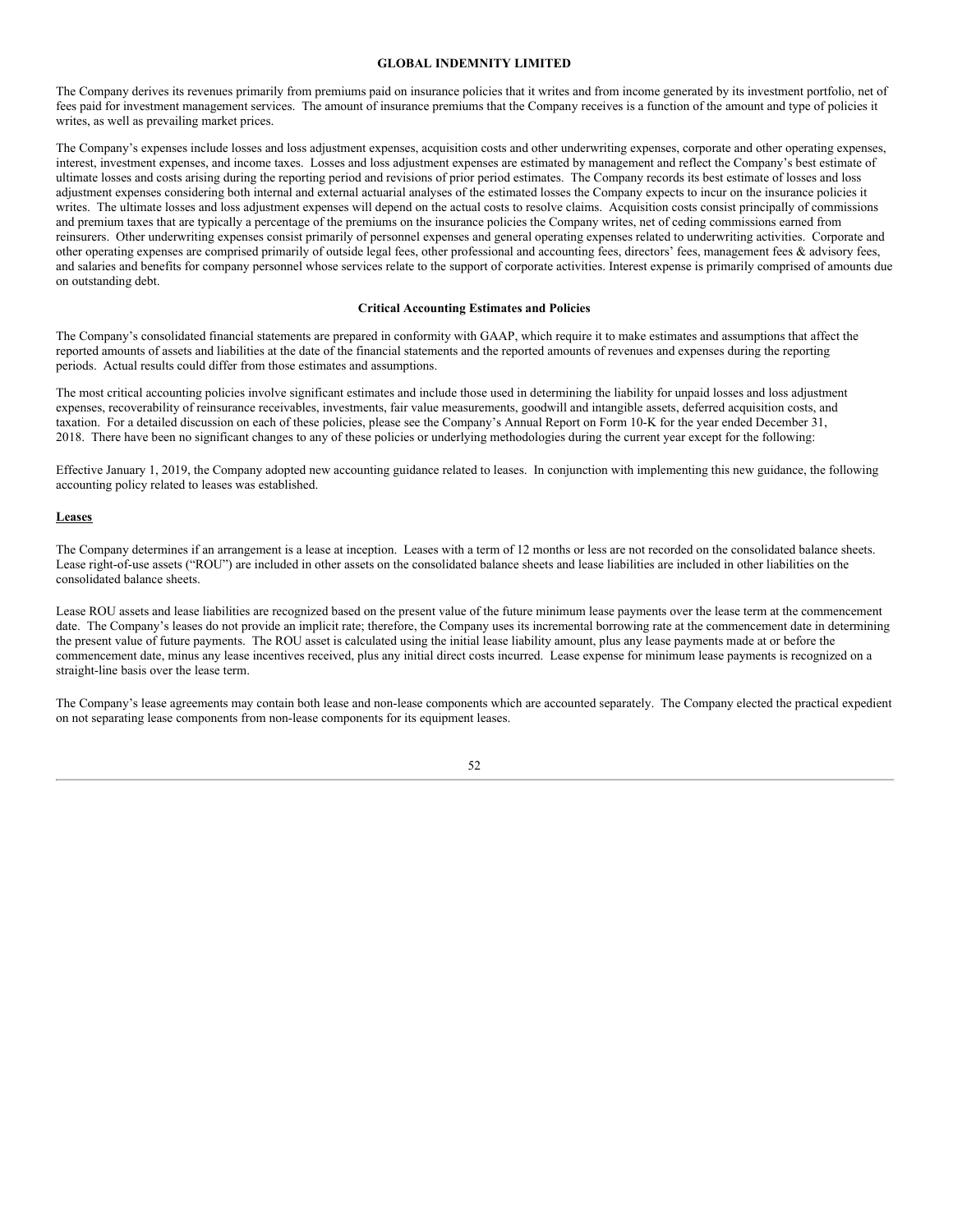#### **Results of Operations**

The following table summarizes the Company's results for the quarters and nine months ended September 30, 2019 and 2018:

|                                                   |    | <b>Ouarters Ended</b><br>September 30, |   |          | $\frac{0}{0}$ |               | <b>Nine Months Ended</b><br>September 30, | $\frac{0}{0}$ |           |            |
|---------------------------------------------------|----|----------------------------------------|---|----------|---------------|---------------|-------------------------------------------|---------------|-----------|------------|
| (Dollars in thousands)                            |    | 2019                                   |   | 2018     | Change        |               | 2019                                      |               | 2018      | Change     |
| Gross premiums written                            |    | 157,177                                | S | 135,606  | 15.9%         | S             | 478,699                                   | \$            | 418,670   | 14.3%      |
| Net premiums written                              |    | 138,836                                | S | 116,233  | 19.4%         | S             | 421,321                                   | S             | 360,557   | 16.9%      |
| Net premiums earned                               | S. | 133,312                                | S | 120,528  | $10.6\%$      | -S            | 383,602                                   | \$.           | 342,447   | 12.0%      |
| Other income                                      |    | 264                                    |   | 411      | $(35.8\%)$    |               | 1.274                                     |               | 1.289     | $(1.2\%)$  |
| Total revenues                                    |    | 133,576                                |   | 120,939  | 10.4%         |               | 384,876                                   |               | 343,736   | 12.0%      |
| Losses and expenses:                              |    |                                        |   |          |               |               |                                           |               |           |            |
| Net losses and loss adjustment expenses           |    | 73,583                                 |   | 80,493   | $(8.6\%)$     |               | 201,979                                   |               | 195,426   | 3.4%       |
| Acquisition costs and other underwriting expenses |    | 53,366                                 |   | 48,680   | $9.6\%$       |               | 153,643                                   |               | 141,196   | 8.8%       |
| Underwriting income (loss)                        |    | 6,627                                  |   | (8,234)  | $(180.5\%)$   |               | 29,254                                    |               | 7,114     | 311.2%     |
| Net investment income                             |    | 11,348                                 |   | 11,750   | $(3.4\%)$     |               | 32,393                                    |               | 34,108    | $(5.0\%)$  |
| Net realized investment gains (losses)            |    | (2,690)                                |   | 5,319    | $(150.6\%)$   |               | 11,290                                    |               | 7,833     | 44.1%      |
| Corporate and other operating expenses            |    | (3,858)                                |   | (3, 475) | $11.0\%$      |               | (11,702)                                  |               | (23, 653) | $(50.5\%)$ |
| Interest expense                                  |    | (5,023)                                |   | (4,924)  | $2.0\%$       |               | (15,088)                                  |               | (14, 725) | 2.5%       |
| Income before income taxes                        |    | 6.404                                  |   | 436      | NM            |               | 46,147                                    |               | 10.677    | 332.2%     |
| Income tax expense (benefit)                      |    | (317)                                  |   | (3,292)  | 90.4%         |               | 5,163                                     |               | (5,944)   | 186.9%     |
| Net income                                        |    | 6,721                                  | S | 3,728    | 80.3%         | <sup>\$</sup> | 40,984                                    | \$            | 16,621    | 146.6%     |
| <b>Underwriting Ratios:</b>                       |    |                                        |   |          |               |               |                                           |               |           |            |
| Loss ratio $(1)$ :                                |    | 55.2%                                  |   | 66.8%    |               |               | 52.7%                                     |               | 57.1%     |            |
| Expense ratio $(2)$                               |    | 40.0%                                  |   | 40.4%    |               |               | 40.1%                                     |               | 41.2%     |            |
| Combined ratio (3)                                |    | 95.2%                                  |   | 107.2%   |               |               | 92.8%                                     |               | 98.3%     |            |
|                                                   |    |                                        |   |          |               |               |                                           |               |           |            |

#### NM – not meaningful

(1) The loss ratio is a GAAP financial measure that is generally viewed in the insurance industry as an indicator of underwriting profitability and is calculated by dividing net losses and loss adjustment expenses by net premiums earned.

(2) The expense ratio is a GAAP financial measure that is calculated by dividing the sum of acquisition costs and other underwriting expenses by net premiums earned.<br>
(3) The combined ratio is a GAAP financial measure and

The combined ratio is a GAAP financial measure and is the sum of the Company's loss and expense ratios.

During the 1st quarter of 2019, the Company re-evaluated its Personal Lines segment and determined that Personal Lines should be bifurcated into two reportable segments: Specialty Property and Farm, Ranch, & Stable. This is the result of changing how Specialty Property and Farm, Ranch, & Stable are managed and reported. Specialty Property is managed out of the Company's Scottsdale, Arizona office; whereas, Farm, Ranch, & Stable is managed out of the Company's Omaha, Nebraska office. In the past, Farm, Ranch, & Stable reported to the Scottsdale, Arizona office and now it reports directly to the Company's main headquarters in Bala Cynwyd, Pennsylvania. Results for Specialty Property and Farm, Ranch, & Stable are separately measured, resources are separately allocated to each of these lines, and employees in each line are now being rewarded based on each line's separate results. Accordingly, the Company now reports Specialty Property and Farm, Ranch, & Stable as two separate reportable segments. In addition, the Company has changed the name of its Commercial Lines segment to Commercial Specialty to better align with its key product offerings. The segment results for the quarter and nine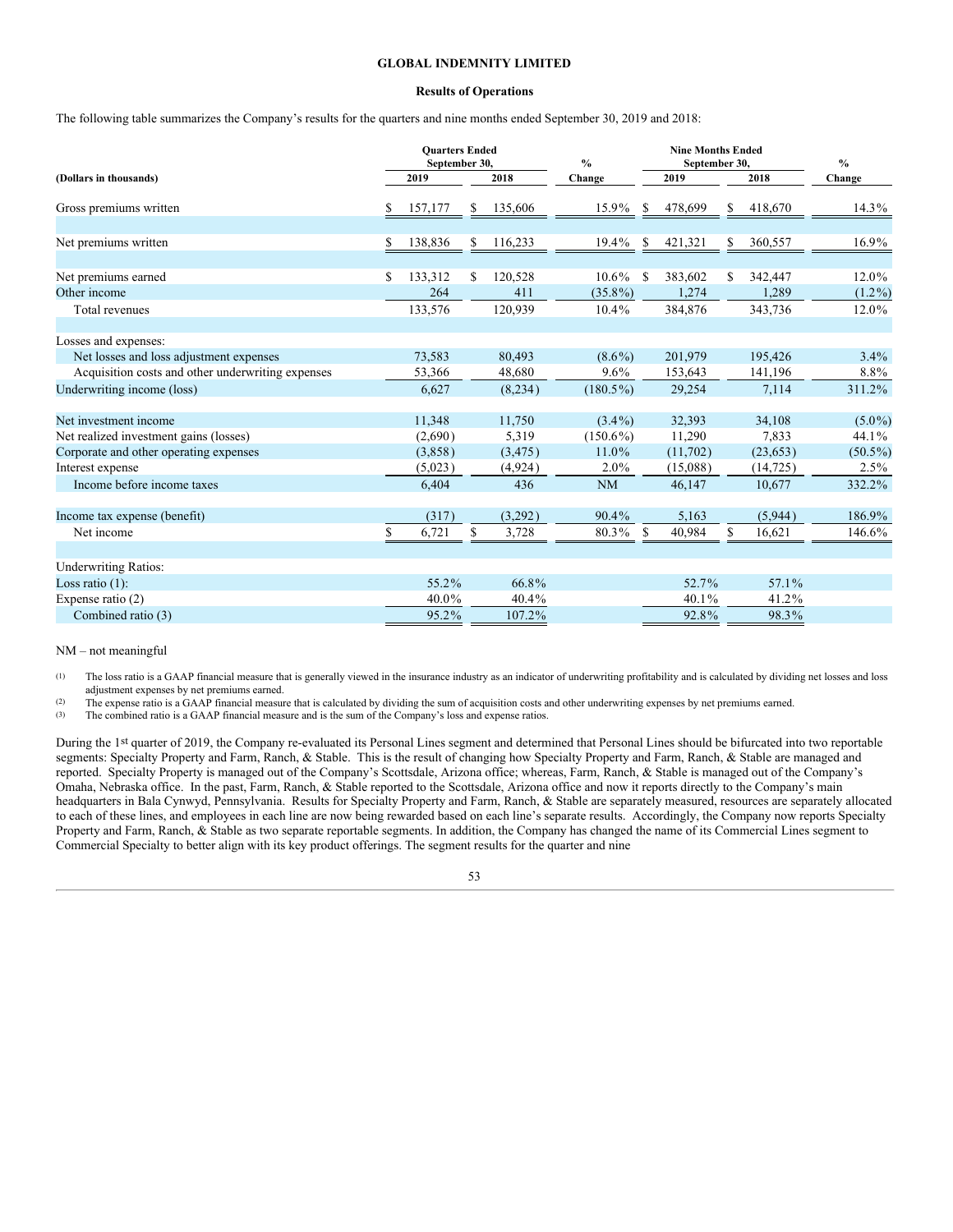months ended September 30, 2018 have been revised to reflect these changes. Please see Note 13 of the notes to the consolidated financial statements in Item 1 of Part I of this report for additional information regarding segments.

#### *Premiums*

The following table summarizes the change in premium volume by business segment:

|                              |               | <b>Ouarters Ended</b><br>September 30, |               |         |             |               |         |               |         |             |
|------------------------------|---------------|----------------------------------------|---------------|---------|-------------|---------------|---------|---------------|---------|-------------|
| (Dollars in thousands)       |               | 2019                                   |               | 2018    | % Change    |               | 2019    |               | 2018    | % Change    |
| Gross premiums written (1)   |               |                                        |               |         |             |               |         |               |         |             |
| Commercial Specialty (4)     | S             | 73,175                                 | S             | 63,177  | 15.8%       | <sup>\$</sup> | 214,467 | S             | 186,923 | 14.7%       |
| Specialty Property (3) (4)   |               | 42.611                                 |               | 43.912  | $(3.0\%)$   |               | 128,771 |               | 132,286 | $(2.7\%)$   |
| Farm, Ranch, & Stable (4)    |               | 21,410                                 |               | 19,160  | 11.7%       |               | 65,872  |               | 59,496  | 10.7%       |
| Reinsurance (5)              |               | 19.981                                 |               | 9,357   | 113.5%      |               | 69,589  |               | 39,965  | 74.1%       |
| Total gross premiums written | \$            | 157,177                                | S             | 135,606 | 15.9%       | <sup>\$</sup> | 478,699 | S             | 418,670 | 14.3%       |
| Ceded premiums written       |               |                                        |               |         |             |               |         |               |         |             |
| Commercial Specialty (4)     | $\mathbb{S}$  | 10.250                                 | $\mathbb{S}$  | 7.016   | $46.1\%$    | <sup>\$</sup> | 29,265  | $\mathbb{S}$  | 21.106  | 38.7%       |
| Specialty Property (4)       |               | 4,983                                  |               | 11,889  | $(58.1\%)$  |               | 18,103  |               | 30,744  | $(41.1\%)$  |
| Farm, Ranch, & Stable (4)    |               | 3,116                                  |               | 464     | 571.6%      |               | 10,011  |               | 6,257   | 60.0%       |
| Reinsurance (5)              |               | (8)                                    |               | 4       | $(300.0\%)$ |               | (1)     |               | 6       | $(116.7\%)$ |
| Total ceded premiums written | \$            | 18,341                                 | $\mathbb{S}$  | 19,373  | $(5.3\%)$   | <sup>\$</sup> | 57,378  | $\mathbb{S}$  | 58,113  | $(1.3\%)$   |
| Net premiums written (2)     |               |                                        |               |         |             |               |         |               |         |             |
| Commercial Specialty (4)     | S.            | 62,925                                 | \$            | 56,161  | $12.0\%$    | <sup>\$</sup> | 185,202 | S             | 165,817 | 11.7%       |
| Specialty Property (4)       |               | 37.628                                 |               | 32,023  | 17.5%       |               | 110.668 |               | 101.542 | $9.0\%$     |
| Farm, Ranch, & Stable (4)    |               | 18,294                                 |               | 18,696  | $(2.2\%)$   |               | 55,861  |               | 53,239  | 4.9%        |
| Reinsurance (5)              |               | 19,989                                 |               | 9,353   | 113.7%      |               | 69,590  |               | 39,959  | 74.2%       |
| Total net premiums written   |               | 138,836                                | S.            | 116,233 | 19.4%       | \$            | 421,321 | S             | 360,557 | 16.9%       |
| Net premiums earned          |               |                                        |               |         |             |               |         |               |         |             |
| Commercial Specialty (4)     | $\mathcal{S}$ | 60.869                                 | $\mathcal{S}$ | 56,352  | $8.0\%$     | <sup>\$</sup> | 173,215 | <sup>\$</sup> | 155,966 | 11.1%       |
| Specialty Property (4)       |               | 34,554                                 |               | 31,581  | $9.4\%$     |               | 104,740 |               | 98,977  | 5.8%        |
| Farm, Ranch, & Stable (4)    |               | 18,377                                 |               | 19,260  | $(4.6\%)$   |               | 52,849  |               | 52,356  | $0.9\%$     |
| Reinsurance (5)              |               | 19,512                                 |               | 13,335  | 46.3%       |               | 52,798  |               | 35,148  | 50.2%       |
| Total net premiums earned    | \$            | 133,312                                | $\mathbb{S}$  | 120,528 | 10.6%       | $\mathcal{S}$ | 383,602 | $\mathbf S$   | 342,447 | 12.0%       |

(1) Gross premiums written represent the amount received or to be received for insurance policies written without reduction for reinsurance costs, ceded premiums, or other deductions.

(2) Net premiums written equal gross premiums written less ceded premiums written.

(3) Includes business written by American Reliable that was ceded to insurance companies owned by Assurant under a 100% quota share reinsurance agreement of (\$23) and (\$3) during the quarters ended September 30, 2019 and 2018, respectively, and (\$200) and (\$1,859) during the nine months ended September 30, 2019 and 2018.

(4) Includes business ceded to the Company's Reinsurance Operations under a quota share agreement. This quota share agreement was cancelled effective January 1, 2018.<br>
External business only, excluding business assumed fro

External business only, excluding business assumed from affiliates.

Gross premiums written increased by 15.9% and 14.3% for the quarter and nine months ended September 30, 2019, respectively, as compared to same period in 2018. Gross premiums written include business written by American Reliable that was ceded to insurance entities owned by Assurant under a 100% quota share reinsurance agreement in the amount of less than \$0.1 million for both the quarters ended September 30, 2019 and 2018 and \$0.2 million and \$1.9 million for the nine months ended September 30, 2019 and 2018. Excluding the business that is ceded 100% to insurance entities owned by Assurant, gross premiums written increased by 15.9% and 13.9% for the quarter and nine months ended September 30, 2019 as compared to same period in 2018. The increase is mainly due to several new programs within Commercial Specialty, rate increases within Specialty Property and Farm, Ranch, & Stable, new agents appointments within Farm, Ranch, & Stable, and growth in the Reinsurance Operation's property catastrophe book primarily driven by rate increases as well as a new casualty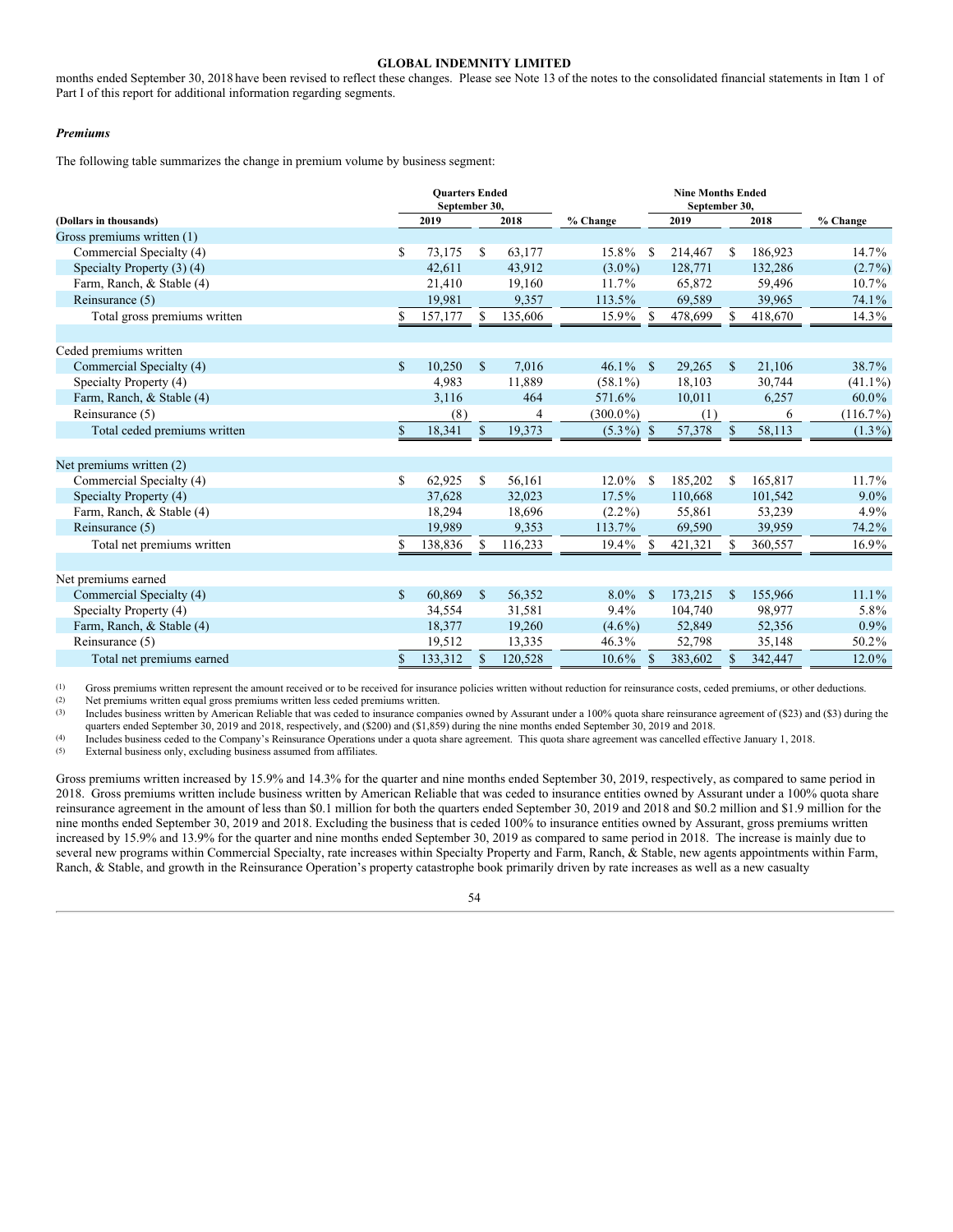treaty. This new casualty treaty contributed \$8.3 million and \$20.1 million in gross premiums written during the quarter and nine months ended September 30, 2019, respectively. This growth in premiums was partially offset by a continued reduction of catastrophe exposed business within both Commercial Specialty and Specialty Property.

### *Net Retention*

The ratio of net premiums written to gross premiums written is referred to as the Company's net premium retention. The Company's net premium retention is summarized by segments as follows:

|                        | <b>Ouarters Ended</b><br>September 30. |        | Point                    | Point  |        |        |
|------------------------|----------------------------------------|--------|--------------------------|--------|--------|--------|
| (Dollars in thousands) | 2019                                   | 2018   | Change                   | 2019   | 2018   | Change |
| Commercial Specialty   | 86.0%                                  | 88.9%  | (2.9)                    | 86.4%  | 88.7%  | (2.3)  |
| Specialty Property (1) | 88.3%                                  | 72.9%  | 15.4                     | 85.8%  | 75.7%  | 10.1   |
| Farm, Ranch, & Stable  | 85.4%                                  | 97.6%  | (12.2)                   | 84.8%  | 89.5%  | (4.7)  |
| Reinsurance            | $100.0\%$                              | 100.0% | $\overline{\phantom{a}}$ | 100.0% | 100.0% |        |
| Total $(1)$            | 88.3%                                  | 85.7%  | 2.6                      | 88.0%  | 85.7%  | 2.3    |

**(1)** Excludes business written by American Reliable that was ceded to insurance companies owned by Assurant under a 100% quota share reinsurance agreement of (\$23) and (\$3) during the quarters ended September 30, 2019 and 2018, respectively, and (\$200) and (\$1,859) during the nine months ended September 30, 2019 and 2018, respectively.

The net premium retention for the quarter and nine months ended September 30, 2019 increased by 2.6 points and 2.3 points, respectively, as compared to the same period in 2018. This increase in retention is primarily driven by growth of casualty premiums and reinsurance premiums. It is also being driven by the downsizing of catastrophe exposed business with Specialty Property.

#### *Net Premiums Earned*

Net premiums earned within the Commercial Specialty segment increased by 8.0% and 11.1% for the quarter and nine months ended September 30, 2019, respectively, as compared to the same period in 2018. The increase in net premiums earned was primarily due to a growth in premiums written as a result of several new programs. Property net premiums earned were \$28.1 million and \$31.0 million for the quarters ended September 30, 2019 and 2018, respectively, and \$82.1 million and \$81.3 million for the nine months ended September 30, 2019 and 2018, respectively. Casualty net premiums earned were \$32.8 million and \$25.4 million for the quarters ended September 30, 2019 and 2018, respectively, and \$91.1 million and \$74.7 million for the nine months ended September 30, 2019 and 2018, respectively.

Net premiums earned within the Specialty Property segment increased by 9.4% and 5.8% for the quarter and nine months ended September 30, 2019, respectively, as compared to the same period in 2018 primarily due to an increase in net premiums written. Property net premiums earned were \$31.9 million and \$28.9 million for the quarters ended September 30, 2019 and 2018, respectively, and \$96.7 million and \$90.7 million for the nine months ended September 30, 2019 and 2018, respectively. Casualty net premiums earned were \$2.6 million and \$2.7 million for the quarters ended September 30, 2019 and 2018, respectively, and \$8.1 million and \$8.3 million for the nine months ended September 30, 2019 and 2018, respectively.

Net premiums earned within the Farm, Ranch, & Stable segment increased by 0.9% for the nine months ended September 30, 2019 as compared to the same period in 2018 primarily due to a growth of the business as a result of adding new agents. Net premiums earned within the Farm, Ranch, & Stable segment decreased by 4.6% as compared to the same period in 2018 primarily due to purchasing more reinsurance to lower loss volatility. Property net premiums earned were \$13.1 million and \$14.6 million for the quarters ended September 30, 2019 and 2018, respectively, and \$37.7 million for each of the nine months ended September 30, 2019 and 2018. Casualty net premiums earned were \$5.3 million and \$4.7 million for the quarters ended September 30, 2019 and 2018, respectively, and \$15.2 million and \$14.7 million for the nine months ended September 30, 2019 and 2018.

Net premiums earned within the Reinsurance Operations segment increased by 46.3% and 50.2% for the quarter and nine months ended September 30, 2019 as compared to the same period in 2018 primarily due to growth in gross premiums written within the property catastrophe line of business as well as the new casualty treaty entered into during 2019. Property net premiums earned were \$13.8 million and \$11.7 million for the quarters ended September 30, 2019 and 2018, respectively,

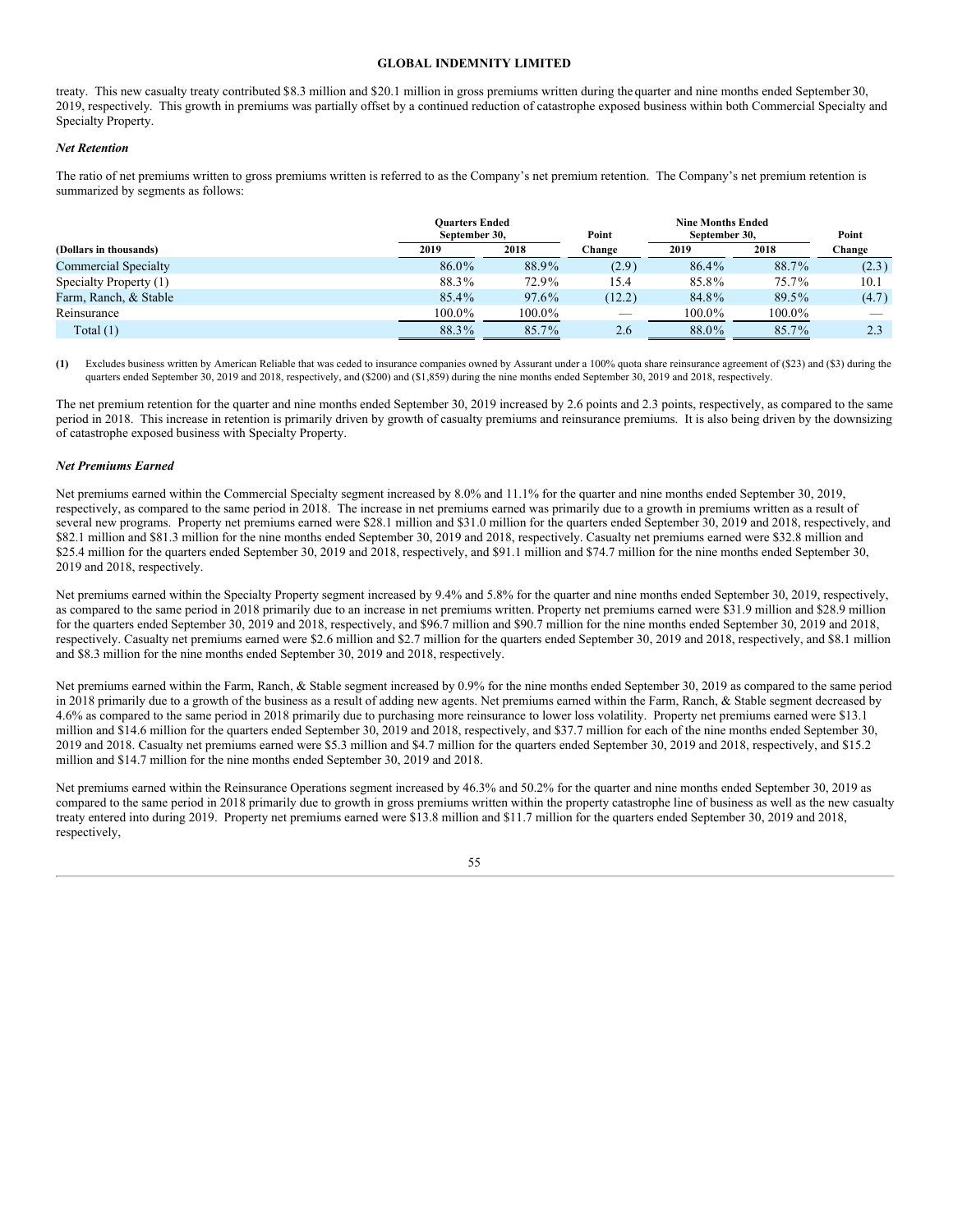and \$40.6 million and \$30.7 million for the nine months ended September 30, 2019and 2018, respectively. Casualty net premiums earned were \$5.7 million and \$1.7 million for the quarters ended September 30, 2019 and 2018, and \$12.2 million and \$4.4 million for the nine months ended September 30, 2019 and 2018.

#### *Reserves*

Management's best estimate at September 30, 2019 was recorded as the loss reserve. Management's best estimate is as of a particular point in time and is based upon known facts, the Company's actuarial analyses, current law, and the Company's judgment. This resulted in carried gross and net reserves of \$633.3 million and \$554.4 million, respectively, as of September 30, 2019. A breakout of the Company's gross and net reserves, as of September 30, 2019, is as follows:

|                           | <b>Gross Reserves</b> |         |  |         |  |         |  |  |  |  |  |  |  |
|---------------------------|-----------------------|---------|--|---------|--|---------|--|--|--|--|--|--|--|
| (Dollars in thousands)    |                       | Case    |  | IBNR(1) |  | Total   |  |  |  |  |  |  |  |
| Commercial Specialty      | S                     | 106.910 |  | 285,938 |  | 392,848 |  |  |  |  |  |  |  |
| <b>Specialty Property</b> |                       | 20,773  |  | 33.921  |  | 54,694  |  |  |  |  |  |  |  |
| Farm, Ranch, & Stable     |                       | 16.944  |  | 33,835  |  | 50,779  |  |  |  |  |  |  |  |
| Reinsurance Operations    |                       | 51.368  |  | 83.598  |  | 134,966 |  |  |  |  |  |  |  |
| Total                     | S                     | 195,995 |  | 437.292 |  | 633.287 |  |  |  |  |  |  |  |

|                        | Net Reserves (2) |         |  |         |  |         |  |  |  |  |  |
|------------------------|------------------|---------|--|---------|--|---------|--|--|--|--|--|
| (Dollars in thousands) |                  | Case    |  | IBNR(1) |  | Total   |  |  |  |  |  |
| Commercial Specialty   | \$               | 85.930  |  | 248,059 |  | 333,989 |  |  |  |  |  |
| Specialty Property     |                  | 14.331  |  | 29.269  |  | 43,600  |  |  |  |  |  |
| Farm, Ranch, & Stable  |                  | 13.847  |  | 28,275  |  | 42,122  |  |  |  |  |  |
| Reinsurance Operations |                  | 51.368  |  | 83,364  |  | 134.732 |  |  |  |  |  |
| Total                  | S                | 165,476 |  | 388,967 |  | 554,443 |  |  |  |  |  |

(1) Losses incurred but not reported, including the expected future emergence of case reserves.<br>
(2) Does not include reinsurance receivable on paid losses

Each reserve category has an implicit frequency and severity for each accident year as a result of the various assumptions made. If the actual levels of loss frequency and severity are higher or lower than expected, the ultimate losses will be different than management's best estimate. For most of its reserve categories, the Company believes that frequency can be predicted with greater accuracy than severity. Therefore, the Company believes management's best estimate is more likely influenced by changes in severity than frequency. The following table, which the Company believes reflects a reasonable range of variability around its best estimate based on historical loss experience and management's judgment, reflects the impact of changes (which could be favorable or unfavorable) in frequency and severity on the Company's current accident year net loss estimate of \$225.0 million for claims occurring during the nine months ended September 30, 2019:

|                         |        | <b>Severity Change</b> |           |   |           |              |          |    |        |  |        |  |  |
|-------------------------|--------|------------------------|-----------|---|-----------|--------------|----------|----|--------|--|--------|--|--|
| (Dollars in thousands)  |        |                        | $-10%$    |   | $-5%$     |              | $0\%$    |    | 5%     |  | 10%    |  |  |
| <b>Frequency Change</b> | $-5%$  | D.                     | (32,625)  | D | (21,938)  | <sup>S</sup> | (11,250) | -S | (563)  |  | 10,125 |  |  |
|                         | $-3\%$ |                        | (28, 575) |   | (17,663)  |              | (6,750)  |    | 4,162  |  | 15,075 |  |  |
|                         | $-2\%$ |                        | (26, 550) |   | (15, 525) |              | (4,500)  |    | 6,525  |  | 17,550 |  |  |
|                         | $-1\%$ |                        | (24, 525) |   | (13,388)  |              | (2,250)  |    | 8,888  |  | 20,025 |  |  |
|                         | $0\%$  |                        | (22,500)  |   | (11,250)  |              |          |    | 11,250 |  | 22,500 |  |  |
|                         | $1\%$  |                        | (20, 475) |   | (9,113)   |              | 2,250    |    | 13,613 |  | 24,975 |  |  |
|                         | 2%     |                        | (18, 450) |   | (6,975)   |              | 4,500    |    | 15,975 |  | 27,450 |  |  |
|                         | 3%     |                        | (16, 425) |   | (4,838)   |              | 6,750    |    | 18,338 |  | 29,925 |  |  |
|                         | 5%     |                        | (12, 375) |   | (563)     |              | 11.250   |    | 23,063 |  | 34,875 |  |  |

The Company's net reserves for losses and loss adjustment expenses of \$554.4 million as of September 30, 2019 relate to multiple accident years. Therefore, the impact of changes in frequency and severity for more than one accident year could be higher or lower than the amounts reflected above.



Does not include reinsurance receivable on paid losses.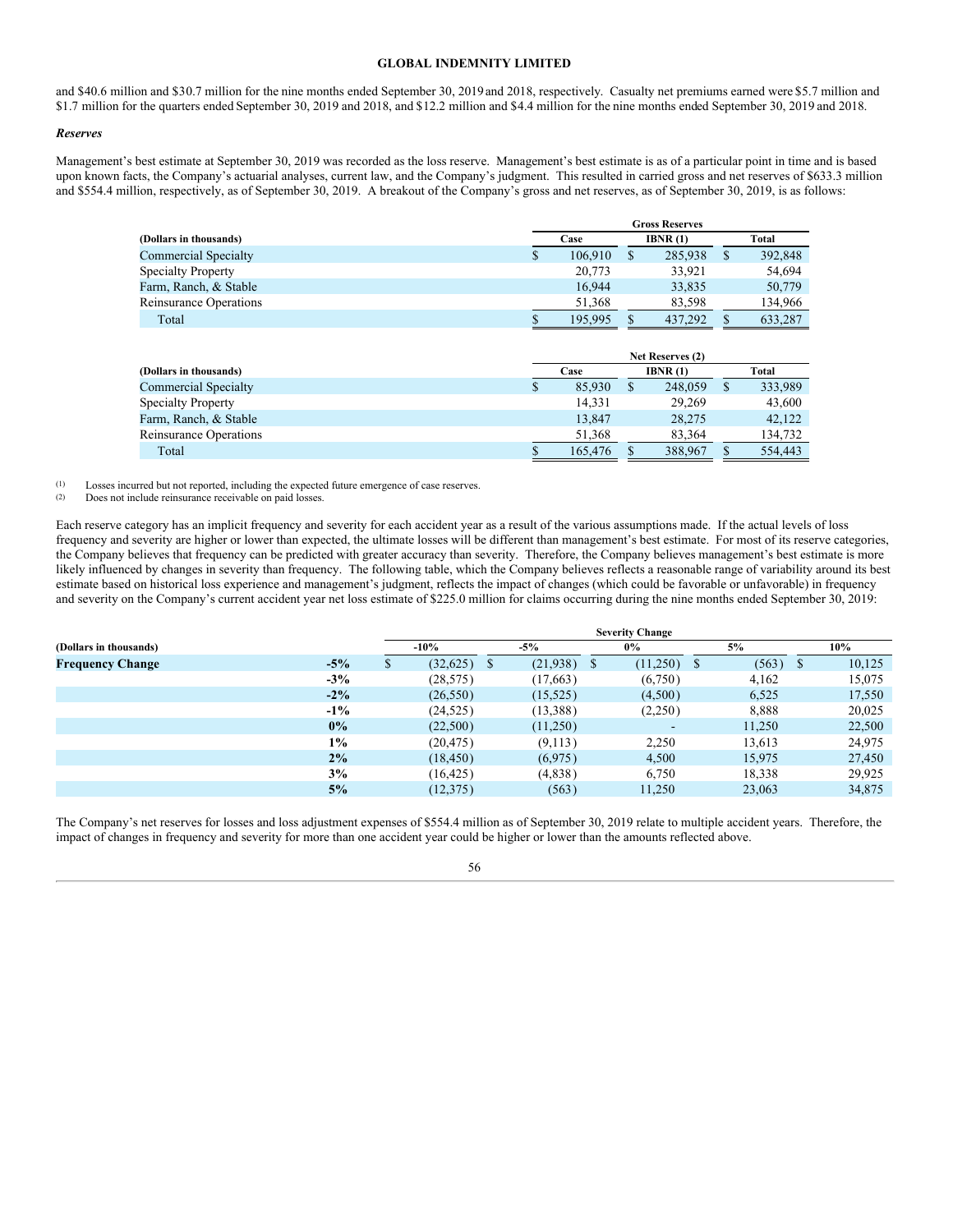# *Underwriting Results*

# *Commercial Specialty*

The components of income from the Company's Commercial Specialty segment and corresponding underwriting ratios are as follows:

| (Dollars in thousands)                                     |    | <b>Ouarters Ended September 30,</b> |                                             |           | $\frac{0}{0}$   |                                         | Nine Months Ended September 30, |     | $\frac{0}{n}$ |                 |
|------------------------------------------------------------|----|-------------------------------------|---------------------------------------------|-----------|-----------------|-----------------------------------------|---------------------------------|-----|---------------|-----------------|
|                                                            |    | 2019(2)                             |                                             | 2018(2)   | Change          |                                         | 2019(2)                         |     | 2018(2)       | Change          |
| Gross premiums written                                     | S. | 73,175                              | <sup>\$</sup>                               | 63,177    | 15.8%           | <sup>\$</sup>                           | 214,467                         | \$. | 186,923       | $14.7\%$        |
| Net premiums written                                       | \$ | 62,925                              |                                             | 56,161    | $12.0\%$        | <sup>\$</sup>                           | 185,202                         | \$. | 165,817       | 11.7%           |
| Net premiums earned                                        | \$ | 60,869                              | \$.                                         | 56,352    | $8.0\%$         | <sup>\$</sup>                           | 173,215                         | \$. | 155,966       | 11.1%           |
| Total revenues                                             |    | 60,869                              |                                             | 56,352    | $8.0\%$         |                                         | 173,215                         |     | 155,966       | $11.1\%$        |
| Losses and expenses:                                       |    |                                     |                                             |           |                 |                                         |                                 |     |               |                 |
| Net losses and loss adjustment expenses                    |    | 27,389                              |                                             | 31,899    | $(14.1\%)$      |                                         | 81,731                          |     | 82,023        | $(0.4\%)$       |
| Acquisition costs and other underwriting<br>expenses $(1)$ |    | 24,820                              |                                             | 22,533    | $10.1\%$        |                                         | 70,522                          |     | 62,789        | $12.3\%$        |
| Underwriting income                                        |    | 8,660                               | <b>S</b>                                    | 1,920     | 351.0%          | 20,962<br>\$                            |                                 | \$  | 11,154        | 87.9%           |
|                                                            |    | 2019                                | <b>Ouarters Ended September 30,</b><br>2018 |           | Point<br>Change | Nine Months Ended September 30,<br>2019 |                                 |     | 2018          | Point<br>Change |
| <b>Underwriting Ratios:</b>                                |    |                                     |                                             |           |                 |                                         |                                 |     |               |                 |
| Loss ratio:                                                |    |                                     |                                             |           |                 |                                         |                                 |     |               |                 |
| Current accident year                                      |    | 53.5%                               |                                             | 58.7%     | (5.2)           |                                         | 54.2%                           |     | 58.4%         | (4.2)           |
| Prior accident year                                        |    | $(8.5\%)$                           |                                             | $(2.1\%)$ | (6.4)           |                                         | $(7.0\%)$                       |     | $(5.8\%)$     | (1.2)           |
| Calendar year loss ratio                                   |    | 45.0%                               |                                             | 56.6%     | (11.6)          |                                         | 47.2%                           |     | 52.6%         | (5.4)           |
| Expense ratio                                              |    | 40.8%                               |                                             | 40.0%     | 0.8             |                                         | 40.7%                           |     | $40.3\%$      | 0.4             |
| Combined ratio                                             |    | 85.8%                               |                                             | 96.6%     | (10.8)          |                                         | 87.9%                           |     | 92.9%         | (5.0)           |

(1) Includes excise tax related to cessions from the Company's Commercial Specialty segment to its Reinsurance Operations of \$77 and \$367 for the quarter and nine months ended September 30, 2018, respectively. Due to the termination of the quota share agreement in 2018, there was no excise tax related to cessions from the Company's Commercial Specialty segment to its Reinsurance Operations for the quarter and nine months ended September 30, 2019.

(2) Includes business ceded to the Company's Reinsurance Operations under a quota share agreement. This quota share agreement was cancelled effective January 1, 2018.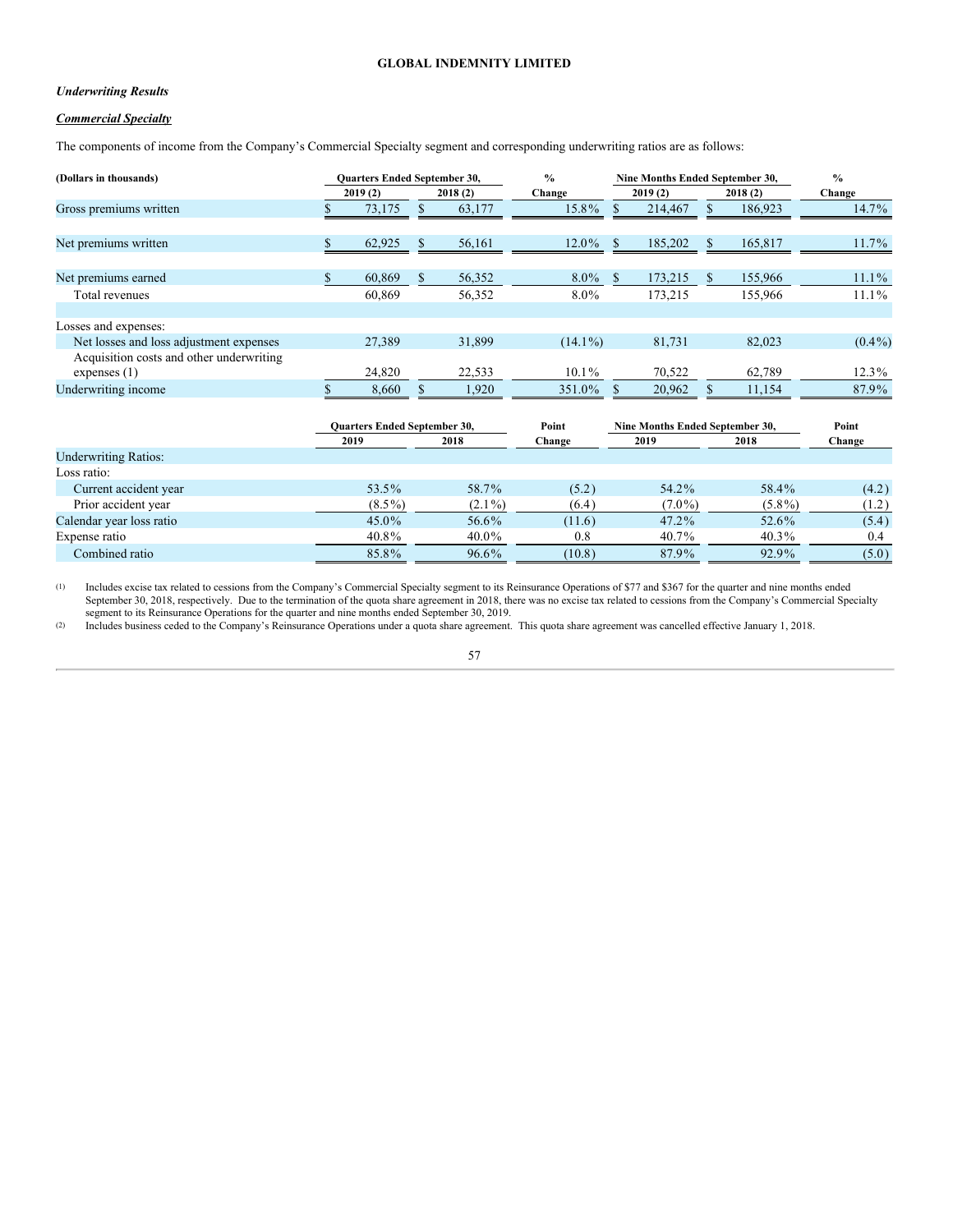## *Reconciliation of non-GAAP financial measures and ratios*

The table below reconciles the non-GAAP measures or ratios, which excludes the impact of prior accident year adjustments, to its most directly comparable GAAP measure or ratio. The Company believes the non-GAAP measures or ratios are useful to investors when evaluating the Company's underwriting performance as trends within Commercial Specialty may be obscured by prior accident year adjustments. These non-GAAP measures or ratios should not be considered as a substitute for its most directly comparable GAAP measure or ratio and does not reflect the overall underwriting profitability of the Company.

|                                                                                                                         | Quarters Ended September 30, |                  |               |               |                  |               | Nine Months Ended September 30, |                  |               |              |                  |               |  |
|-------------------------------------------------------------------------------------------------------------------------|------------------------------|------------------|---------------|---------------|------------------|---------------|---------------------------------|------------------|---------------|--------------|------------------|---------------|--|
|                                                                                                                         |                              | 2019             |               |               | 2018             |               |                                 | 2019             |               |              | 2018             |               |  |
|                                                                                                                         |                              | <b>Losses \$</b> | Loss<br>Ratio |               | <b>Losses \$</b> | Loss<br>Ratio |                                 | <b>Losses \$</b> | Loss<br>Ratio |              | <b>Losses \$</b> | Loss<br>Ratio |  |
| <b>Property</b>                                                                                                         |                              |                  |               |               |                  |               |                                 |                  |               |              |                  |               |  |
| Non catastrophe property losses and<br>ratio excluding the effect of prior<br>accident year (1)                         | \$                           | 13,641           | 48.5%         | <sup>\$</sup> | 14,003           | $45.2\%$      | -S                              | 35,694           | $43.5\%$      | -S           | 38,534           | 47.4%         |  |
| Effect of prior accident year                                                                                           |                              | 16               | $0.1\%$       |               | (70)             | $(0.2\%)$     |                                 | (959)            | $(1.2\%)$     |              | (1,189)          | $(1.5\%)$     |  |
| Non catastrophe property losses and<br>ratio $(2)$                                                                      | \$                           | 13,657           | 48.6%         | S             | 13,933           | 45.0%         | S                               | 34,735           | 42.3%         | \$           | 37,345           | 45.9%         |  |
| Catastrophe losses and ratio excluding<br>the effect of prior accident year (1)                                         | \$                           | 1,731            | $6.2\%$       | S             | 2,928            | $9.5\%$       | -S                              | 7,088            | 8.6%          | S            | 7,651            | $9.4\%$       |  |
| Effect of prior accident year                                                                                           |                              | (14)             | $(0.1\%)$     |               | (60)             | $(0.2\%)$     |                                 | 34               | $0.1\%$       |              | (662)            | $-0.8\%$      |  |
| Catastrophe losses and ratio (2)                                                                                        | S.                           | 1,717            | $6.1\%$       | S             | 2,868            | $9.3\%$       | \$                              | 7,122            | $8.7\%$       | S            | 6,989            | $8.6\%$       |  |
| Total property losses and ratio<br>excluding the effect of prior accident<br>year(1)                                    | \$                           | 15,372           | 54.7%         | \$            | 16,931           | 54.7%         | <sup>\$</sup>                   | 42,782           | 52.1%         | S            | 46,185           | 56.8%         |  |
| Effect of prior accident year                                                                                           |                              | $\overline{2}$   | $0.0\%$       |               | (130)            | $(0.4\%)$     |                                 | (925)            | $(1.1\%)$     |              | (1, 851)         | $(2.3\%)$     |  |
| Total property losses and ratio (2)                                                                                     | \$                           | 15,374           | 54.7%         | \$            | 16,801           | 54.3%         | \$                              | 41,857           | 51.0%         | \$           | 44,334           | 54.5%         |  |
| Casualty                                                                                                                |                              |                  |               |               |                  |               |                                 |                  |               |              |                  |               |  |
| Total Casualty losses and ratio<br>excluding the effect of prior accident<br>year(1)                                    | \$                           | 17,205           | 52.5%         | $\mathbf{s}$  | 16,152           | 63.6%         | <sup>\$</sup>                   | 51,023           | 56.0%         | $\mathbf{s}$ | 44,902           | 60.1%         |  |
| Effect of prior accident year                                                                                           |                              | (5,190)          | $(15.8\%)$    |               | (1,054)          | $(4.2\%)$     |                                 | (11, 149)        | $(12.2\%)$    |              | (7,213)          | $(9.7\%)$     |  |
| Total Casualty losses and ratio (2)                                                                                     | $\mathbf{s}$                 | 12.015           | 36.7%         | $\mathbf{s}$  | 15,098           | 59.4%         | $\mathbb{S}$                    | 39,874           | 43.8%         | $\mathbf S$  | 37,689           | 50.4%         |  |
| <b>Total</b>                                                                                                            |                              |                  |               |               |                  |               |                                 |                  |               |              |                  |               |  |
| Total net losses and loss adjustment<br>expense and total loss ratio excluding<br>the effect of prior accident year (1) | \$                           | 32,577           | 53.5%         | <sup>\$</sup> | 33,083           | 58.7%         | \$                              | 93,805           | 54.2%         | S            | 91,087           | 58.4%         |  |
| Effect of prior accident year                                                                                           |                              | (5,188)          | $(8.5\%)$     |               | (1, 184)         | $(2.1\%)$     |                                 | (12,074)         | $(7.0\%)$     |              | (9,064)          | $(5.8\%)$     |  |
| Total net losses and loss adjustment<br>expense and total loss ratio (2)                                                |                              | 27,389           | 45.0%         |               | 31,899           | 56.6%         | -S                              | 81.731           | 47.2%         | S            | 82,023           | 52.6%         |  |

58

(1) Non-GAAP measure / ratio<br>(2) Most directly comparable G

Most directly comparable GAAP measure / ratio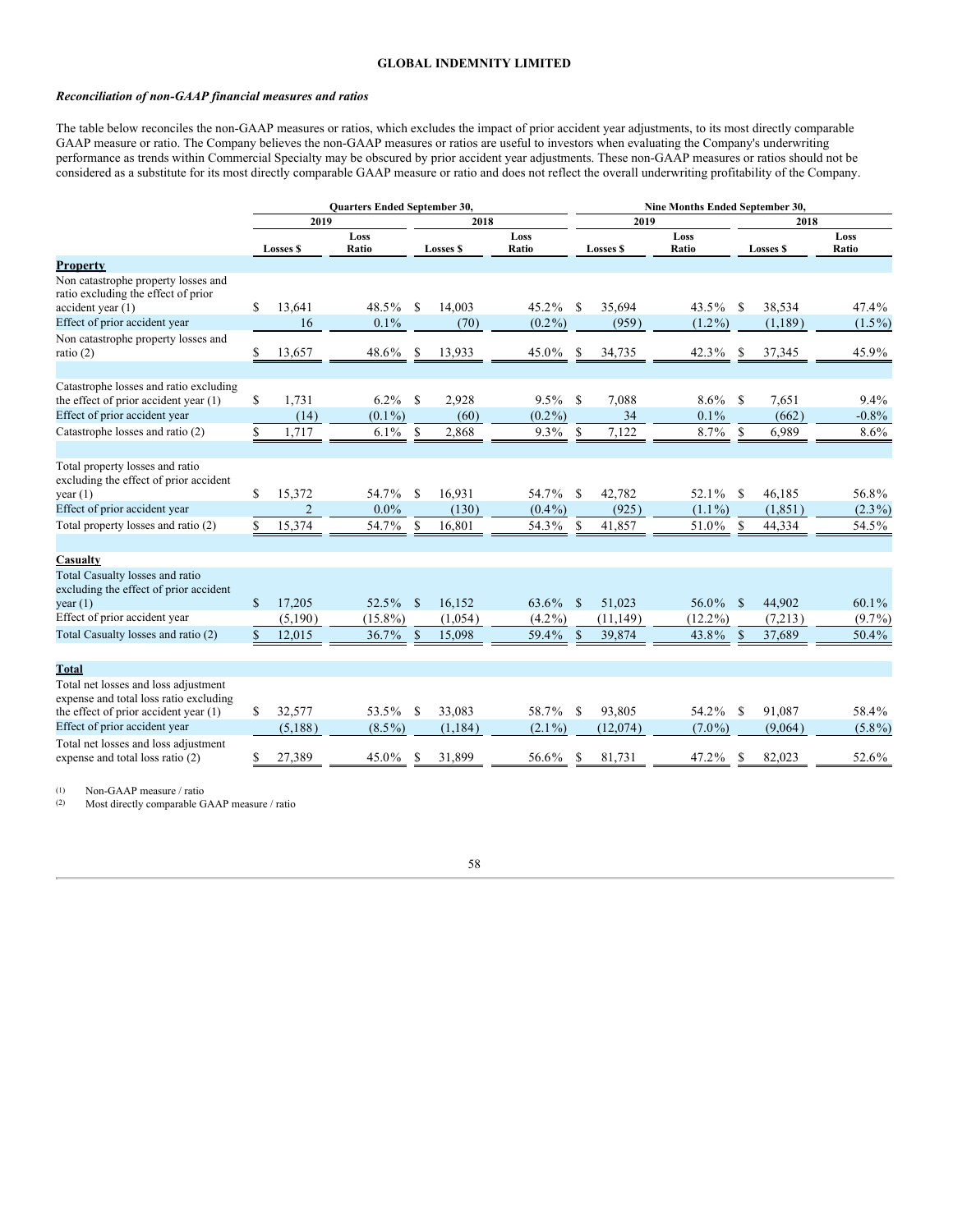#### *Premiums*

See "Result of Operations" above for a discussion on premiums.

#### *Loss Ratio*

The current accident year losses and loss ratio is summarized as follows:

|                            | <b>Ouarters Ended September 30,</b> |  | $\frac{0}{0}$ | Nine Months Ended September 30. | $\frac{0}{0}$ |        |           |
|----------------------------|-------------------------------------|--|---------------|---------------------------------|---------------|--------|-----------|
|                            | 2019                                |  | 2018          | Change                          | 2019          | 2018   | Change    |
| Property losses            |                                     |  |               |                                 |               |        |           |
| Non-catastrophe            | 13.641                              |  | 14.003        | $(2.6\%)$ \$                    | 35,694        | 38,534 | $(7.4\%)$ |
| Catastrophe                | 1,731                               |  | 2,928         | $(40.9\%)$                      | 7,088         | 7,651  | $(7.4\%)$ |
| Property losses            | 15.372                              |  | 16.931        | $(9.2\%)$                       | 42.782        | 46.185 | $(7.4\%)$ |
| Casualty losses            | 17.205                              |  | 16.152        | $6.5\%$                         | 51,023        | 44,902 | 13.6%     |
| Total accident year losses | 32,577                              |  | 33.083        | $(1.5\%)$ \$                    | 93,805        | 91.087 | $3.0\%$   |

|                                   |          | <b>Ouarters Ended September 30,</b> |        | Nine Months Ended September 30, | Point    |        |
|-----------------------------------|----------|-------------------------------------|--------|---------------------------------|----------|--------|
|                                   | 2019     | 2018                                | Change | 2019                            | 2018     | Change |
| Current accident year loss ratio: |          |                                     |        |                                 |          |        |
| Property                          |          |                                     |        |                                 |          |        |
| Non-catastrophe                   | $48.5\%$ | $45.2\%$                            | 3.3    | $43.5\%$                        | $47.4\%$ | (3.9)  |
| Catastrophe                       | $6.2\%$  | $9.5\%$                             | (3.3)  | $8.6\%$                         | $9.4\%$  | (0.8)  |
| Property loss ratio               | 54.7%    | 54.7%                               | (0.0)  | $52.1\%$                        | 56.8%    | (4.7)  |
| Casualty loss ratio               | 52.5%    | 63.6%                               | (11.1) | 56.0%                           | $60.1\%$ | (4.1)  |
| Total accident year loss ratio    | 53.5%    | 58.7%                               | (5.2)  | 54.2%                           | 58.4%    | (4.2)  |

The current accident year non-catastrophe property loss ratio increased by 3.3 points during the quarter ended September 30, 2019 as compared to the same period in 2018 reflecting a higher claims frequency and severity for the third accident quarter compared to last year.

The current accident year non-catastrophe property loss ratio improved by 3.9 points during the nine months ended September 30, 2019 as compared to the same period in 2018. The loss ratio improvement reflects a lower claims severity for the first and second accident quarters compared to last year.

The current accident year catastrophe loss ratio improved by 3.3 points during the quarter ended September 30, 2019 as compared to the same period in 2018 due to a slightly lower claims frequency and much lower claims severity for the third accident quarter compared to last year.

The current accident year catastrophe loss ratio improved by 0.8 points during the nine months ended September 30, 2019 as compared to the same period in 2018 reflecting a lower claims severity for the first three accident quarters compared to last year.

The current accident year casualty loss ratio improved by 11.1 points during the quarter ended September 30, 2019 as compared to the same period in 2018 primarily due to a lower claims frequency for the third accident quarter compared to last year.

The current accident year casualty loss ratio improved by 4.1 points during the nine months ended September 30, 2019 as compared to the same period in 2018 reflecting a lower claims frequency for the first three accident quarters compared to last year.

The calendar year loss ratio for the quarter and nine months ended September 30, 2019 includes a decrease of \$5.2 million, or 8.5 percentage points, and a decrease of \$12.1 million , or 7.0 percentage points, respectively, related to reserve development on prior accident years. The calendar year loss ratio for the quarter and nine months ended September 30, 2018 includes a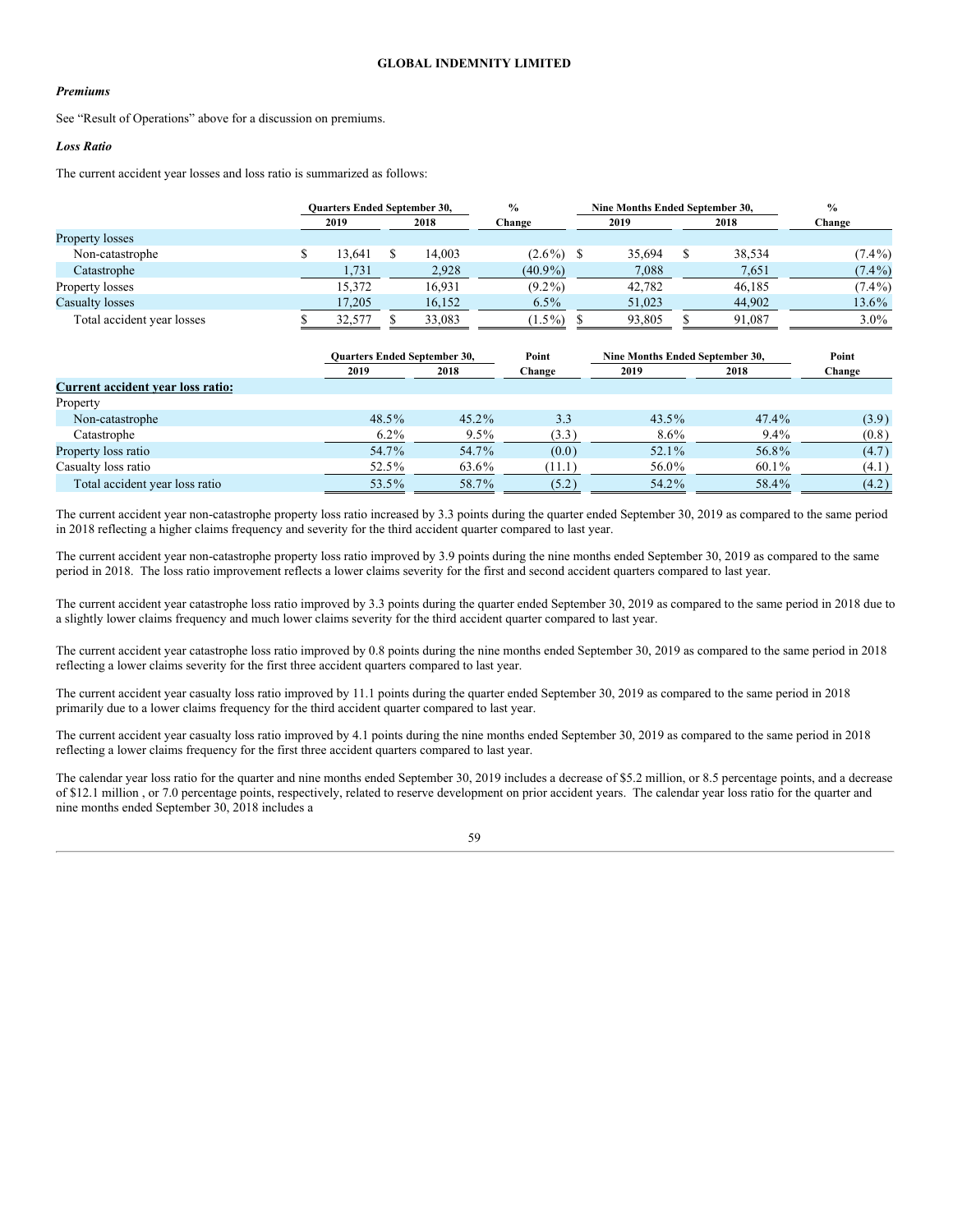decrease of \$1.2 million, or 2.1 percentage points, and a decrease of \$9.1 million, or 5.8 percentage points, respectively, related to reserve development on prior accident years. Please see Note 6 of the notes to the consolidated financial statements in Item 1 of Part I of this report for further discussion on prior accident year development.

### *Expense Ratios*

The expense ratio for the Company's Commercial Specialty segment increased by 0.8 points from 40.0% for the quarter ended September 30, 2018 to 40.8% for the quarter ended September 30, 2019 and increased by 0.4 points from 40.3% for the nine months ended September 30, 2018 to 40.7% for the nine months ended September 30, 2019 primarily due to an increase in commission expense. This increase was partially offset by improvements in the expense ratio due to an increase in net earned premiums as discussed above.

#### *Specialty Property*

The components of income and loss from the Company's Specialty Property segment and corresponding underwriting ratios are as follows:

| (Dollars in thousands)                            | <b>Ouarters Ended September 30,</b> |     |          | $\frac{0}{0}$ |               | Nine Months Ended September 30, | $\frac{0}{0}$ |          |             |
|---------------------------------------------------|-------------------------------------|-----|----------|---------------|---------------|---------------------------------|---------------|----------|-------------|
|                                                   | 2019(3)                             |     | 2018(3)  | Change        |               | 2019(3)                         |               | 2018(3)  | Change      |
| Gross premiums written (1)                        | 42,611                              |     | 43,912   | $(3.0\%)$     | $\mathcal{L}$ | 128,771                         |               | 132,286  | $(2.7\%)$   |
|                                                   |                                     |     |          |               |               |                                 |               |          |             |
| Net premiums written                              | 37,628                              |     | 32,023   | $17.5\%$      |               | 110,668                         |               | 101,542  | $9.0\%$     |
|                                                   |                                     |     |          |               |               |                                 |               |          |             |
| Net premiums earned                               | 34,554                              | \$. | 31,581   | $9.4\%$ \$    |               | 104,740                         | <b>S</b>      | 98,977   | $5.8\%$     |
| Other income                                      | 465                                 |     | 457      | 1.8%          |               | 1,406                           |               | 1,343    | 4.7%        |
| Total revenues                                    | 35,019                              |     | 32,038   | $9.3\%$       |               | 106,146                         |               | 100,320  | $5.8\%$     |
|                                                   |                                     |     |          |               |               |                                 |               |          |             |
| Losses and expenses:                              |                                     |     |          |               |               |                                 |               |          |             |
| Net losses and loss adjustment expenses           | 25,997                              |     | 30,474   | $(14.7\%)$    |               | 57,611                          |               | 69,563   | $(17.2\%)$  |
| Acquisition costs and other underwriting expenses |                                     |     |          |               |               |                                 |               |          |             |
| (2)                                               | 14,571                              |     | 12,781   | $14.0\%$      |               | 44,163                          |               | 42,548   | $3.8\%$     |
| Underwriting income (loss)                        | (5, 549)                            |     | (11,217) | 50.5%         |               | 4,372                           |               | (11,791) | $(137.1\%)$ |

|                             | <b>Ouarters Ended September 30,</b> |            | Point  | Nine Months Ended September 30, | Point     |        |
|-----------------------------|-------------------------------------|------------|--------|---------------------------------|-----------|--------|
|                             | 2019                                | 2018       | Change | 2019                            | 2018      | Change |
| <b>Underwriting Ratios:</b> |                                     |            |        |                                 |           |        |
| Loss ratio:                 |                                     |            |        |                                 |           |        |
| Current accident year       | 78.9%                               | $113.0\%$  | (34.1) | 65.1%                           | $77.3\%$  | (12.2) |
| Prior accident year         | $(3.7\%)$                           | $(16.5\%)$ | 12.8   | $(10.0\%)$                      | $(7.1\%)$ | (2.9)  |
| Calendar year loss ratio    | $75.2\%$                            | $96.5\%$   | (21.3) | $55.1\%$                        | $70.2\%$  | (15.1) |
| Expense ratio               | $42.2\%$                            | $40.5\%$   | 1.7    | $42.2\%$                        | 43.0%     | (0.8)  |
| Combined ratio              | $117.4\%$                           | 137.0%     | (19.6) | 97.3%                           | 113.2%    | (15.9) |

(1) Includes business written by American Reliable that was ceded to insurance companies owned by Assurant under a 100% quota share reinsurance agreement of (\$23) and (\$3) during the quarters ended September 30, 2019 and 2018, respectively, and (\$200) and (\$1,859) during the nine months ended September 30, 2019 and 2018, respectively.

(2) Includes excise tax related to cessions from the Company's Specialty Property segment to its Reinsurance Operations of \$64 and \$298 for the quarter and nine months ended September 30, 2018, respectively. Due to the termination of the quota share agreement in 2018, there was no excise tax related to cessions from the Company's Specialty Property segment to its Reinsurance Operations for the quarter and nine months ended September 30, 2019.

(3) Includes business ceded to the Company's Reinsurance Operations under a quota share agreement. This quota share agreement was cancelled effective January 1, 2018.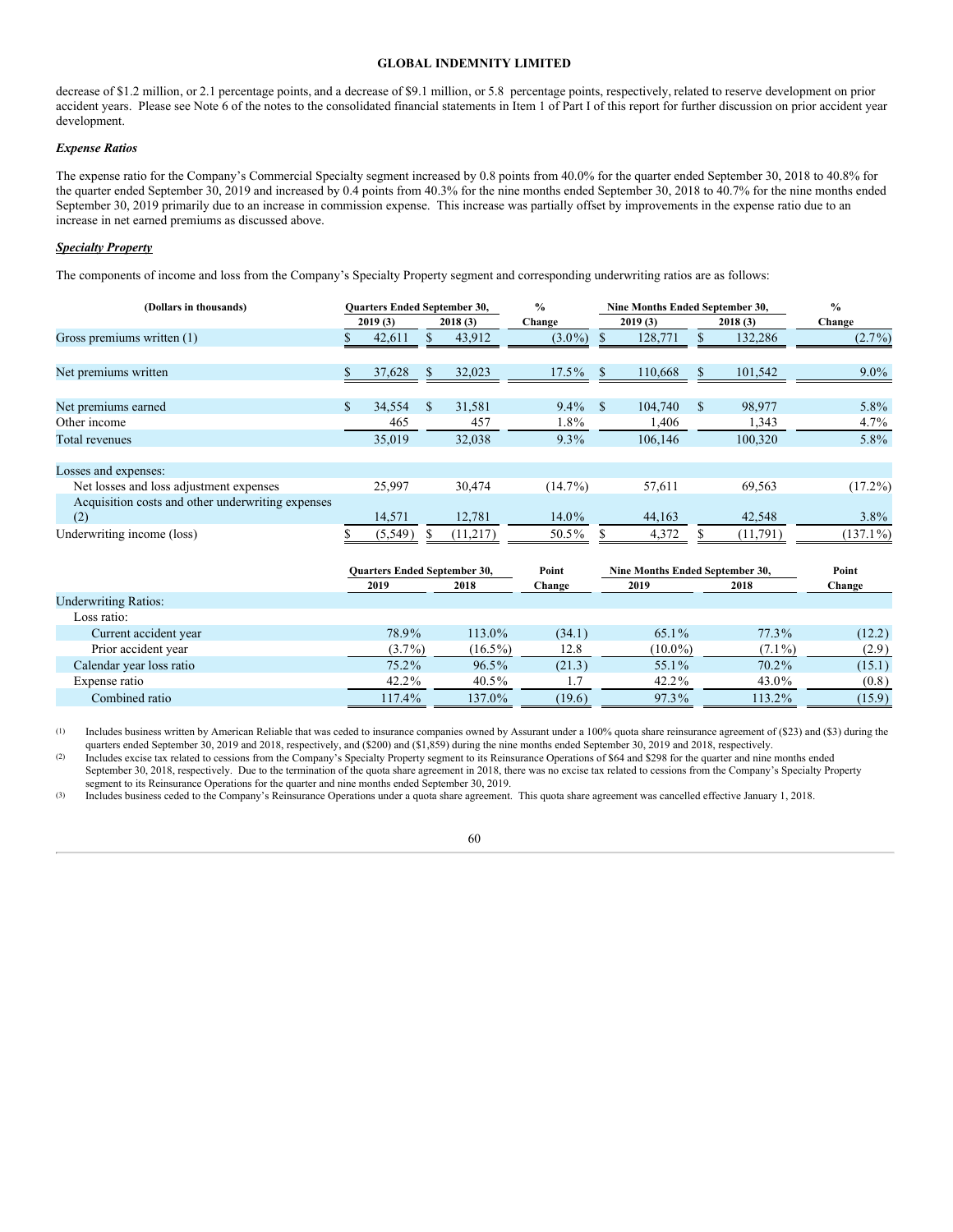# *Reconciliation of non-GAAP financial measures and ratios*

The table below reconciles the non-GAAP measures or ratios, which excludes the impact of prior accident year adjustments, to its most directly comparable GAAP measure or ratio. The Company believes the non-GAAP measures or ratios are useful to investors when evaluating the Company's underwriting performance as trends within Specialty Property may be obscured by prior accident year adjustments. These non-GAAP measures or ratios should not be considered as a substitute for its most directly comparable GAAP measure or ratio and does not reflect the overall underwriting profitability of the Company.

| 2019<br>2019<br>2018<br>2018<br><b>Losses \$</b><br><b>Loss Ratio</b><br><b>Losses \$</b><br><b>Loss Ratio</b><br><b>Losses \$</b><br><b>Loss Ratio</b><br>Losses<br><b>Property</b><br>Non catastrophe property losses and ratio<br>excluding the effect of prior accident year<br>\$<br><sup>\$</sup><br>(1)<br>19,388<br>60.7%<br>21,678<br>74.9%<br>S<br>53,401<br>55.2%<br><sup>\$</sup><br>51,926<br>Effect of prior accident year<br>368<br>$1.2\%$<br>$(11.6\%)$<br>188<br>$0.2\%$<br>(3,987)<br>(3,349)<br>Non catastrophe property losses and ratio<br>\$<br>61.9%<br>18,329<br>63.3%<br>47,939<br>19,756<br><sup>\$</sup><br>53,589<br>55.4%<br>(2)<br>S<br>-S<br>Catastrophe losses and ratio excluding the<br>\$<br>18.8%<br>\$<br>\$<br><sup>\$</sup><br>effect of prior accident year (1)<br>5,996<br>11,548<br>39.9%<br>10,080<br>$10.4\%$<br>19,265<br>Effect of prior accident year<br>(381)<br>(10, 286)<br>(1, 537)<br>(1,297)<br>$(4.1\%)$<br>$(1.3\%)$<br>$(10.6\%)$<br>Catastrophe losses and ratio (2)<br>\$<br>$\mathbb{S}$<br>\$<br>4,699<br>14.7%<br>11.167<br>38.6%<br>(206)<br>$(0.2)\%$ \$<br>17,728<br>Total property losses and ratio excluding<br>the effect of prior accident year (1)<br>\$<br>79.5%<br>\$<br>33,226<br>114.8%<br>\$<br>65.6%<br><sup>\$</sup><br>71,191<br>25,384<br>63,481<br>Effect of prior accident year<br>(929)<br>$(2.9\%)$<br>(3,730)<br>$(12.9\%)$<br>(10,098)<br>$(10.4\%)$<br>(5,524)<br>Total property losses and ratio (2)<br>\$<br>\$<br>76.6%<br>29,496<br>101.9%<br>53,383<br>55.2%<br>\$<br>S<br>24,455<br>65,667<br>Casualty<br>Total Casualty losses and ratio excluding<br>$\mathbf S$<br>the effect of prior accident year (1)<br>1,895<br>72.4%<br>$\mathcal{S}$<br>92.1%<br>$\mathbb{S}$<br>57.6%<br>$\mathcal{S}$<br>2,449<br>4,656<br>5,353<br>Effect of prior accident year<br>(353)<br>$(13.5\%)$<br>$(55.3\%)$<br>(428)<br>(1, 457)<br>(1, 471)<br>$(5.3\%)$<br>Total Casualty losses and ratio (2)<br>$\mathbf{s}$<br>1,542<br>$\mathbb{S}$<br>978<br>$\mathbf{s}$<br>4,228<br><sup>S</sup><br>3,896<br>58.9%<br>36.8%<br>52.3%<br><b>Total</b><br>Total net losses and loss adjustment<br>expense and total loss ratio excluding the |  | Quarters Ended September 30, |  | Nine Months Ended September 30, |  |  |  |  |                     |  |
|------------------------------------------------------------------------------------------------------------------------------------------------------------------------------------------------------------------------------------------------------------------------------------------------------------------------------------------------------------------------------------------------------------------------------------------------------------------------------------------------------------------------------------------------------------------------------------------------------------------------------------------------------------------------------------------------------------------------------------------------------------------------------------------------------------------------------------------------------------------------------------------------------------------------------------------------------------------------------------------------------------------------------------------------------------------------------------------------------------------------------------------------------------------------------------------------------------------------------------------------------------------------------------------------------------------------------------------------------------------------------------------------------------------------------------------------------------------------------------------------------------------------------------------------------------------------------------------------------------------------------------------------------------------------------------------------------------------------------------------------------------------------------------------------------------------------------------------------------------------------------------------------------------------------------------------------------------------------------------------------------------------------------------------------------------------------------------------------------------------------------------------------------------------------------------------------------------------------|--|------------------------------|--|---------------------------------|--|--|--|--|---------------------|--|
|                                                                                                                                                                                                                                                                                                                                                                                                                                                                                                                                                                                                                                                                                                                                                                                                                                                                                                                                                                                                                                                                                                                                                                                                                                                                                                                                                                                                                                                                                                                                                                                                                                                                                                                                                                                                                                                                                                                                                                                                                                                                                                                                                                                                                        |  |                              |  |                                 |  |  |  |  |                     |  |
|                                                                                                                                                                                                                                                                                                                                                                                                                                                                                                                                                                                                                                                                                                                                                                                                                                                                                                                                                                                                                                                                                                                                                                                                                                                                                                                                                                                                                                                                                                                                                                                                                                                                                                                                                                                                                                                                                                                                                                                                                                                                                                                                                                                                                        |  |                              |  |                                 |  |  |  |  | <b>Loss Ratio</b>   |  |
|                                                                                                                                                                                                                                                                                                                                                                                                                                                                                                                                                                                                                                                                                                                                                                                                                                                                                                                                                                                                                                                                                                                                                                                                                                                                                                                                                                                                                                                                                                                                                                                                                                                                                                                                                                                                                                                                                                                                                                                                                                                                                                                                                                                                                        |  |                              |  |                                 |  |  |  |  |                     |  |
|                                                                                                                                                                                                                                                                                                                                                                                                                                                                                                                                                                                                                                                                                                                                                                                                                                                                                                                                                                                                                                                                                                                                                                                                                                                                                                                                                                                                                                                                                                                                                                                                                                                                                                                                                                                                                                                                                                                                                                                                                                                                                                                                                                                                                        |  |                              |  |                                 |  |  |  |  |                     |  |
|                                                                                                                                                                                                                                                                                                                                                                                                                                                                                                                                                                                                                                                                                                                                                                                                                                                                                                                                                                                                                                                                                                                                                                                                                                                                                                                                                                                                                                                                                                                                                                                                                                                                                                                                                                                                                                                                                                                                                                                                                                                                                                                                                                                                                        |  |                              |  |                                 |  |  |  |  | 57.3%               |  |
|                                                                                                                                                                                                                                                                                                                                                                                                                                                                                                                                                                                                                                                                                                                                                                                                                                                                                                                                                                                                                                                                                                                                                                                                                                                                                                                                                                                                                                                                                                                                                                                                                                                                                                                                                                                                                                                                                                                                                                                                                                                                                                                                                                                                                        |  |                              |  |                                 |  |  |  |  | $(4.4\%)$           |  |
|                                                                                                                                                                                                                                                                                                                                                                                                                                                                                                                                                                                                                                                                                                                                                                                                                                                                                                                                                                                                                                                                                                                                                                                                                                                                                                                                                                                                                                                                                                                                                                                                                                                                                                                                                                                                                                                                                                                                                                                                                                                                                                                                                                                                                        |  |                              |  |                                 |  |  |  |  | 52.9%               |  |
|                                                                                                                                                                                                                                                                                                                                                                                                                                                                                                                                                                                                                                                                                                                                                                                                                                                                                                                                                                                                                                                                                                                                                                                                                                                                                                                                                                                                                                                                                                                                                                                                                                                                                                                                                                                                                                                                                                                                                                                                                                                                                                                                                                                                                        |  |                              |  |                                 |  |  |  |  |                     |  |
|                                                                                                                                                                                                                                                                                                                                                                                                                                                                                                                                                                                                                                                                                                                                                                                                                                                                                                                                                                                                                                                                                                                                                                                                                                                                                                                                                                                                                                                                                                                                                                                                                                                                                                                                                                                                                                                                                                                                                                                                                                                                                                                                                                                                                        |  |                              |  |                                 |  |  |  |  | 21.2%               |  |
|                                                                                                                                                                                                                                                                                                                                                                                                                                                                                                                                                                                                                                                                                                                                                                                                                                                                                                                                                                                                                                                                                                                                                                                                                                                                                                                                                                                                                                                                                                                                                                                                                                                                                                                                                                                                                                                                                                                                                                                                                                                                                                                                                                                                                        |  |                              |  |                                 |  |  |  |  | $(1.7\%)$           |  |
|                                                                                                                                                                                                                                                                                                                                                                                                                                                                                                                                                                                                                                                                                                                                                                                                                                                                                                                                                                                                                                                                                                                                                                                                                                                                                                                                                                                                                                                                                                                                                                                                                                                                                                                                                                                                                                                                                                                                                                                                                                                                                                                                                                                                                        |  |                              |  |                                 |  |  |  |  | 19.5%               |  |
|                                                                                                                                                                                                                                                                                                                                                                                                                                                                                                                                                                                                                                                                                                                                                                                                                                                                                                                                                                                                                                                                                                                                                                                                                                                                                                                                                                                                                                                                                                                                                                                                                                                                                                                                                                                                                                                                                                                                                                                                                                                                                                                                                                                                                        |  |                              |  |                                 |  |  |  |  | 78.5%               |  |
|                                                                                                                                                                                                                                                                                                                                                                                                                                                                                                                                                                                                                                                                                                                                                                                                                                                                                                                                                                                                                                                                                                                                                                                                                                                                                                                                                                                                                                                                                                                                                                                                                                                                                                                                                                                                                                                                                                                                                                                                                                                                                                                                                                                                                        |  |                              |  |                                 |  |  |  |  | $(6.1\%)$           |  |
|                                                                                                                                                                                                                                                                                                                                                                                                                                                                                                                                                                                                                                                                                                                                                                                                                                                                                                                                                                                                                                                                                                                                                                                                                                                                                                                                                                                                                                                                                                                                                                                                                                                                                                                                                                                                                                                                                                                                                                                                                                                                                                                                                                                                                        |  |                              |  |                                 |  |  |  |  | 72.4%               |  |
|                                                                                                                                                                                                                                                                                                                                                                                                                                                                                                                                                                                                                                                                                                                                                                                                                                                                                                                                                                                                                                                                                                                                                                                                                                                                                                                                                                                                                                                                                                                                                                                                                                                                                                                                                                                                                                                                                                                                                                                                                                                                                                                                                                                                                        |  |                              |  |                                 |  |  |  |  |                     |  |
|                                                                                                                                                                                                                                                                                                                                                                                                                                                                                                                                                                                                                                                                                                                                                                                                                                                                                                                                                                                                                                                                                                                                                                                                                                                                                                                                                                                                                                                                                                                                                                                                                                                                                                                                                                                                                                                                                                                                                                                                                                                                                                                                                                                                                        |  |                              |  |                                 |  |  |  |  | 64.5%<br>$(17.6\%)$ |  |
|                                                                                                                                                                                                                                                                                                                                                                                                                                                                                                                                                                                                                                                                                                                                                                                                                                                                                                                                                                                                                                                                                                                                                                                                                                                                                                                                                                                                                                                                                                                                                                                                                                                                                                                                                                                                                                                                                                                                                                                                                                                                                                                                                                                                                        |  |                              |  |                                 |  |  |  |  | 46.9%               |  |
|                                                                                                                                                                                                                                                                                                                                                                                                                                                                                                                                                                                                                                                                                                                                                                                                                                                                                                                                                                                                                                                                                                                                                                                                                                                                                                                                                                                                                                                                                                                                                                                                                                                                                                                                                                                                                                                                                                                                                                                                                                                                                                                                                                                                                        |  |                              |  |                                 |  |  |  |  |                     |  |
|                                                                                                                                                                                                                                                                                                                                                                                                                                                                                                                                                                                                                                                                                                                                                                                                                                                                                                                                                                                                                                                                                                                                                                                                                                                                                                                                                                                                                                                                                                                                                                                                                                                                                                                                                                                                                                                                                                                                                                                                                                                                                                                                                                                                                        |  |                              |  |                                 |  |  |  |  |                     |  |
| effect of prior accident year (1)<br>S<br>27,279<br>78.9%<br>S<br>35,675<br>113.0%<br>-S<br>68,137<br>65.1%<br>-S<br>76,544                                                                                                                                                                                                                                                                                                                                                                                                                                                                                                                                                                                                                                                                                                                                                                                                                                                                                                                                                                                                                                                                                                                                                                                                                                                                                                                                                                                                                                                                                                                                                                                                                                                                                                                                                                                                                                                                                                                                                                                                                                                                                            |  |                              |  |                                 |  |  |  |  | 77.3%               |  |
| Effect of prior accident year<br>(1, 282)<br>$(3.7\%)$<br>(5,201)<br>$(16.5\%)$<br>(10, 526)<br>(6,981)<br>$(10.0\%)$                                                                                                                                                                                                                                                                                                                                                                                                                                                                                                                                                                                                                                                                                                                                                                                                                                                                                                                                                                                                                                                                                                                                                                                                                                                                                                                                                                                                                                                                                                                                                                                                                                                                                                                                                                                                                                                                                                                                                                                                                                                                                                  |  |                              |  |                                 |  |  |  |  | $(7.1\%)$           |  |
| Total net losses and loss adjustment<br>expense and total loss ratio (2)<br>25,997<br>75.2%<br>30,474<br>96.5%<br>57,611<br>55.1%<br>69,563<br>S                                                                                                                                                                                                                                                                                                                                                                                                                                                                                                                                                                                                                                                                                                                                                                                                                                                                                                                                                                                                                                                                                                                                                                                                                                                                                                                                                                                                                                                                                                                                                                                                                                                                                                                                                                                                                                                                                                                                                                                                                                                                       |  |                              |  |                                 |  |  |  |  | 70.2%               |  |

(1) Non-GAAP measure / ratio<br>(2) Most directly comparable G

Most directly comparable GAAP measure / ratio

## *Premiums*

See "Result of Operations" above for a discussion on consolidated premiums.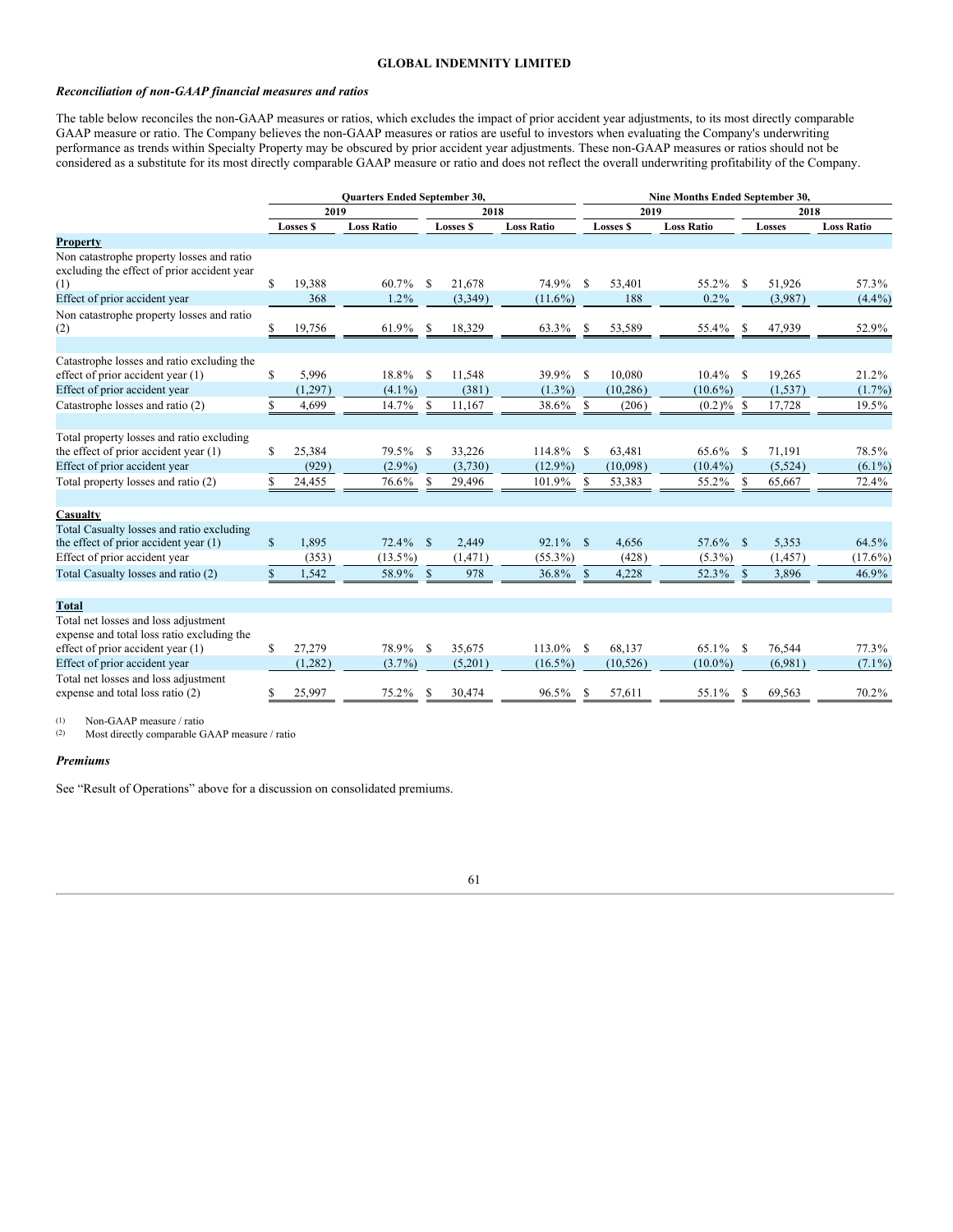#### *Other Income*

Other income was \$0.5 million for each of the quarters ended September 30, 2019 and 2018 and \$1.4 million and \$1.3 million for the nine months ended September 30, 2019 and 2018, respectively. Other income is primarily comprised of fee income.

#### *Loss Ratio*

The current accident year losses and loss ratio is summarized as follows:

|                            | <b>Quarters Ended</b><br>September 30, |        | $\frac{0}{0}$ |      | <b>Nine Months Ended</b><br>September 30, | $\frac{0}{0}$ |        |            |
|----------------------------|----------------------------------------|--------|---------------|------|-------------------------------------------|---------------|--------|------------|
| (Dollars in thousands)     | 2019                                   | 2018   | Change        | 2019 |                                           | 2018          |        | Change     |
| Property losses            |                                        |        |               |      |                                           |               |        |            |
| Non-catastrophe            | 19.388                                 | 21.678 | $(10.6\%)$    |      | 53.401                                    |               | 51.926 | $2.8\%$    |
| Catastrophe                | 5,996                                  | 11,548 | $(48.1\%)$    |      | 10,080                                    |               | 19,265 | $(47.7\%)$ |
| Property losses            | 25,384                                 | 33,226 | $(23.6\%)$    |      | 63,481                                    |               | 71,191 | $(10.8\%)$ |
| Casualty losses            | 1,895                                  | 2,449  | $(22.6\%)$    |      | 4,656                                     |               | 5,353  | $(13.0\%)$ |
| Total accident year losses | 27.279                                 | 35.675 | $(23.5\%)$    |      | 68,137                                    |               | 76.544 | $(11.0\%)$ |

|                                   | <b>Ouarters Ended September 30,</b> |        | Point  | Nine Months Ended September 30, | Point |        |
|-----------------------------------|-------------------------------------|--------|--------|---------------------------------|-------|--------|
|                                   | 2019                                | 2018   | Change | 2019                            | 2018  | Change |
| Current accident year loss ratio: |                                     |        |        |                                 |       |        |
| Property                          |                                     |        |        |                                 |       |        |
| Non-catastrophe                   | 60.7%                               | 74.9%  | (14.2) | 55.2%                           | 57.3% | (2.1)  |
| Catastrophe                       | 18.8%                               | 39.9%  | (21.1) | $10.4\%$                        | 21.2% | (10.8) |
| Property loss ratio               | 79.5%                               | 114.8% | (35.3) | 65.6%                           | 78.5% | (12.9) |
| Casualty loss ratio               | 72.4%                               | 92.1%  | (19.7) | 57.6%                           | 64.5% | (6.9)  |
| Total accident year loss ratio    | 78.9%                               | 113.0% | (34.1) | 65.1%                           | 77.3% | (12.2) |

The current accident year non-catastrophe property loss ratio improved by 14.2 points during the quarter ended September 30, 2019 as compared to the same period in 2018 reflecting a lower claims frequency in the third accident quarter compared to last year.

The current accident year non-catastrophe property loss ratio improved by 2.1 points during the nine months ended September 30, 2019 as compared to the same period in 2018. The decrease in the loss ratio reflects a lower claims frequency through nine months compared to the first nine months of last year.

The current accident year catastrophe loss ratio improved by 21.1 points during the quarter ended September 30, 2019 as compared to the same period in 2018 due to a much lower claims frequency and lower claims severity for the third accident quarter compared to last year.

The current accident year catastrophe loss ratio improved by 10.8 points during the nine months ended September 30, 2019 as compared to the same period in 2018 reflecting a lower claims frequency and severity for each accident quarter through nine months compared to last year.

The current accident year casualty loss ratio improved by 19.7 points during the quarter ended September 30, 2019 as compared to the same period in 2018 reflecting a lower claims frequency in the third accident quarter compared to last year.

The current accident year casualty loss ratio improved by 6.9 points during the nine months ended September 30, 2019 as compared to the same period in 2018. The improvement reflects a lower claims frequency through nine months compared to last year.

The calendar year loss ratio for the quarter and nine months ended September 30, 2019 includes a decrease of \$1.3 million, or 3.7 percentage points, and a decrease of \$10.5 million, or 10.0 percentage points, respectively, related to reserve development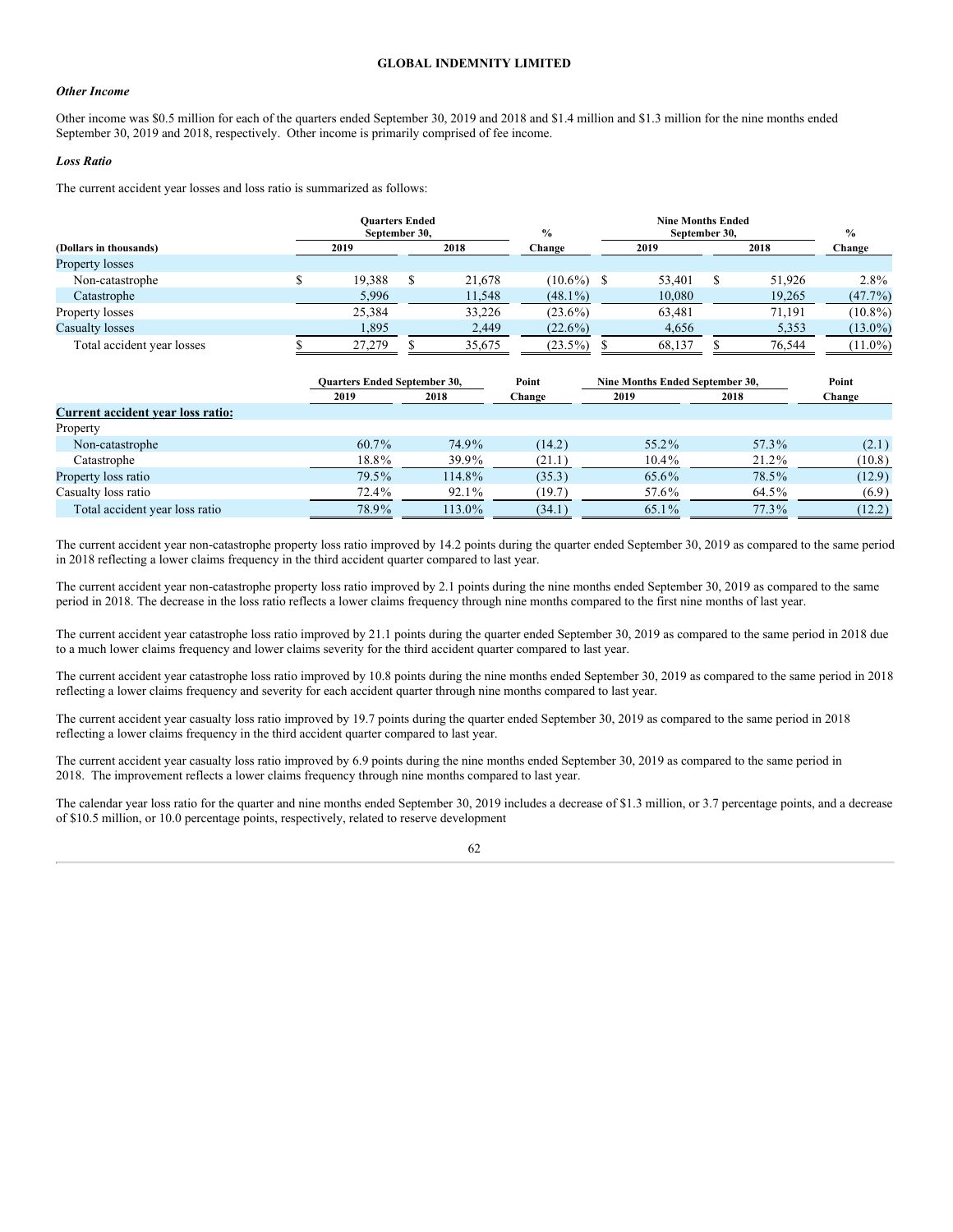on prior accident years. The calendar year loss ratio for the quarter and nine months ended September 30, 2018includes a decrease of \$5.2 million, or 16.5 percentage points, and a decrease of \$7.0 million, or 7.1 percentage points, respectively, related to reserve development on prior accident years. Please see Note 6 of the notes to the consolidated financial statements in Item 1 of Part I of this report for further discussion on prior accident year development.

### *Expense Ratios*

The expense ratio for the Company's Specialty Property segment increased 1.7 points from 40.5% for the quarter ended September 30, 2018 to 42.2% for the quarter ended September 30, 2019 primarily due to an increase in commission expense.

The expense ratio for the Company's Specialty Property segment improved by 0.8 points from 43.0% for the nine months ended September 30, 2018 to 42.2% for the nine months ended September 30, 2019 primarily due to an increase in net earned premiums as discussed above.

#### *Farm, Ranch, & Stable*

The components of income and loss from the Company's Farm, Ranch, & Stable segment and corresponding underwriting ratios are as follows:

| (Dollars in thousands)                                | <b>Ouarters Ended September 30,</b> |     |         | $\frac{0}{0}$  | <b>Nine Months Ended</b><br>September 30, | $\frac{0}{0}$ |         |            |
|-------------------------------------------------------|-------------------------------------|-----|---------|----------------|-------------------------------------------|---------------|---------|------------|
|                                                       | 2019(2)                             |     | 2018(2) | Change         | 2019(2)                                   |               | 2018(2) | Change     |
| Gross premiums written                                | 21,410                              |     | 19,160  | $11.7\%$       | 65,872                                    |               | 59,496  | $10.7\%$   |
|                                                       |                                     |     |         |                |                                           |               |         |            |
| Net premiums written                                  | 18,294                              |     | 18,696  | $(2.2\%)$ \$   | 55,861                                    |               | 53,239  | 4.9%       |
|                                                       |                                     |     |         |                |                                           |               |         |            |
| Net premiums earned                                   | \$<br>18.377                        | \$. | 19,260  | $(4.6\%)$ \$   | 52,849                                    | \$.           | 52,356  | $0.9\%$    |
| Other income                                          | 34                                  |     | 36      | $(5.6\%)$      | 96                                        |               | 125     | $(23.2\%)$ |
| Total revenues                                        | 18,411                              |     | 19,296  | $(4.6\%)$      | 52,945                                    |               | 52,481  | $0.9\%$    |
|                                                       |                                     |     |         |                |                                           |               |         |            |
| Losses and expenses:                                  |                                     |     |         |                |                                           |               |         |            |
| Net losses and loss adjustment expenses               | 10,939                              |     | 10.842  | $0.9\%$        | 32,203                                    |               | 29,383  | $9.6\%$    |
| Acquisition costs and other underwriting expenses (1) | 7.776                               |     | 8,259   | $(5.8\%)$      | 22,403                                    |               | 22,898  | $(2.2\%)$  |
| Underwriting income (loss)                            | (304)                               |     | 195     | $(255.9\%)$ \$ | (1,661)                                   |               | 200     | <b>NM</b>  |

|                             | Point<br><b>Quarters Ended September 30,</b> |            |        | <b>Nine Months Ended</b><br>September 30, |           | Point  |  |
|-----------------------------|----------------------------------------------|------------|--------|-------------------------------------------|-----------|--------|--|
|                             | 2019                                         | 2018       | Change | 2019                                      | 2018      | Change |  |
| <b>Underwriting Ratios:</b> |                                              |            |        |                                           |           |        |  |
| Loss ratio:                 |                                              |            |        |                                           |           |        |  |
| Current accident year       | 65.8%                                        | 68.0%      | (2.2)  | 68.4%                                     | 63.0%     | 5.4    |  |
| Prior accident year         | $(6.3\%)$                                    | $(11.7\%)$ | 5.4    | $(7.5\%)$                                 | $(6.9\%)$ | (0.6)  |  |
| Calendar year loss ratio    | 59.5%                                        | 56.3%      | 3.2    | $60.9\%$                                  | 56.1%     | 4.8    |  |
| Expense ratio               | $42.3\%$                                     | 42.9%      | (0.6)  | 42.4%                                     | 43.7%     | (1.3)  |  |
| Combined ratio              | 101.8%                                       | 99.2%      | 2.6    | $103.3\%$                                 | 99.8%     | 3.5    |  |

NM – not meaningful

(1) Includes excise tax related to cessions from the Company's Farm, Ranch, & Stable segment to its Reinsurance Operations of \$28 and \$137 for the quarter and nine months ended September 30, 2018, respectively. Due to the termination of the quota share agreement in 2018, there was no excise tax related to cessions from the Company's Farm, Ranch, & Stable segment to its Reinsurance Operations for the quarter and nine months ended September 30, 2019.

(2) Includes business ceded to the Company's Reinsurance Operations under a quote share agreement. The quota share agreement was terminated effective January 1, 2018.

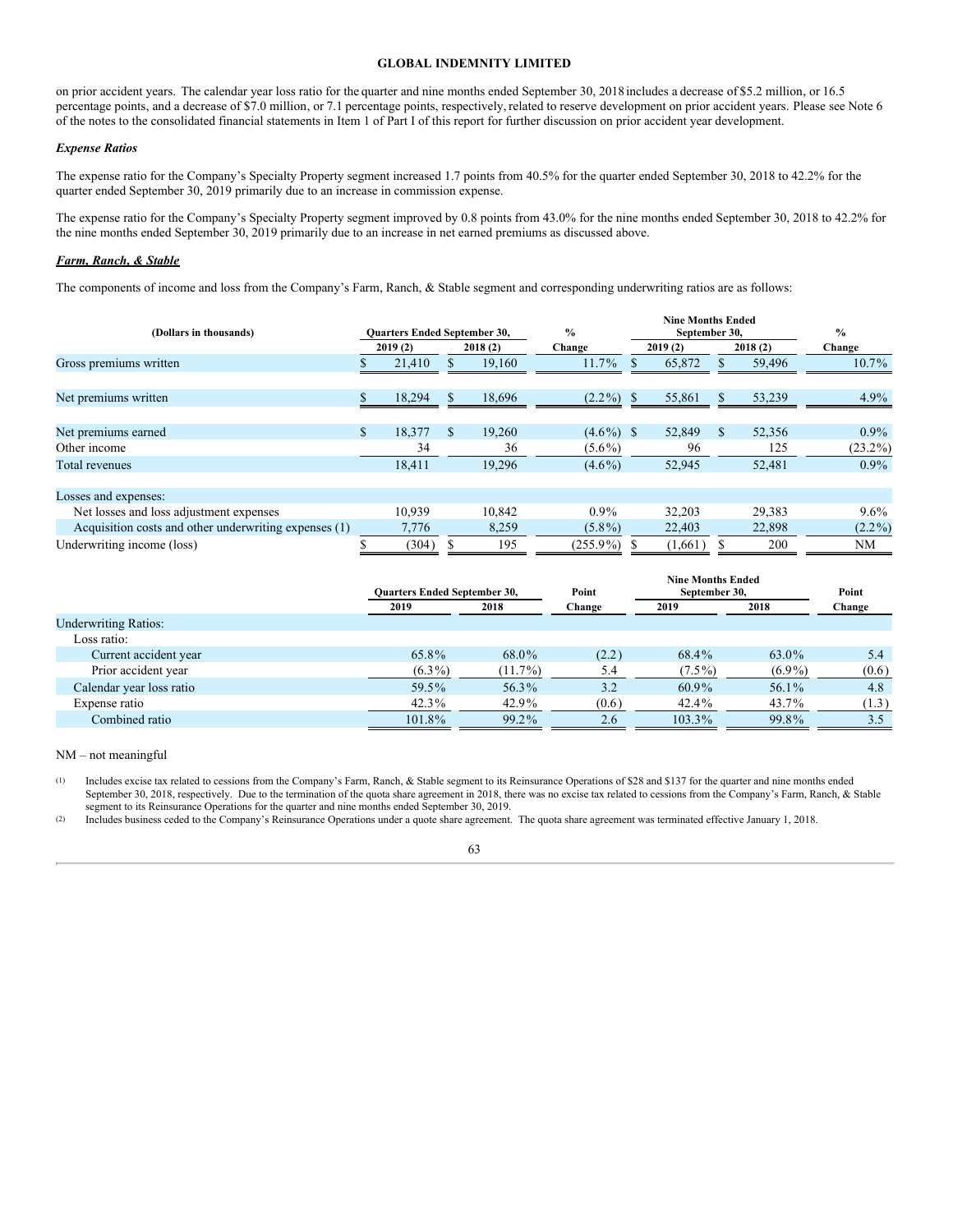## *Reconciliation of non-GAAP financial measures and ratios*

The table below reconciles the non-GAAP measures or ratios, which excludes the impact of prior accident year adjustments, to its most directly comparable GAAP measure or ratio. The Company believes the non-GAAP measures or ratios are useful to investors when evaluating the Company's underwriting performance as trends within Farm, Ranch, & Stable may be obscured by prior accident year adjustments. These non-GAAP measures or ratios should not be considered as a substitute for its most directly comparable GAAP measure or ratio and does not reflect the overall underwriting profitability of the Company.

|                                                                                                                     | Quarters Ended September 30, |                  |                    |  |               |                   | Nine Months Ended September 30, |              |                  |                     |               |                  |                     |  |
|---------------------------------------------------------------------------------------------------------------------|------------------------------|------------------|--------------------|--|---------------|-------------------|---------------------------------|--------------|------------------|---------------------|---------------|------------------|---------------------|--|
|                                                                                                                     |                              | 2019             |                    |  |               | 2018              |                                 |              | 2019             |                     |               | 2018             |                     |  |
|                                                                                                                     |                              | <b>Losses \$</b> | <b>Loss Ratio</b>  |  |               | <b>Losses \$</b>  | <b>Loss Ratio</b>               |              | <b>Losses \$</b> | <b>Loss Ratio</b>   |               | Losses           | <b>Loss Ratio</b>   |  |
| <b>Property</b>                                                                                                     |                              |                  |                    |  |               |                   |                                 |              |                  |                     |               |                  |                     |  |
| Non catastrophe property losses and ratio<br>excluding the effect of prior accident year                            |                              |                  |                    |  |               |                   |                                 |              |                  |                     |               |                  |                     |  |
| (1)                                                                                                                 | \$                           | 7,542            | 57.6%              |  | <sup>\$</sup> | 6,152             | $42.2\%$                        | S            | 21.943           | 58.2%               | <sup>\$</sup> | 16,870           | 44.8%               |  |
| Effect of prior accident year                                                                                       |                              | (17)             | $(0.1\%)$          |  |               | (417)             | $(2.9\%)$                       |              | (448)            | $(1.2\%)$           |               | (1,363)          | $(3.6\%)$           |  |
| Non catastrophe property losses and ratio<br>(2)                                                                    | S                            | 7,525            | 57.5%              |  | <sup>\$</sup> | 5,735             | 39.3%                           | S            | 21,495           | 57.0%               | -S            | 15,507           | 41.2%               |  |
| Catastrophe losses and ratio excluding the                                                                          |                              |                  |                    |  |               |                   |                                 |              |                  |                     |               |                  |                     |  |
| effect of prior accident year (1)                                                                                   | \$                           | 2,044            | 15.6%              |  | \$            | 4,046             | 27.8%                           | \$           | 6,769            | 18.0%               | <sup>\$</sup> | 8,436            | 22.4%               |  |
| Effect of prior accident year                                                                                       |                              | (1,089)          | $(8.3\%)$          |  |               | 9                 | $0.1\%$                         |              | (1,784)          | $(4.7\%)$           |               | (3)              | $(-\%)$             |  |
| Catastrophe losses and ratio (2)                                                                                    | \$                           | 955              | $7.3\%$            |  | \$            | 4,055             | 27.9%                           | \$           | 4,985            | 13.3%               | \$            | 8,433            | 22.4%               |  |
| Total property losses and ratio excluding<br>the effect of prior accident year (1)                                  | \$                           | 9,586            | 73.2%              |  | \$            | 10,198            | 70.0%                           | \$           | 28,712           | 76.2%               | <sup>\$</sup> | 25,306           | 67.2%               |  |
| Effect of prior accident year                                                                                       |                              | (1,106)          | $(8.4\%)$          |  |               | (408)             | $(2.8\%)$                       |              | (2,232)          | $(5.9\%)$           |               | (1,366)          | $(3.6\%)$           |  |
| Total property losses and ratio (2)                                                                                 | S                            | 8,480            | 64.8%              |  | \$            | 9,790             | 67.2%                           | \$           | 26,480           | 70.3%               | <sup>\$</sup> | 23,940           | 63.6%               |  |
| Casualty                                                                                                            |                              |                  |                    |  |               |                   |                                 |              |                  |                     |               |                  |                     |  |
| Total Casualty losses and ratio excluding<br>the effect of prior accident year (1)<br>Effect of prior accident year | $\mathbf S$                  | 2,503<br>(44)    | 47.4%<br>$(0.8\%)$ |  | <sup>\$</sup> | 2,895<br>(1, 843) | 61.6%<br>$(39.2\%)$             | $\mathbb{S}$ | 7,462<br>(1,739) | 49.2%<br>$(11.5\%)$ | -S            | 7,698<br>(2,255) | 52.4%<br>$(15.4\%)$ |  |
| Total Casualty losses and ratio (2)                                                                                 | \$.                          | 2,459            | $46.6\%$           |  | $\mathbb{S}$  | 1,052             | 22.4%                           | $\mathbf{s}$ | 5,723            | 37.7%               | <sup>S</sup>  | 5,443            | 37.0%               |  |
| <b>Total</b>                                                                                                        |                              |                  |                    |  |               |                   |                                 |              |                  |                     |               |                  |                     |  |
| Total net losses and loss adjustment<br>expense and total loss ratio excluding the                                  |                              |                  |                    |  |               |                   |                                 |              |                  |                     |               |                  |                     |  |
| effect of prior accident year (1)                                                                                   | S                            | 12.089           | 65.8%              |  | -S            | 13.093            | 68.0%                           | -S           | 36,174           | 68.4%               | -S            | 33,004           | 63.0%               |  |
| Effect of prior accident year                                                                                       |                              | (1,150)          | $(6.3\%)$          |  |               | (2,251)           | $(11.7\%)$                      |              | (3,971)          | $(7.5\%)$           |               | (3,621)          | $(6.9\%)$           |  |
| Total net losses and loss adjustment<br>expense and total loss ratio (2)                                            | S                            | 10,939           | 59.5%              |  | S             | 10,842            | 56.3%                           |              | 32,203           | 60.9%               | S             | 29,383           | 56.1%               |  |

(1) Non-GAAP measure / ratio<br>(2) Most directly comparable G

Most directly comparable GAAP measure / ratio

#### *Premiums*

See "Result of Operations" above for a discussion on consolidated premiums.

#### *Other Income*

Other income was less than \$0.1 million for each of the quarters ended September 30, 2019 and 2018 and \$0.1 million for both the nine months ended September 30, 2019 and 2018. Other income is primarily comprised of fee income.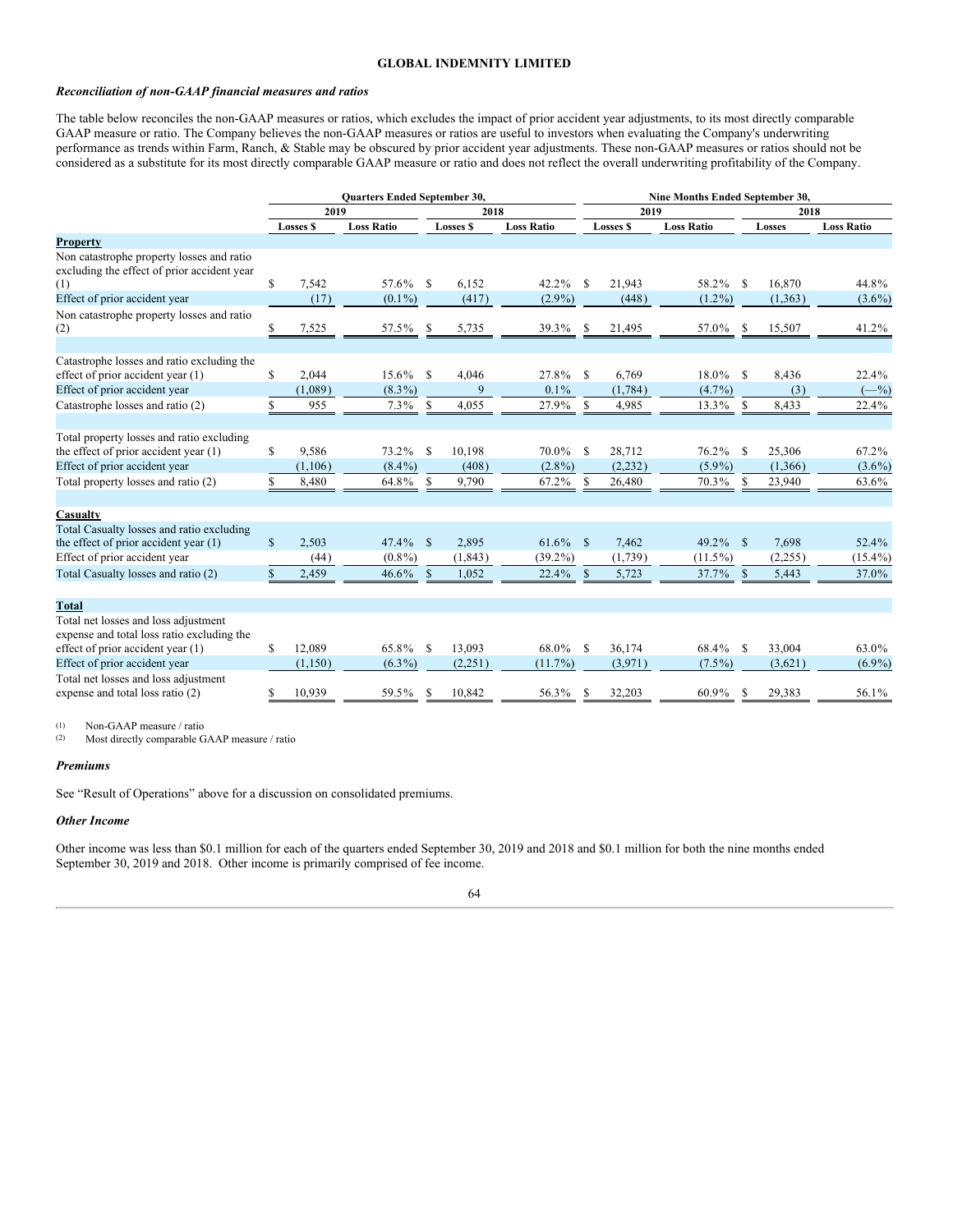# *Loss Ratio*

The current accident year losses and loss ratio is summarized as follows:

|                            | <b>Ouarters Ended</b> | September 30, |        | $\frac{6}{9}$ | <b>Nine Months Ended</b><br>September 30, | $\frac{0}{0}$ |            |
|----------------------------|-----------------------|---------------|--------|---------------|-------------------------------------------|---------------|------------|
| (Dollars in thousands)     | 2019                  |               | 2018   | Change        | 2019                                      | 2018          | Change     |
| Property losses            |                       |               |        |               |                                           |               |            |
| Non-catastrophe            | 7,542                 |               | 6,152  | 22.6%         | 21,943                                    | 16.870        | $30.1\%$   |
| Catastrophe                | 2,044                 |               | 4,046  | $(49.5\%)$    | 6,769                                     | 8,436         | $(19.8\%)$ |
| Property losses            | 9.586                 |               | 10.198 | $(6.0\%)$     | 28,712                                    | 25,306        | $13.5\%$   |
| Casualty losses            | 2,503                 |               | 2,895  | $(13.5\%)$    | 7,462                                     | 7,698         | $(3.1\%)$  |
| Total accident year losses | 12.089                |               | 13.093 | $(7.7) \%$ \$ | 36,174                                    | 33,004        | $9.6\%$    |

|                                   | <b>Ouarters Ended September 30,</b> |          | Point  | Nine Months Ended September 30, | Point    |        |
|-----------------------------------|-------------------------------------|----------|--------|---------------------------------|----------|--------|
|                                   | 2019<br>2018                        |          | Change | 2019                            | 2018     | Change |
| Current accident year loss ratio: |                                     |          |        |                                 |          |        |
| Property                          |                                     |          |        |                                 |          |        |
| Non-catastrophe                   | 57.6%                               | $42.2\%$ | 15.4   | 58.2%                           | 44.8%    | 13.4   |
| Catastrophe                       | 15.6%                               | 27.8%    | (12.2) | 18.0%                           | $22.4\%$ | (4.4)  |
| Property loss ratio               | $73.2\%$                            | 70.0%    | 3.2    | 76.2%                           | 67.2%    | 9.0    |
| Casualty loss ratio               | 47.4%                               | 61.6%    | (14.2) | 49.2%                           | 52.4%    | (3.2)  |
| Total accident year loss ratio    | 65.8%                               | 68.0%    | (2.2)  | 68.4%                           | 63.0%    | 5.4    |

The current accident year non-catastrophe property loss ratio increased by 15.4 points during the quarter ended September 30, 2019 as compared to the same period in 2018 primarily due to a higher claims severity for the third accident quarter compared to last year.

The current accident year non-catastrophe property loss ratio increased by 13.4 points during the nine months ended September 30, 2019 as compared to the same period in 2018 reflecting a higher claims frequency and severity for the first nine months compared to last year.

The current accident year catastrophe loss ratio improved by 12.2 points during the quarter ended September 30, 2019 as compared to the same period in 2018 reflecting a lower claims severity for the third accident quarter compared to last year.

The current accident year catastrophe loss ratio improved by 4.4 points during the nine months ended September 30, 2019 as compared to the same period in 2018 reflecting a lower claims severity through nine months compared to last year.

The current accident year casualty loss ratio improved by 14.2 points during the quarter ended September 30, 2019 as compared to the same period in 2018 primarily due to a lower claims severity for the third accident quarter compared to last year.

The current accident year casualty loss ratio improved by 3.2 points during the nine months ended September 30, 2019 as compared to the same period in 2018. The decrease in the loss ratio reflects a lower claims severity through nine months compared to the first nine months of last year.

The calendar year loss ratio for the quarter and nine months ended September 30, 2019 includes a decrease of \$1.2 million, or 6.3 percentage points, and a decrease of \$4.0 million, or 7.5 percentage points, respectively, related to reserve development on prior accident years. The calendar year loss ratio for the quarter and nine months ended September 30, 2018 includes an decrease of \$2.3 million, or 11.7 percentage points, and a decrease of \$3.6 million, or 6.9 percentage points, respectively, related to reserve development on prior accident years. Please see Note 6 of the notes to the consolidated financial statements in Item 1 of Part I of this report for further discussion on prior accident year development.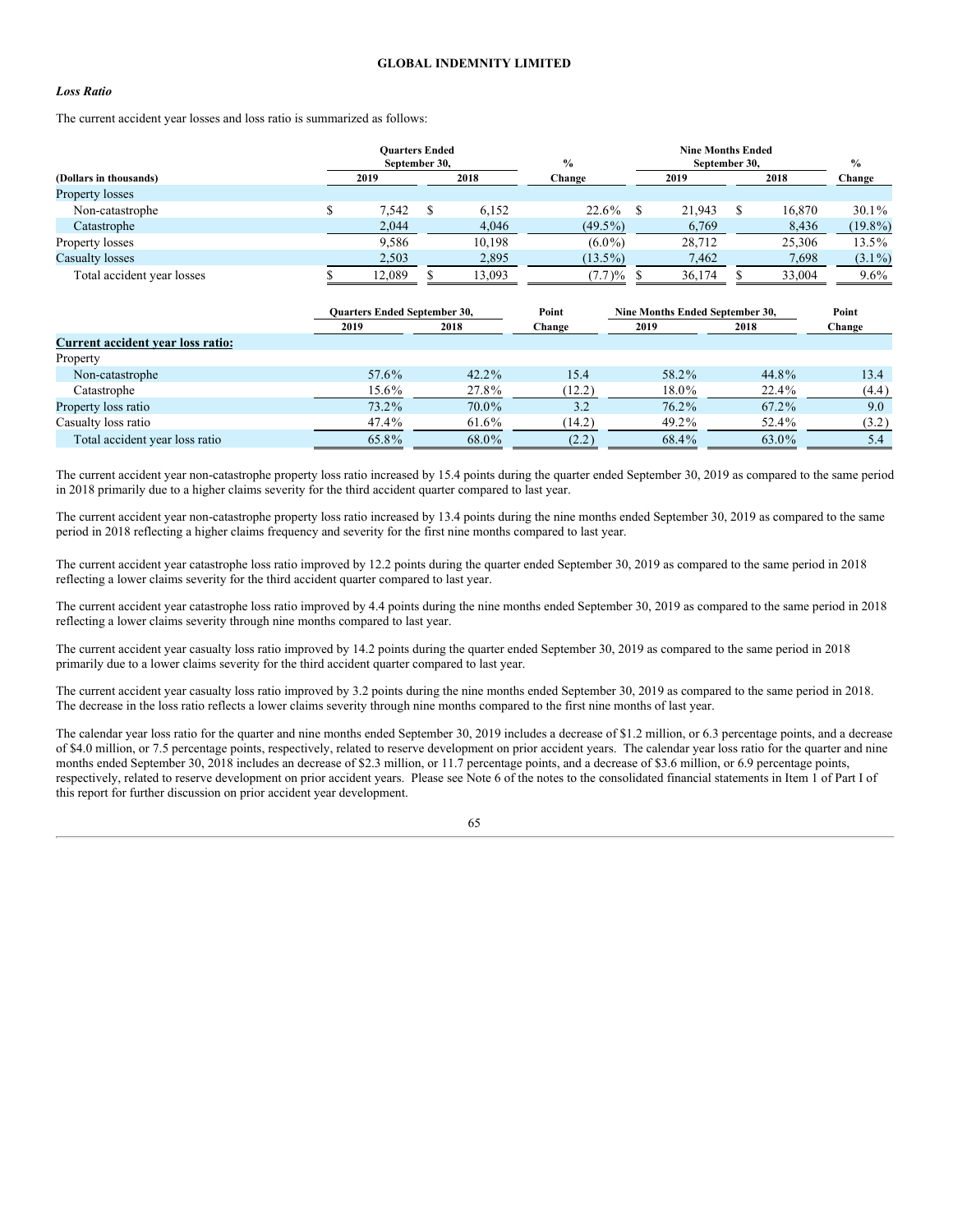### *Expense Ratios*

The expense ratio for the Company's Farm, Ranch, & Stable Segment improved 0.6 points from 42.9% for the quarter ended September 30, 2018 to 42.3% for the quarter ended September 30, 2019 and improved 1.3 points from 43.7% for the nine months ended September 30, 2018 to 42.4% for the nine months ended September 30, 2019 primarily due to a decrease in commission expense and a reduction in excise tax as a result of terminating the quota share arrangement.

### *Reinsurance Operations*

The components of income from the Company's Reinsurance Operations segment and corresponding underwriting ratios are as follows:

|                                                   | <b>Ouarters Ended September 30,</b> |         |               |         | $\%$        | <b>Nine Months Ended</b><br>September 30, |    | $\frac{6}{9}$ |            |
|---------------------------------------------------|-------------------------------------|---------|---------------|---------|-------------|-------------------------------------------|----|---------------|------------|
|                                                   |                                     | 2019(1) |               | 2018(1) | Change      | 2019(1)                                   |    | 2018(1)       | Change     |
| Gross premiums written                            |                                     | 19,981  |               | 9,357   | 113.5%      | 69,589                                    |    | 39,965        | $74.1\%$   |
| Net premiums written                              |                                     | 19,989  |               | 9,353   | 113.7%      | 69,590                                    | S  | 39,959        | 74.2%      |
|                                                   |                                     |         |               |         |             |                                           |    |               |            |
| Net premiums earned                               | S.                                  | 19,512  | <sup>\$</sup> | 13,335  | $46.3\%$ \$ | 52,798                                    | \$ | 35,148        | 50.2%      |
| Other income                                      |                                     | (235)   |               | (82)    | $(186.6\%)$ | (228)                                     |    | (179)         | 27.4%      |
| Total revenues                                    |                                     | 19,277  |               | 13,253  | $45.5\%$    | 52,570                                    |    | 34.969        | 50.3%      |
| Losses and expenses:                              |                                     |         |               |         |             |                                           |    |               |            |
| Net losses and loss adjustment expenses           |                                     | 9,258   |               | 7,278   | $27.2\%$    | 30,434                                    |    | 14,457        | 110.5%     |
| Acquisition costs and other underwriting expenses |                                     | 6,199   |               | 5,107   | 21.4%       | 16,555                                    |    | 12,961        | $27.7\%$   |
| Underwriting income (loss)                        |                                     | 3,820   |               | 868     | 340.1%      | 5,581                                     |    | 7,551         | $(26.1\%)$ |

| <b>Ouarters Ended September 30,</b> |            | Point  |          | Point      |                                 |
|-------------------------------------|------------|--------|----------|------------|---------------------------------|
| 2019                                | 2018       | Change | 2019     | 2018       | Change                          |
|                                     |            |        |          |            |                                 |
|                                     |            |        |          |            |                                 |
| 44.0%                               | 79.6%      | (35.6) | 51.0%    | 63.4%      | (12.4)                          |
| $3.4\%$                             | $(25.0\%)$ | 28.4   | $6.7\%$  | $(22.3\%)$ | 29.0                            |
| 47.4%                               | 54.6%      | (7.2)  | 57.7%    | $41.1\%$   | 16.6                            |
| 31.8%                               | 38.3%      | (6.5)  | $31.4\%$ | 36.9%      | (5.5)                           |
| 79.2%                               | 92.9%      | (13.7) | 89.1%    | 78.0%      | 11.1                            |
|                                     |            |        |          |            | Nine Months Ended September 30. |

**(1)** External business only, excluding business assumed from affiliates

**(2)** Non-GAAP ratio

**(3)** Most directly comparable GAAP ratio

#### *Reconciliation of non-GAAP financial measures and ratios*

The table above includes a reconciliation of the current accident year loss ratio, which is a non-GAAP ratio, to its calendar year loss ratio, which is its most directly comparable GAAP ratio. The Company believes the non-GAAP ratio is useful to investors when evaluating the Company's underwriting performance as trends in the Company's Reinsurance Operations may be obscured by prior accident year adjustments. This non-GAAP ratio should not be considered as a substitute for its most directly comparable GAAP ratio and does not reflect the overall underwriting profitability of the Company.

#### *Premiums*

See "Result of Operations" above for a discussion on premiums.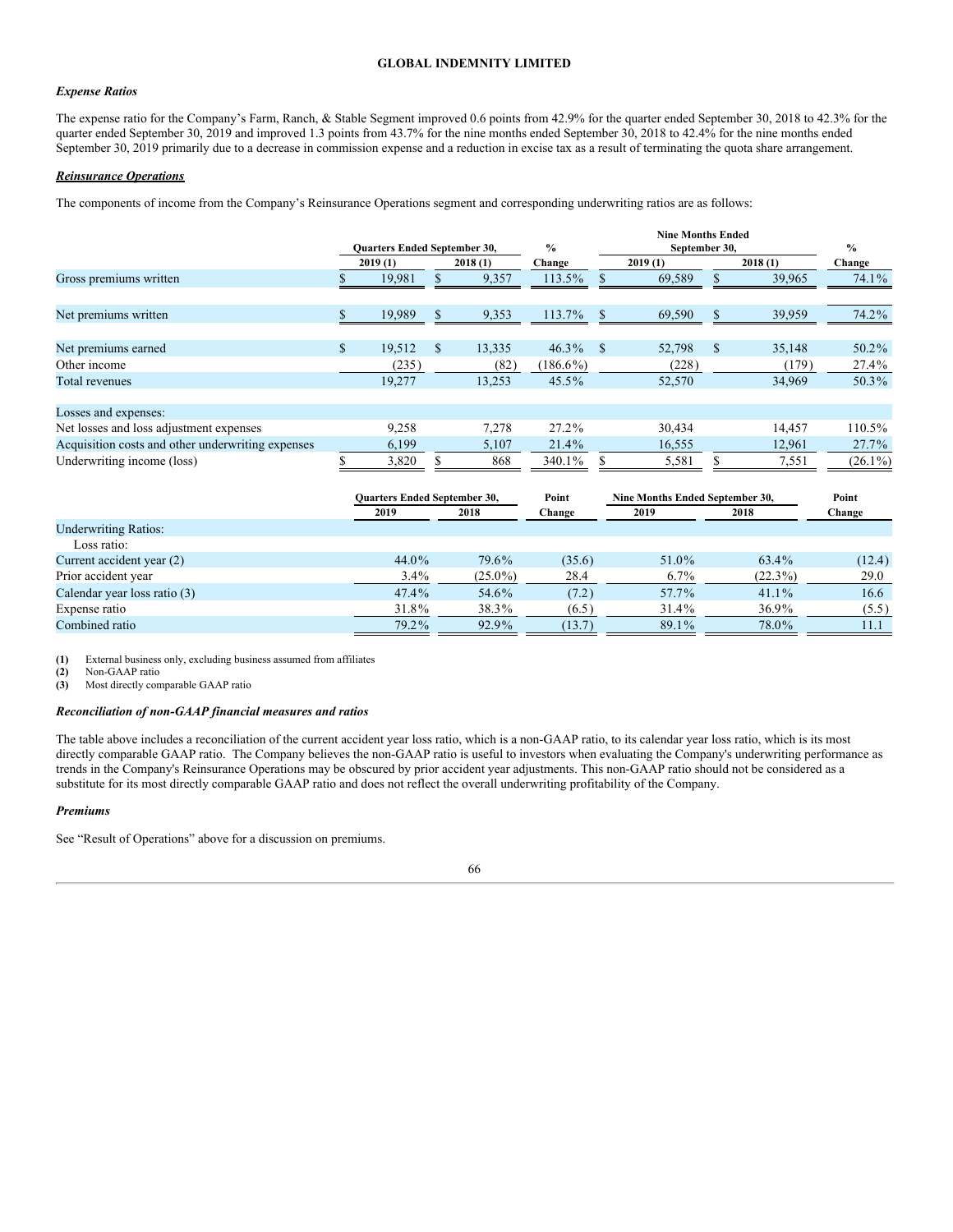#### *Other Income*

The Company recognized a loss of \$0.2 million and a loss of \$0.1 million for the quarters ended September 30, 2019 and 2018, respectively, and recognized a loss of \$0.2 million for each of the nine months ended September 30, 2019 and 2018. Other income is comprised of foreign exchange gains and losses.

#### *Loss Ratio*

The current accident year loss ratio improved by 35.6 points during the quarter ended September 30, 2019 as compared to the same period in 2018. The decrease in the loss ratio was primarily due to lower severity from catastrophes and new casualty treaty.

The current accident year loss ratio improved by 12.4 points during the nine months ended September 30, 2019 as compared to the same period in 2018 reflecting an improvement in the loss ratios for both the property and casualty treaties through nine months compared to the first nine months of last year.

The calendar year loss ratio for the quarter and nine months ended September 30, 2019 includes an increase of \$0.7 million, or 3.4 percentage points, and an increase of \$3.5 million, or 6.7 percentage points, respectively, related to reserve development on prior accident years. The calendar year loss ratio for the quarter and nine months ended September 30, 2018 includes a decrease of \$3.3 million, or 25.0 percentage points, and a decrease of \$7.8 million, or 22.3 percentage points, respectively, related to reserve development on prior accident years. Please see Note 6 of the notes to the consolidated financial statements in Item 1 of Part I of this report for further discussion on prior accident year development.

#### *Expense Ratio*

The expense ratio for the Company's Reinsurance Operations improved by 6.5 points from 38.3% for the quarter ended September 30, 2018 to 31.8% for the quarter ended September 30, 2019 and improved by 5.5 points from 36.9% for the nine months ended September 30, 2018 to 31.4% for the nine months ended September 30, 2019. The improvement in the expense ratio is primarily due to an increase in the net earned premiums as discussed above as well as a reduction in contingent commissions due to prior accident year development.

### **Unallocated Corporate Items**

### *Net Investment Income*

|                             | <b>Ouarters Ended September 30.</b> |  |        | Nine Months Ended September 30. |         |         |           |
|-----------------------------|-------------------------------------|--|--------|---------------------------------|---------|---------|-----------|
| (Dollars in thousands)      | 2019                                |  | 2018   | Change                          | 2019    | 2018    | Change    |
| Gross investment income (1) | 12.162                              |  | 12.442 | $(2.3\%)$                       | 34.712  | 36.254  | $(4.3\%)$ |
| Investment expenses         | (814)                               |  | (692)  | $7.6\%$                         | (2.319) | (2.146) | $8.1\%$   |
| Net investment income       | 11.348                              |  | 1.750  | $(3.4\%)$                       | 32.393  | 34.108  | $(5.0\%)$ |

#### **(1)** Excludes realized gains and losses

Gross investment income decreased by 2.3% for the quarter ended September 30, 2019 and decreased 4.3% for the nine months ended September 30, 2019, respectively, as compared to the same period in 2018. The decrease for the quarter ended was due to reduced income related to the fixed maturities portfolio and alternative investments offset by an increase in dividend income related to equity securities. The decrease for the nine months ended was primarily due to decreased returns from alternative investments.

Investment expenses increased by 17.6% and 8.1% for the quarter and nine months ended September 30, 2019, respectively, as compared to the same period in 2018. The increase was primarily due to increased investment management expenses resulting from hiring a new investment manager in the second quarter of 2019.

At September 30, 2019, the Company held agency mortgage-backed securities with a market value of \$62.9 million. Excluding the agency mortgage-backed securities, the average duration of the Company's fixed maturities portfolio was 3.8 years as of September 30, 2019, compared with 3.2 years as of September 30, 2018. Including cash and short-term investments, the average duration of the Company's fixed maturities portfolio, excluding agency mortgage-backed securities, was 3.5 years as of September 30, 2019, compared with 3.1 years as of September 30, 2018. Changes in interest rates can

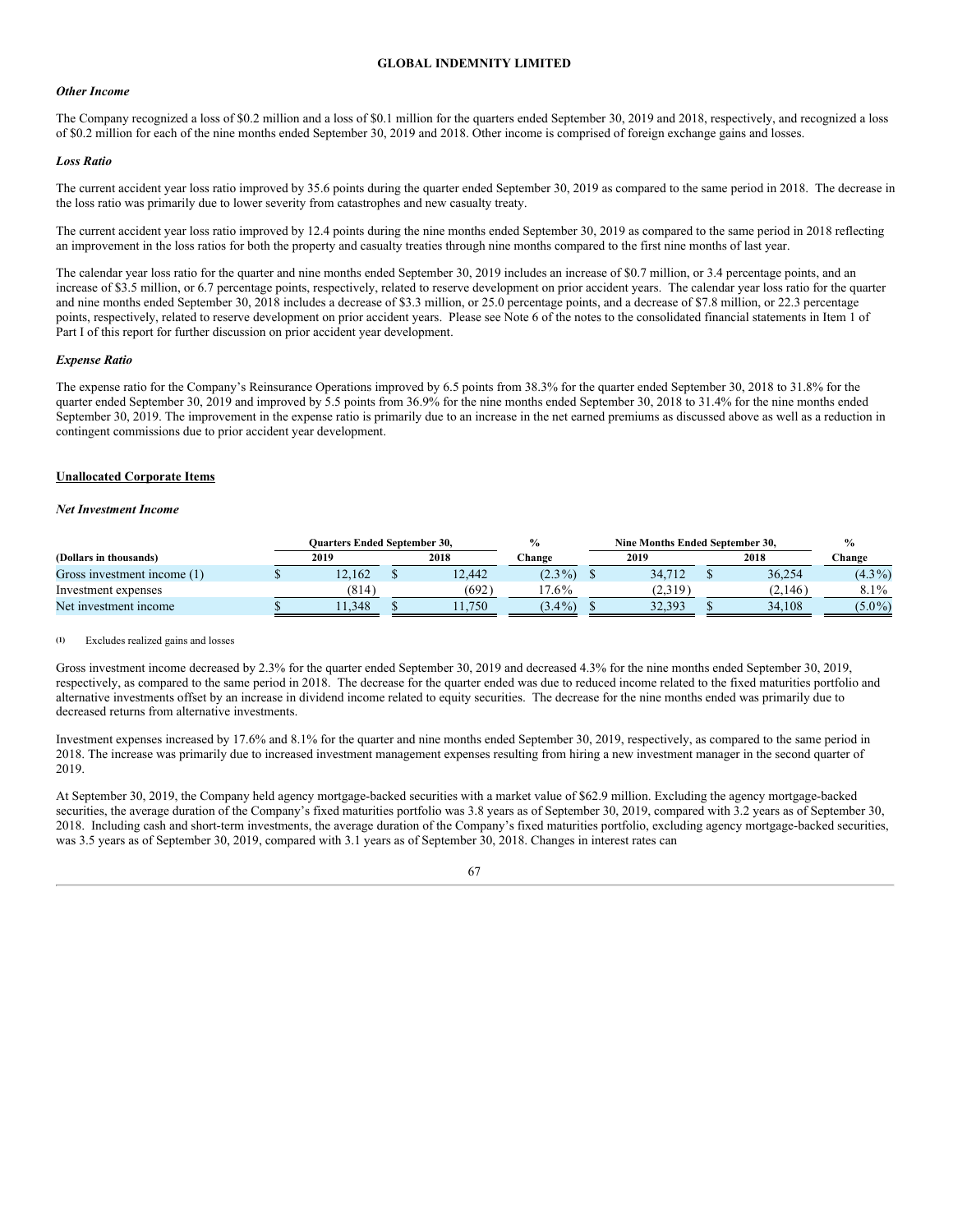cause principal payments on certain investments to extend or shorten which can impact duration. The Company's embedded book yield on its fixed maturities, not including cash, was 3.0% as of September 30, 2019 and September 30, 2018. The embedded book yield on the \$56.0million of municipal bonds in the Company's portfolio, which includes \$55.6 million of taxable municipal bonds, was 3.3% at September 30, 2019, compared to an embedded book yield of 3.2% on the Company's municipal bond portfolio of \$98.9 million at September 30, 2018.

### *Net Realized Investment Gains (Losses)*

The components of net realized investment gains (losses) for the quarters and nine months ended September 30, 2019 and 2018 were as follows:

|                                        | <b>Ouarters Ended September 30,</b> |  | Nine Months Ended September 30. |  |         |  |         |
|----------------------------------------|-------------------------------------|--|---------------------------------|--|---------|--|---------|
| (Dollars in thousands)                 | 2019                                |  | 2018                            |  | 2019    |  | 2018    |
| <b>Equity Securities</b>               | (1, 465)                            |  | 4.843                           |  | 17.860  |  | 2,534   |
| Fixed maturities                       | 946                                 |  | (811)                           |  | 4.731   |  | (1,265) |
| Derivatives                            | (2,171)                             |  | 1.311                           |  | (9,404) |  | 6,959   |
| Other than temporary impairment losses | __                                  |  | (24)                            |  | (1.897) |  | (395)   |
| Net realized investment gains (losses) | (2.690)                             |  | 5.319                           |  | 11.290  |  | 7.833   |

See Note 2 of the notes to the consolidated financial statements in Item 1 of Part I of this report for an analysis of total investment return on a pre-tax basis for the quarters and nine months ended September 30, 2019 and 2018.

### *Corporate and Other Operating Expenses*

Corporate and other operating expenses consist of outside legal fees, other professional fees, directors' fees, management fees & advisory fees, salaries and benefits for holding company personnel, development costs for new products, and taxes incurred which are not directly related to operations. Corporate and other operating expenses were \$3.9 million and \$3.5 million during the quarters ended September 30, 2019 and 2018, respectively and \$11.7 million and \$23.7 million during the nine months ended September 30, 2019 and 2018, respectively. The reduction in corporate expenses for the nine months ended September 30, 2019 is primarily due to incurring an advisory fee related to the co-obligor transaction of \$12.5 million during the nine months ended September 30, 2018.

### *Interest Expense*

Interest expense increased 2.0% and 2.5% during the quarter and nine months ended September 30, 2019, respectively, as compared to the same period in 2018. This increase is primarily due to increased borrowings on the Margin Borrowing Facility.

### *Income Tax Expense / Benefit*

Income tax benefit was \$0.3 million for the quarter ended September 30, 2019 compared with an income tax benefit of \$3.3 million for the quarter ended September 30, 2018. Income tax expense was \$5.2 million for the nine months ended September 30, 2019 compared with an income tax benefit of \$5.9 million for the nine months ended September 30, 2018. The increase in the income tax expense is primarily due to an increase in pretax income in the U.S.

See Note 5 of the notes to the consolidated financial statements in Item 1 of Part I of this report for a comparison of income tax between periods.

#### *Net Income*

The factors described above resulted in a net income of \$6.7 million and \$3.7 million for the quarters ended September 30, 2019 and 2018, respectively, and net income of \$41.0 million and \$16.6 million for the nine months ended September 30, 2019 and 2018, respectively.

## **Liquidity and Capital Resources**

## *Sources and Uses of Funds*

Global Indemnity is a holding company. Its principal asset is its ownership of the shares of its direct and indirect subsidiaries, including those of its U.S. insurance companies: United National Insurance Company, Diamond State Insurance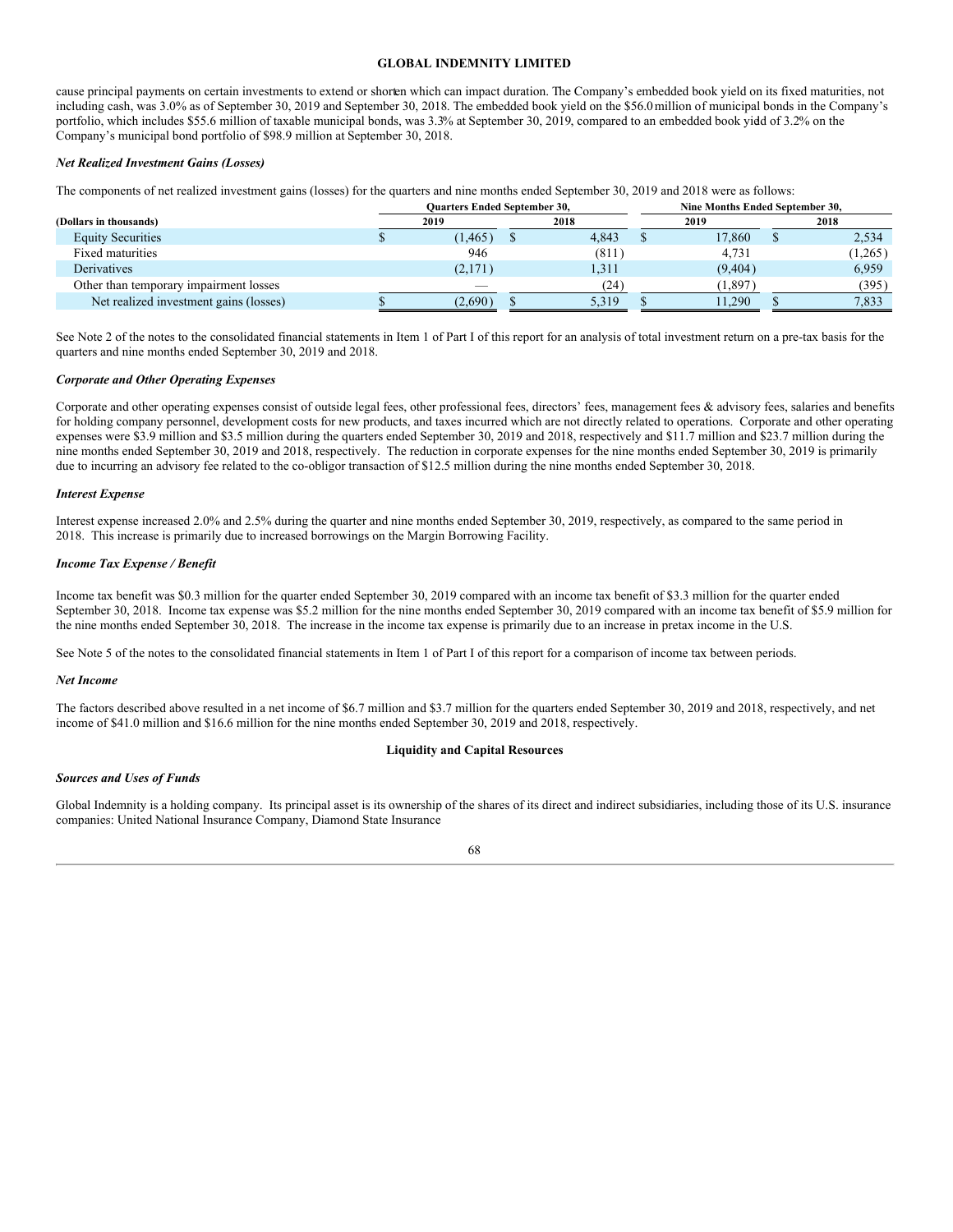Company, Penn-America Insurance Company, Penn-Star Insurance Company, Penn-Patriot Insurance Company, and American Reliable Insurance Company; and its Reinsurance Operations: Global Indemnity Reinsurance.

Global Indemnity's short term and long term liquidity needs include the payment of corporate expenses, debt service payments, dividend payments to shareholders, and share repurchases. In order to meet their short term and long term needs, the Company's principal sources of cash includes dividends from subsidiaries, other permitted disbursements from its direct and indirect subsidiaries, reimbursement for equity awards granted to employees and intercompany borrowings. The principal sources of funds at these direct and indirect subsidiaries include underwriting operations, investment income, and proceeds from sales and redemptions of investments. Funds are used principally by these operating subsidiaries to pay claims and operating expenses, to make debt payments, fund margin requirements on interest rate swap agreements, to purchase investments, and to make dividend payments. In addition, the Company periodically reviews opportunities related to business acquisitions and as a result, liquidity may be needed in the future.

As of September 30, 2019, the Company also had future funding commitments of \$43.2 million related to investments. The timing of commitments related to investments is uncertain.

The future liquidity of Global Indemnity is dependent on the ability of its subsidiaries to pay dividends. Global Indemnity's U.S. insurance companies are restricted by statute as to the amount of dividends that they may pay without the prior approval of regulatory authorities. The dividend limitations imposed by state laws are based on the statutory financial results of each insurance company within the Insurance Operations that are determined by using statutory accounting practices that differ in various respects from accounting principles used in financial statements prepared in conformity with GAAP. See "Regulation - Statutory Accounting Principles" in Item 1 of Part I of the Company's 2018 Annual Report on Form 10-K. Key differences relate to, among other items, deferred acquisition costs, limitations on deferred income taxes, reserve calculation assumptions and surplus notes. See Note 19 of the notes to the consolidated financial statements in Item 8 of Part II of the Company's 2018 Annual Report on Form 10-K for further information on dividend limitations related to the U.S. Insurance Companies. The U.S. Insurance Companies did not declare or pay any dividends during the quarter and nine months ended September 30, 2019.

For 2019, the Company believes that Global Indemnity Reinsurance, including distributions it could receive from its subsidiaries, should have sufficient liquidity and solvency to pay dividends. Global Indemnity Reinsurance is prohibited, without the approval of the Bermuda Monetary Authority ("BMA"), from reducing by 15% or more its total statutory capital as set out in its previous year's statutory financial statements, and any application for such approval must include such information as the BMA may require. See "Regulation—Bermuda Insurance Regulation" in Item 1 of Part I of the Company's 2018 Annual Report on Form 10- K. Global Indemnity Reinsurance did not declare or pay any dividends during the quarter and nine months ended September 30, 2019.

## *Cash Flows*

Sources of operating funds consist primarily of net premiums written and investment income. Funds are used primarily to pay claims and operating expenses and to purchase investments.

The Company's reconciliation of net income to cash provided by operations is generally influenced by the following:

- the fact that the Company collects premiums, net of commissions, in advance of losses paid;
- the timing of the Company's settlements with its reinsurers; and
- the timing of the Company's loss payments.

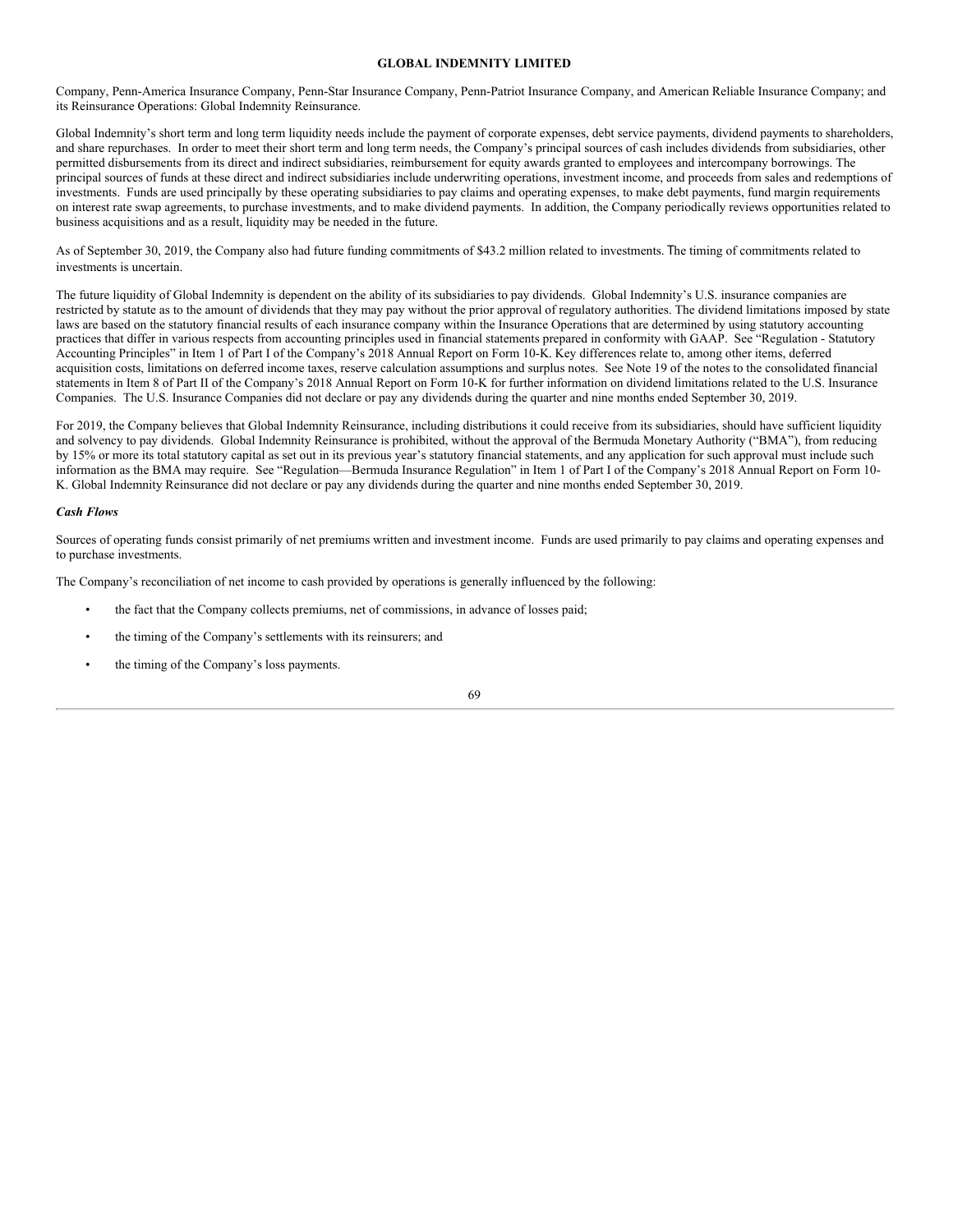Net cash provided by operating activities was \$45.9 million for each of the nine months ended September 30, 2019and 2018. The increase in operating cash flows of approximately \$0.1 million from the prior year was primarily a net result of the following items:

| (Dollars in thousands)                                   |    | 2019       | 2018       |   | Change   |
|----------------------------------------------------------|----|------------|------------|---|----------|
| Net premiums collected                                   | ۰D | 417,803    | 361.383    | S | 56,420   |
| Net losses paid                                          |    | (220, 924) | (212, 957) |   | (7,967)  |
| Underwriting and corporate expenses                      |    | (174, 526) | (176, 259) |   | 1,733    |
| Recovery on loss indemnification (1)                     |    |            | 45,045     |   | (45,045) |
| Net investment income                                    |    | 38,700     | 43,922     |   | (5,222)  |
| Net federal income taxes paid                            |    | (235)      | (752)      |   | 517      |
| Interest paid                                            |    | (14, 888)  | (14, 511)  |   | (377)    |
| Net cash provided by (used for) operating activities (1) |    | 45.930     | 45,871     |   | 59       |

**(1)** Excludes a \$3.5 million payment related to a purchase price adjustment for American Reliable for the nine months ended September 30, 2018. This payment is included in the net cash used in investing activities on the Company's Consolidated Statement of Cash Flows for the nine months ended September 30, 2018. The recovery on loss indemnification, net of the purchase price adjustment, is \$41.5 million. For additional information on the loss indemnification, please see Note 6 of the notes to the consolidated financial statements in Item 1 of Part I of this report.

See the consolidated statement of cash flows in the consolidated financial statements in Item 1 of Part I of this report for details concerning the Company's investing and financing activities.

#### *Liquidity*

During the first nine months of 2019, the Board of Directors approved a dividend payment of \$0.25 per ordinary share to all shareholders of record on the close of business on March 22, 2019, June 21, 2019, and September 26, 2019. Dividends paid were \$7.1 million during the nine months ended September 30, 2019. In addition, dividends of \$3.5 million were declared in September, 2019 but not paid until October 2, 2019.

Other than the item discussed in the preceding paragraph, there have been no material changes to the Company's liquidity during the quarter and nine months ended September 30, 2019. Please see Item 7 of Part II in the Company's 2018 Annual Report on Form 10-K for information regarding the Company's liquidity.

#### *Capital Resources*

There have been no material changes to the Company's capital resources during the quarter and nine months ended September 30, 2019. Please see Item 7 of Part II in the Company's 2018 Annual Report on Form 10-K for information regarding the Company's capital resources.

#### **Off Balance Sheet Arrangements**

The Company has no off balance sheet arrangements.

#### **Cautionary Note Regarding Forward-Looking Statements**

Some of the statements under "Management's Discussion and Analysis of Financial Condition and Results of Operations" and elsewhere in this report may include forward-looking statements within the meaning of Section 21E of the Security Exchange Act of 1934, as amended, that reflect the Company's current views with respect to future events and financial performance. Forward-looking statements are statements that are not historical facts. These statements can be identified by the use of forward-looking terminology such as "believe," "expect," "may," "will," "should," "project," "plan," "seek," "intend," or "anticipate" or the negative thereof or comparable terminology, and include discussions of strategy, financial projections and estimates and their underlying assumptions, statements regarding plans, objectives, expectations or consequences of identified transactions or natural disasters, and statements about the future performance, operations, products and services of the companies.

The Company's business and operations are and will be subject to a variety of risks, uncertainties and other factors. Consequently, actual results and experience may materially differ from those contained in any forward-looking statements.

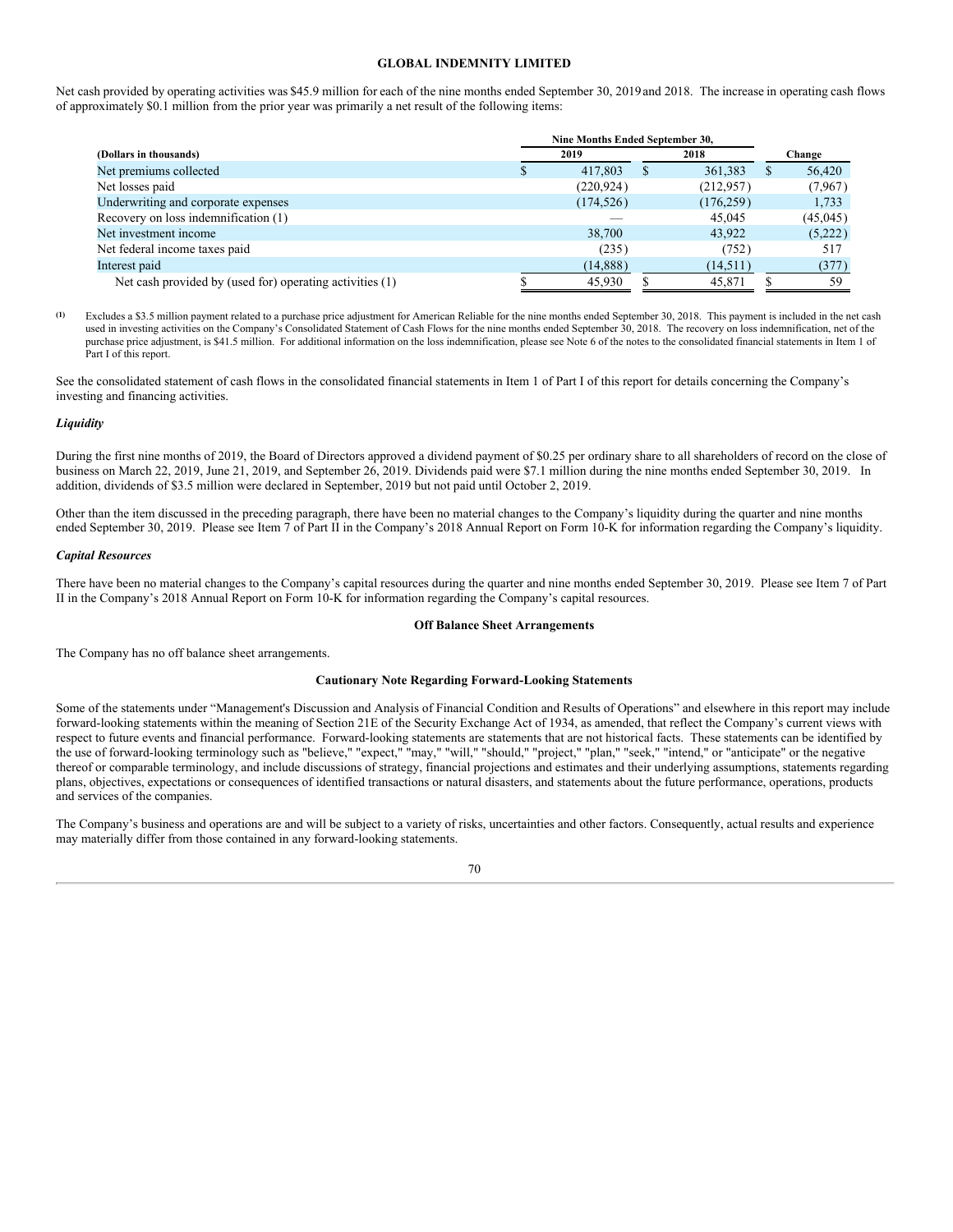See "Risk Factors" in Item 1A of Part I in the Company's 2018 Annual Report on Form 10-K for risks, uncertainties and other factors that could cause actual results and experience to differ from those projected. The Company's forward-looking statements speak only as of the date of this report or as of the date they were made. The Company undertakes no obligation to publicly update or review any forward-looking statement, whether as a result of new information, future developments or otherwise.

## **Item 3. QUANTITATIVE AND QUALITATIVE DISCLOSURES ABOUT MARKET RISK**

For the quarter ending September 30, 2019, Global equities (+1.2%) rose for the third straight quarter, extending their year-to-date gain to 17.7%. Sluggish global growth, geopolitical tensions, and monetary easing by most central banks were key developments. Antigovernment protests in Hong Kong took a significant toll on the country's economy as the private sector was mired in its worst downturn since the global financial crisis. On the monetary front, the US Federal Reserve (Fed) cut interest rates in July and September in an effort to extend the US economic expansion amid a slowdown in growth and trade uncertainty. The European Central Bank (ECB) unveiled a sweeping, long-term economic stimulus package to bolster the eurozone economy against slowing growth and trade frictions, including an open-ended asset purchase program and more favorable bank lending conditions.

Global fixed income sectors generated positive absolute returns over the third quarter of 2019. Sovereign yields declined further across most markets following the injection of monetary stimulus by the Fed and ECB. Political uncertainty remained heightened, although the markets appeared to shrug off political turmoil in the UK and a formal impeachment inquiry into US President Donald Trump. The US dollar strengthened versus most currencies amid concerns about trade frictions and slowing global growth.

The Company's investment grade fixed income portfolio continues to maintain high quality with an A+ average rating and a duration of 3.7 years. Portfolio purchases continues to be focused within investment grade credit, specifically financials and taxable municipals, and MBS, specifically CMOs. These purchases were funded primarily through cash inflows, sales of governments and investment grade credit, as well as maturities and paydowns. During the third quarter, the portfolio's allocation to MBS and investment grade credit increased, while our exposure to governments decreased. There have been no other material changes to the Company's market risk since December 31, 2018. Please see Item 7A of Part II in the Company's 2018 Annual Report on Form 10-K for information regarding the Company's market risk.

## **Item 4. CONTROLS AND PROCEDURES**

### **Evaluation of Disclosure Controls and Procedures**

The Company maintains disclosure controls and procedures (as that term is defined in Rules 13a-15(e) and 15d-15(e) under the Securities Exchange Act of 1934, as amended (the "Exchange Act")) that are designed to ensure that information required to be disclosed in the Company's reports under the Exchange Act is recorded, processed, summarized and reported within the time periods specified in the Securities and Exchange Commission's rules and forms, and that such information is accumulated and communicated to the Company's management, including its Chief Executive Officer and Chief Financial Officer, as appropriate, to allow timely decisions regarding required disclosures. Any controls and procedures, no matter how well designed and operated, can provide only reasonable assurance of achieving the desired control objectives. The Company's management, with the participation of the Company's Chief Executive Officer and Chief Financial Officer, has evaluated the effectiveness of the design and operation of the Company's disclosure controls and procedures as of September 30, 2019. Based upon that evaluation, and subject to the foregoing, the Company's Chief Executive Officer and Chief Financial Officer concluded that, as of September 30, 2019, the design and operation of the Company's disclosure controls and procedures were effective to accomplish their objectives at the reasonable assurance level.

#### **Changes in Internal Control over Financial Reporting**

There have been no changes in the Company's internal controls over financial reporting that occurred during the quarter ended September 30, 2019 that have materially affected, or are reasonably likely to materially affect, the Company's internal controls over financial reporting.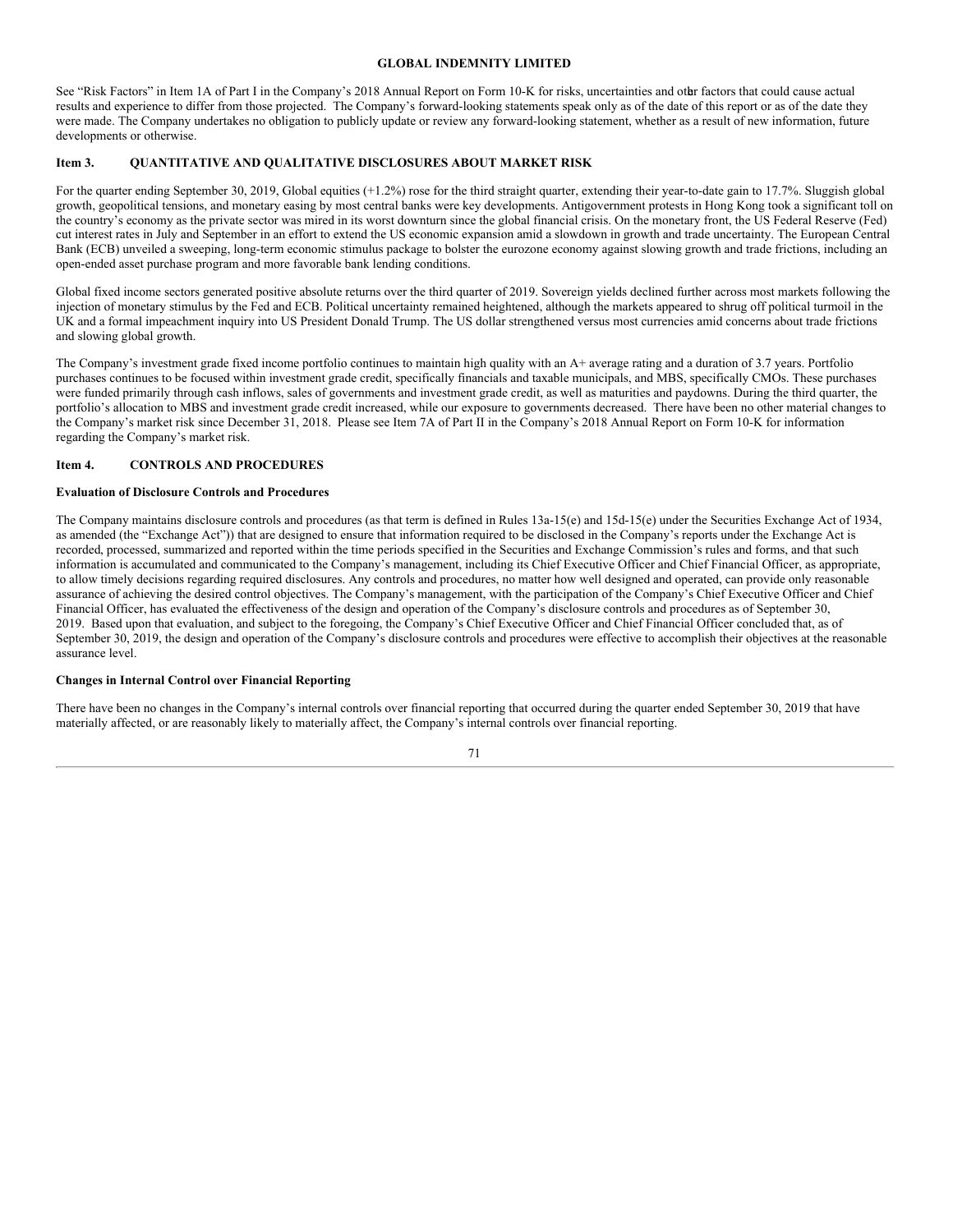## **GLOBAL INDEMNITY LIMITED PART II-OTHER INFORMATION**

### **Item 1. Legal Proceedings**

The Company is, from time to time, involved in various legal proceedings in the ordinary course of business. The Company maintains insurance and reinsurance coverage for risks in amounts that it considers adequate. However, there can be no assurance that the insurance and reinsurance coverage that the Company maintains is sufficient or will be available in adequate amounts or at a reasonable cost. The Company does not believe that the resolution of any currently pending legal proceedings, either individually or taken as a whole, will have a material adverse effect on its business, results of operations, cash flows, or financial condition.

There is a greater potential for disputes with reinsurers who are in runoff. Some of the Company's reinsurers' have operations that are in runoff, and therefore, the Company closely monitors those relationships. The Company anticipates that, similar to the rest of the insurance and reinsurance industry, it will continue to be subject to litigation and arbitration proceedings in the ordinary course of business.

#### **Item 1A. Risk Factors**

The Company's results of operations and financial condition are subject to numerous risks and uncertainties described in Item 1A of Part I in the Company's 2018 Annual Report on Form 10-K, filed with the SEC on March 14, 2019. The risk factors identified therein have not materially changed.

# **Item 2. Unregistered Sales of Equity Securities and Use of Proceeds**

The Company's Share Incentive Plan allows employees to surrender the Company's A ordinary shares as payment for the tax liability incurred upon the vesting of restricted stock. There were no shares surrendered by the Company's employees during the quarter ended September 30, 2019. All A ordinary shares surrendered by the employees by the Company are held as treasury stock and recorded at cost until formally retired.

| Item 3. | <b>Defaults upon Senior Securities</b> |
|---------|----------------------------------------|
| None.   |                                        |
| Item 4. | <b>Mine Safety Disclosures</b>         |
| None.   |                                        |
| Item 5. | <b>Other Information</b>               |
| None    |                                        |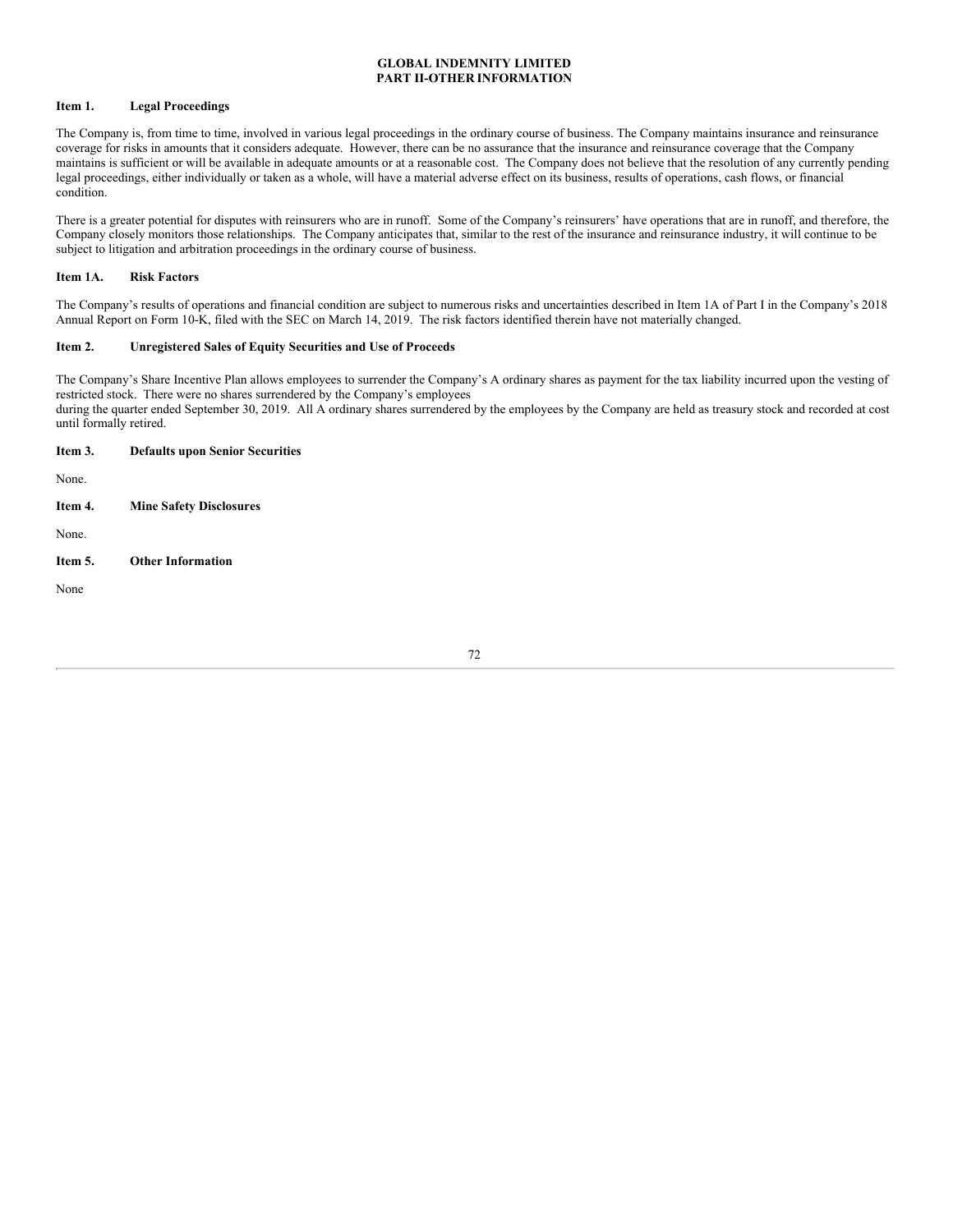## **GLOBAL INDEMNITY LIMITED**

| Item 6. | <b>Exhibits</b> |
|---------|-----------------|
|         |                 |

- 31.1+ Certification of Chief Executive Officer pursuant to Rule 13a-14 (a) / 15d-14 (a) of the Securities Exchange Act of 1934, as amended, as adopted pursuant to Section 302 of the [Sarbanes-Oxley](#page-74-0) Act of 2002.
- 31.2+ Certification of Chief Financial Officer pursuant to Rule 13a-14 (a) / 15d-14 (a) of the Securities Exchange Act of 1934, as amended, as adopted pursuant to Section 302 of the [Sarbanes-Oxley](#page-75-0) Act of 2002.
- 32.1+ Certification of Chief Executive Officer pursuant to 18 U.S.C. Section 1350, as adopted pursuant to Section 906 of the [Sarbanes-Oxley](#page-76-0) Act of 2002.
- 32.2+ Certification of Chief Financial Officer pursuant to 18 U.S.C. Section 1350, as adopted pursuant to Section 906 of the [Sarbanes-Oxley](#page-77-0) Act of 2002.
- 101.1+ The following financial information from Global Indemnity Limited's Quarterly Report on Form 10-Q for the quarter ended September 30, 2019 formatted in XBRL: (i) Consolidated Balance Sheets as of September 30, 2019 and December 31, 2018; (ii) Consolidated Statements of Operations for the quarters and nine months ended September 30, 2019 and 2018; (iii) Consolidated Statements of Comprehensive Income for the quarters and nine months ended September 30, 2019 and 2018; (iv) Consolidated Statements of Changes in Shareholders' Equity for the quarters and nine months ended September 30, 2019 and 2018; (v) Consolidated Statements of Cash Flows for the nine months ended September 30, 2019 and 2018; and (vi) Notes to Consolidated Financial Statements.
- + Filed or furnished herewith, as applicable.

73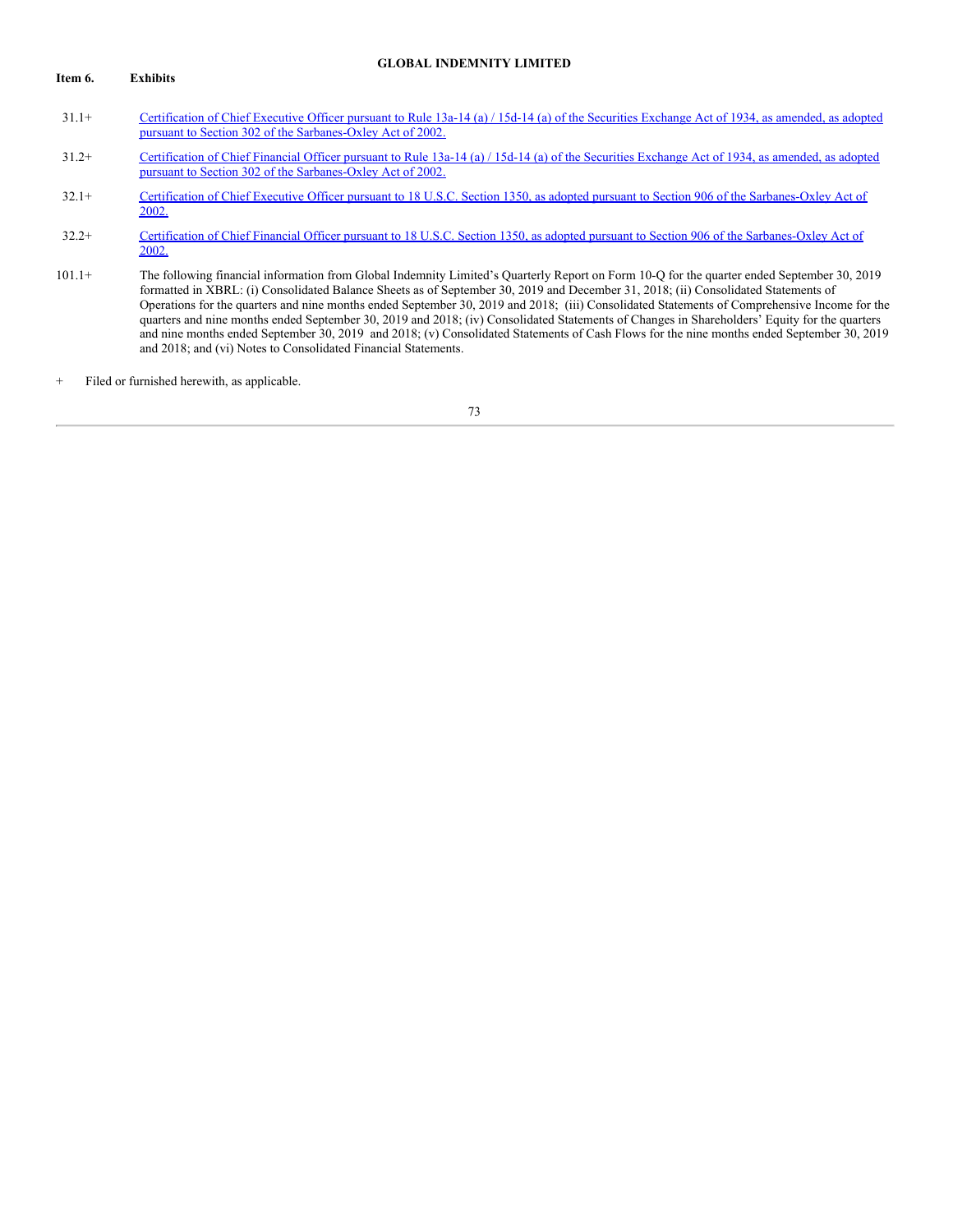# **GLOBAL INDEMNITY LIMITED SIGNATURE**

Pursuant to the requirements of the Securities Exchange Act of 1934, the registrant has duly caused this report to be signed on its behalf by the undersigned, thereunto duly authorized.

> GLOBAL INDEMNITY LIMITED Registrant

Date: November 8, 2019

November 8, 2019<br>
Date: November 8, 2019<br>
Date: November 8, 2019<br>
Date: November 8, 2019

Chief Financial Officer (Authorized Signatory and Principal Financial and Accounting Officer)

74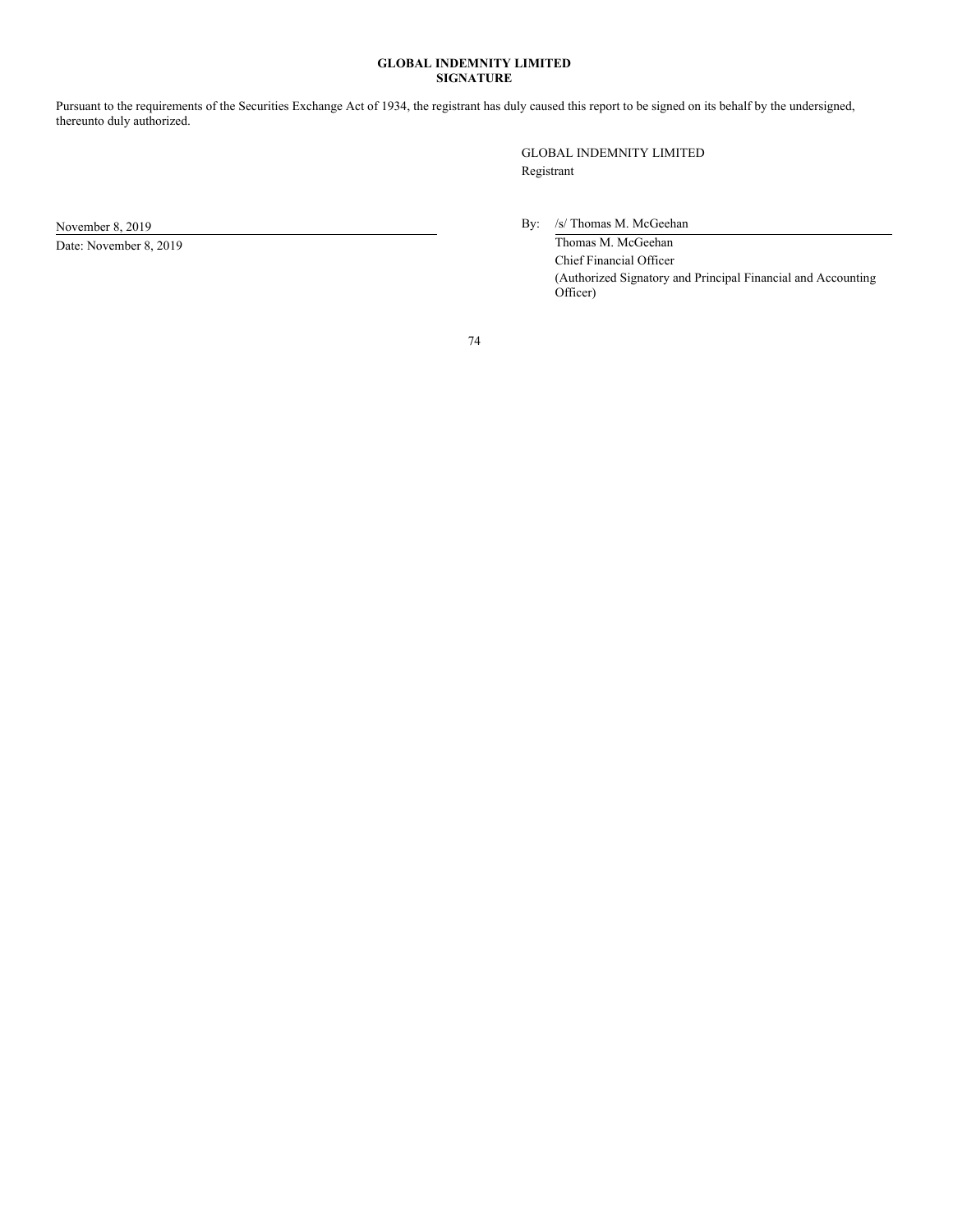## **CERTIFICATION PURSUANT TO RULE 13a-14(a)/15d-14(a), AS ADOPTED PURSUANT TO SECTION 302 OF THE SARBANES-OXLEY ACT OF 2002**

<span id="page-74-0"></span>I, Cynthia Y. Valko, certify that:

- 1. I have reviewed this Quarterly Report on Form 10-Q of Global Indemnity Limited;
- 2. Based on my knowledge, this Quarterly Report does not contain any untrue statement of a material fact or omit to state a material fact necessary to make the statements made, in light of the circumstances under which such statements were made, not misleading with respect to the period covered by this Quarterly Report;
- 3. Based on my knowledge, the financial statements, and other financial information included in this Quarterly Report, fairly present in all material respects the financial condition, results of operations and cash flows of the registrant as of, and for, the periods presented in this Quarterly Report;
- 4. The registrant's other certifying officers and I are responsible for establishing and maintaining disclosure controls and procedures (as defined in Exchange Act Rules 13a-15(e) and 15d-15(e)) and internal control over financial reporting (as defined in Exchange Act Rules 13a-15(f) and 15d-15(f)) for the registrant and have:
	- a) Designed such disclosure controls and procedures, or caused such disclosure controls and procedures to be designed under our supervision, to ensure that material information relating to the registrant, including its consolidated subsidiaries, is made known to us by others within those entities, particularly during the period in which this Quarterly Report is being prepared;
	- b) Designed such internal control over financial reporting, or caused such internal control over financial reporting to be designed under our supervision, to provide reasonable assurance regarding the reliability of financial reporting and the preparation of financial statements for external purposes in accordance with generally accepted accounting principles;
	- c) Evaluated the effectiveness of the registrant's disclosure controls and procedures and presented in this report our conclusions about the effectiveness of the disclosure controls and procedures, as of the end of the period covered by this Quarterly Report based on such evaluation; and
	- d) Disclosed in this Quarterly Report any change in the registrant's internal control over financial reporting that occurred during the registrant's most recent fiscal quarter (the registrant's fourth fiscal quarter in the case of an annual report) that has materially affected, or is reasonably likely to materially affect, the registrant's internal control over financial reporting; and
- 5. The registrant's other certifying officers and I have disclosed, based on our most recent evaluation of internal control over financial reporting, to the registrant's independent registered public accounting firm and the audit committee of the registrant's board of directors (or persons performing the equivalent functions):
	- a) All significant deficiencies and material weaknesses in the design or operation of internal control over financial reporting which are reasonably likely to adversely affect the registrant's ability to record, process, summarize and report financial information; and
	- b) Any fraud, whether or not material, that involves management or other employees who have a significant role in the registrant's internal control over financial reporting.

Dated: November 8, 2019

/s/ Cynthia Y. Valko Cynthia Y. Valko Chief Executive Officer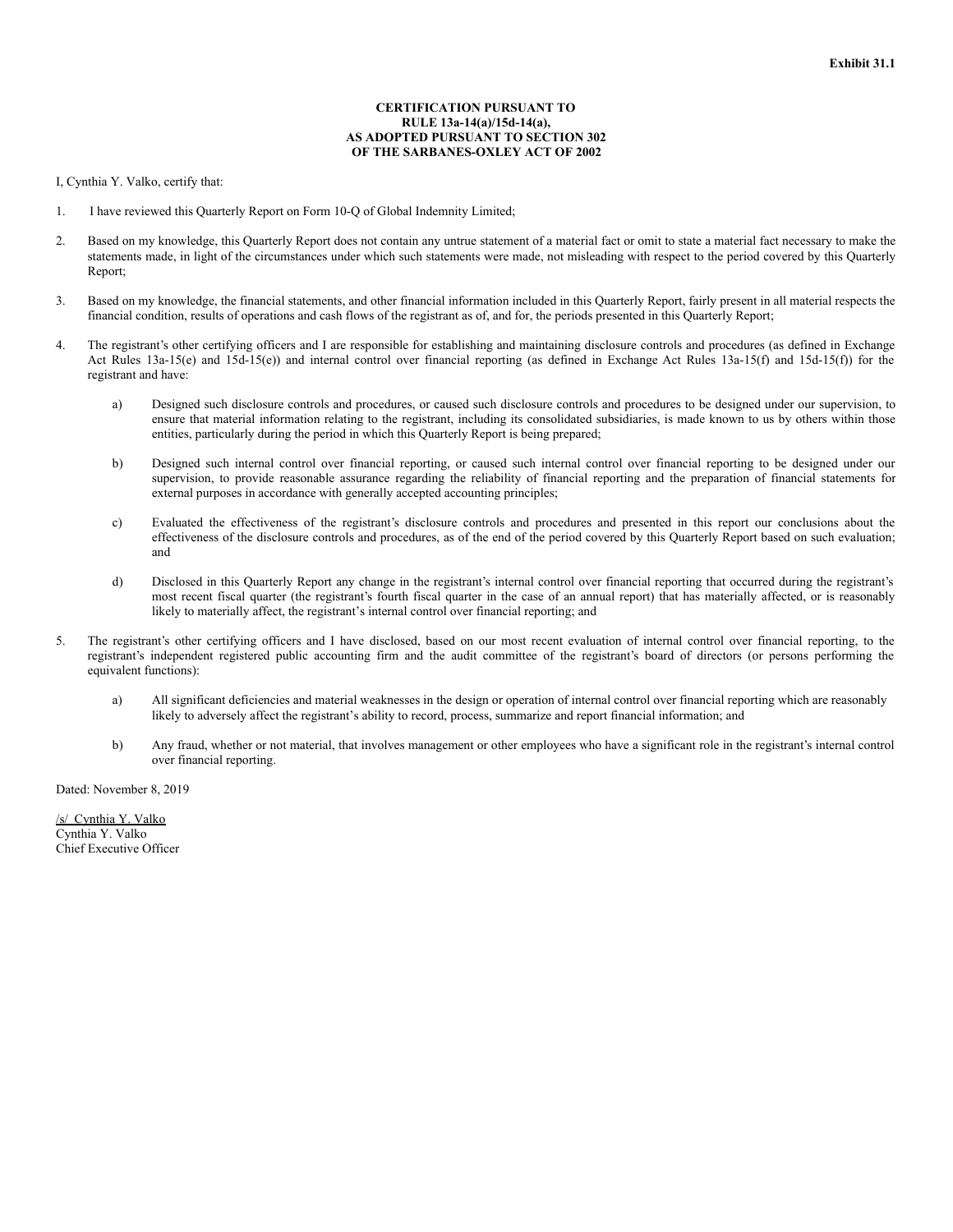## **CERTIFICATION PURSUANT TO RULE 13a-14(a)/15d-14(a), AS ADOPTED PURSUANT TO SECTION 302 OF THE SARBANES-OXLEY ACT OF 2002**

<span id="page-75-0"></span>I, Thomas M. McGeehan, certify that:

- 1. I have reviewed this Quarterly Report on Form 10-Q of Global Indemnity Limited;
- 2. Based on my knowledge, this Quarterly Report does not contain any untrue statement of a material fact or omit to state a material fact necessary to make the statements made, in light of the circumstances under which such statements were made, not misleading with respect to the period covered by this Quarterly Report;
- 3. Based on my knowledge, the financial statements, and other financial information included in this Quarterly Report, fairly present in all material respects the financial condition, results of operations and cash flows of the registrant as of, and for, the periods presented in this Quarterly Report;
- 4. The registrant's other certifying officers and I are responsible for establishing and maintaining disclosure controls and procedures (as defined in Exchange Act Rules 13a-15(e) and 15d-15(e)) and internal control over financial reporting (as defined in Exchange Act Rules 13a-15(f) and 15d-15(f)) for the registrant and have:
	- a) Designed such disclosure controls and procedures, or caused such disclosure controls and procedures to be designed under our supervision, to ensure that material information relating to the registrant, including its consolidated subsidiaries, is made known to us by others within those entities, particularly during the period in which this Quarterly Report is being prepared;
	- b) Designed such internal control over financial reporting, or caused such internal control over financial reporting to be designed under our supervision, to provide reasonable assurance regarding the reliability of financial reporting and the preparation of financial statements for external purposes in accordance with generally accepted accounting principles;
	- c) Evaluated the effectiveness of the registrant's disclosure controls and procedures and presented in this report our conclusions about the effectiveness of the disclosure controls and procedures, as of the end of the period covered by this Quarterly Report based on such evaluation; and
	- d) Disclosed in this Quarterly Report any change in the registrant's internal control over financial reporting that occurred during the registrant's most recent fiscal quarter (the registrant's fourth fiscal quarter in the case of an annual report) that has materially affected, or is reasonably likely to materially affect, the registrant's internal control over financial reporting; and
- 5. The registrant's other certifying officers and I have disclosed, based on our most recent evaluation of internal control over financial reporting, to the registrant's independent registered public accounting firm and the audit committee of the registrant's board of directors (or persons performing the equivalent functions):
	- a) All significant deficiencies and material weaknesses in the design or operation of internal control over financial reporting which are reasonably likely to adversely affect the registrant's ability to record, process, summarize and report financial information; and
	- b) Any fraud, whether or not material, that involves management or other employees who have a significant role in the registrant's internal control over financial reporting.

Dated: November 8, 2019

/s/ Thomas M. McGeehan Thomas M. McGeehan Chief Financial Officer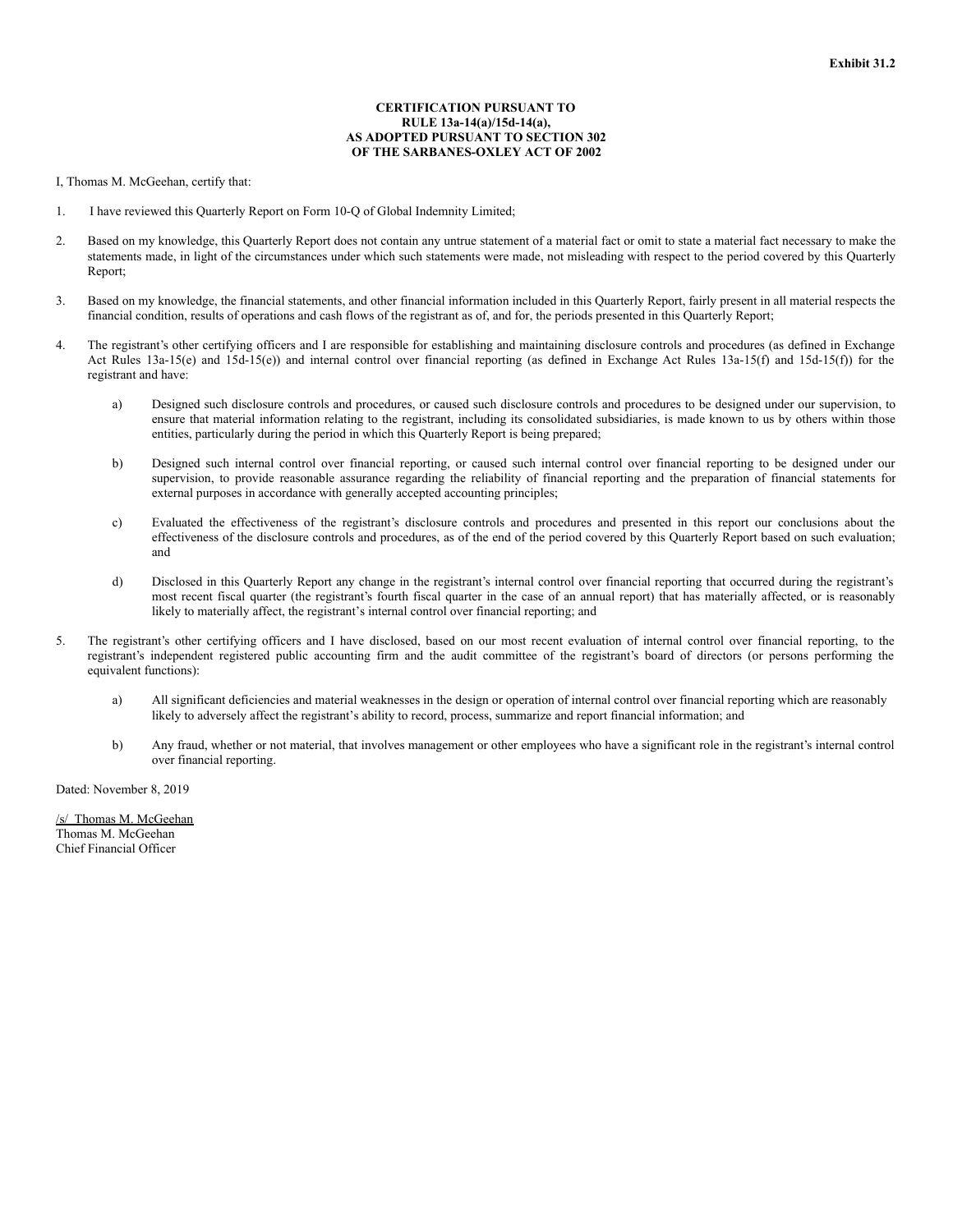#### **CERTIFICATION PURSUANT TO 18 U.S.C. SECTION 1350, AS ADOPTED PURSUANT TO SECTION 906 OF THE SARBANES-OXLEY ACT OF 2002**

<span id="page-76-0"></span>In connection with the Quarterly Report of Global Indemnity Limited (the "Company") on Form 10-Q for the quarterly period ended September 30, 2019, as filed with the Securities and Exchange Commission on the date hereof (the "Report"), I, Cynthia Y. Valko, certify, pursuant to 18 U.S.C. section 1350, as adopted pursuant to section 906 of the Sarbanes-Oxley Act of 2002, that to the best of my knowledge:

- (1) The Report fully complies with the requirements of Section 13(a) or 15(d) of the Securities Exchange Act of 1934; and
- (2) The information contained in the Report fairly presents, in all material respects, the financial condition and results of operations of the Company.

Dated: November 8, 2019

/s/ Cynthia Y. Valko Cynthia Y. Valko Chief Executive Officer